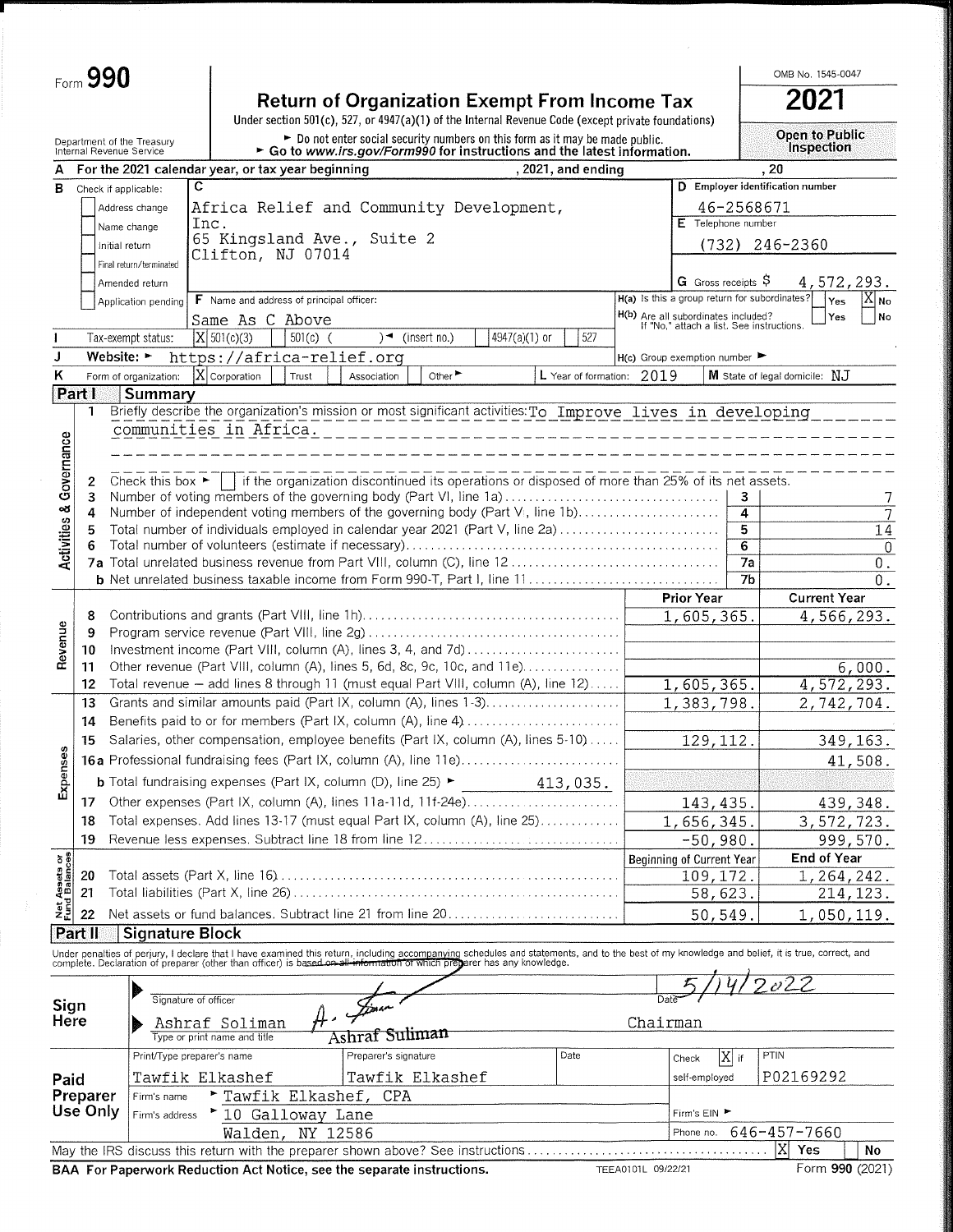|            | Form 990 (2021) Africa Relief and Community Development,                                                                                                                                                                                                                                                                                    | 46-2568671                       | Page 2          |
|------------|---------------------------------------------------------------------------------------------------------------------------------------------------------------------------------------------------------------------------------------------------------------------------------------------------------------------------------------------|----------------------------------|-----------------|
|            | <b>Part III</b><br><b>Statement of Program Service Accomplishments</b>                                                                                                                                                                                                                                                                      |                                  |                 |
|            |                                                                                                                                                                                                                                                                                                                                             |                                  |                 |
| 1.         | Briefly describe the organization's mission:                                                                                                                                                                                                                                                                                                |                                  |                 |
|            | To Improve lives in developing communities in Africa.                                                                                                                                                                                                                                                                                       |                                  |                 |
|            |                                                                                                                                                                                                                                                                                                                                             |                                  |                 |
|            |                                                                                                                                                                                                                                                                                                                                             |                                  |                 |
|            | 2 Did the organization undertake any significant program services during the year which were not listed on the prior                                                                                                                                                                                                                        |                                  |                 |
|            | Form 990 or 990-EZ?                                                                                                                                                                                                                                                                                                                         | Yes                              | X<br>No         |
|            | If "Yes," describe these new services on Schedule O.                                                                                                                                                                                                                                                                                        |                                  |                 |
| 3          | Did the organization cease conducting, or make significant changes in how it conducts, any program services?                                                                                                                                                                                                                                | Yes                              | ΙX<br>No        |
|            | If "Yes," describe these changes on Schedule O.                                                                                                                                                                                                                                                                                             |                                  |                 |
|            | Describe the organization's program service accomplishments for each of its three largest program services, as measured by expenses.<br>Section 501(c)(3) and 501(c)(4) organizations are required to report the amount of grants and allocations to others, the total expenses,<br>and revenue, if any, for each program service reported. |                                  |                 |
|            | ) (Expenses $\frac{1}{228}$ , 327. including grants of $\frac{2}{5}$ 1, 100, 476. ) (Revenue $\frac{2}{5}$<br>4a (Code:                                                                                                                                                                                                                     |                                  | 1,312,463.      |
|            | Other Programs: Food Aid, Emergency / Crisis, Fidya / Kaffarah, Healthcare,                                                                                                                                                                                                                                                                 |                                  |                 |
|            | Livelihood and Sustainable Development, Orphans Sponsorship, Students Sponsorship,<br>and Zakat                                                                                                                                                                                                                                             |                                  |                 |
|            |                                                                                                                                                                                                                                                                                                                                             |                                  |                 |
|            |                                                                                                                                                                                                                                                                                                                                             |                                  |                 |
|            |                                                                                                                                                                                                                                                                                                                                             |                                  |                 |
|            |                                                                                                                                                                                                                                                                                                                                             |                                  |                 |
|            |                                                                                                                                                                                                                                                                                                                                             |                                  |                 |
|            |                                                                                                                                                                                                                                                                                                                                             |                                  |                 |
|            |                                                                                                                                                                                                                                                                                                                                             |                                  |                 |
|            |                                                                                                                                                                                                                                                                                                                                             |                                  |                 |
|            | Water Wells: Providing clean and accessible water sources to thousands of people.                                                                                                                                                                                                                                                           |                                  |                 |
|            |                                                                                                                                                                                                                                                                                                                                             |                                  |                 |
|            | 783, 996. including grants of \$<br>) (Expenses \$<br>$4c$ (Code:<br>Educational Centers: To build education centers for communities in Africa ensuring<br>inclusive and equitable quality education and promote lifelong learning.                                                                                                         | 714,628.)(Revenue \$ 1,451,135.) |                 |
|            |                                                                                                                                                                                                                                                                                                                                             |                                  |                 |
|            |                                                                                                                                                                                                                                                                                                                                             |                                  |                 |
|            |                                                                                                                                                                                                                                                                                                                                             |                                  |                 |
|            | 4d Other program services (Describe on Schedule O.)<br>S<br>including grants of<br>) (Revenue $\sqrt{5}$<br>(Expenses<br>-\$                                                                                                                                                                                                                |                                  |                 |
|            | 4e Total program service expenses<br>3,009,682.                                                                                                                                                                                                                                                                                             |                                  |                 |
| <b>BAA</b> | TEEA0102L 09/22/21                                                                                                                                                                                                                                                                                                                          |                                  | Form 990 (2021) |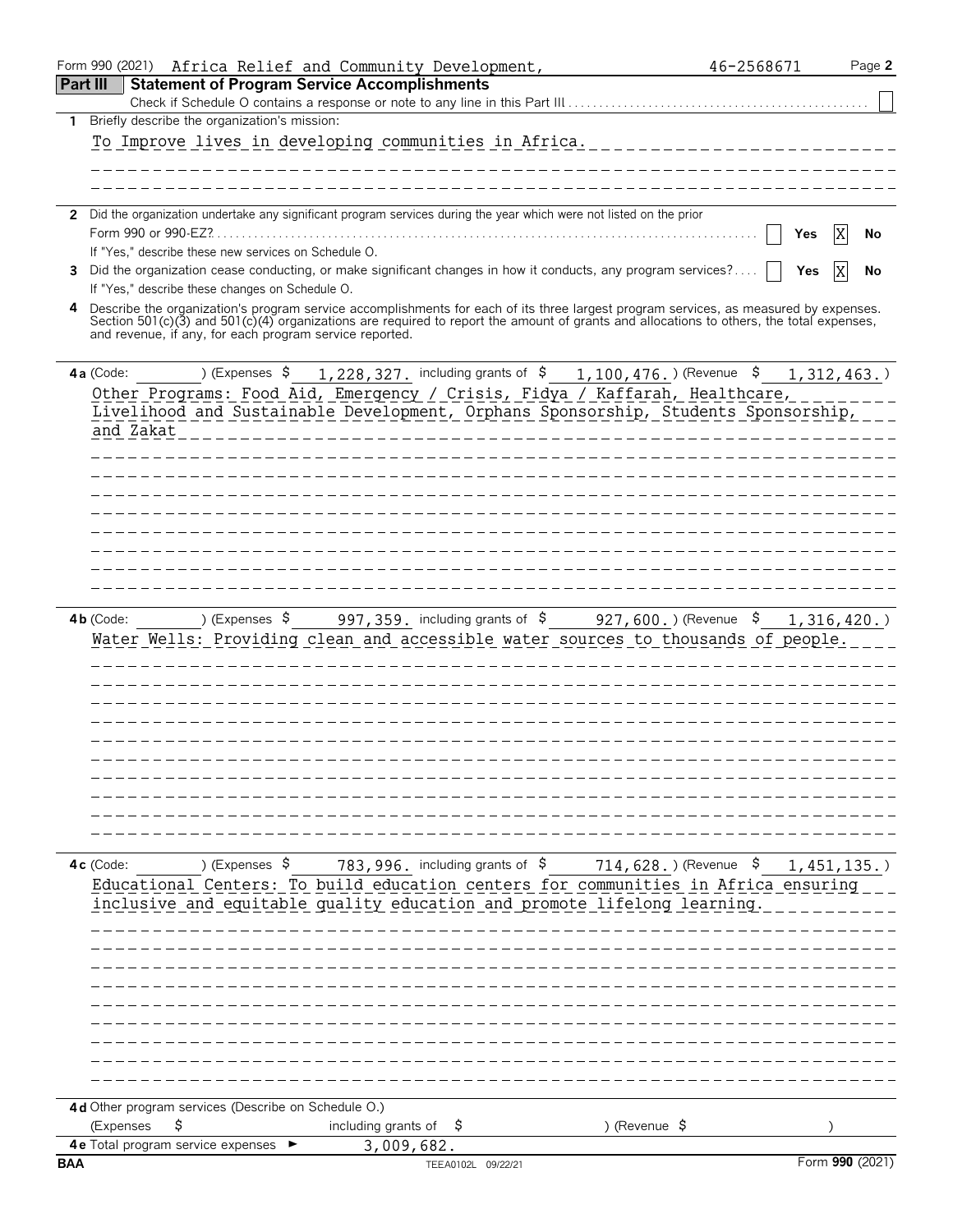|                                                |  |  | Form 990 (2021) Africa Relief and Community Development, | 46-2568671 | Page 3 |
|------------------------------------------------|--|--|----------------------------------------------------------|------------|--------|
| <b>Part IV Checklist of Required Schedules</b> |  |  |                                                          |            |        |

|  | 6-2568671 |  |  |
|--|-----------|--|--|
|  |           |  |  |

|            |                                                                                                                                                                                                                                                              |                 | Yes | No              |
|------------|--------------------------------------------------------------------------------------------------------------------------------------------------------------------------------------------------------------------------------------------------------------|-----------------|-----|-----------------|
|            | Is the organization described in section 501(c)(3) or $4947(a)(1)$ (other than a private foundation)? If 'Yes,' complete                                                                                                                                     | $\mathbf{1}$    | Χ   |                 |
| 2          |                                                                                                                                                                                                                                                              | $\overline{2}$  | X   |                 |
| 3          | Did the organization engage in direct or indirect political campaign activities on behalf of or in opposition to candidates                                                                                                                                  | $\mathbf{3}$    |     | Χ               |
| 4          | Section 501(c)(3) organizations. Did the organization engage in lobbying activities, or have a section 501(h) election                                                                                                                                       | 4               |     | X               |
| 5          | Is the organization a section 501(c)(4), 501(c)(5), or 501(c)(6) organization that receives membership dues,<br>assessments, or similar amounts as defined in Revenue Procedure 98-19? If 'Yes,' complete Schedule C, Part III                               | 5               |     | X               |
| 6          | Did the organization maintain any donor advised funds or any similar funds or accounts for which donors have the right<br>to provide advice on the distribution or investment of amounts in such funds or accounts? If 'Yes,' complete Schedule D,<br>Part I | 6               |     | X               |
| 7          | Did the organization receive or hold a conservation easement, including easements to preserve open space, the<br>environment, historic land areas, or historic structures? If 'Yes,' complete Schedule D, Part II                                            | $\overline{7}$  |     | Χ               |
| 8          | Did the organization maintain collections of works of art, historical treasures, or other similar assets? If 'Yes,'                                                                                                                                          | 8               |     | Χ               |
| 9          | Did the organization report an amount in Part X, line 21, for escrow or custodial account liability, serve as a custodian<br>for amounts not listed in Part X; or provide credit counseling, debt management, credit repair, or debt negotiation             | 9               |     | X               |
|            | 10 Did the organization, directly or through a related organization, hold assets in donor-restricted endowments                                                                                                                                              | 10              |     | X               |
| 11         | If the organization's answer to any of the following questions is 'Yes', then complete Schedule D. Parts VI, VII, VIII, IX,<br>or X, as applicable.                                                                                                          |                 |     |                 |
|            | a Did the organization report an amount for land, buildings, and equipment in Part X, line 10? If 'Yes,' complete Schedule                                                                                                                                   | 11a             | X   |                 |
|            | <b>b</b> Did the organization report an amount for investments – other securities in Part X, line 12, that is 5% or more of its total                                                                                                                        | 11 <sub>b</sub> |     | X               |
|            | c Did the organization report an amount for investments – program related in Part X, line 13, that is 5% or more of its total                                                                                                                                | 11c             |     | X.              |
|            | d Did the organization report an amount for other assets in Part X, line 15, that is 5% or more of its total assets reported                                                                                                                                 | 11 dl           | Χ   |                 |
|            | e Did the organization report an amount for other liabilities in Part X, line 25? If 'Yes,' complete Schedule D, Part X                                                                                                                                      | 11 <sub>e</sub> |     | Χ               |
|            | f Did the organization's separate or consolidated financial statements for the tax year include a footnote that addresses<br>the organization's liability for uncertain tax positions under FIN 48 (ASC 740)? If 'Yes,' complete Schedule D, Part X          | 11f             |     | Χ               |
|            | 12a Did the organization obtain separate, independent audited financial statements for the tax year? If 'Yes,' complete                                                                                                                                      | 12a             |     | Χ               |
|            | <b>b</b> Was the organization included in consolidated, independent audited financial statements for the tax year? If 'Yes,' and<br>if the organization answered 'No' to line 12a, then completing Schedule D, Parts XI and XII is optional                  | 12 <sub>b</sub> |     | Χ               |
|            |                                                                                                                                                                                                                                                              | 13              |     | X               |
|            | 14a Did the organization maintain an office, employees, or agents outside of the United States?                                                                                                                                                              | 14a             | Χ   |                 |
|            | <b>b</b> Did the organization have aggregate revenues or expenses of more than \$10,000 from grantmaking, fundraising,<br>business, investment, and program service activities outside the United States, or aggregate foreign investments valued            | 14b             | Χ   |                 |
|            | 15 Did the organization report on Part IX, column (A), line 3, more than \$5,000 of grants or other assistance to or for any                                                                                                                                 | 15              | X   |                 |
| 16         | Did the organization report on Part IX, column (A), line 3, more than \$5,000 of aggregate grants or other assistance to or for foreign individuals? If 'Yes,' complete Schedule F, Parts III and IV                                                         | 16              |     | Χ               |
|            | 17 Did the organization report a total of more than \$15,000 of expenses for professional fundraising services on Part IX,<br>column (A), lines 6 and 11e? If 'Yes,' complete Schedule G, Part I. See instructions                                           | 17              | X   |                 |
|            | 18 Did the organization report more than \$15,000 total of fundraising event gross income and contributions on Part VIII,                                                                                                                                    | 18              |     | Χ               |
|            | 19 Did the organization report more than \$15,000 of gross income from gaming activities on Part VIII, line 9a? If 'Yes,'                                                                                                                                    | 19              |     | Χ               |
|            |                                                                                                                                                                                                                                                              | 20a             |     | Χ               |
|            | <b>b</b> If 'Yes' to line 20a, did the organization attach a copy of its audited financial statements to this return?                                                                                                                                        | 20b             |     |                 |
| 21         | Did the organization report more than \$5,000 of grants or other assistance to any domestic organization or<br>domestic government on Part IX, column (A), line 1? If 'Yes,' complete Schedule I, Parts I and II.                                            | 21              | Χ   |                 |
| <b>BAA</b> | TEEA0103L 09/22/21                                                                                                                                                                                                                                           |                 |     | Form 990 (2021) |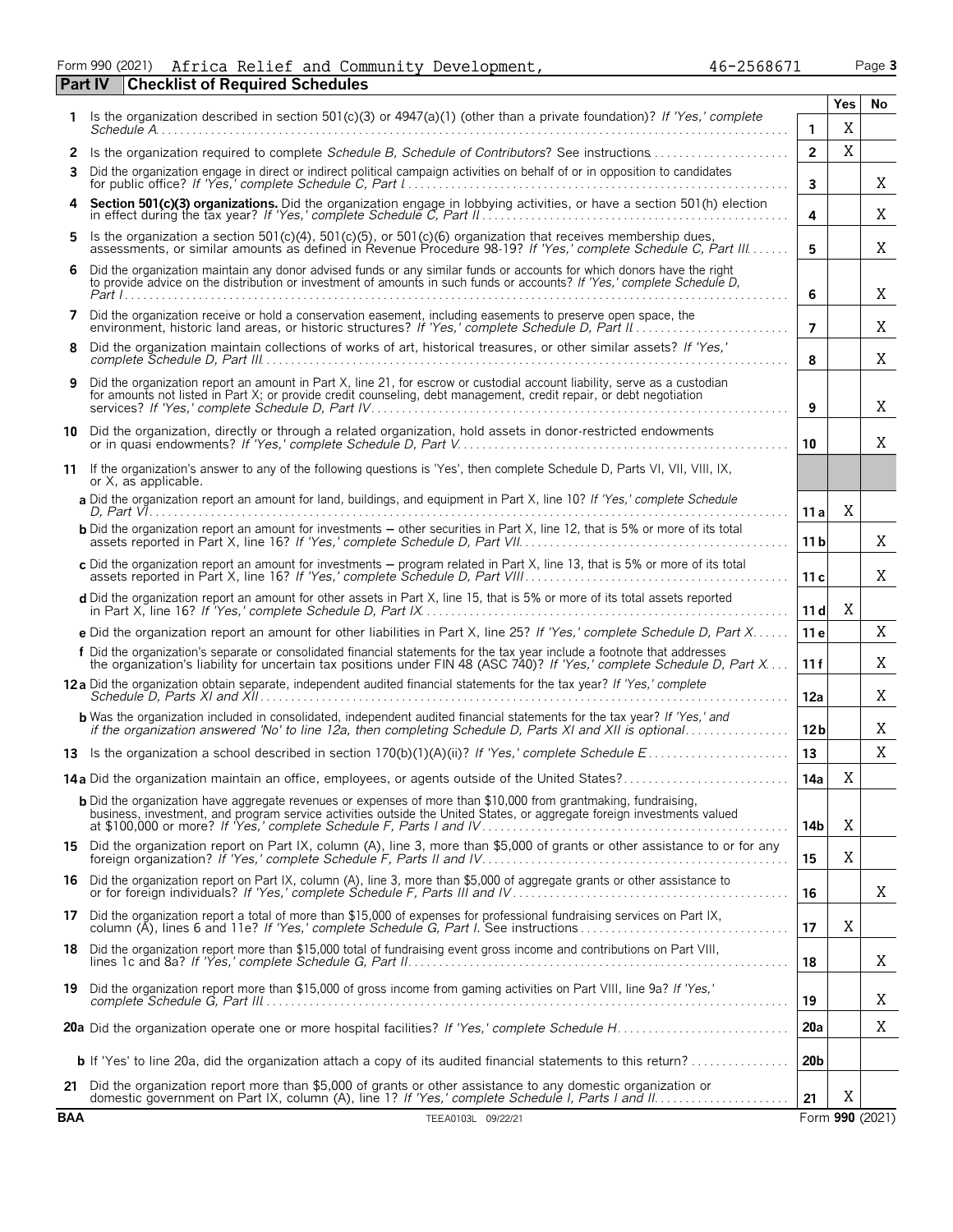Form 990 (2021) Africa Relief and Community Development, 46-2568671 Page **4** Africa Relief and Community Development, 46-2568671

|            | <b>Part IV</b> | <b>Checklist of Required Schedules</b> (continued)                                                                                                                                                                                                                                                                                    |                 |                       |                 |
|------------|----------------|---------------------------------------------------------------------------------------------------------------------------------------------------------------------------------------------------------------------------------------------------------------------------------------------------------------------------------------|-----------------|-----------------------|-----------------|
|            |                |                                                                                                                                                                                                                                                                                                                                       |                 | <b>Yes</b>            | No              |
|            |                | 22 Did the organization report more than \$5,000 of grants or other assistance to or for domestic individuals on Part IX,                                                                                                                                                                                                             | 22              |                       | X               |
|            |                | 23 Did the organization answer 'Yes' to Part VII, Section A, line 3, 4, or 5, about compensation of the organization's current<br>and former officers, directors, trustees, key employees, and highest compensated employees? If 'Yes,' complete                                                                                      | 23              |                       | X               |
|            |                | 24 a Did the organization have a tax-exempt bond issue with an outstanding principal amount of more than \$100,000 as of the last day of the year, that was issued after December 31, 2002? If 'Yes,' answer lines 24b through                                                                                                        | 24a             |                       | X               |
|            |                | <b>b</b> Did the organization invest any proceeds of tax-exempt bonds beyond a temporary period exception?                                                                                                                                                                                                                            | 24 <sub>b</sub> |                       |                 |
|            |                | c Did the organization maintain an escrow account other than a refunding escrow at any time during the year to defease                                                                                                                                                                                                                | 24c             |                       |                 |
|            |                | d Did the organization act as an 'on behalf of' issuer for bonds outstanding at any time during the year?                                                                                                                                                                                                                             | 24d             |                       |                 |
|            |                | 25 a Section 501(c)(3), 501(c)(4), and 501(c)(29) organizations. Did the organization engage in an excess benefit                                                                                                                                                                                                                     | 25a             |                       | X               |
|            |                | <b>b</b> Is the organization aware that it engaged in an excess benefit transaction with a disqualified person in a prior year, and<br>that the transaction has not been reported on any of the organization's prior Forms 990 or 990-EZ? If 'Yes,' complete                                                                          | 25 <sub>b</sub> |                       | X               |
|            |                | 26 Did the organization report any amount on Part X, line 5 or 22, for receivables from or payables to any current or former officer, director, trustee, key employee, creator or founder, substantial contributor, or 35% con                                                                                                        | 26              |                       | Χ               |
| 27         |                | Did the organization provide a grant or other assistance to any current or former officer, director, trustee, key<br>employee, creator or founder, substantial contributor or employee thereof, a grant selection committee<br>member, or to a 35% controlled entity (including an employee thereof) or family member of any of these | 27              |                       | Χ               |
|            |                | 28 Was the organization a party to a business transaction with one of the following parties (see the Schedule L, Part IV,<br>instructions for applicable filing thresholds, conditions, and exceptions):                                                                                                                              |                 |                       |                 |
|            |                | a A current or former officer, director, trustee, key employee, creator or founder, or substantial contributor? If                                                                                                                                                                                                                    | 28a             |                       | Χ               |
|            |                | <b>b</b> A family member of any individual described in line 28a? If 'Yes,' complete Schedule L, Part IV                                                                                                                                                                                                                              | 28 <sub>b</sub> |                       | X               |
|            |                | c A 35% controlled entity of one or more individuals and/or organizations described in line 28a or 28b? If Yes,'                                                                                                                                                                                                                      | 28c             |                       | Χ               |
|            |                | 29 Did the organization receive more than \$25,000 in non-cash contributions? If 'Yes,' complete Schedule M                                                                                                                                                                                                                           | 29              | $\overline{\text{X}}$ |                 |
| 30         |                | Did the organization receive contributions of art, historical treasures, or other similar assets, or qualified conservation                                                                                                                                                                                                           | 30              |                       | Χ               |
| 31         |                | Did the organization liquidate, terminate, or dissolve and cease operations? If 'Yes,' complete Schedule N, Part I                                                                                                                                                                                                                    | 31              |                       | $\overline{X}$  |
| 32         |                | Did the organization sell, exchange, dispose of, or transfer more than 25% of its net assets? If 'Yes,' complete                                                                                                                                                                                                                      | 32              |                       | Χ               |
| 33         |                | Did the organization own 100% of an entity disregarded as separate from the organization under Regulations sections                                                                                                                                                                                                                   | 33              |                       | Χ               |
|            |                | 34 Was the organization related to any tax-exempt or taxable entity? If 'Yes,' complete Schedule R, Part II, III, or IV,                                                                                                                                                                                                              | 34              | X                     |                 |
|            |                |                                                                                                                                                                                                                                                                                                                                       | 35a             |                       | Χ               |
|            |                | <b>b</b> If 'Yes' to line 35a, did the organization receive any payment from or engage in any transaction with a controlled entity within the meaning of section 512(b)(13)? If 'Yes,' complete Schedule R, Part V, line 2                                                                                                            | 35 <sub>b</sub> |                       |                 |
|            |                |                                                                                                                                                                                                                                                                                                                                       | 36              |                       | Χ               |
|            |                | 37 Did the organization conduct more than 5% of its activities through an entity that is not a related organization and that is treated as a partnership for federal income tax purposes? If 'Yes,' complete Schedule R, Part                                                                                                         | 37              |                       | Χ               |
| 38         |                | Did the organization complete Schedule O and provide explanations on Schedule O for Part VI, lines 11b and 19?                                                                                                                                                                                                                        | 38              | X                     |                 |
|            |                | Part V Statements Regarding Other IRS Filings and Tax Compliance                                                                                                                                                                                                                                                                      |                 |                       |                 |
|            |                |                                                                                                                                                                                                                                                                                                                                       |                 | Yes                   | No              |
|            |                | 17                                                                                                                                                                                                                                                                                                                                    |                 |                       |                 |
|            |                | <b>b</b> Enter the number of Forms W-2G included on line 1a. Enter -0- if not applicable<br>1 <sub>b</sub><br>$\Omega$                                                                                                                                                                                                                |                 |                       |                 |
|            |                |                                                                                                                                                                                                                                                                                                                                       |                 |                       |                 |
| <b>BAA</b> |                | TEEA0104L 09/22/21                                                                                                                                                                                                                                                                                                                    | 1 <sub>c</sub>  | $\overline{X}$        | Form 990 (2021) |
|            |                |                                                                                                                                                                                                                                                                                                                                       |                 |                       |                 |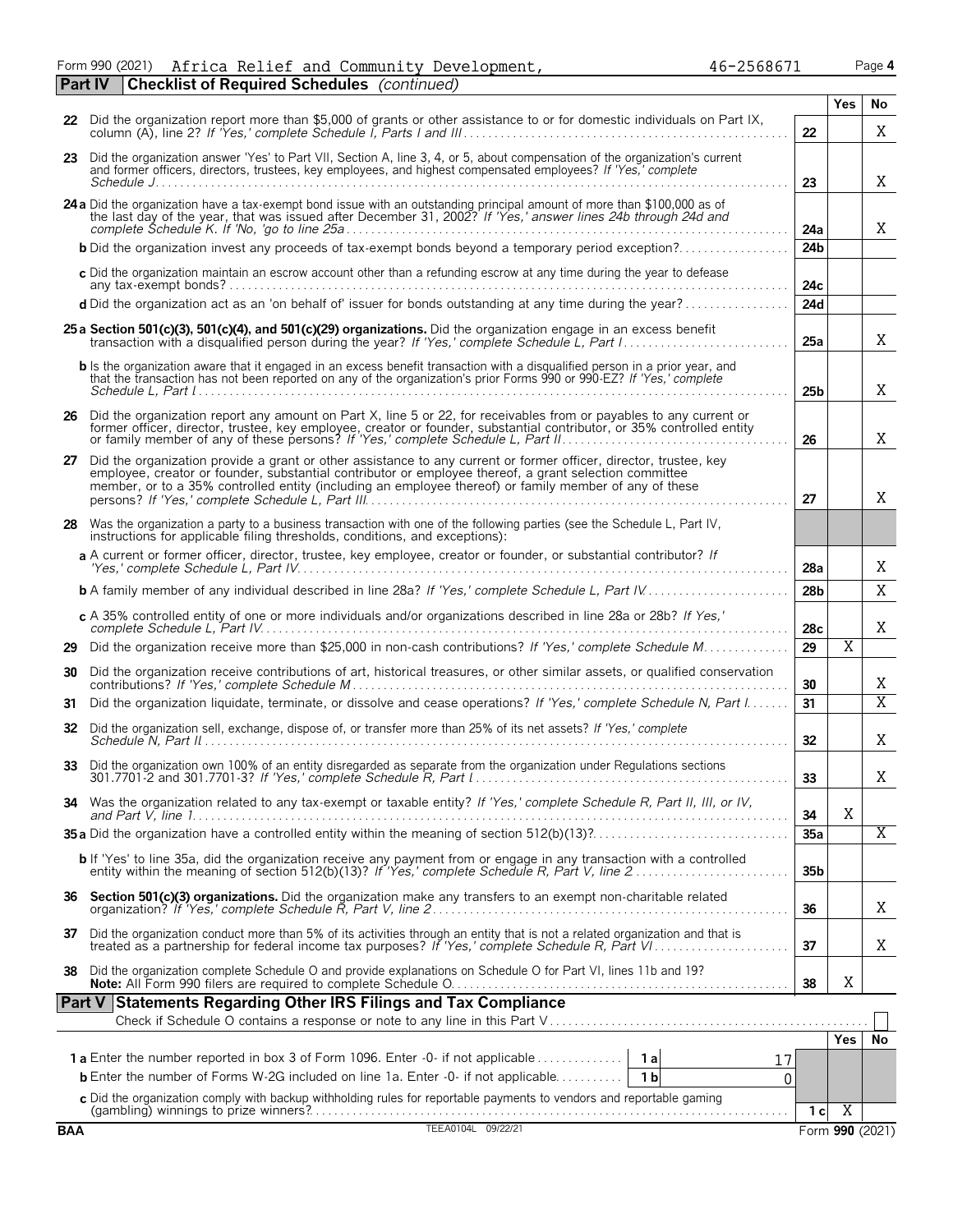|        | Africa Relief and Community Development,<br>46-2568671<br>Form 990 (2021)                                                                                                                                                                          |                       |     | Page 5 |
|--------|----------------------------------------------------------------------------------------------------------------------------------------------------------------------------------------------------------------------------------------------------|-----------------------|-----|--------|
| Part V | Statements Regarding Other IRS Filings and Tax Compliance (continued)                                                                                                                                                                              |                       |     |        |
|        |                                                                                                                                                                                                                                                    |                       | Yes | No     |
|        | 2a Enter the number of employees reported on Form W-3, Transmittal of Wage and Tax Statements, filed for the calendar year ending with or within the year covered by this return                                                                   |                       |     |        |
|        | 2a<br>14                                                                                                                                                                                                                                           |                       |     |        |
|        | <b>b</b> If at least one is reported on line 2a, did the organization file all required federal employment tax returns?                                                                                                                            | 2 <sub>b</sub>        | Χ   |        |
|        | Note: If the sum of lines 1a and 2a is greater than 250, you may be required to e-file. See instructions.                                                                                                                                          |                       |     |        |
|        | 3a Did the organization have unrelated business gross income of \$1,000 or more during the year?                                                                                                                                                   | 3a                    |     | Χ      |
|        |                                                                                                                                                                                                                                                    | 3 <sub>b</sub>        |     |        |
|        | 4 a At any time during the calendar year, did the organization have an interest in, or a signature or other authority over, a financial account in a foreign country (such as a bank account, securities account, or other fin                     | 4al                   | X   |        |
|        | b If 'Yes,' enter the name of the foreign country <b>F</b> The Gambia                                                                                                                                                                              |                       |     |        |
|        | See instructions for filing requirements for FinCEN Form 114, Report of Foreign Bank and Financial Accounts (FBAR).                                                                                                                                |                       |     |        |
|        | <b>5a</b> Was the organization a party to a prohibited tax shelter transaction at any time during the tax year?                                                                                                                                    | 5a                    |     | Χ      |
|        | <b>b</b> Did any taxable party notify the organization that it was or is a party to a prohibited tax shelter transaction?                                                                                                                          | 5 <sub>b</sub>        |     | Χ      |
|        |                                                                                                                                                                                                                                                    | 5c                    |     |        |
|        | 6 a Does the organization have annual gross receipts that are normally greater than \$100,000, and did the organization solicit any contributions that were not tax deductible as charitable contributions?                                        | 6 a                   |     | X      |
|        | b If 'Yes,' did the organization include with every solicitation an express statement that such contributions or gifts were                                                                                                                        |                       |     |        |
|        | 7 Organizations that may receive deductible contributions under section 170(c).                                                                                                                                                                    | 6b                    |     |        |
|        | a Did the organization receive a payment in excess of \$75 made partly as a contribution and partly for goods and                                                                                                                                  |                       |     |        |
|        |                                                                                                                                                                                                                                                    | 7a                    |     | Χ      |
|        |                                                                                                                                                                                                                                                    | 7 <sub>b</sub>        |     |        |
|        | c Did the organization sell, exchange, or otherwise dispose of tangible personal property for which it was required to file                                                                                                                        |                       |     |        |
|        |                                                                                                                                                                                                                                                    | 7 с                   |     | Χ      |
|        |                                                                                                                                                                                                                                                    |                       |     |        |
|        | e Did the organization receive any funds, directly or indirectly, to pay premiums on a personal benefit contract?                                                                                                                                  | <b>7e</b>             |     | Χ      |
|        | f Did the organization, during the year, pay premiums, directly or indirectly, on a personal benefit contract?                                                                                                                                     | 7f                    |     | Χ      |
|        | q If the organization received a contribution of qualified intellectual property, did the organization file Form 8899                                                                                                                              | 7 g                   |     |        |
|        | h If the organization received a contribution of cars, boats, airplanes, or other vehicles, did the organization file a                                                                                                                            |                       |     |        |
|        |                                                                                                                                                                                                                                                    | 7 h                   |     |        |
|        | 8 Sponsoring organizations maintaining donor advised funds. Did a donor advised fund maintained by the sponsoring                                                                                                                                  | 8                     |     |        |
|        |                                                                                                                                                                                                                                                    |                       |     |        |
|        | Sponsoring organizations maintaining donor advised funds.                                                                                                                                                                                          |                       |     |        |
|        |                                                                                                                                                                                                                                                    | 9 a<br>9 <sub>b</sub> |     |        |
|        |                                                                                                                                                                                                                                                    |                       |     |        |
|        | 10 Section 501(c)(7) organizations. Enter:                                                                                                                                                                                                         |                       |     |        |
|        | 10a <br>a Initiation fees and capital contributions included on Part VIII, line 12                                                                                                                                                                 |                       |     |        |
|        | <b>b</b> Gross receipts, included on Form 990, Part VIII, line 12, for public use of club facilities<br>10 <sub>b</sub>                                                                                                                            |                       |     |        |
|        | 11 Section 501(c)(12) organizations. Enter:                                                                                                                                                                                                        |                       |     |        |
|        | 11a                                                                                                                                                                                                                                                |                       |     |        |
|        | <b>b</b> Gross income from other sources. (Do not net amounts due or paid to other sources<br>11 b                                                                                                                                                 |                       |     |        |
|        | 12a Section 4947(a)(1) non-exempt charitable trusts. Is the organization filing Form 990 in lieu of Form 1041?                                                                                                                                     | 12a                   |     |        |
|        | <b>b</b> If 'Yes,' enter the amount of tax-exempt interest received or accrued during the year<br>12 <sub>b</sub>                                                                                                                                  |                       |     |        |
|        | 13 Section 501(c)(29) qualified nonprofit health insurance issuers.                                                                                                                                                                                |                       |     |        |
|        |                                                                                                                                                                                                                                                    | 13a                   |     |        |
|        | <b>Note:</b> See the instructions for additional information the organization must report on Schedule O.                                                                                                                                           |                       |     |        |
|        | <b>b</b> Enter the amount of reserves the organization is required to maintain by the states in<br>which the organization is licensed to issue qualified health plans<br>13 <sub>b</sub>                                                           |                       |     |        |
|        | 13c                                                                                                                                                                                                                                                |                       |     |        |
|        |                                                                                                                                                                                                                                                    | 14 a                  |     | Χ      |
|        | <b>b</b> If 'Yes,' has it filed a Form 720 to report these payments? If 'No,' provide an explanation on Schedule $0, \ldots, \ldots, \ldots$                                                                                                       | 14 <sub>b</sub>       |     |        |
|        | 15 Is the organization subject to the section 4960 tax on payment(s) of more than \$1,000,000 in remuneration or                                                                                                                                   |                       |     |        |
|        | If 'Yes,' see the instructions and file Form 4720, Schedule N.                                                                                                                                                                                     | 15                    |     | Χ      |
|        | 16 Is the organization an educational institution subject to the section 4968 excise tax on net investment income?                                                                                                                                 | 16                    |     | Χ      |
|        | If 'Yes,' complete Form 4720, Schedule O.                                                                                                                                                                                                          |                       |     |        |
|        | 17 Section 501(c)(21) organizations. Did the trust, any disqualified person, or mine operator engage in any<br>activities that would result in the imposition of an excise tax under section 4951, 4952, or 4953?<br>If 'Yes,' complete Form 6069. | 17                    |     |        |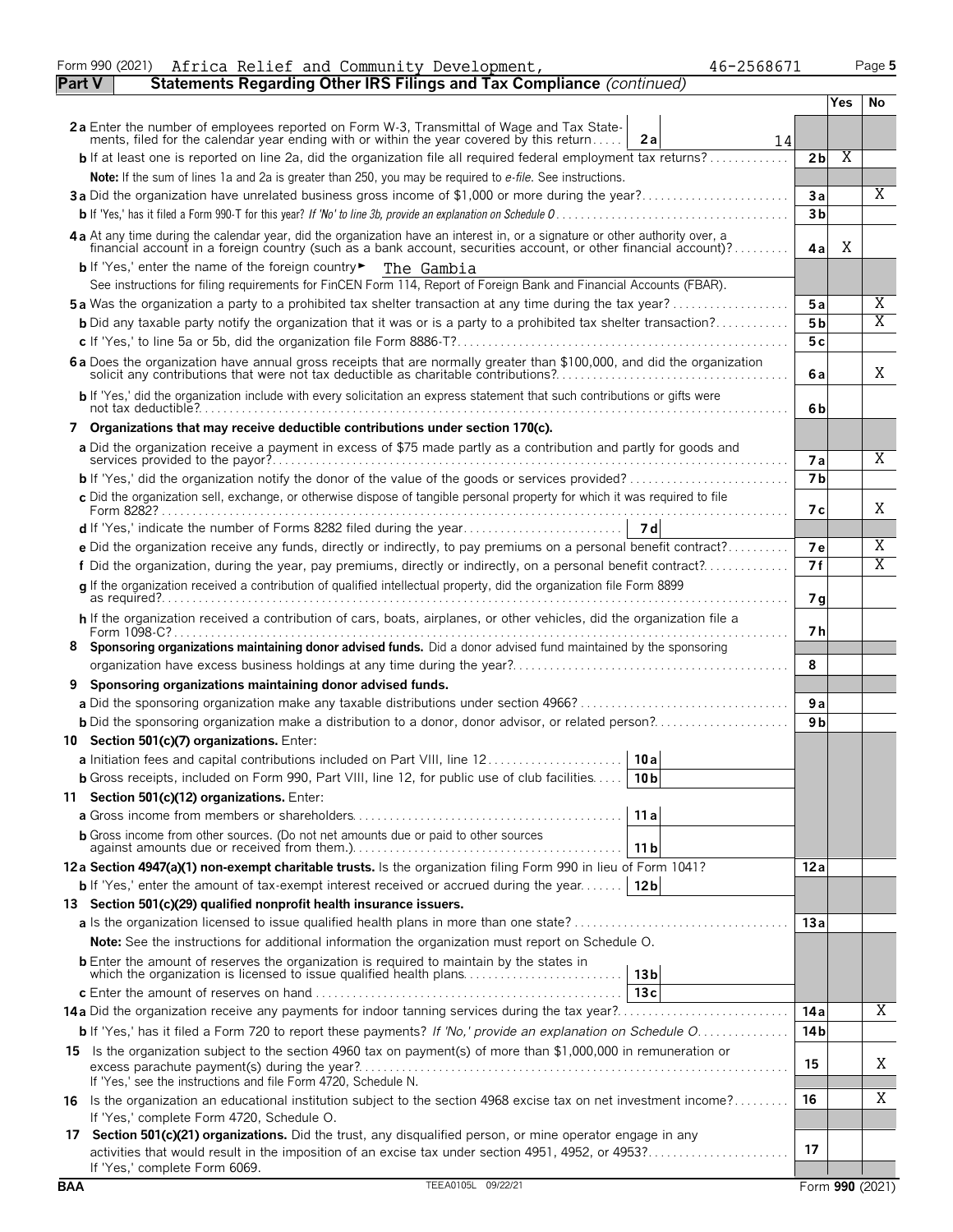**Part VI Governance, Management, and Disclosure.** *For each 'Yes' response to lines 2 through 7b below, and for a 'No' response to line 8a, 8b, or 10b below, describe the circumstances, processes, or changes on Schedule O. See instructions.*

|--|--|

|    | <b>Section A. Governing Body and Management</b>                                                                                                                                                                                   |                        |                     |                |  |  |  |  |
|----|-----------------------------------------------------------------------------------------------------------------------------------------------------------------------------------------------------------------------------------|------------------------|---------------------|----------------|--|--|--|--|
|    |                                                                                                                                                                                                                                   |                        | Yes                 | No             |  |  |  |  |
|    | <b>1a</b> Enter the number of voting members of the governing body at the end of the tax year<br>1 a                                                                                                                              |                        |                     |                |  |  |  |  |
|    | If there are material differences in voting rights among members<br>of the governing body, or if the governing body delegated broad<br>authority to an executive committee or similar committee, explain on Schedule O.           |                        |                     |                |  |  |  |  |
|    |                                                                                                                                                                                                                                   |                        |                     |                |  |  |  |  |
|    | <b>b</b> Enter the number of voting members included on line 1a, above, who are independent   1b<br>7                                                                                                                             |                        |                     |                |  |  |  |  |
|    | 2 Did any officer, director, trustee, or key employee have a family relationship or a business relationship with any other                                                                                                        |                        |                     |                |  |  |  |  |
|    | 3 Did the organization delegate control over management duties customarily performed by or under the direct supervision                                                                                                           |                        |                     | Χ              |  |  |  |  |
|    |                                                                                                                                                                                                                                   | 3                      |                     | X              |  |  |  |  |
|    | 4 Did the organization make any significant changes to its governing documents                                                                                                                                                    |                        |                     |                |  |  |  |  |
|    |                                                                                                                                                                                                                                   | 4                      |                     | Χ              |  |  |  |  |
| 5. | Did the organization become aware during the year of a significant diversion of the organization's assets?                                                                                                                        | 5                      |                     | $\overline{X}$ |  |  |  |  |
| 6. |                                                                                                                                                                                                                                   | 6                      |                     | $\overline{X}$ |  |  |  |  |
|    | 7 a Did the organization have members, stockholders, or other persons who had the power to elect or appoint one or more                                                                                                           | 7 a                    |                     | X              |  |  |  |  |
|    | <b>b</b> Are any governance decisions of the organization reserved to (or subject to approval by) members,                                                                                                                        |                        |                     |                |  |  |  |  |
|    |                                                                                                                                                                                                                                   | 7 b                    |                     | X              |  |  |  |  |
|    | 8 Did the organization contemporaneously document the meetings held or written actions undertaken during the year by<br>the following:                                                                                            |                        |                     |                |  |  |  |  |
|    |                                                                                                                                                                                                                                   | 8а                     |                     | X              |  |  |  |  |
|    |                                                                                                                                                                                                                                   | 8b                     |                     | $\overline{X}$ |  |  |  |  |
|    | 9 Is there any officer, director, trustee, or key employee listed in Part VII, Section A, who cannot be reached at the<br>organization's mailing address? If 'Yes,' provide the names and addresses on Schedule Q                 | 9                      |                     | X              |  |  |  |  |
|    | <b>Section B. Policies</b> (This Section B requests information about policies not required by the Internal Revenue Code.)                                                                                                        |                        |                     |                |  |  |  |  |
|    |                                                                                                                                                                                                                                   |                        | Yes                 | No             |  |  |  |  |
|    |                                                                                                                                                                                                                                   | 10a                    | X                   |                |  |  |  |  |
|    | b If 'Yes,' did the organization have written policies and procedures governing the activities of such chapters, affiliates, and branches to ensure their                                                                         |                        |                     |                |  |  |  |  |
|    |                                                                                                                                                                                                                                   | 10 <sub>b</sub><br>11a | X<br>$\overline{X}$ |                |  |  |  |  |
|    | <b>b</b> Describe on Schedule O the process, if any, used by the organization to review this Form 990.<br>See Schedule O                                                                                                          |                        |                     |                |  |  |  |  |
|    |                                                                                                                                                                                                                                   | 12a                    | X                   |                |  |  |  |  |
|    | <b>b</b> Were officers, directors, or trustees, and key employees required to disclose annually interests that could give rise                                                                                                    |                        |                     |                |  |  |  |  |
|    |                                                                                                                                                                                                                                   | 12 <sub>b</sub>        | Χ                   |                |  |  |  |  |
|    | c Did the organization regularly and consistently monitor and enforce compliance with the policy? If 'Yes,' describe on                                                                                                           | 12c                    | X                   |                |  |  |  |  |
|    |                                                                                                                                                                                                                                   | 13                     | $\overline{X}$      |                |  |  |  |  |
| 14 |                                                                                                                                                                                                                                   | 14                     | $\overline{X}$      |                |  |  |  |  |
|    | 15 Did the process for determining compensation of the following persons include a review and approval by independent<br>persons, comparability data, and contemporaneous substantiation of the deliberation and decision?        |                        |                     |                |  |  |  |  |
|    |                                                                                                                                                                                                                                   | 15 a                   | Χ                   |                |  |  |  |  |
|    |                                                                                                                                                                                                                                   | 15 <sub>b</sub>        |                     | X              |  |  |  |  |
|    | If 'Yes' to line 15a or 15b, describe the process on Schedule O. See instructions.                                                                                                                                                |                        |                     |                |  |  |  |  |
|    | 16 a Did the organization invest in, contribute assets to, or participate in a joint venture or similar arrangement with a                                                                                                        | 16 a                   |                     | X              |  |  |  |  |
|    | b If 'Yes,' did the organization follow a written policy or procedure requiring the organization to evaluate its<br>participation in joint venture arrangements under applicable federal tax law, and take steps to safeguard the | 16 <sub>b</sub>        |                     |                |  |  |  |  |
|    | <b>Section C. Disclosure</b>                                                                                                                                                                                                      |                        |                     |                |  |  |  |  |
|    | 17 List the states with which a copy of this Form 990 is required to be filed $\blacktriangleright$<br>See Schedule 0                                                                                                             |                        |                     |                |  |  |  |  |
|    | 18 Section 6104 requires an organization to make its Forms 1023 (1024 or 1024-A, if applicable), 990, and 990-T (Section 501(c)(3)s only)                                                                                         |                        |                     |                |  |  |  |  |
|    | available for public inspection. Indicate how you made these available. Check all that apply.<br>Another's website<br>Other (explain on Schedule O)<br>X<br>Own website<br>Upon request                                           |                        |                     |                |  |  |  |  |
|    | 19 Describe on Schedule O whether (and if so, how) the organization made its governing documents, conflict of interest policy, and financial statements available to<br>the public during the tax year.<br>See Schedule O         |                        |                     |                |  |  |  |  |
|    | 20 State the name, address, and telephone number of the person who possesses the organization's books and records ►                                                                                                               |                        |                     |                |  |  |  |  |
|    | Tawfik Elkashef 65 Kingsland Ave., Suite 2 Clifton NJ 07014 (646) 457-7660                                                                                                                                                        |                        |                     |                |  |  |  |  |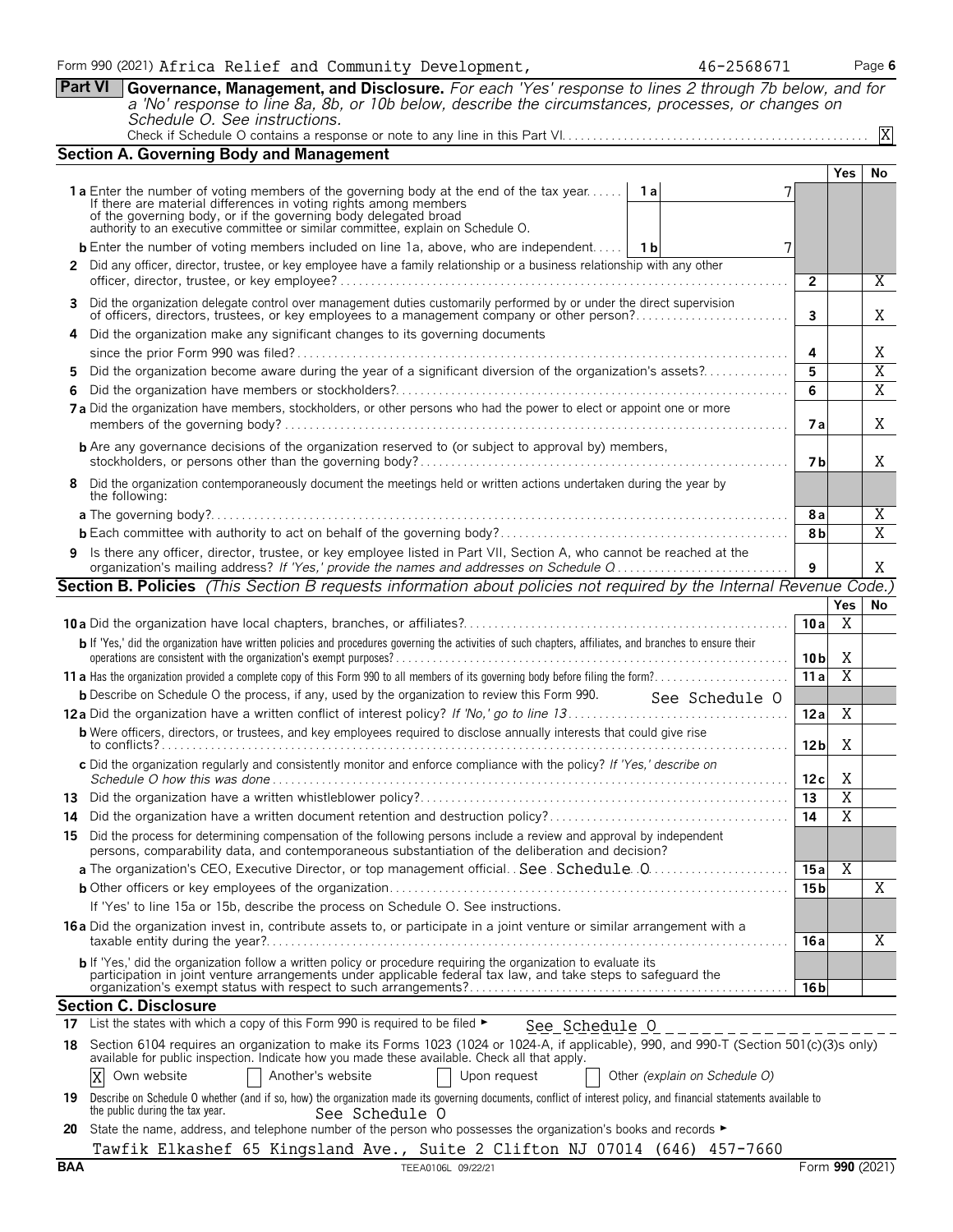| Form 990 (2021) Africa Relief and Community Development,                                                                                                              | 46-2568671 | Page 7 |
|-----------------------------------------------------------------------------------------------------------------------------------------------------------------------|------------|--------|
| Part VII   Compensation of Officers, Directors, Trustees, Key Employees, Highest Compensated Employees, and<br><b>Independent Contractors</b>                         |            |        |
|                                                                                                                                                                       |            |        |
| Section A. Officers, Directors, Trustees, Key Employees, and Highest Compensated Employees                                                                            |            |        |
| <b>1 a</b> Complete this table for all persons required to be listed. Report compensation for the calendar year ending with or within the<br>organization's tax year. |            |        |
| I ist all of the organization's current officers, directors, trustees (whether individuals or organizations), regardless of amount of                                 |            |        |

uais or organizations), regardiess of amount of compensation. Enter -0- in columns (D), (E), and (F) if no compensation was paid.

? List all of the organization's **current** key employees, if any. See the instructions for definition of 'key employee.'

? List the organization's five **current** highest compensated employees (other than an officer, director, trustee, or key employee) who received reportable compensation (box 5 of Form W-2, Form 1099-MISC, and/or box 1 of Form 1099-NEC) of more than \$100,000 from the organization and any related organizations.

? List all of the organization's **former** officers, key employees, and highest compensated employees who received more than \$100,000 of reportable compensation from the organization and any related organizations.

? List all of the organization's **former directors or trustees** that received, in the capacity as a former director or trustee of the

organization, more than \$10,000 of reportable compensation from the organization and any related organizations.

See the instructions for the order in which to list the persons above.

Check this box if neither the organization nor any related organization compensated any current officer, director, or trustee. X

|                                |                                                                                                                                                 | (C)                                                                                                         |                       |         |              |                                 |        |                                                            |                                                                 |                                                                       |
|--------------------------------|-------------------------------------------------------------------------------------------------------------------------------------------------|-------------------------------------------------------------------------------------------------------------|-----------------------|---------|--------------|---------------------------------|--------|------------------------------------------------------------|-----------------------------------------------------------------|-----------------------------------------------------------------------|
| (A)<br>Name and title          | (B)<br>Average<br>hours<br>per                                                                                                                  | Position (do not check more<br>than one box, unless person<br>is both an officer and a<br>director/trustee) |                       |         |              |                                 |        | (D)<br>Reportable<br>compensation from<br>the organization | (E)<br>Reportable<br>compensation from<br>related organizations | (F)<br>Estimated amount<br>of other                                   |
|                                | per<br>(list any derivative)<br>(list any derivative)<br>hours for related<br>reganiza-<br>tions<br>below<br>dotted<br>line)<br>(line)<br>line) |                                                                                                             | Institutional trustee | Officer | Key employee | Highest compensated<br>employee | Former | (W-2/1099-<br>MISC/1099-NEC)                               | (W-2/1099-<br>MISC/1099-NEC)                                    | compensation from<br>the organization<br>and related<br>organizations |
| (1) Anwar Al Khalili           | 5                                                                                                                                               |                                                                                                             |                       |         |              |                                 |        |                                                            |                                                                 |                                                                       |
| Trustee                        | 0<br>$\overline{5}$                                                                                                                             | X                                                                                                           |                       |         |              |                                 |        | $\Omega$                                                   | 0.                                                              | 0.                                                                    |
| (2) Anwar Gaber<br>Trustee     | 0                                                                                                                                               | X                                                                                                           |                       |         |              |                                 |        | 0                                                          | $0$ .                                                           | 0.                                                                    |
| (3) Amin Almalah               | $\overline{5}$                                                                                                                                  |                                                                                                             |                       |         |              |                                 |        |                                                            |                                                                 |                                                                       |
| Trustee                        | 0                                                                                                                                               | X                                                                                                           |                       |         |              |                                 |        | 0                                                          | 0.                                                              | 0.                                                                    |
| (4) Abdel Muneim Alhusseuny    | $\overline{5}$                                                                                                                                  |                                                                                                             |                       |         |              |                                 |        |                                                            |                                                                 |                                                                       |
| Trustee                        | $\mathbf 0$                                                                                                                                     | $\rm X$                                                                                                     |                       |         |              |                                 |        | 0                                                          | 0.                                                              | 0.                                                                    |
| (5) Ashraf Soliman<br>Chairman | $\overline{5}$<br>$\mathbf 0$                                                                                                                   |                                                                                                             |                       | X       |              |                                 |        | 0                                                          | 0.                                                              | 0.                                                                    |
| (6) Ahmed Shueib               | $\overline{5}$                                                                                                                                  |                                                                                                             |                       |         |              |                                 |        |                                                            |                                                                 |                                                                       |
| Treasurer                      | $\Omega$                                                                                                                                        |                                                                                                             |                       | X       |              |                                 |        | 0                                                          | 0.                                                              | 0.                                                                    |
| (7) Rahim Inoussa<br>Secretary | $\overline{5}$<br>$\Omega$                                                                                                                      |                                                                                                             |                       | X       |              |                                 |        | 0                                                          | 0.                                                              | $0$ .                                                                 |
| (8)                            |                                                                                                                                                 |                                                                                                             |                       |         |              |                                 |        |                                                            |                                                                 |                                                                       |
| (9)                            |                                                                                                                                                 |                                                                                                             |                       |         |              |                                 |        |                                                            |                                                                 |                                                                       |
| (10)                           |                                                                                                                                                 |                                                                                                             |                       |         |              |                                 |        |                                                            |                                                                 |                                                                       |
| (11)                           |                                                                                                                                                 |                                                                                                             |                       |         |              |                                 |        |                                                            |                                                                 |                                                                       |
| (12)                           |                                                                                                                                                 |                                                                                                             |                       |         |              |                                 |        |                                                            |                                                                 |                                                                       |
| (13)                           |                                                                                                                                                 |                                                                                                             |                       |         |              |                                 |        |                                                            |                                                                 |                                                                       |
| (14)                           |                                                                                                                                                 |                                                                                                             |                       |         |              |                                 |        |                                                            |                                                                 |                                                                       |
| <b>BAA</b>                     | TEEA0107L 09/22/21                                                                                                                              |                                                                                                             |                       |         |              |                                 |        |                                                            |                                                                 | Form 990 (2021)                                                       |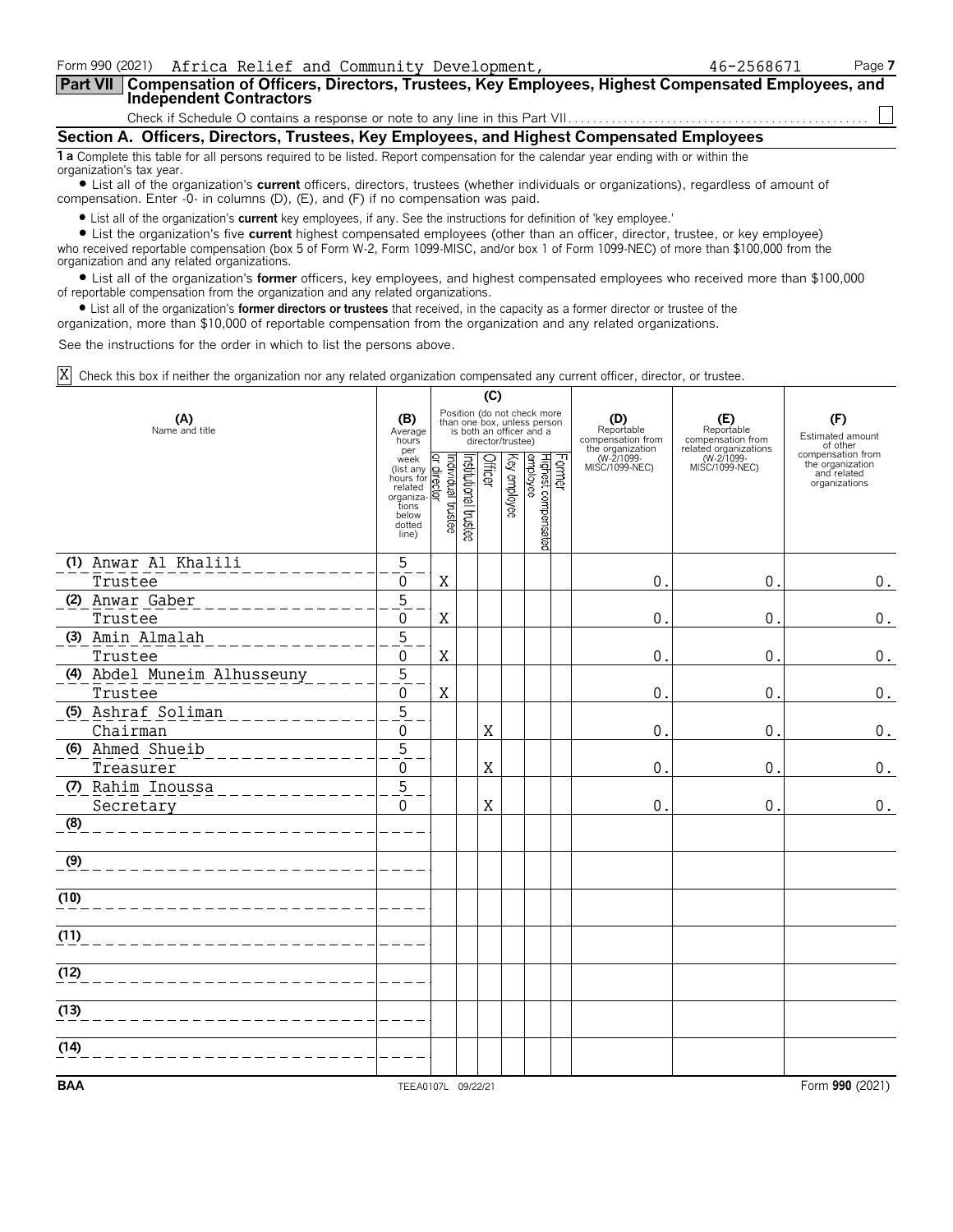#### Form 990 (2021) Page **8** Africa Relief and Community Development, 46-2568671

|  | 46-2568671 |  |
|--|------------|--|
|  |            |  |

|      | Part VII Section A. Officers, Directors, Trustees, Key Employees, and Highest Compensated Employees (continued)                                                                                                                                        |                                 |                               |                      |         |              |                                                                                                             |                                                            |                                                                 |                                                      |          |
|------|--------------------------------------------------------------------------------------------------------------------------------------------------------------------------------------------------------------------------------------------------------|---------------------------------|-------------------------------|----------------------|---------|--------------|-------------------------------------------------------------------------------------------------------------|------------------------------------------------------------|-----------------------------------------------------------------|------------------------------------------------------|----------|
|      |                                                                                                                                                                                                                                                        | (B)                             |                               |                      | (C)     |              |                                                                                                             |                                                            |                                                                 |                                                      |          |
|      | (A)<br>Name and title                                                                                                                                                                                                                                  | Average<br>hours<br>per<br>week |                               |                      |         |              | Position<br>(do not check more than one<br>box, unless person is both an<br>officer and a director/trustee) | (D)<br>Reportable<br>compensation from<br>the organization | (E)<br>Reportable<br>compensation from<br>related organizations | (F)<br>Estimated amount<br>of other                  |          |
|      |                                                                                                                                                                                                                                                        | (list any<br>hours<br>for       |                               |                      | Officer | Key employee | Former<br> Highest compensated<br> employee                                                                 | (W-2/1099-<br>MISC/1099-NEC)                               | (W-2/1099-<br>MISC/1099-NEC)                                    | compensation from<br>the organization<br>and related |          |
|      |                                                                                                                                                                                                                                                        | related<br>organiza             | ndividual trustee<br>director | nstitutional trustee |         |              |                                                                                                             |                                                            |                                                                 | organizations                                        |          |
|      |                                                                                                                                                                                                                                                        | - tions<br>below<br>dotted      |                               |                      |         |              |                                                                                                             |                                                            |                                                                 |                                                      |          |
|      |                                                                                                                                                                                                                                                        | line)                           |                               |                      |         |              |                                                                                                             |                                                            |                                                                 |                                                      |          |
| (15) |                                                                                                                                                                                                                                                        |                                 |                               |                      |         |              |                                                                                                             |                                                            |                                                                 |                                                      |          |
| (16) |                                                                                                                                                                                                                                                        |                                 |                               |                      |         |              |                                                                                                             |                                                            |                                                                 |                                                      |          |
| (17) |                                                                                                                                                                                                                                                        |                                 |                               |                      |         |              |                                                                                                             |                                                            |                                                                 |                                                      |          |
| (18) |                                                                                                                                                                                                                                                        |                                 |                               |                      |         |              |                                                                                                             |                                                            |                                                                 |                                                      |          |
| (19) |                                                                                                                                                                                                                                                        |                                 |                               |                      |         |              |                                                                                                             |                                                            |                                                                 |                                                      |          |
|      |                                                                                                                                                                                                                                                        |                                 |                               |                      |         |              |                                                                                                             |                                                            |                                                                 |                                                      |          |
| (20) |                                                                                                                                                                                                                                                        |                                 |                               |                      |         |              |                                                                                                             |                                                            |                                                                 |                                                      |          |
| (21) |                                                                                                                                                                                                                                                        |                                 |                               |                      |         |              |                                                                                                             |                                                            |                                                                 |                                                      |          |
| (22) |                                                                                                                                                                                                                                                        |                                 |                               |                      |         |              |                                                                                                             |                                                            |                                                                 |                                                      |          |
| (23) |                                                                                                                                                                                                                                                        |                                 |                               |                      |         |              |                                                                                                             |                                                            |                                                                 |                                                      |          |
| (24) |                                                                                                                                                                                                                                                        |                                 |                               |                      |         |              |                                                                                                             |                                                            |                                                                 |                                                      |          |
| (25) |                                                                                                                                                                                                                                                        |                                 |                               |                      |         |              |                                                                                                             |                                                            |                                                                 |                                                      |          |
|      |                                                                                                                                                                                                                                                        |                                 |                               |                      |         |              |                                                                                                             |                                                            |                                                                 |                                                      |          |
|      | 1 b Subtotal.                                                                                                                                                                                                                                          |                                 |                               |                      |         |              |                                                                                                             | 0.                                                         | 0.                                                              |                                                      | 0.       |
|      |                                                                                                                                                                                                                                                        |                                 |                               |                      |         |              |                                                                                                             | 0.<br>$\overline{0}$ .                                     | $0$ .<br>0.                                                     |                                                      | 0.<br>0. |
|      | 2 Total number of individuals (including but not limited to those listed above) who received more than \$100,000 of reportable compensation                                                                                                            |                                 |                               |                      |         |              |                                                                                                             |                                                            |                                                                 |                                                      |          |
|      | from the organization $\blacktriangleright$<br>0                                                                                                                                                                                                       |                                 |                               |                      |         |              |                                                                                                             |                                                            |                                                                 |                                                      |          |
|      |                                                                                                                                                                                                                                                        |                                 |                               |                      |         |              |                                                                                                             |                                                            |                                                                 | Yes                                                  | No       |
| 3    | Did the organization list any former officer, director, trustee, key employee, or highest compensated employee                                                                                                                                         |                                 |                               |                      |         |              |                                                                                                             |                                                            |                                                                 | 3                                                    | X        |
| 4    | For any individual listed on line 1a, is the sum of reportable compensation and other compensation from                                                                                                                                                |                                 |                               |                      |         |              |                                                                                                             |                                                            |                                                                 |                                                      |          |
|      | the organization and related organizations greater than \$150,000? If 'Yes,' complete Schedule J for                                                                                                                                                   |                                 |                               |                      |         |              |                                                                                                             |                                                            |                                                                 | 4                                                    | Χ        |
| 5    | Did any person listed on line 1a receive or accrue compensation from any unrelated organization or individual                                                                                                                                          |                                 |                               |                      |         |              |                                                                                                             |                                                            |                                                                 | 5                                                    | X        |
|      | <b>Section B. Independent Contractors</b>                                                                                                                                                                                                              |                                 |                               |                      |         |              |                                                                                                             |                                                            |                                                                 |                                                      |          |
|      | Complete this table for your five highest compensated independent contractors that received more than \$100,000 of<br>compensation from the organization. Report compensation for the calendar year ending with or within the organization's tax year. |                                 |                               |                      |         |              |                                                                                                             |                                                            |                                                                 |                                                      |          |
|      | (A)<br>Name and business address                                                                                                                                                                                                                       |                                 |                               |                      |         |              |                                                                                                             | (B)<br>Description of services                             |                                                                 | (C)<br>Compensation                                  |          |
|      |                                                                                                                                                                                                                                                        |                                 |                               |                      |         |              |                                                                                                             |                                                            |                                                                 |                                                      |          |
|      |                                                                                                                                                                                                                                                        |                                 |                               |                      |         |              |                                                                                                             |                                                            |                                                                 |                                                      |          |
|      |                                                                                                                                                                                                                                                        |                                 |                               |                      |         |              |                                                                                                             |                                                            |                                                                 |                                                      |          |
|      |                                                                                                                                                                                                                                                        |                                 |                               |                      |         |              |                                                                                                             |                                                            |                                                                 |                                                      |          |
|      | 2 Total number of independent contractors (including but not limited to those listed above) who received more than<br>\$100,000 of compensation from the organization $\blacktriangleright$ 0                                                          |                                 |                               |                      |         |              |                                                                                                             |                                                            |                                                                 |                                                      |          |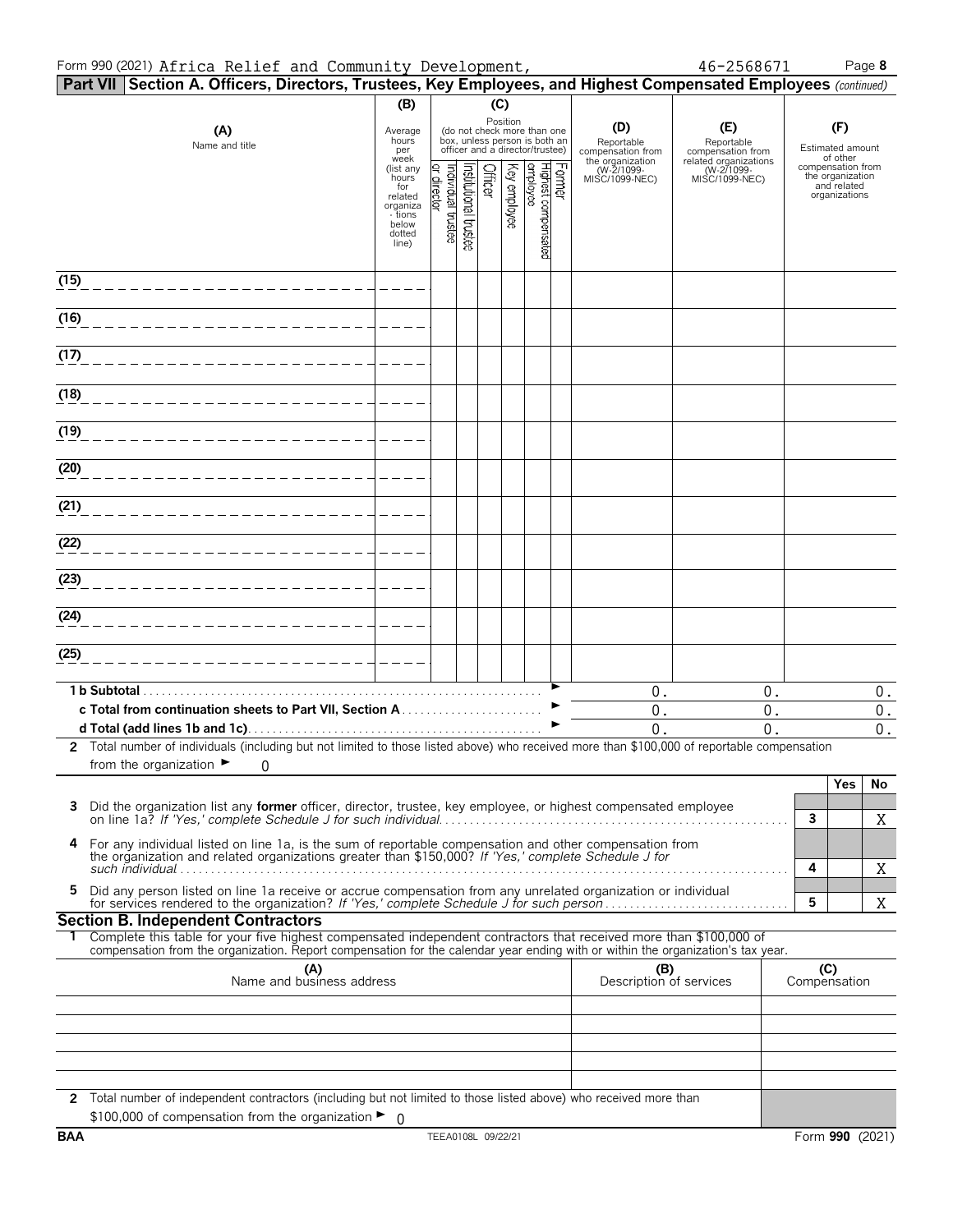#### Form 990 (2021) Africa Relief and Community Development, 46-2568671 Page **9**

#### **Part VIII Statement of Revenue**

Check if Schedule O contains a response or note to any line in this Part VIII. . . . . . . . . . . . . . . . . . . . . . . . . . . . . . . . . . . . . . . . . . . . . . . . .

|                               |                           |      |                                                                         |                |                |                |                       | (A)<br>Total revenue | (B)<br>Related or<br>exempt<br>function<br>revenue | (C)<br>Unrelated<br>business<br>revenue | (D)<br>Revenue<br>excluded from tax<br>under sections<br>512-514 |
|-------------------------------|---------------------------|------|-------------------------------------------------------------------------|----------------|----------------|----------------|-----------------------|----------------------|----------------------------------------------------|-----------------------------------------|------------------------------------------------------------------|
|                               |                           |      | 1a Federated campaigns                                                  |                |                | 1 a            |                       |                      |                                                    |                                         |                                                                  |
|                               |                           |      | <b>b</b> Membership dues                                                |                |                | 1 <sub>b</sub> |                       |                      |                                                    |                                         |                                                                  |
|                               |                           |      | c Fundraising events                                                    |                |                | 1 <sub>c</sub> |                       |                      |                                                    |                                         |                                                                  |
|                               |                           |      | d Related organizations                                                 |                |                | 1 <sub>d</sub> |                       |                      |                                                    |                                         |                                                                  |
|                               |                           |      | e Government grants (contributions)                                     |                |                | 1e             | 108,286.              |                      |                                                    |                                         |                                                                  |
|                               |                           |      | f All other contributions, gifts, grants, and                           |                |                |                |                       |                      |                                                    |                                         |                                                                  |
|                               |                           |      | similar amounts not included above                                      |                |                | 1f             | 4,458,007.            |                      |                                                    |                                         |                                                                  |
| Contributions, Gifts, Grants, | and Other Similar Amounts |      | <b>g</b> Noncash contributions included in                              |                |                | 1 <sub>g</sub> | 463,360.              |                      |                                                    |                                         |                                                                  |
|                               |                           |      | h Total. Add lines 1a-1f                                                |                |                |                | $\blacktriangleright$ | 4,566,293.           |                                                    |                                         |                                                                  |
|                               |                           |      |                                                                         |                |                |                | <b>Business Code</b>  |                      |                                                    |                                         |                                                                  |
|                               |                           | 2a   |                                                                         |                |                |                |                       |                      |                                                    |                                         |                                                                  |
|                               |                           | b    |                                                                         |                |                |                |                       |                      |                                                    |                                         |                                                                  |
|                               |                           |      |                                                                         |                |                |                |                       |                      |                                                    |                                         |                                                                  |
|                               |                           |      |                                                                         |                |                |                |                       |                      |                                                    |                                         |                                                                  |
|                               |                           |      |                                                                         |                |                |                |                       |                      |                                                    |                                         |                                                                  |
| Program Service Revenue       |                           |      | f All other program service revenue                                     |                |                |                |                       |                      |                                                    |                                         |                                                                  |
|                               |                           |      |                                                                         |                |                |                | $\blacktriangleright$ |                      |                                                    |                                         |                                                                  |
|                               |                           | 3    | Investment income (including dividends, interest, and                   |                |                |                |                       |                      |                                                    |                                         |                                                                  |
|                               |                           |      |                                                                         |                |                |                |                       |                      |                                                    |                                         |                                                                  |
|                               |                           | 4    | Income from investment of tax-exempt bond proceeds ▶                    |                |                |                |                       |                      |                                                    |                                         |                                                                  |
|                               |                           | 5    |                                                                         |                |                |                |                       |                      |                                                    |                                         |                                                                  |
|                               |                           |      | 6a Gross rents $6a$                                                     |                | (i) Real       |                | (ii) Personal         |                      |                                                    |                                         |                                                                  |
|                               |                           |      |                                                                         | 6 <sub>b</sub> |                |                |                       |                      |                                                    |                                         |                                                                  |
|                               |                           |      | <b>b</b> Less: rental expenses<br><b>c</b> Rental income or (loss) $6c$ |                |                |                |                       |                      |                                                    |                                         |                                                                  |
|                               |                           |      | d Net rental income or (loss)                                           |                |                |                | $\blacktriangleright$ |                      |                                                    |                                         |                                                                  |
|                               |                           |      |                                                                         |                | (i) Securities |                | (ii) Other            |                      |                                                    |                                         |                                                                  |
|                               |                           |      | <b>7 a</b> Gross amount from<br>sales of assets                         |                |                |                |                       |                      |                                                    |                                         |                                                                  |
|                               |                           |      | other than inventory                                                    | 7а             |                |                |                       |                      |                                                    |                                         |                                                                  |
|                               |                           |      | <b>b</b> Less: cost or other basis<br>and sales expenses                | 7b             |                |                |                       |                      |                                                    |                                         |                                                                  |
|                               |                           |      | $c$ Gain or (loss)                                                      | 7c             |                |                |                       |                      |                                                    |                                         |                                                                  |
|                               |                           |      |                                                                         |                |                |                | $\blacktriangleright$ |                      |                                                    |                                         |                                                                  |
|                               |                           |      | 8 a Gross income from fundraising events                                |                |                |                |                       |                      |                                                    |                                         |                                                                  |
|                               |                           |      | (not including $\zeta$                                                  |                |                |                |                       |                      |                                                    |                                         |                                                                  |
|                               |                           |      | of contributions reported on line 1c).                                  |                |                |                |                       |                      |                                                    |                                         |                                                                  |
| <b>Other Revenue</b>          |                           |      | See Part IV, line 18                                                    |                |                |                | 8а                    |                      |                                                    |                                         |                                                                  |
|                               |                           |      | <b>b</b> Less: direct expenses                                          |                |                |                | 8b                    |                      |                                                    |                                         |                                                                  |
|                               |                           |      | c Net income or (loss) from fundraising events                          |                |                |                |                       |                      |                                                    |                                         |                                                                  |
|                               |                           |      | <b>9 a</b> Gross income from gaming activities.<br>See Part IV, line 19 |                |                |                |                       |                      |                                                    |                                         |                                                                  |
|                               |                           |      |                                                                         |                |                |                | 9а                    |                      |                                                    |                                         |                                                                  |
|                               |                           |      | <b>b</b> Less: direct expenses                                          |                |                |                | 9 <sub>b</sub>        |                      |                                                    |                                         |                                                                  |
|                               |                           |      | c Net income or (loss) from gaming activities                           |                |                |                |                       |                      |                                                    |                                         |                                                                  |
|                               |                           |      | 10a Gross sales of inventory, less<br>returns and allowances            |                |                |                |                       |                      |                                                    |                                         |                                                                  |
|                               |                           |      |                                                                         |                |                |                | 10a                   |                      |                                                    |                                         |                                                                  |
|                               |                           |      | <b>b</b> Less: cost of goods sold                                       |                |                |                | 10b                   |                      |                                                    |                                         |                                                                  |
|                               |                           |      | c Net income or (loss) from sales of inventory                          |                |                |                | <b>Business Code</b>  |                      |                                                    |                                         |                                                                  |
| Miscellaneous                 |                           | 11 a |                                                                         |                |                |                | 531390                |                      |                                                    |                                         |                                                                  |
|                               | Revenue                   | b    | Other Income                                                            |                |                |                |                       | 6,000.               | 6,000.                                             |                                         |                                                                  |
|                               |                           |      |                                                                         |                |                |                |                       |                      |                                                    |                                         |                                                                  |
|                               |                           |      | d All other revenue                                                     |                |                |                |                       |                      |                                                    |                                         |                                                                  |
|                               |                           |      |                                                                         |                |                |                | $\blacktriangleright$ | 6,000.               |                                                    |                                         |                                                                  |
|                               |                           | 12   | Total revenue. See instructions                                         |                |                |                |                       | 4,572,293.           | 6,000.                                             | 0.                                      | $0$ .                                                            |
|                               |                           |      |                                                                         |                |                |                |                       |                      |                                                    |                                         |                                                                  |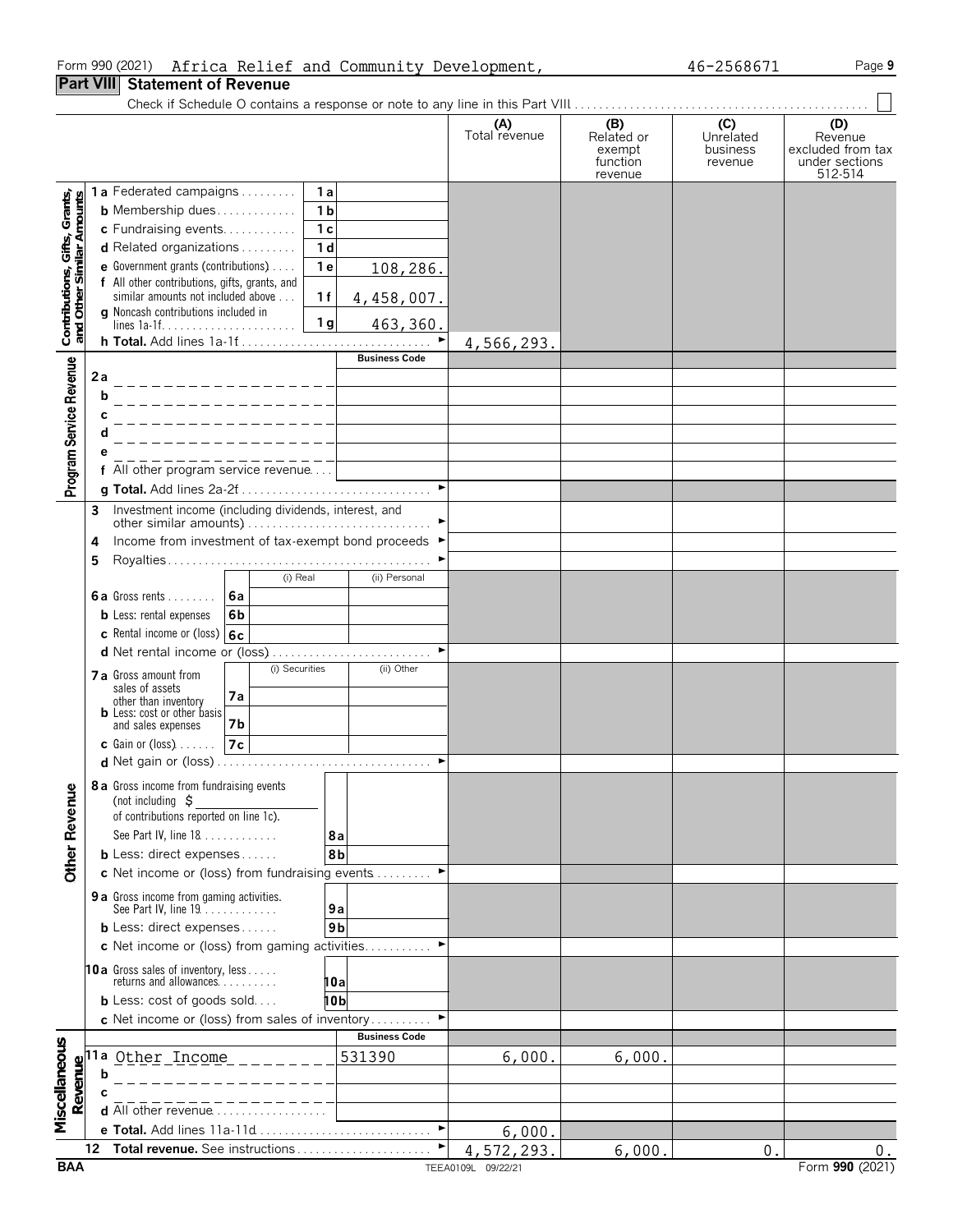#### Form 990 (2021) Page **10** Africa Relief and Community Development, 46-2568671

**Part IX** Statement of Functional Expenses

*Section 501(c)(3) and 501(c)(4) organizations must complete all columns. All other organizations must complete column (A).* Check if Schedule O contains a response or note to any line in this Part IX.

|                | Do not include amounts reported on lines<br>6b, 7b, 8b, 9b, and 10b of Part VIII.                                                                                                                                                                            | (A)<br>Total expenses | (B)<br>Program service<br>expenses | $\overline{C}$<br>Management and<br>general expenses | (D)<br>Fundraising<br>expenses |
|----------------|--------------------------------------------------------------------------------------------------------------------------------------------------------------------------------------------------------------------------------------------------------------|-----------------------|------------------------------------|------------------------------------------------------|--------------------------------|
| 1.             | Grants and other assistance to domestic<br>organizations and domestic governments.                                                                                                                                                                           | 28,000.               | 28,000.                            |                                                      |                                |
| $\overline{2}$ | Grants and other assistance to domestic<br>individuals. See Part IV, line 22                                                                                                                                                                                 |                       |                                    |                                                      |                                |
|                | 3 Grants and other assistance to foreign<br>organizations, foreign governments, and for-<br>eign individuals. See Part IV, lines 15 and 16                                                                                                                   |                       |                                    |                                                      |                                |
|                |                                                                                                                                                                                                                                                              | 2,714,704.            | 2,714,704.                         |                                                      |                                |
|                | 4 Benefits paid to or for members<br>Compensation of current officers, directors,                                                                                                                                                                            |                       |                                    |                                                      |                                |
| 5              | trustees, and key employees                                                                                                                                                                                                                                  | 0.                    | $0$ .                              | 0.                                                   | $0$ .                          |
| 6              | Compensation not included above to<br>disqualified persons (as defined under<br>section 4958(f)(1)) and persons described                                                                                                                                    |                       |                                    |                                                      |                                |
|                |                                                                                                                                                                                                                                                              | 0.                    | 0.                                 | 0.                                                   | υ.                             |
| 7              | Other salaries and wages                                                                                                                                                                                                                                     | 283,842.              | 112,928.                           | 47,144.                                              | 123,770.                       |
| 8              | Pension plan accruals and contributions<br>(include section 401(k) and 403(b)<br>employer contributions)                                                                                                                                                     |                       |                                    |                                                      |                                |
| 9              | Other employee benefits                                                                                                                                                                                                                                      | 29,069.               | 11,565.                            | 4,828.                                               | 12,676.                        |
| 10             | Payroll taxes                                                                                                                                                                                                                                                | 36,252.               | 14,423.                            | 6,021.                                               | 15,808.                        |
|                | 11 Fees for services (nonemployees):                                                                                                                                                                                                                         |                       |                                    |                                                      |                                |
|                |                                                                                                                                                                                                                                                              |                       |                                    |                                                      |                                |
|                |                                                                                                                                                                                                                                                              | 6,063.                | 5,950.                             | 113.                                                 |                                |
|                |                                                                                                                                                                                                                                                              | 31, 182.              |                                    | 31,182.                                              |                                |
|                |                                                                                                                                                                                                                                                              |                       |                                    |                                                      |                                |
|                | e Professional fundraising services. See Part IV, line 17                                                                                                                                                                                                    | 41,508.               |                                    |                                                      | 41,508.                        |
|                | f Investment management fees                                                                                                                                                                                                                                 |                       |                                    |                                                      |                                |
|                | g Other. (If line 11q amount exceeds 10% of line 25, column                                                                                                                                                                                                  | 61,249.               | 200.                               | 16,386.                                              |                                |
|                | (A), amount, list line 11g expenses on Schedule 0.)<br>12 Advertising and promotion                                                                                                                                                                          | 25,406.               | 2,137.                             |                                                      | 44,663.<br>23,269.             |
| 13             |                                                                                                                                                                                                                                                              | 38,471                | 8,603.                             | 7,177.                                               | 22,691.                        |
| 14             | Information technology                                                                                                                                                                                                                                       | 35,449                | 13,949.                            | 6,598.                                               | 14,902.                        |
| 15             |                                                                                                                                                                                                                                                              |                       |                                    |                                                      |                                |
| 16             | Occupancy                                                                                                                                                                                                                                                    | 51, 102.              | $\overline{1}$ 6, 725.             | 14,460.                                              | 19,917.                        |
| 17             |                                                                                                                                                                                                                                                              | 54,427.               | 29,968.                            |                                                      | 24,459.                        |
|                | 18 Payments of travel or entertainment<br>expenses for any federal, state, or local                                                                                                                                                                          |                       |                                    |                                                      |                                |
|                | 19 Conferences, conventions, and meetings                                                                                                                                                                                                                    | 17,349.               |                                    |                                                      | 17,349.                        |
| 20             | $Interest \dots \dots \dots \dots \dots \dots \dots \dots \dots \dots \dots \dots \dots$                                                                                                                                                                     |                       |                                    |                                                      |                                |
| 21             | Payments to affiliates                                                                                                                                                                                                                                       |                       |                                    |                                                      |                                |
| 22             | Depreciation, depletion, and amortization                                                                                                                                                                                                                    | 3,392.                | 1,146.                             | 878.                                                 | 1,368.                         |
| 23             | $insurance \ldots \ldots \ldots \ldots \ldots \ldots \ldots \ldots \ldots \ldots$                                                                                                                                                                            | 14,317.               | 507.                               | 13,205.                                              | 605.                           |
|                | 24 Other expenses. Itemize expenses not<br>covered above. (List miscellaneous expenses<br>on line 24e. If line 24e amount exceeds 10%<br>of line 25, column (A), amount, list line 24e<br>expenses on Schedule O.)                                           |                       |                                    |                                                      |                                |
|                | a Bank & Credit Card Processing ___                                                                                                                                                                                                                          | 46,608.               | 2,193.                             | 1,147                                                | 43, 268.                       |
|                | <b>b</b> <u>Postage</u> and Shipping                                                                                                                                                                                                                         | 32,970.               | 30, 305.                           | 557.                                                 | 2,108.                         |
|                | C Printing and Publications _____                                                                                                                                                                                                                            | 11,839.               | 6,855.                             | 310.                                                 | 4,674.                         |
| d              |                                                                                                                                                                                                                                                              | 9,524                 | 9,524                              |                                                      |                                |
|                |                                                                                                                                                                                                                                                              |                       |                                    |                                                      |                                |
| 25             | Total functional expenses. Add lines 1 through 24e                                                                                                                                                                                                           | 3,572,723.            | 3,009,682.                         | 150,006.                                             | 413,035.                       |
|                | 26 Joint costs. Complete this line only if<br>the organization reported in column (B)<br>joint costs from a combined educational<br>campaign and fundraising solicitation.<br>Check here $\blacktriangleright$<br>    if following<br>SOP 98-2 (ASC 958-720) |                       |                                    |                                                      |                                |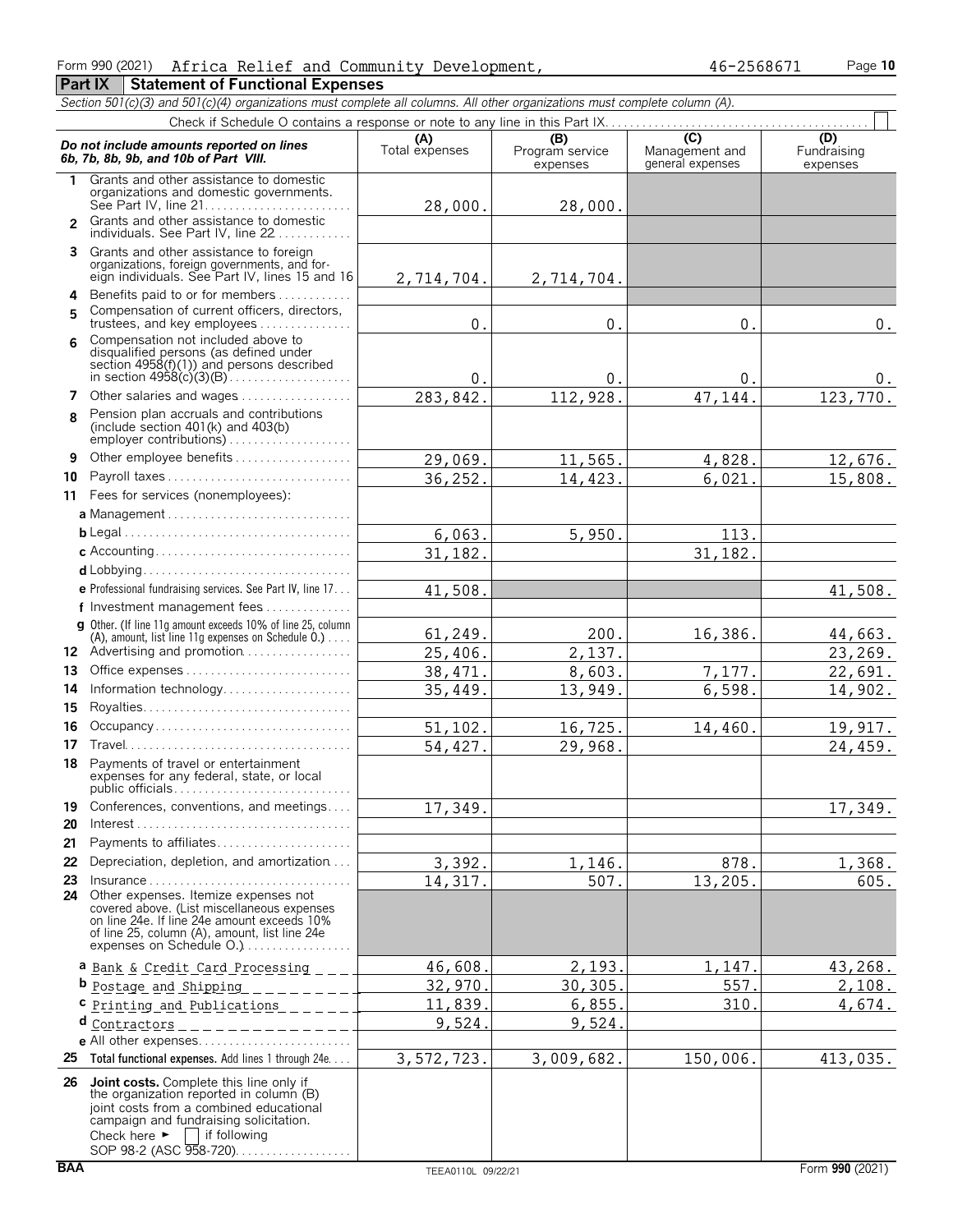|                             |               | Form 990 (2021)<br>Africa Relief and Community Development,                                                                                                                                                      |                |         |                          | 46-2568671      | Page 11                  |  |  |  |
|-----------------------------|---------------|------------------------------------------------------------------------------------------------------------------------------------------------------------------------------------------------------------------|----------------|---------|--------------------------|-----------------|--------------------------|--|--|--|
|                             | <b>Part X</b> | <b>Balance Sheet</b>                                                                                                                                                                                             |                |         |                          |                 |                          |  |  |  |
|                             |               |                                                                                                                                                                                                                  |                |         |                          |                 |                          |  |  |  |
|                             |               |                                                                                                                                                                                                                  |                |         | (A)<br>Beginning of year |                 | (B)<br>End of year       |  |  |  |
|                             | 1             |                                                                                                                                                                                                                  |                |         | 109,172.                 | 1               | 285,006.                 |  |  |  |
|                             | 2             |                                                                                                                                                                                                                  |                |         |                          | $\overline{2}$  |                          |  |  |  |
|                             | 3             |                                                                                                                                                                                                                  |                |         |                          | 3               |                          |  |  |  |
|                             | 4             |                                                                                                                                                                                                                  |                |         |                          | 4               | 553,660.                 |  |  |  |
|                             | 5             | Loans and other receivables from any current or former officer, director, trustee, key employee, creator or founder, substantial contributor, or 35% controlled entity or family member of any of these persons  |                |         |                          | 5               |                          |  |  |  |
|                             | 6             | Loans and other receivables from other disqualified persons (as defined under                                                                                                                                    |                |         |                          |                 |                          |  |  |  |
|                             |               | section $4958(f)(1)$ , and persons described in section $4958(c)(3)(B)$                                                                                                                                          |                |         |                          | 6               |                          |  |  |  |
|                             | 7             |                                                                                                                                                                                                                  |                |         |                          | 7               |                          |  |  |  |
| Assets                      | 8             |                                                                                                                                                                                                                  |                |         |                          | 8               |                          |  |  |  |
|                             | 9             |                                                                                                                                                                                                                  |                |         |                          | 9               | 15,458.                  |  |  |  |
|                             |               |                                                                                                                                                                                                                  |                |         |                          |                 |                          |  |  |  |
|                             |               |                                                                                                                                                                                                                  |                | 18,313. |                          |                 |                          |  |  |  |
|                             |               |                                                                                                                                                                                                                  |                | 3,392.  |                          | 10c             | 14,921.                  |  |  |  |
|                             | 11            |                                                                                                                                                                                                                  |                |         |                          | 11              |                          |  |  |  |
|                             | 12            |                                                                                                                                                                                                                  |                |         |                          | 12              |                          |  |  |  |
|                             | 13            | Investments – program-related. See Part IV, line 11                                                                                                                                                              |                |         |                          | 13<br>14        |                          |  |  |  |
|                             | 14            |                                                                                                                                                                                                                  |                |         |                          |                 |                          |  |  |  |
|                             | 15            |                                                                                                                                                                                                                  |                |         |                          | 15              | 395, 197.                |  |  |  |
|                             | 16            |                                                                                                                                                                                                                  |                |         | 109,172.                 | 16              | 1,264,242.               |  |  |  |
|                             | 17            |                                                                                                                                                                                                                  |                |         | 58,623.                  | 17              | 214, 123.                |  |  |  |
|                             | 18            |                                                                                                                                                                                                                  |                |         |                          | 18              |                          |  |  |  |
|                             | 19            |                                                                                                                                                                                                                  |                |         |                          | $\overline{19}$ |                          |  |  |  |
|                             | 20            |                                                                                                                                                                                                                  |                |         |                          | 20              |                          |  |  |  |
|                             | 21            | Escrow or custodial account liability. Complete Part IV of Schedule D.                                                                                                                                           |                |         |                          | 21              |                          |  |  |  |
| Liabilities                 | 22            | Loans and other payables to any current or former officer, director, trustee,<br>key employee, creator or founder, substantial contributor, or 35%<br>controlled entity or family member of any of these persons |                |         |                          | 22              |                          |  |  |  |
|                             | 23            | Secured mortgages and notes payable to unrelated third parties                                                                                                                                                   |                |         |                          | 23              |                          |  |  |  |
|                             | 24            | Unsecured notes and loans payable to unrelated third parties                                                                                                                                                     |                |         |                          | 24              |                          |  |  |  |
|                             | 25            | Other liabilities (including federal income tax, payables to related third parties, and other liabilities not included on lines 17-24). Complete Part X of Schedule D.                                           |                |         |                          | 25              |                          |  |  |  |
|                             | 26            |                                                                                                                                                                                                                  |                |         | 58,623.                  | 26              | 214, 123.                |  |  |  |
|                             |               | Organizations that follow FASB ASC 958, check here ►<br>and complete lines 27, 28, 32, and 33.                                                                                                                   | $\overline{X}$ |         |                          |                 |                          |  |  |  |
|                             | 27            |                                                                                                                                                                                                                  |                |         |                          | 27              | $-70, 766.$              |  |  |  |
|                             | 28            |                                                                                                                                                                                                                  |                |         | 50,549.                  | 28              | 1,120,885.               |  |  |  |
| Net Assets or Fund Balances |               | Organizations that do not follow FASB ASC 958, check here ►<br>and complete lines 29 through 33.                                                                                                                 |                |         |                          |                 |                          |  |  |  |
|                             | 29            |                                                                                                                                                                                                                  |                |         |                          | 29              |                          |  |  |  |
|                             | 30            | Paid-in or capital surplus, or land, building, or equipment fund                                                                                                                                                 |                |         |                          | 30              |                          |  |  |  |
|                             | 31            | Retained earnings, endowment, accumulated income, or other funds                                                                                                                                                 |                |         |                          | 31              |                          |  |  |  |
|                             |               |                                                                                                                                                                                                                  |                |         |                          | 32              |                          |  |  |  |
|                             |               |                                                                                                                                                                                                                  |                |         |                          |                 |                          |  |  |  |
|                             | 32<br>33      | Total liabilities and net assets/fund balances                                                                                                                                                                   |                |         | 50, 549.<br>109,172.     | 33              | 1,050,119.<br>1,264,242. |  |  |  |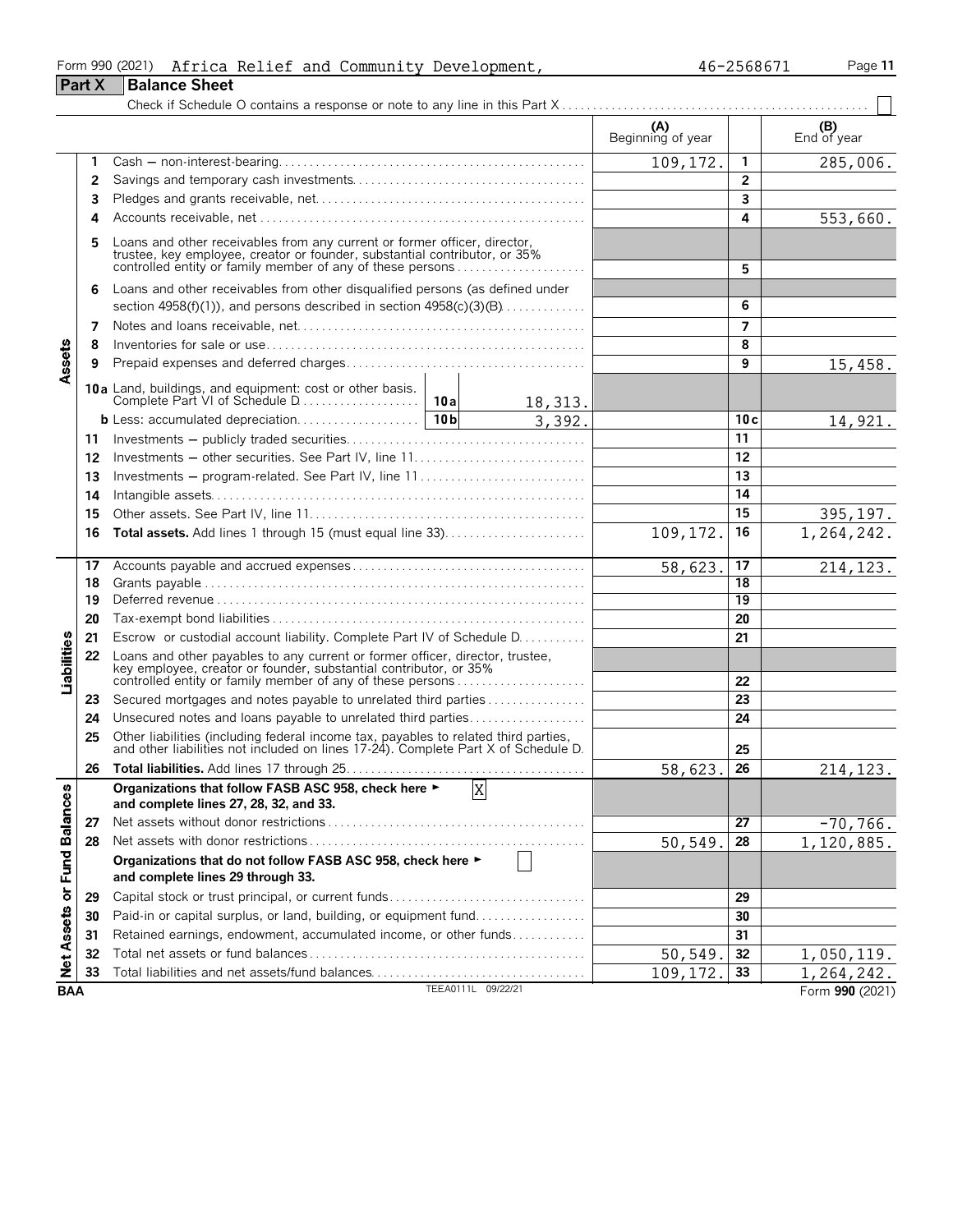|            | Form 990 (2021)<br>Africa Relief and Community Development,                                                                                                                                                                                          | 46-2568671     |                |     | Page 12         |
|------------|------------------------------------------------------------------------------------------------------------------------------------------------------------------------------------------------------------------------------------------------------|----------------|----------------|-----|-----------------|
|            | <b>Part XI</b><br><b>Reconciliation of Net Assets</b>                                                                                                                                                                                                |                |                |     |                 |
|            |                                                                                                                                                                                                                                                      |                |                |     |                 |
| 1          |                                                                                                                                                                                                                                                      | $\mathbf{1}$   |                |     | 4,572,293.      |
| 2          |                                                                                                                                                                                                                                                      | $\overline{2}$ |                |     | 3,572,723.      |
| 3          |                                                                                                                                                                                                                                                      | 3              |                |     | 999,570.        |
| 4          |                                                                                                                                                                                                                                                      | $\overline{a}$ |                |     | 50,549.         |
| 5          |                                                                                                                                                                                                                                                      | 5              |                |     |                 |
| 6          |                                                                                                                                                                                                                                                      | 6              |                |     |                 |
| 7          |                                                                                                                                                                                                                                                      | $\overline{7}$ |                |     |                 |
| 8          |                                                                                                                                                                                                                                                      | 8              |                |     |                 |
| 9          |                                                                                                                                                                                                                                                      | 9              |                |     | $0$ .           |
| 10         | Net assets or fund balances at end of year. Combine lines 3 through 9 (must equal Part X, line 32,                                                                                                                                                   |                |                |     |                 |
|            |                                                                                                                                                                                                                                                      | 10             |                |     | 1,050,119.      |
|            | <b>Part XII Financial Statements and Reporting</b>                                                                                                                                                                                                   |                |                |     |                 |
|            |                                                                                                                                                                                                                                                      |                |                |     |                 |
|            |                                                                                                                                                                                                                                                      |                |                | Yes | No              |
|            | 1 Accounting method used to prepare the Form 990:   Cash<br>X Accrual<br>Other                                                                                                                                                                       |                |                |     |                 |
|            | If the organization changed its method of accounting from a prior year or checked 'Other,' explain<br>on Schedule O.                                                                                                                                 |                |                |     |                 |
|            |                                                                                                                                                                                                                                                      |                | 2a             |     | X               |
|            | If 'Yes,' check a box below to indicate whether the financial statements for the year were compiled or reviewed on a<br>separate basis, consolidated basis, or both:<br>Consolidated basis<br>Separate basis<br>Both consolidated and separate basis |                |                |     |                 |
|            |                                                                                                                                                                                                                                                      |                |                | X   |                 |
|            | <b>b</b> Were the organization's financial statements audited by an independent accountant?                                                                                                                                                          |                | 2 <sub>b</sub> |     |                 |
|            | If 'Yes,' check a box below to indicate whether the financial statements for the year were audited on a separate<br>basis, consolidated basis, or both:                                                                                              |                |                |     |                 |
|            | Consolidated basis<br>X Both consolidated and separate basis<br>Separate basis                                                                                                                                                                       |                |                |     |                 |
|            | c If 'Yes' to line 2a or 2b, does the organization have a committee that assumes responsibility for oversight of the audit,                                                                                                                          |                |                |     |                 |
|            | review, or compilation of its financial statements and selection of an independent accountant?                                                                                                                                                       |                | 2c             |     | Χ               |
|            | If the organization changed either its oversight process or selection process during the tax year, explain<br>on Schedule O.                                                                                                                         |                |                |     |                 |
|            | 3a As a result of a federal award, was the organization required to undergo an audit or audits as set forth in the Single                                                                                                                            |                | 3a             |     | Χ               |
|            | b If 'Yes,' did the organization undergo the required audit or audits? If the organization did not undergo the required audit                                                                                                                        |                |                |     |                 |
|            | or audits, explain why on Schedule O and describe any steps taken to undergo such audits                                                                                                                                                             |                | 3 <sub>b</sub> |     |                 |
| <b>BAA</b> | TEEA0112L 09/22/21                                                                                                                                                                                                                                   |                |                |     | Form 990 (2021) |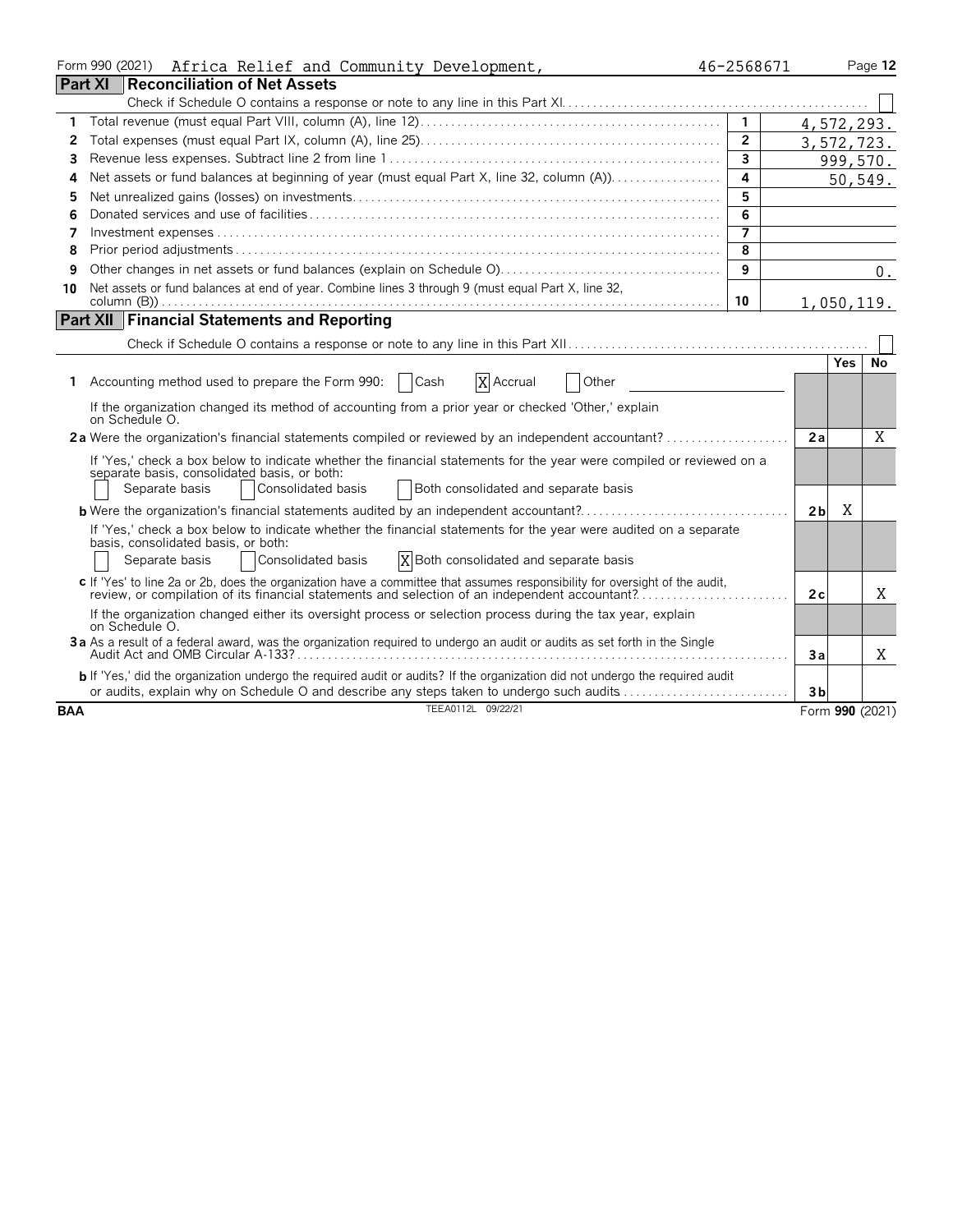|                                                        |                                                                                                                                                                                                                                                                                                                                                                                                                                                                                  |                                                                                 | <b>Public Charity Status and Public Support</b>                                                                                                                                                                                                                                                                                                                                                         |                                                           |           |                                                      | OMB No. 1545-0047                                  |  |  |  |
|--------------------------------------------------------|----------------------------------------------------------------------------------------------------------------------------------------------------------------------------------------------------------------------------------------------------------------------------------------------------------------------------------------------------------------------------------------------------------------------------------------------------------------------------------|---------------------------------------------------------------------------------|---------------------------------------------------------------------------------------------------------------------------------------------------------------------------------------------------------------------------------------------------------------------------------------------------------------------------------------------------------------------------------------------------------|-----------------------------------------------------------|-----------|------------------------------------------------------|----------------------------------------------------|--|--|--|
| <b>SCHEDULE A</b><br>(Form 990)                        |                                                                                                                                                                                                                                                                                                                                                                                                                                                                                  |                                                                                 | Complete if the organization is a section 501(c)(3) organization or a section<br>4947(a)(1) nonexempt charitable trust.                                                                                                                                                                                                                                                                                 |                                                           |           |                                                      | 2021                                               |  |  |  |
|                                                        |                                                                                                                                                                                                                                                                                                                                                                                                                                                                                  |                                                                                 | Attach to Form 990 or Form 990-EZ.                                                                                                                                                                                                                                                                                                                                                                      |                                                           |           |                                                      | <b>Open to Public</b>                              |  |  |  |
| Department of the Treasury<br>Internal Revenue Service |                                                                                                                                                                                                                                                                                                                                                                                                                                                                                  |                                                                                 | ► Go to www.irs.gov/Form990 for instructions and the latest information.                                                                                                                                                                                                                                                                                                                                |                                                           |           |                                                      | Inspection                                         |  |  |  |
| Name of the organization                               | Inc.                                                                                                                                                                                                                                                                                                                                                                                                                                                                             |                                                                                 | Africa Relief and Community Development,                                                                                                                                                                                                                                                                                                                                                                |                                                           |           | Employer identification number<br>46-2568671         |                                                    |  |  |  |
| Part I                                                 |                                                                                                                                                                                                                                                                                                                                                                                                                                                                                  |                                                                                 | <b>Reason for Public Charity Status.</b> (All organizations must complete this part.) See instructions.                                                                                                                                                                                                                                                                                                 |                                                           |           |                                                      |                                                    |  |  |  |
| 1<br>2<br>3                                            |                                                                                                                                                                                                                                                                                                                                                                                                                                                                                  |                                                                                 | The organization is not a private foundation because it is: (For lines 1 through 12, check only one box.)<br>A church, convention of churches, or association of churches described in section 170(b)(1)(A)(i).<br>A school described in section 170(b)(1)(A)(ii). (Attach Schedule E (Form 990).)<br>A hospital or a cooperative hospital service organization described in section 170(b)(1)(A)(iii). |                                                           |           |                                                      |                                                    |  |  |  |
| 4                                                      | name, city, and state:                                                                                                                                                                                                                                                                                                                                                                                                                                                           |                                                                                 | A medical research organization operated in conjunction with a hospital described in section 170(b)(1)(A)(iii). Enter the hospital's<br>____________________                                                                                                                                                                                                                                            |                                                           |           |                                                      |                                                    |  |  |  |
| 5                                                      | section 170(b)(1)(A)(iv). (Complete Part II.)                                                                                                                                                                                                                                                                                                                                                                                                                                    |                                                                                 | An organization operated for the benefit of a college or university owned or operated by a governmental unit described in                                                                                                                                                                                                                                                                               |                                                           |           |                                                      |                                                    |  |  |  |
| 6<br>7                                                 | A federal, state, or local government or governmental unit described in section 170(b)(1)(A)(v).<br>An organization that normally receives a substantial part of its support from a governmental unit or from the general public described<br>in section 170(b)(1)(A)(vi). (Complete Part II.)                                                                                                                                                                                   |                                                                                 |                                                                                                                                                                                                                                                                                                                                                                                                         |                                                           |           |                                                      |                                                    |  |  |  |
| 8                                                      |                                                                                                                                                                                                                                                                                                                                                                                                                                                                                  |                                                                                 |                                                                                                                                                                                                                                                                                                                                                                                                         |                                                           |           |                                                      |                                                    |  |  |  |
| 9                                                      | A community trust described in section 170(b)(1)(A)(vi). (Complete Part II.)<br>An agricultural research organization described in section 170(b)(1)(A)(ix) operated in conjunction with a land-grant college<br>or university or a non-land-grant college of agriculture (see instructions). Enter the name, city, and state of the college or<br>university:                                                                                                                   |                                                                                 |                                                                                                                                                                                                                                                                                                                                                                                                         |                                                           |           |                                                      |                                                    |  |  |  |
| 10<br>X                                                | An organization that normally receives (1) more than 33-1/3% of its support from contributions, membership fees, and gross receipts<br>from activities related to its exempt functions, subject to certain exceptions; and (2) no more than 33-1/3% of its support from gross<br>investment income and unrelated business taxable income (less section 511 tax) from businesses acquired by the organization after<br>June 30, 1975. See section 509(a)(2). (Complete Part III.) |                                                                                 |                                                                                                                                                                                                                                                                                                                                                                                                         |                                                           |           |                                                      |                                                    |  |  |  |
| 11<br>12                                               |                                                                                                                                                                                                                                                                                                                                                                                                                                                                                  |                                                                                 | An organization organized and operated exclusively to test for public safety. See section 509(a)(4).<br>An organization organized and operated exclusively for the benefit of, to perform the functions of, or to carry out the purposes of one                                                                                                                                                         |                                                           |           |                                                      |                                                    |  |  |  |
| a                                                      |                                                                                                                                                                                                                                                                                                                                                                                                                                                                                  |                                                                                 | or more publicly supported organizations described in section 509(a)(1) or section 509(a)(2). See section 509(a)(3). Check the box on<br>lines 12a through 12d that describes the type of supporting organization and complete lines 12e, 12f, and 12g.<br>Type I. A supporting organization operated, supervised, or controlled by its supported organization(s), typically by giving the supported    |                                                           |           |                                                      |                                                    |  |  |  |
|                                                        | complete Part IV, Sections A and B.                                                                                                                                                                                                                                                                                                                                                                                                                                              |                                                                                 | organization(s) the power to regularly appoint or elect a majority of the directors or trustees of the supporting organization. You must                                                                                                                                                                                                                                                                |                                                           |           |                                                      |                                                    |  |  |  |
| b                                                      | must complete Part IV, Sections A and C.                                                                                                                                                                                                                                                                                                                                                                                                                                         |                                                                                 | Type II. A supporting organization supervised or controlled in connection with its supported organization(s), by having control or<br>management of the supporting organization vested in the same persons that control or manage the supported organization(s). You                                                                                                                                    |                                                           |           |                                                      |                                                    |  |  |  |
| c                                                      |                                                                                                                                                                                                                                                                                                                                                                                                                                                                                  |                                                                                 | Type III functionally integrated. A supporting organization operated in connection with, and functionally integrated with, its supported organization(s) (see instructions). You must complete Part IV, Sections A, D, and E.                                                                                                                                                                           |                                                           |           |                                                      |                                                    |  |  |  |
| d                                                      |                                                                                                                                                                                                                                                                                                                                                                                                                                                                                  |                                                                                 | Type III non-functionally integrated. A supporting organization operated in connection with its supported organization(s) that is not functionally integrated. The organization generally must satisfy a distribution requirem<br>instructions). You must complete Part IV, Sections A and D, and Part V.                                                                                               |                                                           |           |                                                      |                                                    |  |  |  |
| е                                                      |                                                                                                                                                                                                                                                                                                                                                                                                                                                                                  |                                                                                 | Check this box if the organization received a written determination from the IRS that it is a Type I, Type II, Type III functionally<br>integrated, or Type III non-functionally integrated supporting organization.                                                                                                                                                                                    |                                                           |           |                                                      |                                                    |  |  |  |
|                                                        |                                                                                                                                                                                                                                                                                                                                                                                                                                                                                  | <b>q</b> Provide the following information about the supported organization(s). |                                                                                                                                                                                                                                                                                                                                                                                                         |                                                           |           |                                                      |                                                    |  |  |  |
| (i) Name of supported organization                     |                                                                                                                                                                                                                                                                                                                                                                                                                                                                                  | $(ii)$ $EIN$                                                                    | (iii) Type of organization<br>described on lines 1-10<br>above (see instructions))                                                                                                                                                                                                                                                                                                                      | $(iv)$ is the<br>organization listed<br>in your governing | document? | (v) Amount of monetary<br>support (see instructions) | (vi) Amount of other<br>support (see instructions) |  |  |  |
|                                                        |                                                                                                                                                                                                                                                                                                                                                                                                                                                                                  |                                                                                 |                                                                                                                                                                                                                                                                                                                                                                                                         | Yes                                                       | No        |                                                      |                                                    |  |  |  |
| (A)                                                    |                                                                                                                                                                                                                                                                                                                                                                                                                                                                                  |                                                                                 |                                                                                                                                                                                                                                                                                                                                                                                                         |                                                           |           |                                                      |                                                    |  |  |  |
| (B)                                                    |                                                                                                                                                                                                                                                                                                                                                                                                                                                                                  |                                                                                 |                                                                                                                                                                                                                                                                                                                                                                                                         |                                                           |           |                                                      |                                                    |  |  |  |
| (C)                                                    |                                                                                                                                                                                                                                                                                                                                                                                                                                                                                  |                                                                                 |                                                                                                                                                                                                                                                                                                                                                                                                         |                                                           |           |                                                      |                                                    |  |  |  |
| (D)                                                    |                                                                                                                                                                                                                                                                                                                                                                                                                                                                                  |                                                                                 |                                                                                                                                                                                                                                                                                                                                                                                                         |                                                           |           |                                                      |                                                    |  |  |  |
| (E)                                                    |                                                                                                                                                                                                                                                                                                                                                                                                                                                                                  |                                                                                 |                                                                                                                                                                                                                                                                                                                                                                                                         |                                                           |           |                                                      |                                                    |  |  |  |
| Total                                                  |                                                                                                                                                                                                                                                                                                                                                                                                                                                                                  |                                                                                 | Denomical Deduction Act Notice, can the Instructions for Form 000 or 000 F7                                                                                                                                                                                                                                                                                                                             |                                                           |           |                                                      | Cohodule A (Form 000) 2021                         |  |  |  |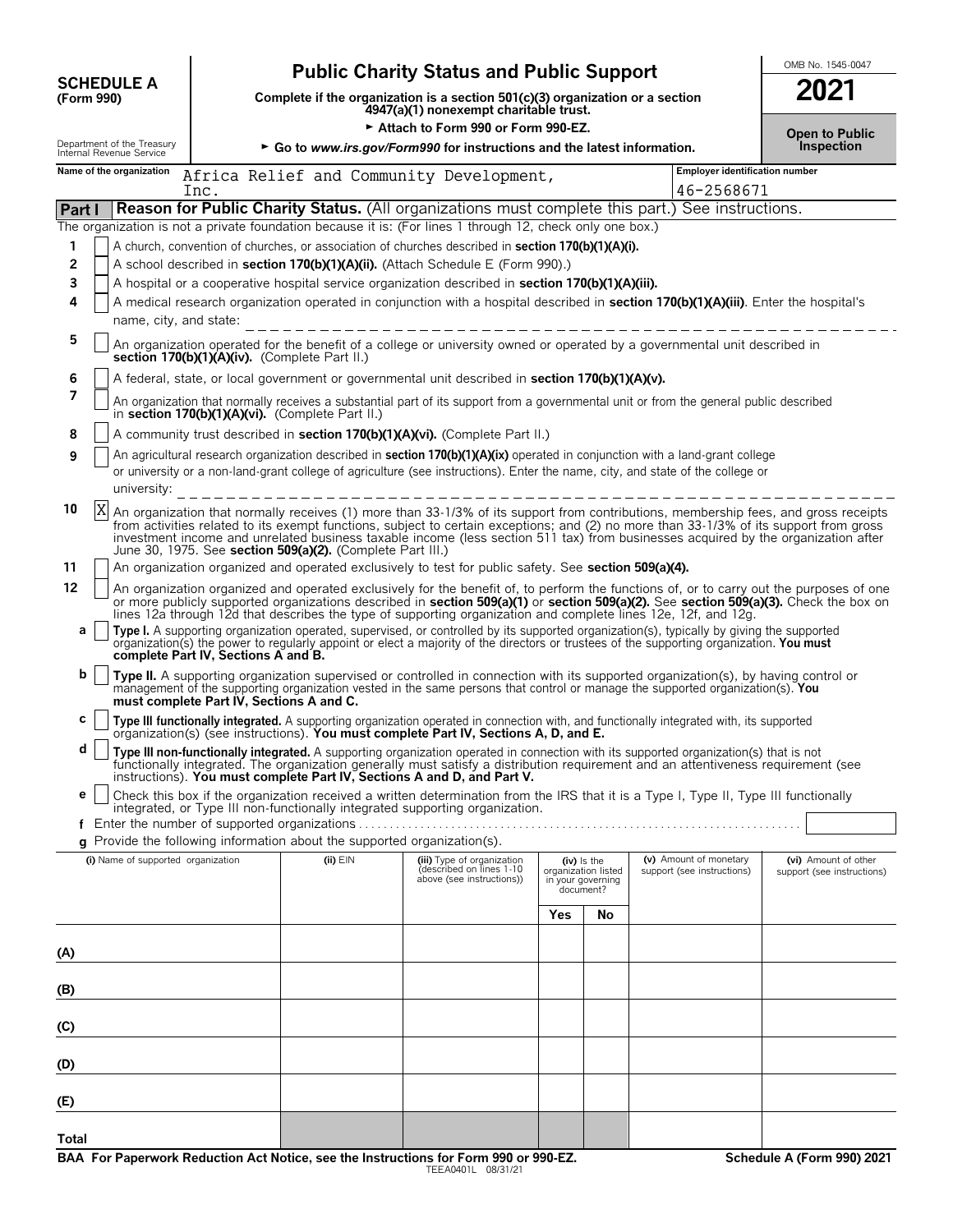#### **Part II Support Schedule for Organizations Described in Sections 170(b)(1)(A)(iv) and 170(b)(1)(A)(vi)**

(Complete only if you checked the box on line 5, 7, or 8 of Part I or if the organization failed to qualify under Part III. If the organization fails to qualify under the tests listed below, please complete Part III.)

|    | <b>Section A. Public Support</b>                                                                                                                                                                                                                                                                                                                                                                      |            |            |            |            |            |           |
|----|-------------------------------------------------------------------------------------------------------------------------------------------------------------------------------------------------------------------------------------------------------------------------------------------------------------------------------------------------------------------------------------------------------|------------|------------|------------|------------|------------|-----------|
|    | Calendar year (or fiscal year<br>beginning in) $\rightarrow$                                                                                                                                                                                                                                                                                                                                          | (a) $2017$ | $(b)$ 2018 | $(c)$ 2019 | $(d)$ 2020 | $(e)$ 2021 | (f) Total |
| 1. | Gifts, grants, contributions, and<br>membership fees received. (Do not<br>include any 'unusual grants.').                                                                                                                                                                                                                                                                                             |            |            |            |            |            |           |
|    | <b>2</b> Tax revenues levied for the<br>organization's benefit and<br>either paid to or expended<br>on its behalf                                                                                                                                                                                                                                                                                     |            |            |            |            |            |           |
| 3  | The value of services or<br>facilities furnished by a<br>governmental unit to the<br>organization without charge                                                                                                                                                                                                                                                                                      |            |            |            |            |            |           |
| 4  | <b>Total.</b> Add lines 1 through 3                                                                                                                                                                                                                                                                                                                                                                   |            |            |            |            |            |           |
| 5  | The portion of total<br>contributions by each person<br>(other than a governmental<br>unit or publicly supported<br>organization) included on line 1<br>that exceeds 2% of the amount<br>shown on line 11, column (f)                                                                                                                                                                                 |            |            |            |            |            |           |
| 6  | <b>Public support.</b> Subtract line 5<br>from line $4$                                                                                                                                                                                                                                                                                                                                               |            |            |            |            |            |           |
|    | <b>Section B. Total Support</b>                                                                                                                                                                                                                                                                                                                                                                       |            |            |            |            |            |           |
|    | Calendar year (or fiscal year<br>beginning in) $\rightarrow$                                                                                                                                                                                                                                                                                                                                          | (a) $2017$ | $(b)$ 2018 | $(c)$ 2019 | (d) $2020$ | (e) $2021$ | (f) Total |
| 7  | Amounts from line 4                                                                                                                                                                                                                                                                                                                                                                                   |            |            |            |            |            |           |
| 8  | Gross income from interest,<br>dividends, payments received<br>on securities loans, rents,<br>royalties, and income from<br>similar sources                                                                                                                                                                                                                                                           |            |            |            |            |            |           |
| 9  | Net income from unrelated<br>business activities, whether or<br>not the business is regularly<br>carried on                                                                                                                                                                                                                                                                                           |            |            |            |            |            |           |
| 10 | Other income. Do not include<br>gain or loss from the sale of<br>capital assets (Explain in                                                                                                                                                                                                                                                                                                           |            |            |            |            |            |           |
| 11 | <b>Total support.</b> Add lines 7<br>through $10$                                                                                                                                                                                                                                                                                                                                                     |            |            |            |            |            |           |
| 12 | Gross receipts from related activities, etc. (see instructions)                                                                                                                                                                                                                                                                                                                                       |            |            |            |            | 12         |           |
|    | 13 First 5 years. If the Form 990 is for the organization's first, second, third, fourth, or fifth tax year as a section 501(c)(3)                                                                                                                                                                                                                                                                    |            |            |            |            |            |           |
|    | <b>Section C. Computation of Public Support Percentage</b>                                                                                                                                                                                                                                                                                                                                            |            |            |            |            |            |           |
|    |                                                                                                                                                                                                                                                                                                                                                                                                       |            |            |            |            |            | %         |
|    |                                                                                                                                                                                                                                                                                                                                                                                                       |            |            |            |            | 15         | %         |
|    | 16a 33-1/3% support test-2021. If the organization did not check the box on line 13, and line 14 is 33-1/3% or more, check this box                                                                                                                                                                                                                                                                   |            |            |            |            |            |           |
|    | <b>b 33-1/3% support test-2020.</b> If the organization did not check a box on line 13 or 16a, and line 15 is 33-1/3% or more, check this box                                                                                                                                                                                                                                                         |            |            |            |            |            |           |
|    | 17a 10%-facts-and-circumstances test-2021. If the organization did not check a box on line 13, 16a, or 16b, and line 14 is 10%<br>or more, and if the organization meets the facts-and-circumstances test, check this box and stop here. Explain in Part VI how<br>the organization meets the facts-and-circumstances test. The organization qualifies as a publicly supported organization           |            |            |            |            |            | $\vert$   |
|    | <b>b 10%-facts-and-circumstances test-2020.</b> If the organization did not check a box on line 13, 16a, 16b, or 17a, and line 15 is 10%<br>or more, and if the organization meets the facts-and-circumstances test, check this box and stop here. Explain in Part VI how the<br>organization meets the facts-and-circumstances test. The organization qualifies as a publicly supported organization |            |            |            |            |            | $\Box$    |
|    | 18 Private foundation. If the organization did not check a box on line 13, 16a, 16b, 17a, or 17b, check this box and see instructions                                                                                                                                                                                                                                                                 |            |            |            |            |            |           |

**BAA Schedule A (Form 990) 2021**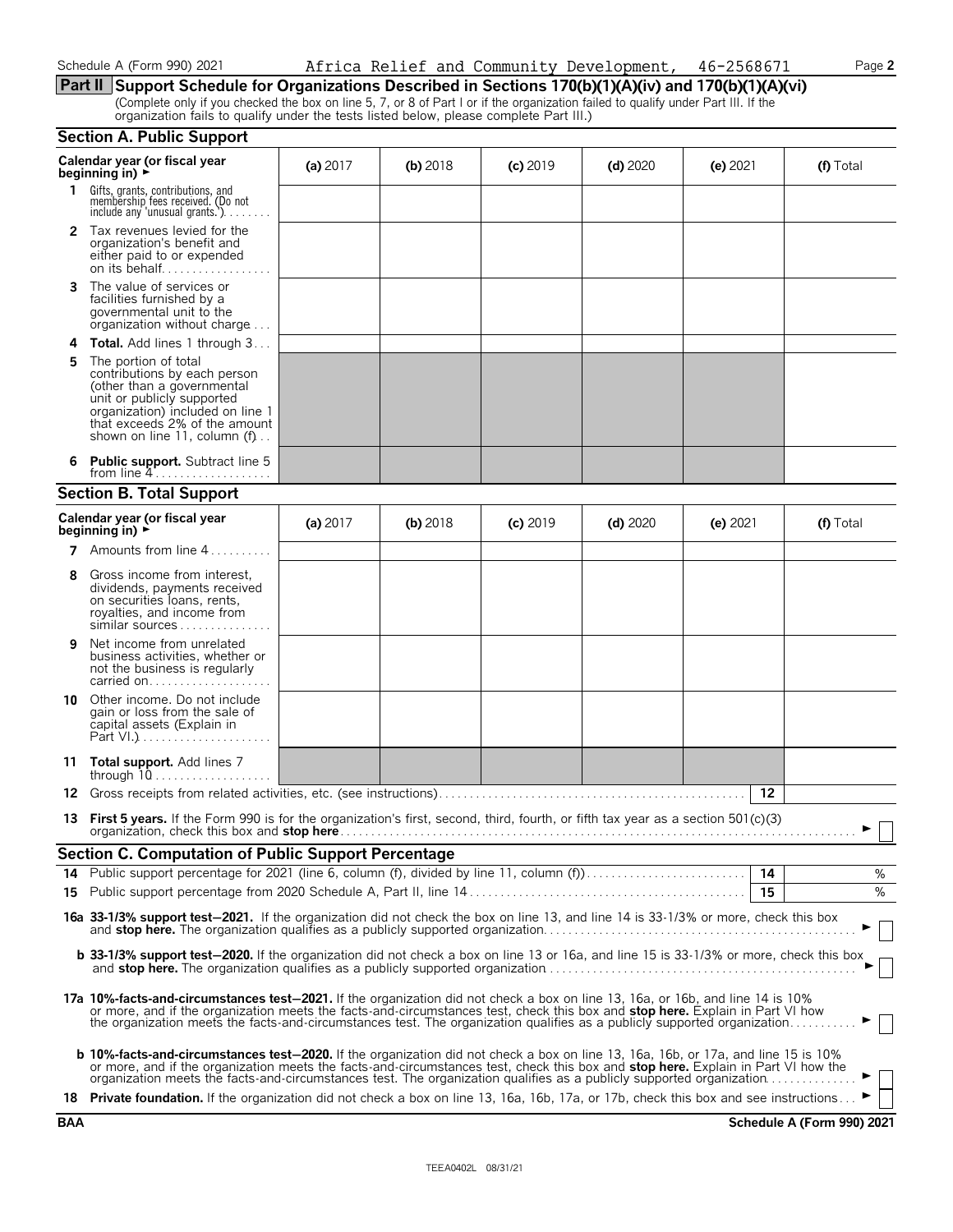### **Part III Support Schedule for Organizations Described in Section 509(a)(2)**

(Complete only if you checked the box on line 10 of Part I or if the organization failed to qualify under Part II. If the organization fails to qualify under the tests listed below, please complete Part II.)

|            | <b>Section A. Public Support</b>                                                                                                                                                                                                                                      |              |                    |                |                                           |                |                            |
|------------|-----------------------------------------------------------------------------------------------------------------------------------------------------------------------------------------------------------------------------------------------------------------------|--------------|--------------------|----------------|-------------------------------------------|----------------|----------------------------|
|            | Calendar year (or fiscal year beginning in) ►                                                                                                                                                                                                                         | (a) 2017     | (b) 2018           | (c) 2019       | $(d)$ 2020                                | (e) 2021       | (f) Total                  |
|            | 1 Gifts, grants, contributions,<br>and membership fees<br>received. (Do not include                                                                                                                                                                                   |              |                    |                |                                           |                |                            |
|            | any 'unusual grants.')<br>2 Gross receipts from admissions,                                                                                                                                                                                                           |              |                    |                | $315, 701.   1, 605, 365.   4, 566, 293.$ |                | 6,487,359.                 |
|            | merchandise sold or services                                                                                                                                                                                                                                          |              |                    |                |                                           |                |                            |
|            | performed, or facilities                                                                                                                                                                                                                                              |              |                    |                |                                           |                |                            |
|            | furnished in any activity that is<br>related to the organization's                                                                                                                                                                                                    |              |                    |                |                                           |                |                            |
|            | $tax\text{-}exempt$ purpose                                                                                                                                                                                                                                           |              |                    |                |                                           |                | 0.                         |
| 3          | Gross receipts from activities<br>that are not an unrelated trade<br>or business under section 513.                                                                                                                                                                   |              |                    |                |                                           |                | $0$ .                      |
|            | 4 Tax revenues levied for the                                                                                                                                                                                                                                         |              |                    |                |                                           |                |                            |
|            | organization's benefit and<br>either paid to or expended on                                                                                                                                                                                                           |              |                    |                |                                           |                | 0.                         |
| 5.         | The value of services or                                                                                                                                                                                                                                              |              |                    |                |                                           |                |                            |
|            | facilities furnished by a                                                                                                                                                                                                                                             |              |                    |                |                                           |                |                            |
|            | governmental unit to the<br>organization without charge                                                                                                                                                                                                               |              |                    |                |                                           |                | 0.                         |
|            | <b>6 Total.</b> Add lines 1 through 5                                                                                                                                                                                                                                 | $\mathbf{0}$ | 0                  | 315,701.       | 1,605,365.                                | 4,566,293.     | 6,487,359.                 |
|            | <b>7a</b> Amounts included on lines 1,                                                                                                                                                                                                                                |              |                    |                |                                           |                |                            |
|            | 2, and 3 received from                                                                                                                                                                                                                                                |              |                    |                |                                           |                |                            |
|            | disqualified persons                                                                                                                                                                                                                                                  | $\Omega$     | $\mathbf 0$        | $\mathbf{0}$ . | $\mathbf{0}$                              | $\mathbf{0}$ . | 0.                         |
|            | <b>b</b> Amounts included on lines 2<br>and 3 received from other than                                                                                                                                                                                                |              |                    |                |                                           |                |                            |
|            | disqualified persons that                                                                                                                                                                                                                                             |              |                    |                |                                           |                |                            |
|            | exceed the greater of \$5,000 or<br>1% of the amount on line 13                                                                                                                                                                                                       |              |                    |                |                                           |                |                            |
|            |                                                                                                                                                                                                                                                                       | $\mathbf{0}$ | $\mathbf 0$        | 0.             | $\mathsf{O}$ .                            | 0.             | 0.                         |
|            | c Add lines 7a and $7b$                                                                                                                                                                                                                                               | $\Omega$     | 0                  | $\mathbf{0}$ . | $\overline{0}$                            | 0.             | 0.                         |
|            | Public support. (Subtract line                                                                                                                                                                                                                                        |              |                    |                |                                           |                |                            |
|            | 7c from line 6.).                                                                                                                                                                                                                                                     |              |                    |                |                                           |                | 6,487,359.                 |
|            | <b>Section B. Total Support</b>                                                                                                                                                                                                                                       |              |                    |                |                                           |                |                            |
|            | Calendar year (or fiscal year beginning in) $\blacktriangleright$                                                                                                                                                                                                     | (a) 2017     | $(b)$ 2018         | $(c)$ 2019     | $(d)$ 2020                                | (e) 2021       | (f) Total                  |
|            | 9 Amounts from line 6                                                                                                                                                                                                                                                 | $0$ .        | 0.                 | 315,701.       | 1,605,365.                                | 4,566,293.     | 6,487,359.                 |
|            | 10a Gross income from interest, dividends,<br>payments received on securities loans,<br>rents, royalties, and income from                                                                                                                                             |              |                    |                |                                           |                |                            |
|            | <b>b</b> Unrelated business taxable                                                                                                                                                                                                                                   |              |                    |                |                                           |                | 0.                         |
|            | income (less section 511                                                                                                                                                                                                                                              |              |                    |                |                                           |                |                            |
|            | taxes) from businesses                                                                                                                                                                                                                                                |              |                    |                |                                           |                |                            |
|            | acquired after June 30, 1975                                                                                                                                                                                                                                          |              |                    |                |                                           |                | υ.                         |
|            | c Add lines $10a$ and $10b$<br><b>11</b> Net income from unrelated business                                                                                                                                                                                           | 0            | $\Omega$           | $\mathbf{0}$ . | $\mathbf{0}$ .                            | 0.             | 0.                         |
|            | activities not included on line 10b,<br>whether or not the business is<br>regularly carried on $\dots\dots\dots$                                                                                                                                                      |              |                    |                |                                           |                | 0.                         |
|            | 12 Other income. Do not include                                                                                                                                                                                                                                       |              |                    |                |                                           |                |                            |
|            | gain or loss from the sale of                                                                                                                                                                                                                                         |              |                    |                |                                           |                |                            |
|            | capital assets (Explain in<br>Part VI.) See Part VI                                                                                                                                                                                                                   |              |                    |                |                                           | 6,000.         | 6,000.                     |
|            | 13 Total support. (Add lines 9,                                                                                                                                                                                                                                       |              |                    |                |                                           |                |                            |
|            | 10c, 11, and $12.$ )<br>14 First 5 years. If the Form 990 is for the organization's first, second, third, fourth, or fifth tax year as a section 501(c)(3)                                                                                                            | 0.           | $\mathbf 0$ .      |                | $315, 701.$ 1, 605, 365. 4, 572, 293.     |                | 6,493,359.                 |
|            | organization, check this box and stop here                                                                                                                                                                                                                            |              |                    |                |                                           |                | $\mathbf X$                |
|            | <b>Section C. Computation of Public Support Percentage</b>                                                                                                                                                                                                            |              |                    |                |                                           |                |                            |
| 15         | Public support percentage for 2021 (line 8, column (f), divided by line 13, column (f)                                                                                                                                                                                |              |                    |                |                                           | 15             | န့                         |
|            |                                                                                                                                                                                                                                                                       |              |                    |                |                                           | 16             | ०७                         |
|            | Section D. Computation of Investment Income Percentage                                                                                                                                                                                                                |              |                    |                |                                           |                |                            |
| 17         |                                                                                                                                                                                                                                                                       |              |                    |                |                                           | 17             | %                          |
| 18         |                                                                                                                                                                                                                                                                       |              |                    |                |                                           | 18             | ४                          |
|            | 19a 33-1/3% support tests-2021. If the organization did not check the box on line 14, and line 15 is more than 33-1/3%, and line 17                                                                                                                                   |              |                    |                |                                           |                |                            |
|            | is not more than 33-1/3%, check this box and stop here. The organization qualifies as a publicly supported organization<br><b>b</b> 33-1/3% support tests-2020. If the organization did not check a box on line 14 or line 19a, and line 16 is more than 33-1/3%, and |              |                    |                |                                           |                |                            |
|            | line 18 is not more than 33-1/3%, check this box and <b>stop here.</b> The organization qualifies as a publicly supported organization                                                                                                                                |              |                    |                |                                           |                |                            |
| 20         | <b>Private foundation.</b> If the organization did not check a box on line 14, 19a, or 19b, check this box and see instructions                                                                                                                                       |              |                    |                |                                           |                |                            |
| <b>BAA</b> |                                                                                                                                                                                                                                                                       |              | TEEA0403L 08/31/21 |                |                                           |                | Schedule A (Form 990) 2021 |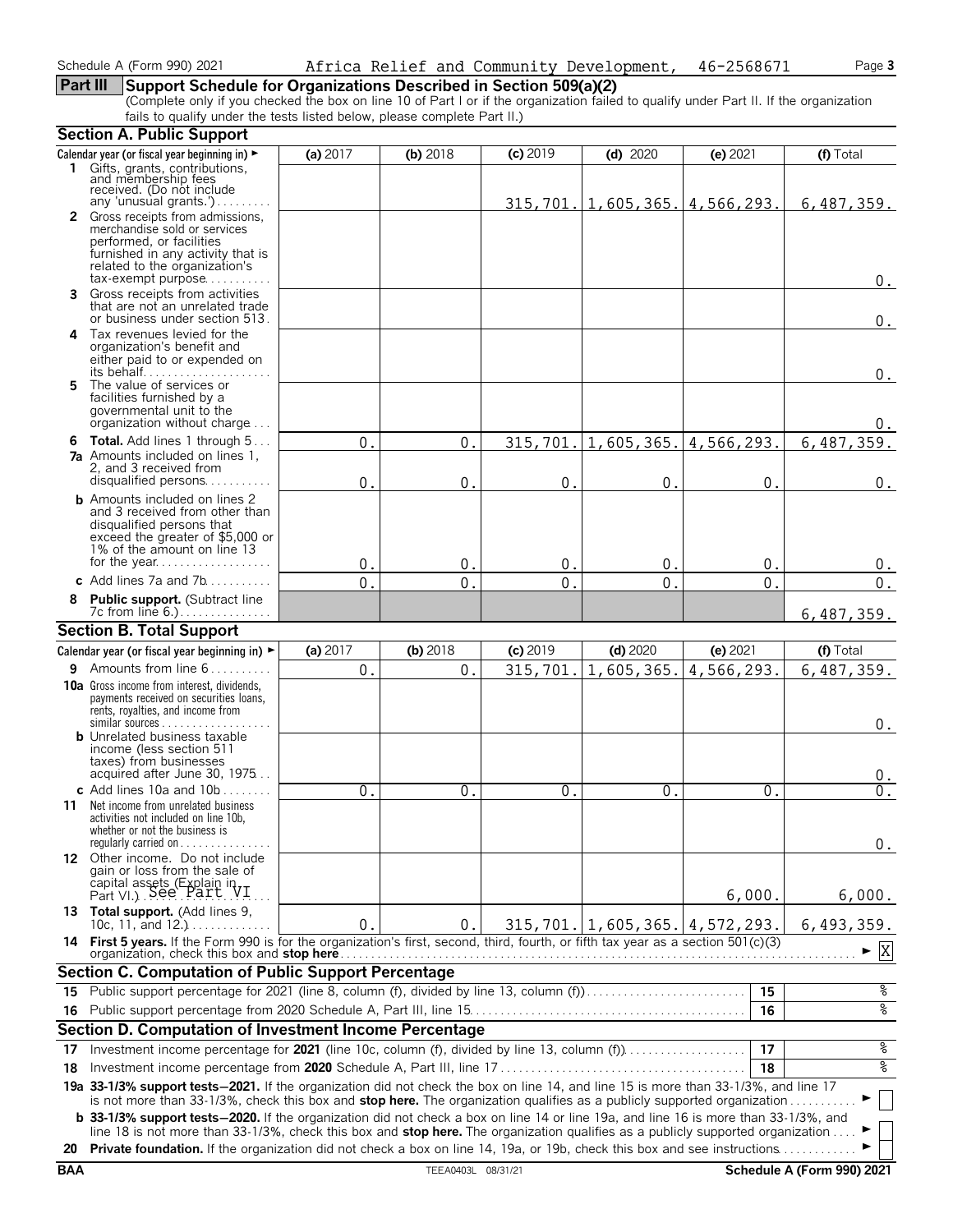### **Part IV Supporting Organizations**

(Complete only if you checked a box in line 12 on Part I. If you checked box 12a, Part I, complete Sections A and B. If you checked box 12b, Part I, complete Sections A and C. If you checked box 12c, Part I, complete Sections A, D, and E. If you checked box 12d, Part I, complete Sections A and D, and complete Part V.)

#### **Section A. All Supporting Organizations**

|            |                                                                                                                                                                                                                                                                                                                                                                                                                                                                            |                | Yes | No |
|------------|----------------------------------------------------------------------------------------------------------------------------------------------------------------------------------------------------------------------------------------------------------------------------------------------------------------------------------------------------------------------------------------------------------------------------------------------------------------------------|----------------|-----|----|
|            | 1 Are all of the organization's supported organizations listed by name in the organization's governing documents?<br>If 'No.' describe in Part VI how the supported organizations are designated. If designated by class or purpose, describe<br>the designation. If historic and continuing relationship, explain.                                                                                                                                                        | $\mathbf{1}$   |     |    |
|            | 2 Did the organization have any supported organization that does not have an IRS determination of status under section<br>509(a)(1) or (2)? If 'Yes,' explain in <b>Part VI</b> how the organization determined that the supported organization was<br>described in section $509(a)(1)$ or (2).                                                                                                                                                                            | $\overline{2}$ |     |    |
|            | 3a Did the organization have a supported organization described in section 501(c)(4), (5), or (6)? If 'Yes,' answer lines 3b<br>and 3c below.                                                                                                                                                                                                                                                                                                                              | 3a             |     |    |
|            | <b>b</b> Did the organization confirm that each supported organization qualified under section 501(c)(4), (5), or (6) and<br>satisfied the public support tests under section 509(a)(2)? If 'Yes,' describe in <b>Part VI</b> when and how the organization<br>made the determination.                                                                                                                                                                                     | 3b             |     |    |
|            | c Did the organization ensure that all support to such organizations was used exclusively for section $170(c)(2)(B)$<br>purposes? If 'Yes,' explain in <b>Part VI</b> what controls the organization put in place to ensure such use.                                                                                                                                                                                                                                      | 3c             |     |    |
|            | 4a Was any supported organization not organized in the United States ('foreign supported organization')? If 'Yes' and<br>if you checked box 12a or 12b in Part I, answer lines 4b and 4c below.                                                                                                                                                                                                                                                                            | 4a             |     |    |
|            | <b>b</b> Did the organization have ultimate control and discretion in deciding whether to make grants to the foreign supported<br>organization? If 'Yes,' describe in <b>Part VI</b> how the organization had such control and discretion despite being controlled<br>or supervised by or in connection with its supported organizations.                                                                                                                                  | 4b             |     |    |
|            | c Did the organization support any foreign supported organization that does not have an IRS determination under<br>sections 501(c)(3) and 509(a)(1) or (2)? If 'Yes,' explain in <b>Part VI</b> what controls the organization used to ensure that<br>all support to the foreign supported organization was used exclusively for section $170(c)(2)(B)$ purposes.                                                                                                          | 4c             |     |    |
|            | 5a Did the organization add, substitute, or remove any supported organizations during the tax year? If 'Yes,' answer lines<br>5b and 5c below (if applicable). Also, provide detail in Part VI, including (i) the names and EIN numbers of the<br>supported organizations added, substituted, or removed; (ii) the reasons for each such action; (iii) the<br>authority under the organization's organizing document authorizing such action; and (iv) how the action was  |                |     |    |
|            | accomplished (such as by amendment to the organizing document).<br><b>b Type I or Type II only.</b> Was any added or substituted supported organization part of a class already designated in the<br>organization's organizing document?                                                                                                                                                                                                                                   | 5а<br>5b       |     |    |
|            | c Substitutions only. Was the substitution the result of an event beyond the organization's control?                                                                                                                                                                                                                                                                                                                                                                       | 5c             |     |    |
| 6          | Did the organization provide support (whether in the form of grants or the provision of services or facilities) to<br>anyone other than (i) its supported organizations, (ii) individuals that are part of the charitable class benefited by one<br>or more of its supported organizations, or (iii) other supporting organizations that also support or benefit one or more of<br>the filing organization's supported organizations? If 'Yes,' provide detail in Part VI. | 6              |     |    |
| 7          | Did the organization provide a grant, loan, compensation, or other similar payment to a substantial contributor<br>(as defined in section $4958(c)(3)(c)$ ), a family member of a substantial contributor, or a 35% controlled entity with<br>regard to a substantial contributor? If 'Yes,' complete Part I of Schedule L (Form 990).                                                                                                                                     | 7              |     |    |
|            | Did the organization make a loan to a disgualified person (as defined in section 4958) not described on line 7? If 'Yes,'<br>complete Part I of Schedule L (Form 990).                                                                                                                                                                                                                                                                                                     | 8              |     |    |
|            | 9a Was the organization controlled directly or indirectly at any time during the tax year by one or more disqualified persons,<br>as defined in section 4946 (other than foundation managers and organizations described in section 509(a)(1) or (2))?<br>If 'Yes,' provide detail in <b>Part VI.</b>                                                                                                                                                                      | 9а             |     |    |
|            | <b>b</b> Did one or more disqualified persons (as defined on line 9a) hold a controlling interest in any entity in which the<br>supporting organization had an interest? If 'Yes,' provide detail in Part VI.                                                                                                                                                                                                                                                              | 9b             |     |    |
|            | c Did a disqualified person (as defined on line 9a) have an ownership interest in, or derive any personal benefit from,<br>assets in which the supporting organization also had an interest? If 'Yes,' provide detail in Part VI.                                                                                                                                                                                                                                          | 9c             |     |    |
|            | 10a Was the organization subject to the excess business holdings rules of section 4943 because of section 4943(f) (regarding<br>certain Type II supporting organizations, and all Type III non-functionally integrated supporting organizations)? If 'Yes,'<br>answer line 10b below.                                                                                                                                                                                      | 10a            |     |    |
|            | <b>b</b> Did the organization have any excess business holdings in the tax year? (Use Schedule C, Form 4720, to determine<br>whether the organization had excess business holdings.)                                                                                                                                                                                                                                                                                       | 10b            |     |    |
| <b>BAA</b> | Schedule A (Form 990) 2021<br>TEEA0404L 08/31/21                                                                                                                                                                                                                                                                                                                                                                                                                           |                |     |    |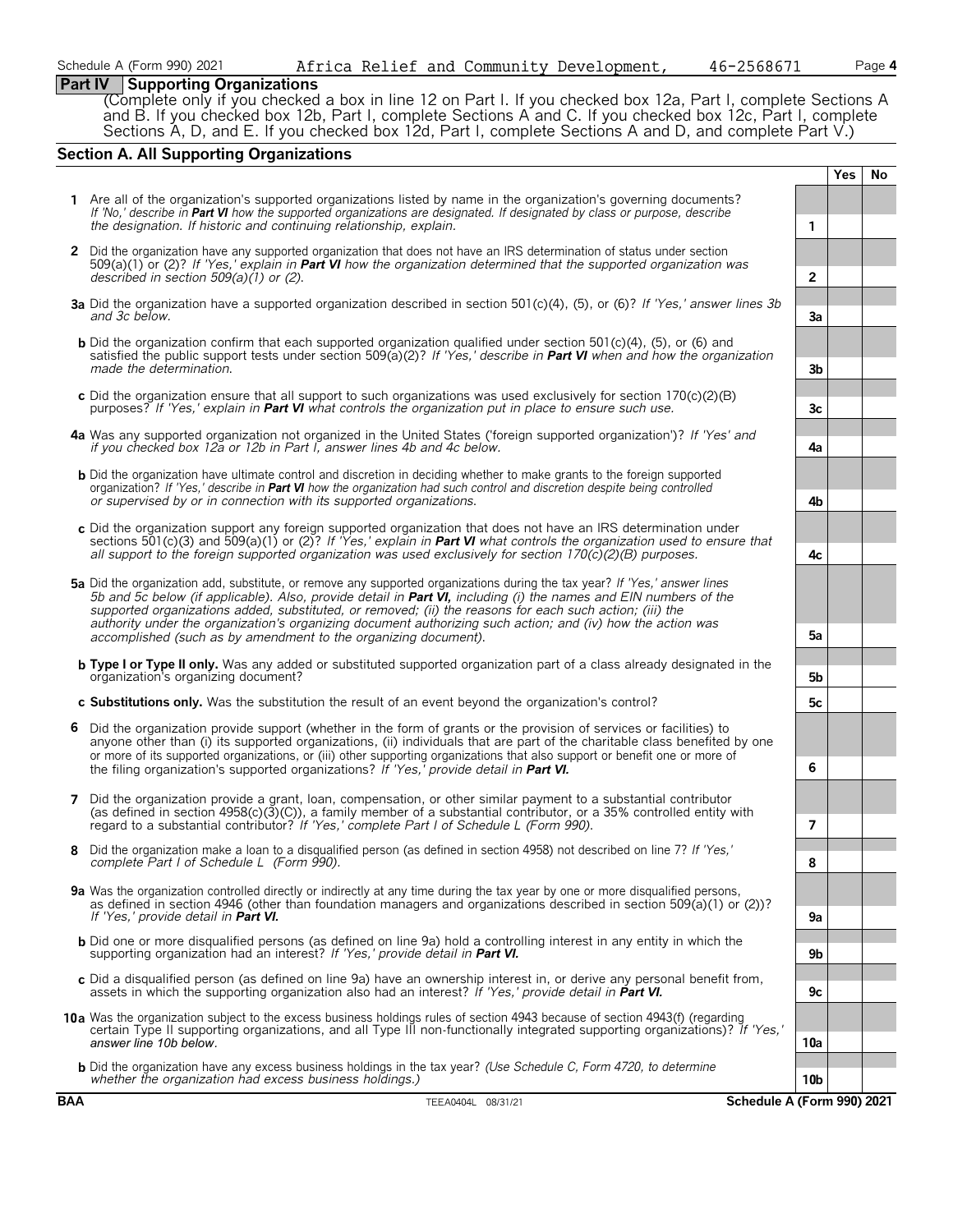| Schedule A (Form 990) 2021<br>Africa Relief and Community Development,<br>46-2568671                                                                  |  |  |  |  |                  | Page 5 |    |
|-------------------------------------------------------------------------------------------------------------------------------------------------------|--|--|--|--|------------------|--------|----|
| <b>Supporting Organizations (continued)</b><br><b>Part IV</b>                                                                                         |  |  |  |  |                  |        |    |
|                                                                                                                                                       |  |  |  |  |                  | Yes    | No |
| Has the organization accepted a gift or contribution from any of the following persons?<br>11                                                         |  |  |  |  |                  |        |    |
| a A person who directly or indirectly controls, either alone or together with persons described on lines 11b and 11c below,                           |  |  |  |  |                  |        |    |
| the governing body of a supported organization?                                                                                                       |  |  |  |  | 11a              |        |    |
| <b>b</b> A family member of a person described on line 11a above?                                                                                     |  |  |  |  | 11 b             |        |    |
| <b>C</b> A 35% controlled entity of a person described on line 11a or 11b above? If 'Yes' to line 11a, 11b, or 11c, provide detail in <b>Part VI.</b> |  |  |  |  | 11c <sub>1</sub> |        |    |

#### **Section B. Type I Supporting Organizations**

- **1** Did the governing body, members of the governing body, officers acting in their official capacity, or membership of one or more supported organizations have the power to regularly appoint or elect at least a majority of the organization's officers, directors, or trustees at all times during the tax year? *If 'No,' describe in Part VI how the supported organization(s) effectively operated, supervised, or controlled the organization's activities. If the organization had more than one supported organization, describe how the powers to appoint and/or remove officers, directors, or trustees were allocated among the supported organizations and what conditions or restrictions, if any, applied to such powers* **1** *during the tax* year.
- **2** Did the organization operate for the benefit of any supported organization other than the supported organization(s) that operated, supervised, or controlled the supporting organization? *If 'Yes,' explain in Part VI how providing such benefit carried out the purposes of the supported organization(s) that operated, supervised, or controlled the supporting organization.* **2**

#### **Section C. Type II Supporting Organizations**

**Yes No 1** Were a majority of the organization's directors or trustees during the tax year also a majority of the directors or trustees of each of the organization's supported organization(s)? *If 'No,' describe in Part VI how control or management of the supporting organization was vested in the same persons that controlled or managed the supported organization(s).* **1**

#### **Section D. All Type III Supporting Organizations**

|                                                                                                                                                                                                                                                                                                                                                                                       |  | res) |  |
|---------------------------------------------------------------------------------------------------------------------------------------------------------------------------------------------------------------------------------------------------------------------------------------------------------------------------------------------------------------------------------------|--|------|--|
| Did the organization provide to each of its supported organizations, by the last day of the fifth month of the<br>organization's tax year, (i) a written notice describing the type and amount of support provided during the prior tax<br>year, (ii) a copy of the Form 990 that was most recently filed as of the date of notification, and (iii) copies of the                     |  |      |  |
| organization's governing documents in effect on the date of notification, to the extent not previously provided?                                                                                                                                                                                                                                                                      |  |      |  |
| 2 Were any of the organization's officers, directors, or trustees either (i) appointed or elected by the supported organization(s) or (ii) serving on the governing body of a supported organization? If 'No,' explain in Part                                                                                                                                                        |  |      |  |
| the organization maintained a close and continuous working relationship with the supported organization(s).                                                                                                                                                                                                                                                                           |  |      |  |
| 3 By reason of the relationship described on line 2, above, did the organization's supported organizations have a significant<br>voice in the organization's investment policies and in directing the use of the organization's income or assets at<br>all times during the tax year? If 'Yes,' describe in <b>Part VI</b> the role the organization's supported organizations played |  |      |  |
| in this regard.                                                                                                                                                                                                                                                                                                                                                                       |  |      |  |

#### **Section E. Type III Functionally Integrated Supporting Organizations**

- **1** *Check the box next to the method that the organization used to satisfy the Integral Part Test during the year (see instructions).*
- **a** The organization satisfied the Activities Test. *Complete line 2 below.*
- **b** The organization is the parent of each of its supported organizations. *Complete line 3 below.*
- **c** The organization supported a governmental entity. *Describe in Part VI how you supported a governmental entity (see instructions).*

#### **2** Activities Test. *Answer lines 2a and 2b below.* **Yes No**

- **a** Did substantially all of the organization's activities during the tax year directly further the exempt purposes of the supported organization(s) to which the organization was responsive? *If 'Yes,' then in Part VI identify those supported organizations and explain how these activities directly furthered their exempt purposes, how the organization was responsive to those supported organizations, and how the organization determined that these activities constituted substantially all of its activities.* **2a**
- **b** Did the activities described on line 2a, above, constitute activities that, but for the organization's involvement, one or more of the organization's supported organization(s) would have been engaged in? *If 'Yes,' explain in Part VI the reasons for the organization's position that its supported organization(s) would have engaged in these activities but for the organization's involvement.* **2b**
- **3** Parent of Supported Organizations. *Answer lines 3a and 3b below.*
- **a** Did the organization have the power to regularly appoint or elect a majority of the officers, directors, or trustees of each of the supported organizations? *If 'Yes' or 'No,' provide details in Part VI.* **3a**
- **b** Did the organization exercise a substantial degree of direction over the policies, programs, and activities of each of its supported organizations? *If 'Yes,' describe in Part VI the role played by the organization in this regard.* **3b**

**Yes No**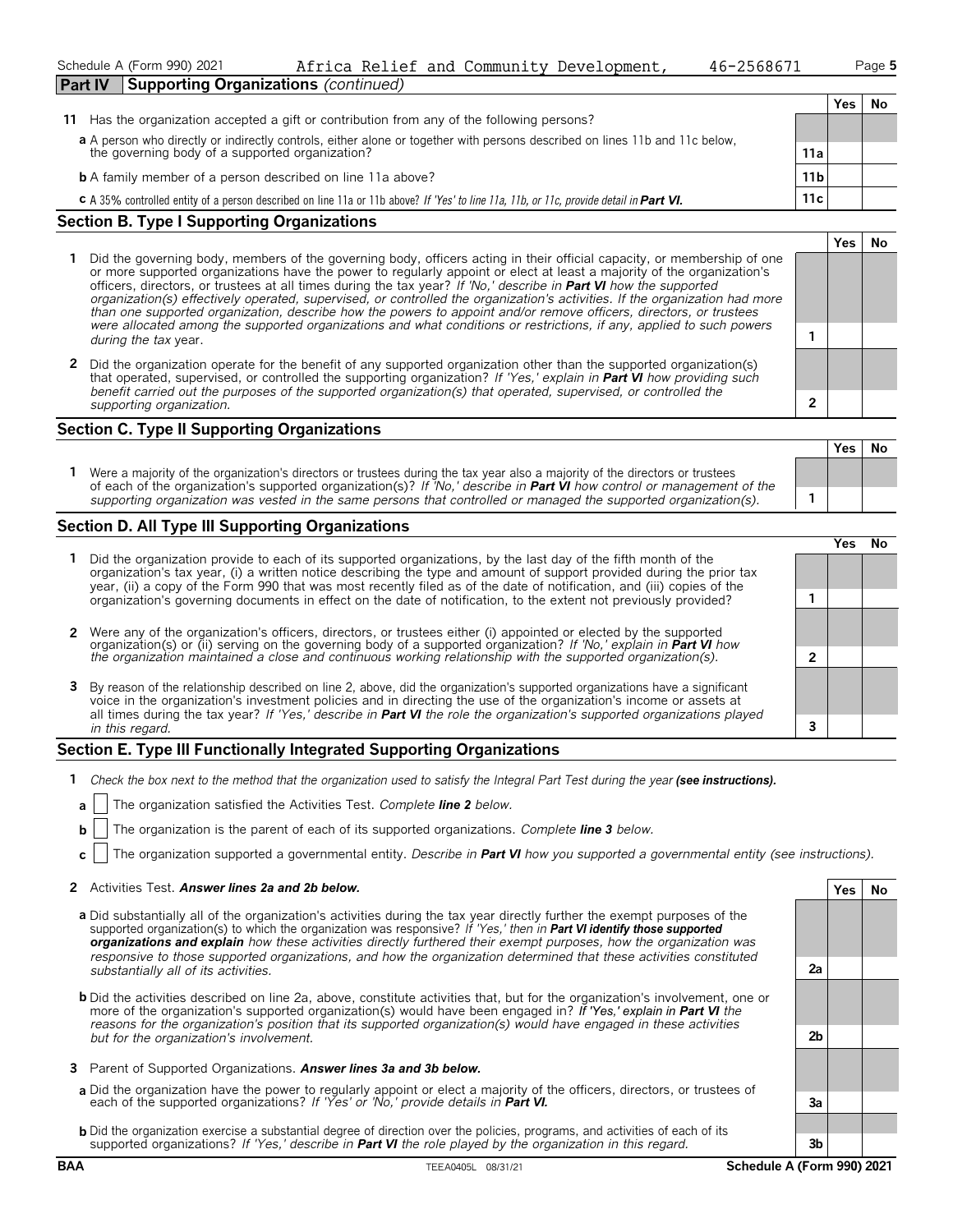#### Schedule A (Form 990) 2021 Page **6** Africa Relief and Community Development, 46-2568671

| <b>Part V</b>         | Type III Non-Functionally Integrated 509(a)(3) Supporting Organizations                                                                                                                                                                                       |                |                |                                |
|-----------------------|---------------------------------------------------------------------------------------------------------------------------------------------------------------------------------------------------------------------------------------------------------------|----------------|----------------|--------------------------------|
| 1                     | Check here if the organization satisfied the Integral Part Test as a qualifying trust on Nov. 20, 1970 (explain in Part VI). See<br>instructions. All other Type III non-functionally integrated supporting organizations must complete Sections A through E. |                |                |                                |
|                       | Section A - Adjusted Net Income                                                                                                                                                                                                                               |                | (A) Prior Year | (B) Current Year<br>(optional) |
| 1.                    | Net short-term capital gain                                                                                                                                                                                                                                   | 1              |                |                                |
| 2                     | Recoveries of prior-year distributions                                                                                                                                                                                                                        | $\overline{2}$ |                |                                |
| 3                     | Other gross income (see instructions)                                                                                                                                                                                                                         | 3              |                |                                |
| 4                     | Add lines 1 through 3.                                                                                                                                                                                                                                        | 4              |                |                                |
| 5                     | Depreciation and depletion                                                                                                                                                                                                                                    | 5              |                |                                |
| 6.                    | Portion of operating expenses paid or incurred for production or collection of gross<br>income or for management, conservation, or maintenance of property held for<br>production of income (see instructions)                                                | 6              |                |                                |
| $\overline{7}$        | Other expenses (see instructions)                                                                                                                                                                                                                             | $\overline{7}$ |                |                                |
| 8                     | Adjusted Net Income (subtract lines 5, 6, and 7 from line 4)                                                                                                                                                                                                  | 8              |                |                                |
|                       | <b>Section B - Minimum Asset Amount</b>                                                                                                                                                                                                                       |                | (A) Prior Year | (B) Current Year<br>(optional) |
| 1.                    | Aggregate fair market value of all non-exempt-use assets (see instructions for short<br>tax year or assets held for part of year):                                                                                                                            |                |                |                                |
|                       | a Average monthly value of securities                                                                                                                                                                                                                         | 1a             |                |                                |
|                       | <b>b</b> Average monthly cash balances                                                                                                                                                                                                                        | 1b             |                |                                |
|                       | c Fair market value of other non-exempt-use assets                                                                                                                                                                                                            | 1c             |                |                                |
|                       | <b>d Total</b> (add lines 1a, 1b, and 1c)                                                                                                                                                                                                                     | 1d             |                |                                |
|                       | <b>e Discount</b> claimed for blockage or other factors<br>(explain in detail in <b>Part VI</b> ):                                                                                                                                                            |                |                |                                |
|                       | 2 Acquisition indebtedness applicable to non-exempt-use assets                                                                                                                                                                                                | 2              |                |                                |
| 3                     | Subtract line 2 from line 1d.                                                                                                                                                                                                                                 | 3              |                |                                |
| 4                     | Cash deemed held for exempt use. Enter 0.015 of line 3 (for greater amount,<br>see instructions).                                                                                                                                                             | 4              |                |                                |
| 5                     | Net value of non-exempt-use assets (subtract line 4 from line 3)                                                                                                                                                                                              | 5              |                |                                |
| 6                     | Multiply line 5 by 0.035.                                                                                                                                                                                                                                     | 6              |                |                                |
| 7                     | Recoveries of prior-year distributions                                                                                                                                                                                                                        | $\overline{7}$ |                |                                |
| 8                     | Minimum Asset Amount (add line 7 to line 6)                                                                                                                                                                                                                   | 8              |                |                                |
|                       | Section C - Distributable Amount                                                                                                                                                                                                                              |                |                | <b>Current Year</b>            |
| 1.                    | Adjusted net income for prior year (from Section A, line 8, column A)                                                                                                                                                                                         | 1              |                |                                |
| $\mathbf{2}^{\prime}$ | Enter $0.85$ of line $1$ .                                                                                                                                                                                                                                    | $\overline{2}$ |                |                                |
|                       | <b>3</b> Minimum asset amount for prior year (from Section B, line 8, column A)                                                                                                                                                                               | 3              |                |                                |
| 4                     | Enter greater of line 2 or line 3.                                                                                                                                                                                                                            | 4              |                |                                |
| 5                     | Income tax imposed in prior year                                                                                                                                                                                                                              | 5              |                |                                |
| 6                     | <b>Distributable Amount.</b> Subtract line 5 from line 4, unless subject to emergency<br>temporary reduction (see instructions).                                                                                                                              | 6              |                |                                |

**7**  $\mid$  Check here if the current year is the organization's first as a non-functionally integrated Type III supporting organization (see instructions).

**BAA Schedule A (Form 990) 2021**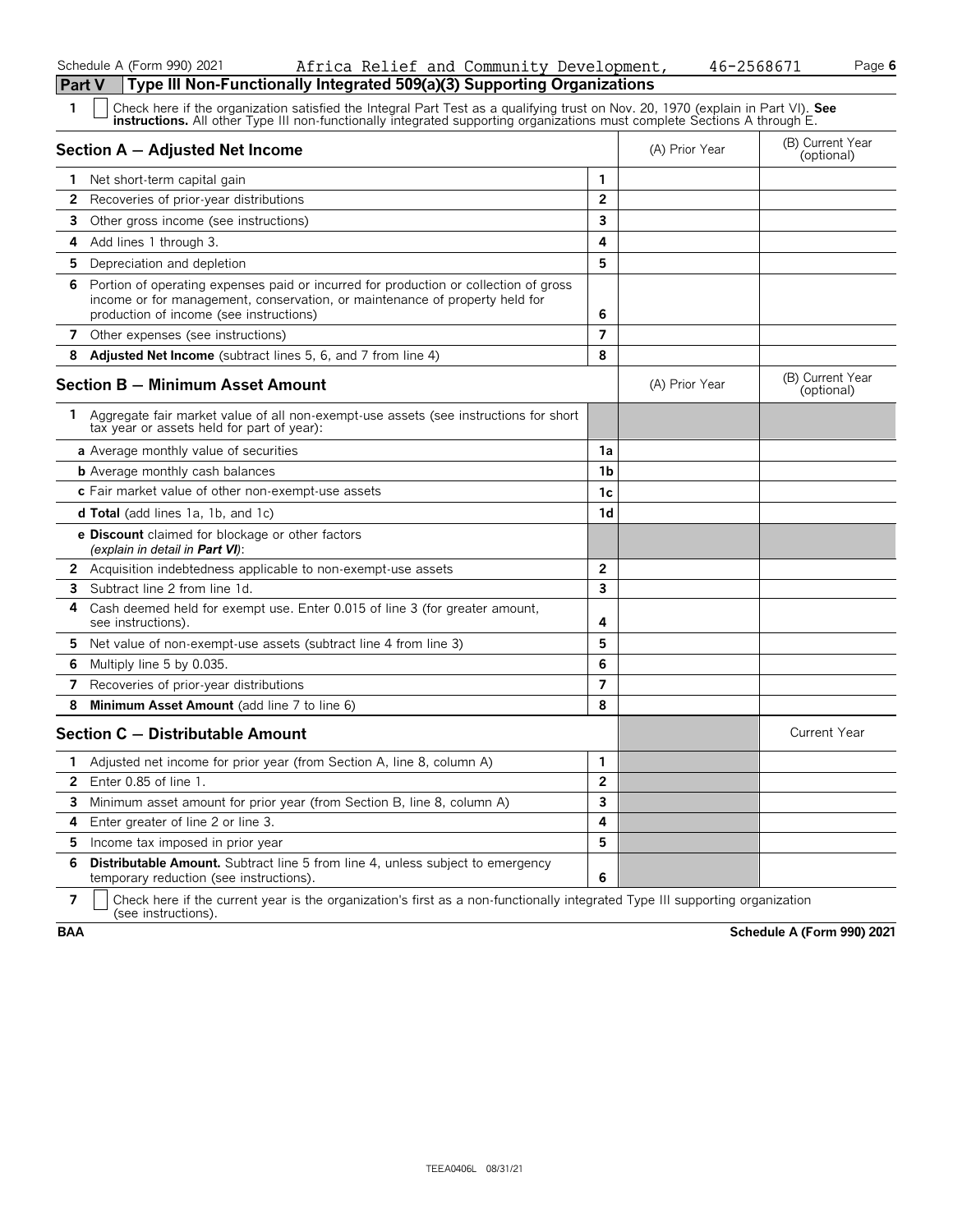#### Schedule A (Form 990) 2021 Page **7** Africa Relief and Community Development, 46-2568671

|              | (Type III Non-Functionally Integrated 509(a)(3) Supporting Organizations (continued)<br><b>Part V</b>                                                                         |                                              |                                               |                |                                                  |
|--------------|-------------------------------------------------------------------------------------------------------------------------------------------------------------------------------|----------------------------------------------|-----------------------------------------------|----------------|--------------------------------------------------|
|              | <b>Section D - Distributions</b>                                                                                                                                              |                                              |                                               |                | <b>Current Year</b>                              |
| 1            | Amounts paid to supported organizations to accomplish exempt purposes                                                                                                         |                                              |                                               | 1              |                                                  |
| $\mathbf{2}$ | Amounts paid to perform activity that directly furthers exempt purposes of supported organizations,                                                                           |                                              |                                               |                |                                                  |
|              | in excess of income from activity                                                                                                                                             |                                              |                                               | 2              |                                                  |
| 3            | Administrative expenses paid to accomplish exempt purposes of supported organizations                                                                                         |                                              |                                               | 3              |                                                  |
| 4            | Amounts paid to acquire exempt-use assets                                                                                                                                     |                                              |                                               | 4              |                                                  |
| 5            | Qualified set-aside amounts (prior IRS approval required $-$ provide details in Part VI)                                                                                      |                                              |                                               | 5              |                                                  |
| 6            | Other distributions (describe in Part VI). See instructions.                                                                                                                  |                                              |                                               | 6              |                                                  |
| 7            | Total annual distributions. Add lines 1 through 6.                                                                                                                            |                                              |                                               | $\overline{7}$ |                                                  |
| 8            | Distributions to attentive supported organizations to which the organization is responsive (provide details<br>in Part VI). See instructions.                                 |                                              |                                               | 8              |                                                  |
| 9            | Distributable amount for 2021 from Section C, line 6                                                                                                                          |                                              |                                               | 9              |                                                  |
|              | 10 Line 8 amount divided by line 9 amount                                                                                                                                     |                                              |                                               | 10             |                                                  |
|              | Section E - Distribution Allocations (see instructions)                                                                                                                       | (i)<br><b>Excess</b><br><b>Distributions</b> | (ii)<br><b>Underdistributions</b><br>Pre-2021 |                | (iii)<br><b>Distributable</b><br>Amount for 2021 |
|              | Distributable amount for 2021 from Section C, line 6                                                                                                                          |                                              |                                               |                |                                                  |
|              | 2 Underdistributions, if any, for years prior to 2021 (reasonable<br>cause required $-$ explain in Part VI). See instructions.                                                |                                              |                                               |                |                                                  |
| 3            | Excess distributions carryover, if any, to 2021                                                                                                                               |                                              |                                               |                |                                                  |
|              | a From 2016                                                                                                                                                                   |                                              |                                               |                |                                                  |
|              | <b>b</b> From 2017.                                                                                                                                                           |                                              |                                               |                |                                                  |
|              | c From 2018                                                                                                                                                                   |                                              |                                               |                |                                                  |
|              | <b>d</b> From 2019                                                                                                                                                            |                                              |                                               |                |                                                  |
|              | <b>e</b> From 2020                                                                                                                                                            |                                              |                                               |                |                                                  |
|              | f Total of lines 3a through 3e                                                                                                                                                |                                              |                                               |                |                                                  |
|              | g Applied to underdistributions of prior years                                                                                                                                |                                              |                                               |                |                                                  |
|              | h Applied to 2021 distributable amount                                                                                                                                        |                                              |                                               |                |                                                  |
|              | i Carryover from 2016 not applied (see instructions)                                                                                                                          |                                              |                                               |                |                                                  |
|              | j Remainder. Subtract lines 3g, 3h, and 3i from line 3f.                                                                                                                      |                                              |                                               |                |                                                  |
| 4            | Distributions for 2021 from Section D.<br>\$<br>line $7:$                                                                                                                     |                                              |                                               |                |                                                  |
|              | a Applied to underdistributions of prior years                                                                                                                                |                                              |                                               |                |                                                  |
|              | <b>b</b> Applied to 2021 distributable amount                                                                                                                                 |                                              |                                               |                |                                                  |
|              | c Remainder. Subtract lines 4a and 4b from line 4.                                                                                                                            |                                              |                                               |                |                                                  |
| 5.           | Remaining underdistributions for years prior to 2021, if any.<br>Subtract lines 3g and 4a from line 2. For result greater than<br>zero, explain in Part VI. See instructions. |                                              |                                               |                |                                                  |
|              | 6 Remaining underdistributions for 2021. Subtract lines 3h and 4b<br>from line 1. For result greater than zero, explain in Part VI. See<br>instructions.                      |                                              |                                               |                |                                                  |
|              | 7 Excess distributions carryover to 2022. Add lines 3j and 4c.                                                                                                                |                                              |                                               |                |                                                  |
|              | 8 Breakdown of line 7:                                                                                                                                                        |                                              |                                               |                |                                                  |
|              | <b>a</b> Excess from 2017.                                                                                                                                                    |                                              |                                               |                |                                                  |
|              | <b>b</b> Excess from $2018$                                                                                                                                                   |                                              |                                               |                |                                                  |
|              | <b>c</b> Excess from 2019.                                                                                                                                                    |                                              |                                               |                |                                                  |
|              | <b>d</b> Excess from 2020                                                                                                                                                     |                                              |                                               |                |                                                  |
|              | e Excess from 2021.                                                                                                                                                           |                                              |                                               |                |                                                  |

**BAA Schedule A (Form 990) 2021**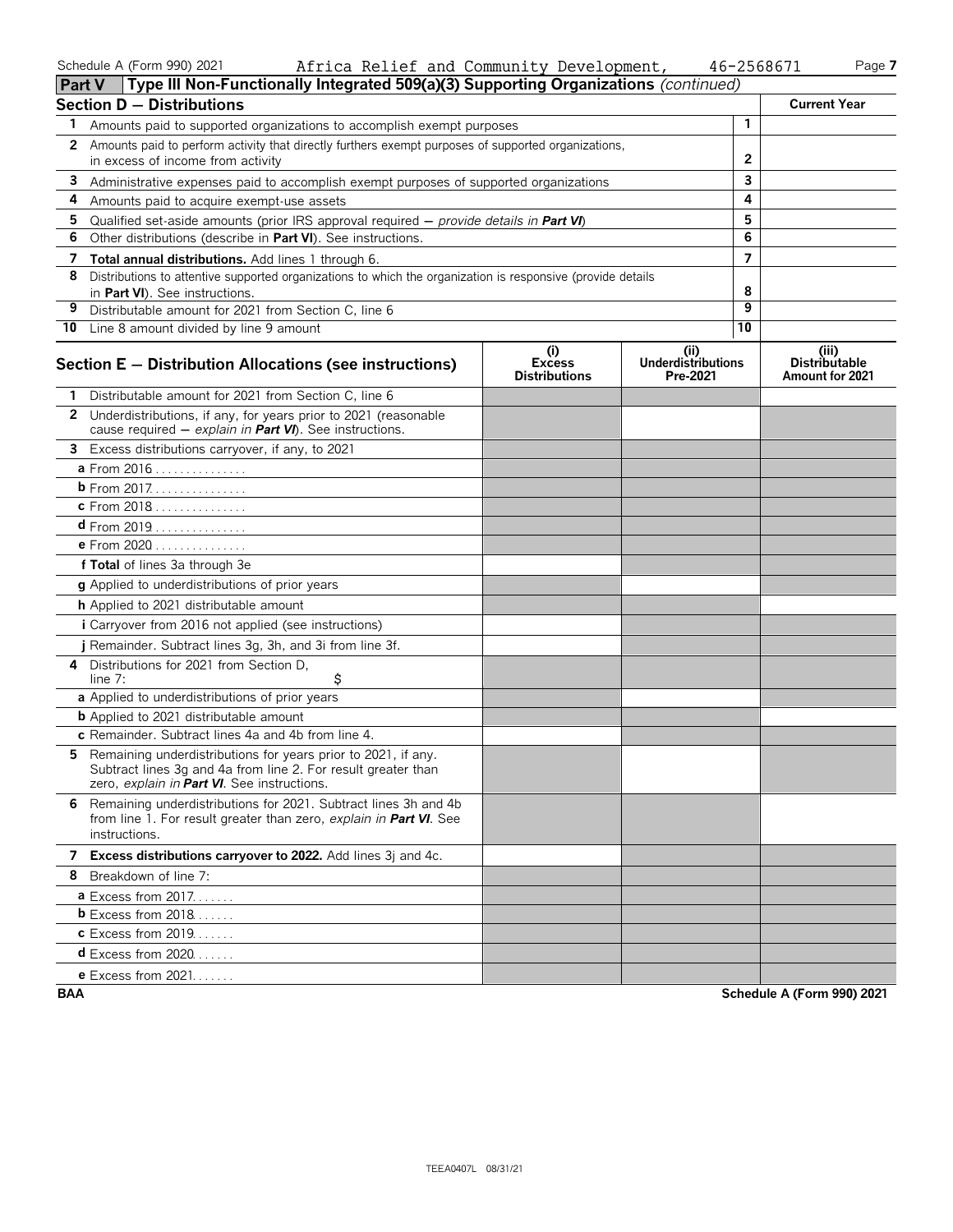| Schedule A (Form 990) 2021                                                                                                                                                                                                                                                                                                                                                                                                                                                                                                                                                                                |        | Africa Relief and Community Development, 46-2568671 |      |      | Page 8 |
|-----------------------------------------------------------------------------------------------------------------------------------------------------------------------------------------------------------------------------------------------------------------------------------------------------------------------------------------------------------------------------------------------------------------------------------------------------------------------------------------------------------------------------------------------------------------------------------------------------------|--------|-----------------------------------------------------|------|------|--------|
| <b>Part VI</b><br><b>Supplemental Information.</b> Provide the explanations required by Part II, line 10; Part II, line 17a or 17b; Part III, line 12; Part IV, Section A, lines 1, 2, 3b, 3c, 4b, 4c, 5a, 6, 9a, 9b, 9c, 11a, 11b, and 11c; Part IV,<br>B, lines 1 and 2; Part IV, Section C, line 1; Part IV, Section D, lines 2 and 3; Part IV, Section E, lines 1c, 2a, 2b,<br>3a, and 3b; Part V, line 1; Part V, Section B, line 1e; Part V, Section D, lines 5, 6, and 8; and Part V, Section E,<br>lines 2, 5, and 6. Also complete this part for any additional information. (See instructions.) |        |                                                     |      |      |        |
| Part III, Line 12 - Other Income                                                                                                                                                                                                                                                                                                                                                                                                                                                                                                                                                                          |        |                                                     |      |      |        |
| Nature and Source                                                                                                                                                                                                                                                                                                                                                                                                                                                                                                                                                                                         | 2021   | 2020                                                | 2019 | 2018 | 2017   |
| Other Income                                                                                                                                                                                                                                                                                                                                                                                                                                                                                                                                                                                              | 6,000. |                                                     |      |      |        |

 $\texttt{Total 5} \qquad 6,000. \; \$ \qquad \qquad 0. \; \$ \qquad \qquad 0. \; \$ \qquad \qquad 0. \; \$ \qquad \qquad 0. \;$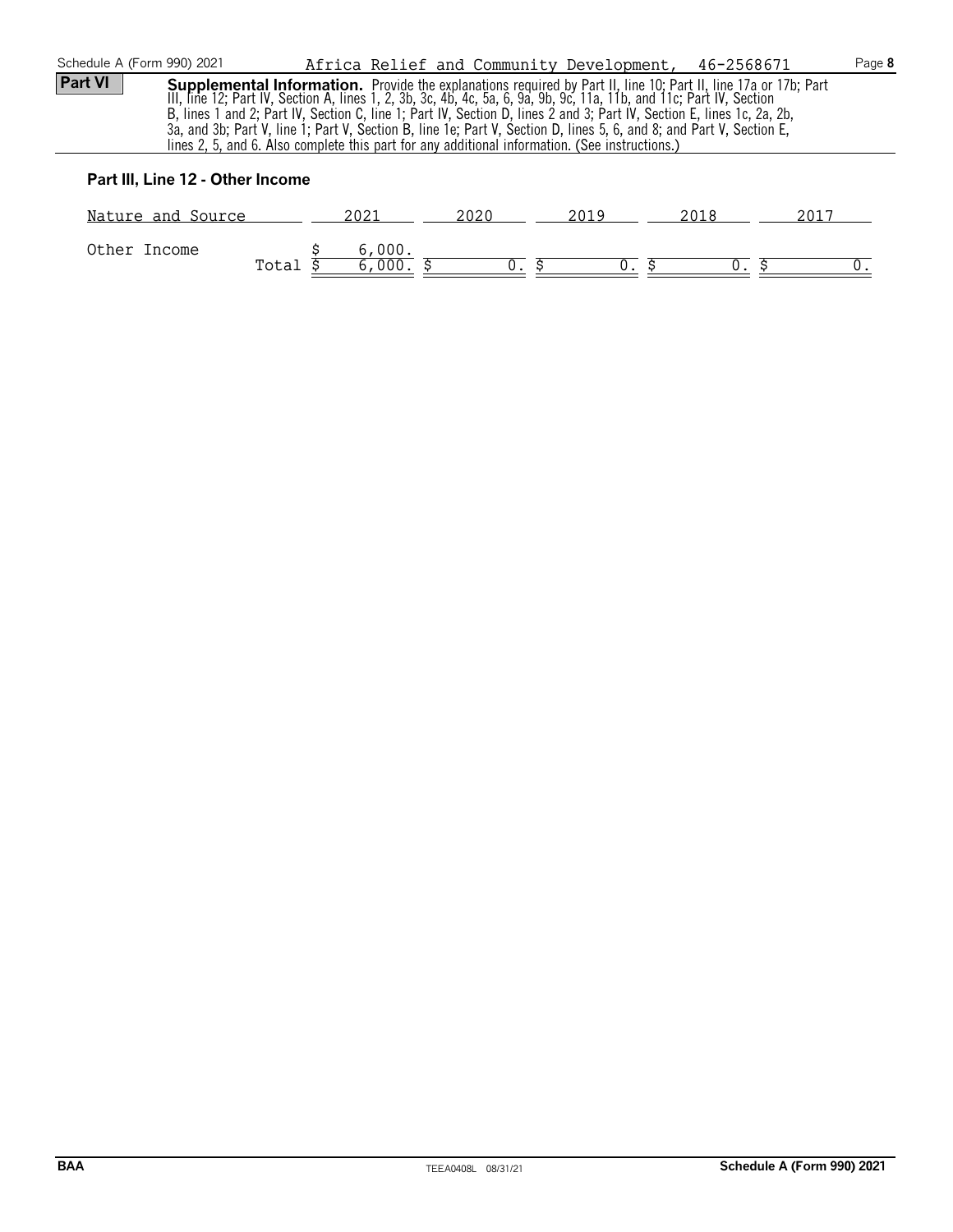| <b>Schedule B</b> |  |
|-------------------|--|
| (Form 990)        |  |

## **Schedule B**  $\overline{B}$  **Schedule B**  $\overline{C}$  and  $\overline{D}$  **Schedule B**  $\overline{S}$  **Schedule B**  $\overline{S}$  **Schedule B**  $\overline{S}$  **SC**  $\overline{S}$  **SC**  $\overline{S}$  **SC**  $\overline{S}$  **SC**  $\overline{S}$  **SC**  $\overline{S}$  **SC**  $\overline{S}$  **SC**  $\overline{S}$

| (Form 990)                                             | <b>Schedule of Contributors</b>                                                               |                                                                       | 2021                                  |  |  |
|--------------------------------------------------------|-----------------------------------------------------------------------------------------------|-----------------------------------------------------------------------|---------------------------------------|--|--|
| Department of the Treasury<br>Internal Revenue Service | Attach to Form 990 or Form 990-PF.<br>► Go to www.irs.gov/Form990 for the latest information. |                                                                       |                                       |  |  |
| Inc.                                                   | Name of the organization Africa Relief and Community Development,                             | 46-2568671                                                            | <b>Employer identification number</b> |  |  |
| Organization type (check one):                         |                                                                                               |                                                                       |                                       |  |  |
| Filers of:                                             | Section:                                                                                      |                                                                       |                                       |  |  |
| Form 990 or 990-EZ                                     | $ X $ 501(c)( 3)<br>(enter number) organization                                               |                                                                       |                                       |  |  |
|                                                        | $4947(a)(1)$ nonexempt charitable trust not treated as a private foundation                   |                                                                       |                                       |  |  |
|                                                        | 527 political organization                                                                    |                                                                       |                                       |  |  |
| Form 990-PF                                            | 501(c)(3) exempt private foundation                                                           |                                                                       |                                       |  |  |
|                                                        |                                                                                               | 4947(a)(1) nonexempt charitable trust treated as a private foundation |                                       |  |  |
|                                                        | 501(c)(3) taxable private foundation                                                          |                                                                       |                                       |  |  |
|                                                        |                                                                                               |                                                                       |                                       |  |  |

Check if your organization is covered by the **General Rule** or a **Special Rule.**

Note: Only a section 501(c)(7), (8), or (10) organization can check boxes for both the General Rule and a Special Rule. See instructions.

#### **General Rule**

For an organization filing Form 990, 990-EZ, or 990-PF that received, during the year, contributions totaling \$5,000 or more (in money or property) from any one contributor. Complete Parts I and II. See instructions for determining a contributor's total contributions.

#### **Special Rules**

For an organization described in section 501(c)(3) filing Form 990 or 990-EZ that met the 33-1/3% support test of the regulations under sections 509(a)(1) and 170(b)(1)(A)(vi), that checked Schedule A (Form 990), Part II, line 13, 16a, or 16b, and that received from any one contributor, during the year, total contributions of the greater of (**1**) \$5,000; or (**2**) 2% of the amount on (i) Form 990, Part VIII, line 1h; or (ii) Form 990-EZ, line 1. Complete Parts I and II. X

For an organization described in section 501(c)(7), (8), or (10) filing Form 990 or 990-EZ that received from any one contributor, during the year, total contributions of more than \$1,000 *exclusively* for religious, charitable, scientific, literary, or educational purposes, or for the prevention of cruelty to children or animals. Complete Parts I (entering 'N/A' in column (b) instead of the contributor name and address), II, and III.

For an organization described in section 501(c)(7), (8), or (10) filing Form 990 or 990-EZ that received from any one contributor, during the year, contributions *exclusively* for religious, charitable, etc., purposes, but no such contributions totaled more than \$1,000. If this box is checked, enter here the total contributions that were received during the year for an *exclusively* religious, charitable, etc., purpose. Don't complete any of the parts unless the **General Rule** applies to this organization because it received *nonexclusively* religious, charitable, etc., contributions totaling \$5,000 or more during the year. . . . . . . . . . . . . . . . . . . . . . . . . . . . . . . . . . . . . . . . . . . . . . . . . . . . . . . . . . . . . . . . G \$

**Caution:** An organization that isn't covered by the General Rule and/or the Special Rules doesn't file Schedule B (Form 990), but it **must** answer 'No' on Part IV, line 2, of its Form 990; or check the box on line H of its Form 990-EZ or on its Form 990-PF, Part I, line 2, to certify that it doesn't meet the filing requirements of Schedule B (Form 990).

**BAA For Paperwork Reduction Act Notice, see the instructions for Form 990, 990-EZ, or 990-PF. Schedule B (Form 990) (2021)**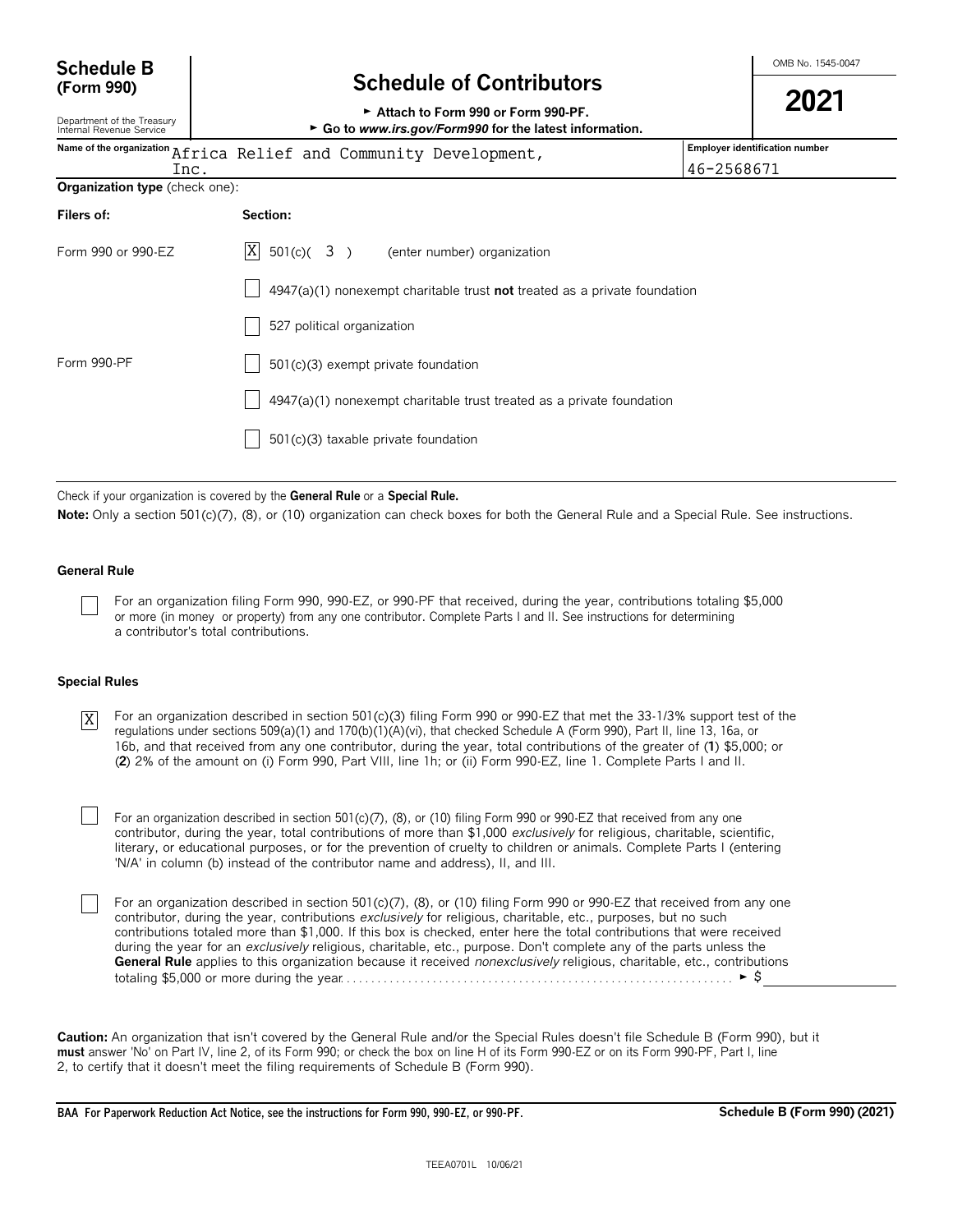| Schedule B (Form 990) (2021)             |                                       | $P$ ade $\blacktriangle$ |
|------------------------------------------|---------------------------------------|--------------------------|
| Name of organization                     | <b>Employer identification number</b> |                          |
| Africa Relief and Community Development, | 46-2568671                            |                          |
|                                          |                                       |                          |

| Part I             | <b>Contributors</b> (see instructions). Use duplicate copies of Part I if additional space is needed.                                             |                                   |                                                                                       |
|--------------------|---------------------------------------------------------------------------------------------------------------------------------------------------|-----------------------------------|---------------------------------------------------------------------------------------|
| (a)<br>No.         | (b)<br>Name, address, and ZIP + 4                                                                                                                 | (c)<br>Total contributions        | (d)<br>Type of contribution                                                           |
| 1                  | World Medical Relief, Inc. _____________________<br>21725 Melrose Ave, ____________________________                                               | 463,360.                          | Person<br>Payroll<br>Noncash<br>(Complete Part II for<br>noncash contributions.)      |
| (a)<br>No.         | (b)<br>Name, address, and $ZIP + 4$                                                                                                               | (c)<br>Total contributions        | (d)<br>Type of contribution                                                           |
| $2 \overline{ }$   | Islamic Center of Detroit, Inc. _______________<br>14350 Tireman Ave<br>_______________________<br>Detroit, MI 48228<br>------------------------- | 134,418.                          | Χ<br>Person<br>Payroll<br>Noncash<br>(Complete Part II for<br>noncash contributions.) |
| (a)<br>Ňó.         | (b)<br>Name, address, and ZIP + 4                                                                                                                 | (c)<br><b>Total contributions</b> | (d)<br>Type of contribution                                                           |
| 3 <sup>7</sup>     | Walid Fawaz<br>-------------------------<br>5216 Claytonshire Ct<br>______________________<br>Glen Allen, VA 23060 ___________________________    | 121,200.                          | Χ<br>Person<br>Payroll<br>Noncash<br>(Complete Part II for<br>noncash contributions.) |
| (a)<br>No.         | (b)<br>Name, address, and ZIP + 4                                                                                                                 | (c)<br>Total contributions        | (d)<br>Type of contribution                                                           |
| 4                  | Mohamed Adel Elhosseiny _____________________<br>Palm Beach Gardens, FL 33418<br>________________                                                 | ١Ş.<br>120,000.                   | Person<br>Payroll<br>Noncash<br>(Complete Part II for<br>noncash contributions.)      |
| (a)<br>Ńó.         | (b)<br>Name, address, and ZIP + 4                                                                                                                 | (c)<br><b>Total contributions</b> | (d)<br>Type of contribution                                                           |
| $\overline{5}$ – – | Mohamed Abdel Naby<br>____________________<br>208 Bay 22nd Street C2, _____________________<br>Brooklyn, NY 11214<br>________________             | 110,600.                          | Person<br>Payroll<br>Noncash<br>(Complete Part II for<br>noncash contributions.)      |
| (a)<br>No.         | (b)<br>Name, address, and $ZIP + 4$                                                                                                               | (c)<br>Total contributions        | (d)<br>Type of contribution                                                           |
| $\frac{6}{5}$ –    | Sherif Nasr<br>______________________<br>690 Kinderkamack Road, 103 __________________<br>Oradell, NJ 07649<br>______________________             | 100,000.                          | Person<br>Payroll<br>Noncash<br>(Complete Part II for<br>noncash contributions.)      |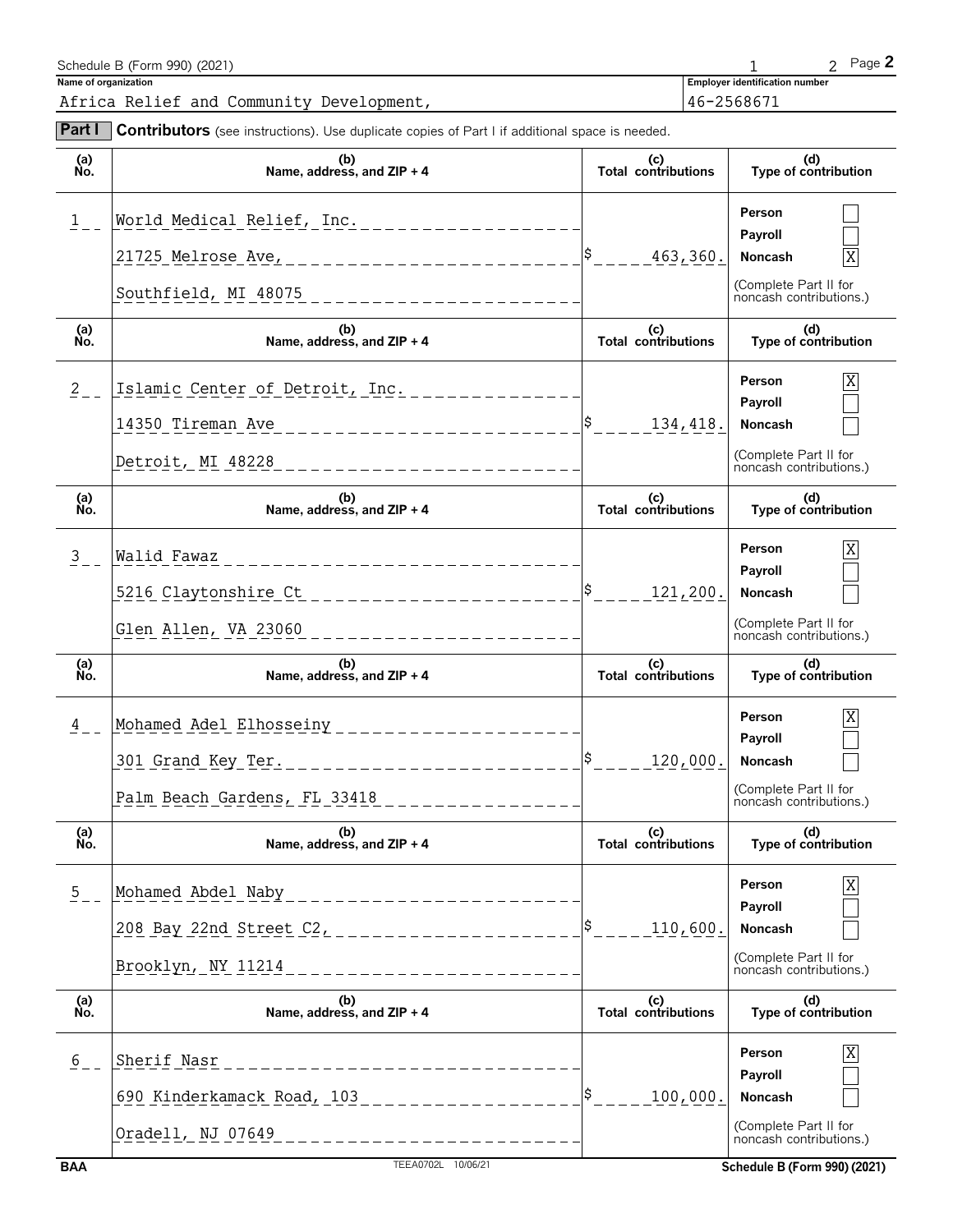| Schedule B (Form 990) (2021)                                                                               |                                       | Page 2 |
|------------------------------------------------------------------------------------------------------------|---------------------------------------|--------|
| Name of organization                                                                                       | <b>Employer identification number</b> |        |
| Africa Relief and Community Development,                                                                   | 46-2568671                            |        |
| <b>Part Contributors</b> (see instructions). Use duplicate copies of Part I if additional space is needed. |                                       |        |

| (a)<br>No.      | (b)<br>Name, address, and $ZIP + 4$                                                                                             | (c)<br>Total contributions | (d)<br>Type of contribution                                                                                      |
|-----------------|---------------------------------------------------------------------------------------------------------------------------------|----------------------------|------------------------------------------------------------------------------------------------------------------|
| $7\phantom{.0}$ | North Hudson Islamic Educational Ce<br>4613 Cottage Pl<br>______________________<br>Union City, NJ 07087<br>------------------- | \$.<br>99,778.             | X<br>Person<br>Payroll<br>Noncash<br>(Complete Part II for<br>noncash contributions.)                            |
| (a)<br>No.      | (b)<br>Name, address, and ZIP + 4                                                                                               | (c)<br>Total contributions | (d)<br>Type of contribution                                                                                      |
|                 |                                                                                                                                 |                            | Person<br>Payroll<br>Noncash<br>(Complete Part II for<br>noncash contributions.)                                 |
| (a)<br>No.      | (b)<br>Name, address, and ZIP + 4                                                                                               | (c)<br>Total contributions | (d)<br>Type of contribution                                                                                      |
|                 |                                                                                                                                 | S                          | Person<br>Payroll<br>Noncash<br>(Complete Part II for<br>noncash contributions.)                                 |
| (a)<br>No.      | (b)<br>Name, address, and ZIP + 4                                                                                               | (c)<br>Total contributions | (d)<br>Type of contribution                                                                                      |
|                 |                                                                                                                                 |                            | Person<br>Payroll<br>Noncash<br>(Complete Part II for<br>noncash contributions.)                                 |
| (a)<br>No.      | (b)<br>Name, address, and ZIP + 4                                                                                               | (c)<br>Total contributions | (d)<br>Type of contribution                                                                                      |
|                 |                                                                                                                                 |                            | Person<br>Payroll<br>Noncash<br>(Complete Part II for<br>noncash contributions.)                                 |
| (a)<br>No.      | (b)<br>Name, address, and ZIP + 4                                                                                               | (c)<br>Total contributions | (d)<br>Type of contribution                                                                                      |
| <b>BAA</b>      | TEEA0702L 10/06/21                                                                                                              |                            | Person<br>Payroll<br>Noncash<br>(Complete Part II for<br>noncash contributions.)<br>Schedule B (Form 990) (2021) |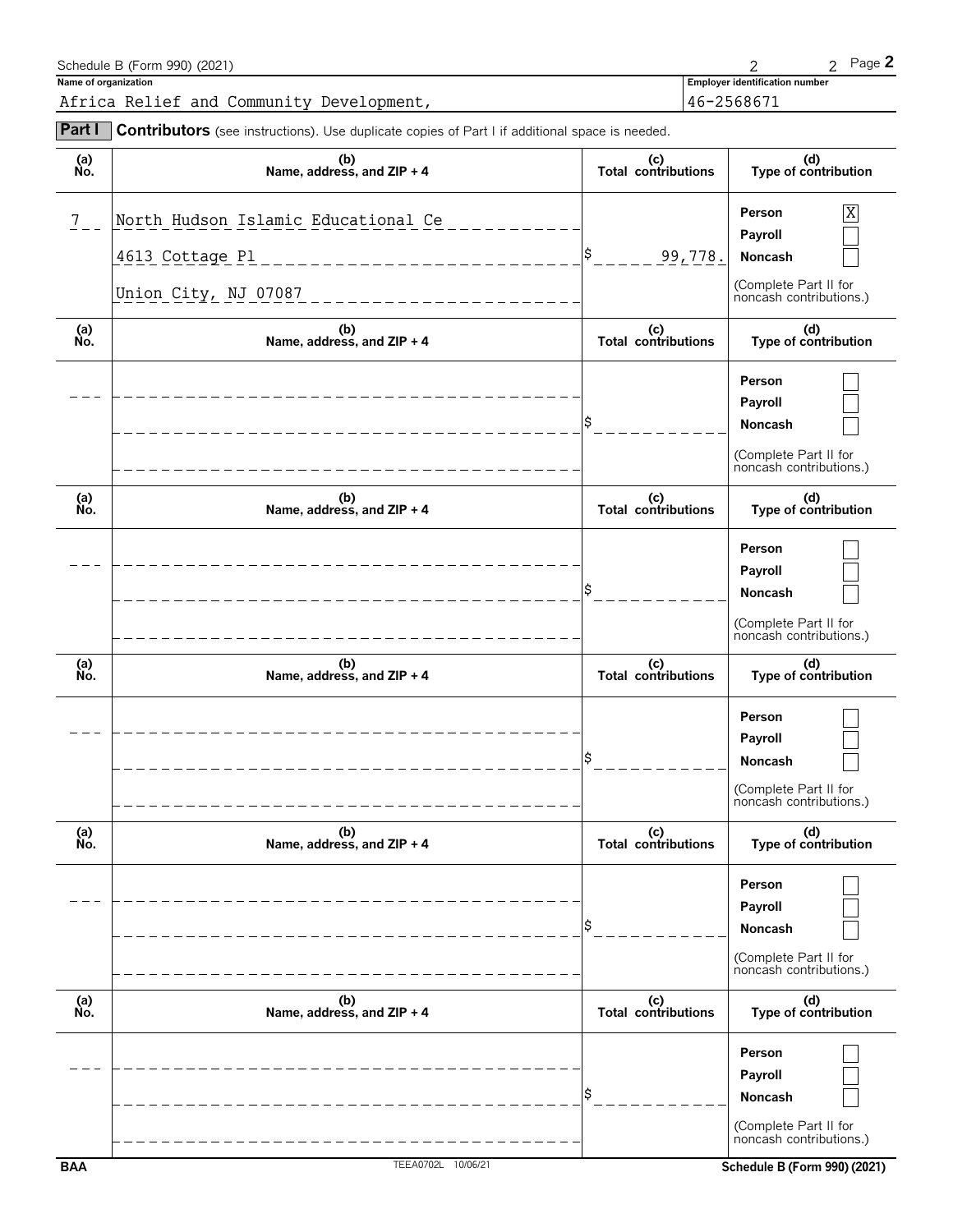| Schedule B (Form 990) (2021)             |                                       | $P$ aqe $\mathbf{3}$ |
|------------------------------------------|---------------------------------------|----------------------|
| Name of organization                     | <b>Employer identification number</b> |                      |
| Africa Relief and Community Development, | 46-2568671                            |                      |

**Part II** Noncash Property (see instructions). Use duplicate copies of Part II if additional space is needed.

| Part I                    |                                              |                                                 |                      |
|---------------------------|----------------------------------------------|-------------------------------------------------|----------------------|
|                           |                                              |                                                 |                      |
|                           |                                              |                                                 |                      |
|                           |                                              | (c)<br>FMV (or estimate)<br>(See instructions.) |                      |
| (a) No.<br>from           | (b)<br>Description of noncash property given |                                                 | (d)<br>Date received |
|                           |                                              | Ś                                               |                      |
|                           |                                              |                                                 |                      |
| Part I                    |                                              | (c)<br>FMV (or estimate)<br>(See instructions.) |                      |
| (a) No.<br>from           | (b)<br>Description of noncash property given |                                                 | (d)<br>Date received |
|                           |                                              | \$                                              |                      |
|                           |                                              |                                                 |                      |
| (a) No.<br>from<br>Part I | (b)<br>Description of noncash property given | (c)<br>FMV (or estimate)<br>(See instructions.) | (d)<br>Date received |
|                           |                                              | \$<br>463,360.                                  | 8/03/21              |
| 1                         |                                              |                                                 |                      |
|                           | Hospital Supplies and Small Equipment        |                                                 |                      |
| (a) No.<br>from<br>Part I | (b)<br>Description of noncash property given | (c)<br>FMV (or estimate)<br>(See instructions.) | (d)<br>Date received |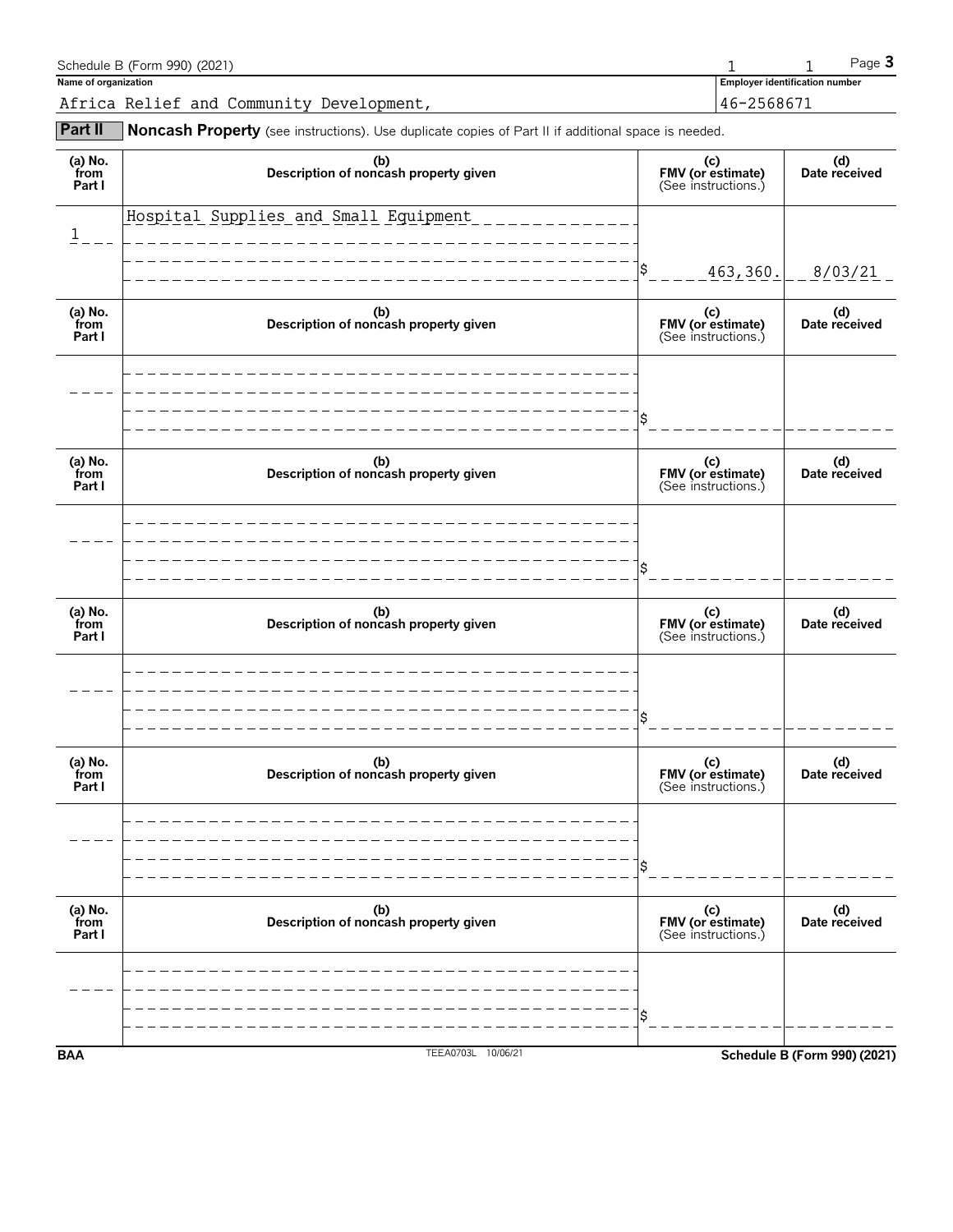|                           | Schedule B (Form 990) (2021)                                                                                                                                                                                                                                                                                                                                                                                                                                                                                                                                             |                                  |                                          | 1                                        | Page 4 |  |  |
|---------------------------|--------------------------------------------------------------------------------------------------------------------------------------------------------------------------------------------------------------------------------------------------------------------------------------------------------------------------------------------------------------------------------------------------------------------------------------------------------------------------------------------------------------------------------------------------------------------------|----------------------------------|------------------------------------------|------------------------------------------|--------|--|--|
| Name of organization      |                                                                                                                                                                                                                                                                                                                                                                                                                                                                                                                                                                          |                                  |                                          | <b>Employer identification number</b>    |        |  |  |
| Part III                  | Africa Relief and Community Development,                                                                                                                                                                                                                                                                                                                                                                                                                                                                                                                                 |                                  |                                          | 46-2568671                               |        |  |  |
|                           | Exclusively religious, charitable, etc., contributions to organizations described in section 501(c)(7), (8),<br>or (10) that total more than \$1,000 for the year from any one contributor. Complete columns (a) through (e) and<br>the following line entry. For organizations completing Part III, enter the total of exclusively religious, charitable, etc.,<br>contributions of \$1,000 or less for the year. (Enter this information once. See instructions.) $\triangleright$ \$___________N/A<br>Use duplicate copies of Part III if additional space is needed. |                                  |                                          |                                          |        |  |  |
| (a) No.<br>from<br>Part I | (b) Purpose of gift                                                                                                                                                                                                                                                                                                                                                                                                                                                                                                                                                      | (c) Use of gift                  |                                          | (d) Description of how gift is held      |        |  |  |
|                           | N/A                                                                                                                                                                                                                                                                                                                                                                                                                                                                                                                                                                      |                                  |                                          |                                          |        |  |  |
|                           |                                                                                                                                                                                                                                                                                                                                                                                                                                                                                                                                                                          |                                  |                                          |                                          |        |  |  |
|                           | Transferee's name, address, and ZIP + 4                                                                                                                                                                                                                                                                                                                                                                                                                                                                                                                                  | (e) Transfer of gift             |                                          | Relationship of transferor to transferee |        |  |  |
|                           |                                                                                                                                                                                                                                                                                                                                                                                                                                                                                                                                                                          |                                  |                                          |                                          |        |  |  |
| (a) No.<br>from<br>Part I | (b) Purpose of gift                                                                                                                                                                                                                                                                                                                                                                                                                                                                                                                                                      | (c) Use of gift                  |                                          | (d) Description of how gift is held      |        |  |  |
|                           |                                                                                                                                                                                                                                                                                                                                                                                                                                                                                                                                                                          |                                  |                                          |                                          |        |  |  |
|                           | (e) Transfer of gift                                                                                                                                                                                                                                                                                                                                                                                                                                                                                                                                                     |                                  |                                          |                                          |        |  |  |
|                           | Transferee's name, address, and ZIP + 4                                                                                                                                                                                                                                                                                                                                                                                                                                                                                                                                  |                                  |                                          | Relationship of transferor to transferee |        |  |  |
|                           |                                                                                                                                                                                                                                                                                                                                                                                                                                                                                                                                                                          |                                  |                                          |                                          |        |  |  |
| (a) No.<br>from<br>Part I | (b) Purpose of gift<br>the contract of the contract of the contract of                                                                                                                                                                                                                                                                                                                                                                                                                                                                                                   | (c) Use of gift<br>$\frac{1}{2}$ |                                          | (d) Description of how gift is held      |        |  |  |
|                           |                                                                                                                                                                                                                                                                                                                                                                                                                                                                                                                                                                          |                                  |                                          |                                          |        |  |  |
|                           | Transferee's name, address, and ZIP + 4                                                                                                                                                                                                                                                                                                                                                                                                                                                                                                                                  | (e) Transfer of gift             |                                          | Relationship of transferor to transferee |        |  |  |
|                           |                                                                                                                                                                                                                                                                                                                                                                                                                                                                                                                                                                          |                                  |                                          |                                          |        |  |  |
|                           |                                                                                                                                                                                                                                                                                                                                                                                                                                                                                                                                                                          |                                  |                                          |                                          |        |  |  |
| (a) No.<br>from<br>Part I | (b) Purpose of gift                                                                                                                                                                                                                                                                                                                                                                                                                                                                                                                                                      | (c) Use of gift                  |                                          | (d) Description of how gift is held      |        |  |  |
|                           |                                                                                                                                                                                                                                                                                                                                                                                                                                                                                                                                                                          |                                  |                                          |                                          |        |  |  |
|                           |                                                                                                                                                                                                                                                                                                                                                                                                                                                                                                                                                                          |                                  |                                          |                                          |        |  |  |
|                           | Transferee's name, address, and ZIP + 4                                                                                                                                                                                                                                                                                                                                                                                                                                                                                                                                  | (e) Transfer of gift             | Relationship of transferor to transferee |                                          |        |  |  |
|                           |                                                                                                                                                                                                                                                                                                                                                                                                                                                                                                                                                                          |                                  |                                          |                                          |        |  |  |
| <b>BAA</b>                |                                                                                                                                                                                                                                                                                                                                                                                                                                                                                                                                                                          | TEEA0704L 10/06/21               |                                          | Schedule B (Form 990) (2021)             |        |  |  |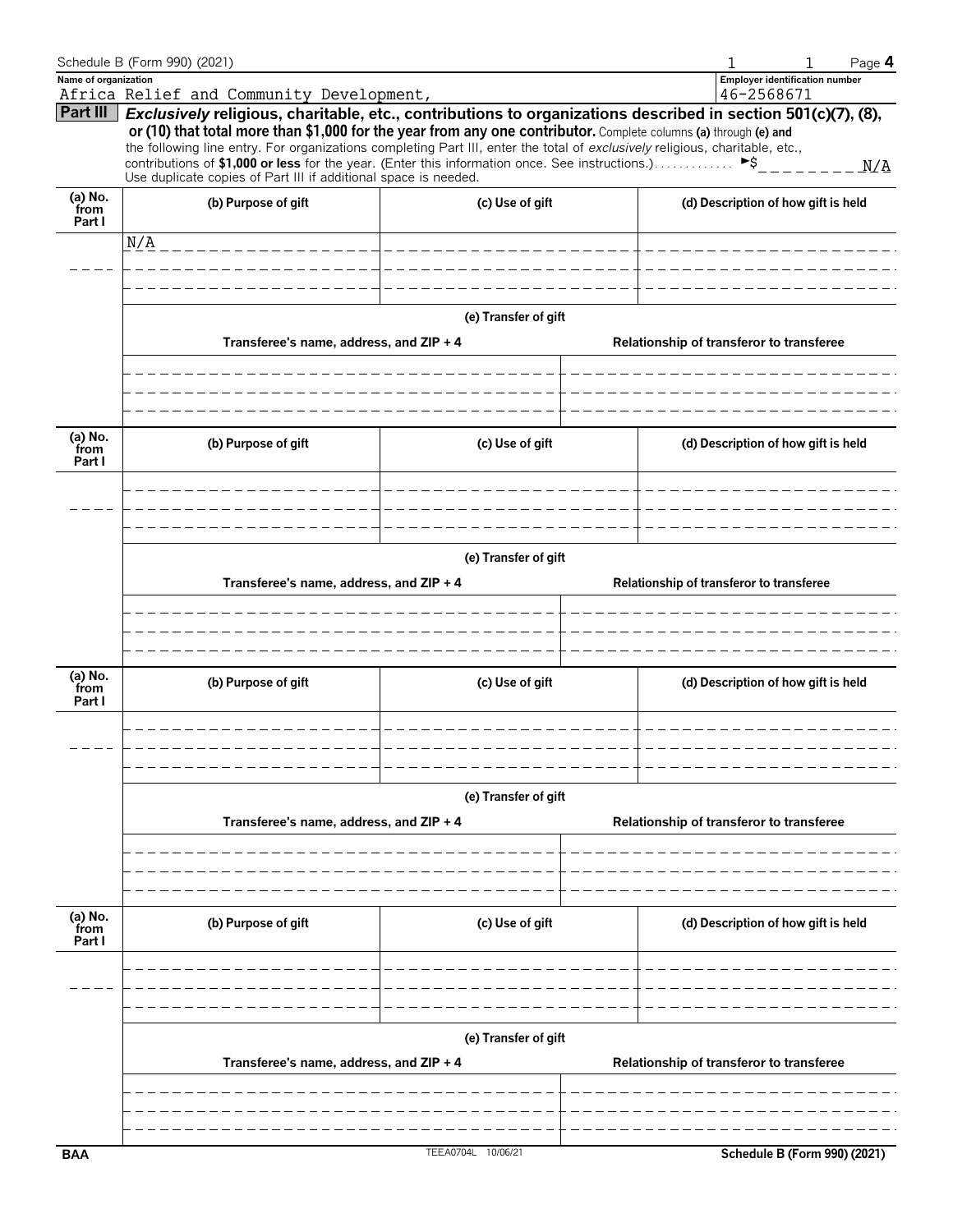| <b>Supplemental Financial Statements</b><br><b>SCHEDULE D</b><br>(Form 990)<br>► Complete if the organization answered 'Yes' on Form 990,<br>Part IV, line 6, 7, 8, 9, 10, 11a, 11b, 11c, 11d, 11e, 11f, 12a, or 12b.<br>Attach to Form 990.<br>Department of the Treasury<br>► Go to www.irs.gov/Form990 for instructions and the latest information.<br>Internal Revenue Service |                                |                                                                                |                                                                                                                                                                                                                                                                                                                                                                                        |                                                    |                      |                           |                                       | OMB No. 1545-0047<br>2021<br><b>Open to Public</b><br><b>Inspection</b> |  |
|------------------------------------------------------------------------------------------------------------------------------------------------------------------------------------------------------------------------------------------------------------------------------------------------------------------------------------------------------------------------------------|--------------------------------|--------------------------------------------------------------------------------|----------------------------------------------------------------------------------------------------------------------------------------------------------------------------------------------------------------------------------------------------------------------------------------------------------------------------------------------------------------------------------------|----------------------------------------------------|----------------------|---------------------------|---------------------------------------|-------------------------------------------------------------------------|--|
|                                                                                                                                                                                                                                                                                                                                                                                    | Name of the organization       | Africa Relief and Community Development,                                       |                                                                                                                                                                                                                                                                                                                                                                                        |                                                    |                      |                           | <b>Employer identification number</b> |                                                                         |  |
| Inc.<br>Part I                                                                                                                                                                                                                                                                                                                                                                     |                                |                                                                                | Organizations Maintaining Donor Advised Funds or Other Similar Funds or Accounts.                                                                                                                                                                                                                                                                                                      |                                                    |                      | 46-2568671                |                                       |                                                                         |  |
|                                                                                                                                                                                                                                                                                                                                                                                    |                                |                                                                                | Complete if the organization answered 'Yes' on Form 990, Part IV, line 6.                                                                                                                                                                                                                                                                                                              |                                                    |                      |                           |                                       |                                                                         |  |
|                                                                                                                                                                                                                                                                                                                                                                                    |                                |                                                                                | (a) Donor advised funds                                                                                                                                                                                                                                                                                                                                                                |                                                    |                      |                           | (b) Funds and other accounts          |                                                                         |  |
| 1                                                                                                                                                                                                                                                                                                                                                                                  |                                | Total number at end of year                                                    |                                                                                                                                                                                                                                                                                                                                                                                        |                                                    |                      |                           |                                       |                                                                         |  |
| 2                                                                                                                                                                                                                                                                                                                                                                                  |                                | Aggregate value of contributions to (during year)                              |                                                                                                                                                                                                                                                                                                                                                                                        |                                                    |                      |                           |                                       |                                                                         |  |
| 3<br>4                                                                                                                                                                                                                                                                                                                                                                             |                                | Aggregate value of grants from (during year)<br>Aggregate value at end of year |                                                                                                                                                                                                                                                                                                                                                                                        |                                                    |                      |                           |                                       |                                                                         |  |
| 5                                                                                                                                                                                                                                                                                                                                                                                  |                                |                                                                                | Did the organization inform all donors and donor advisors in writing that the assets held in donor advised funds                                                                                                                                                                                                                                                                       |                                                    |                      |                           |                                       |                                                                         |  |
|                                                                                                                                                                                                                                                                                                                                                                                    |                                |                                                                                | are the organization's property, subject to the organization's exclusive legal control?                                                                                                                                                                                                                                                                                                |                                                    |                      |                           | Yes                                   | No                                                                      |  |
| 6                                                                                                                                                                                                                                                                                                                                                                                  |                                |                                                                                | Did the organization inform all grantees, donors, and donor advisors in writing that grant funds can be used only<br>for charitable purposes and not for the benefit of the donor or donor advisor, or for any other purpose conferring                                                                                                                                                |                                                    |                      |                           |                                       |                                                                         |  |
|                                                                                                                                                                                                                                                                                                                                                                                    |                                |                                                                                |                                                                                                                                                                                                                                                                                                                                                                                        |                                                    |                      |                           | Yes                                   | No                                                                      |  |
| Part II                                                                                                                                                                                                                                                                                                                                                                            |                                | <b>Conservation Easements.</b>                                                 |                                                                                                                                                                                                                                                                                                                                                                                        |                                                    |                      |                           |                                       |                                                                         |  |
| 1.                                                                                                                                                                                                                                                                                                                                                                                 |                                |                                                                                | Complete if the organization answered 'Yes' on Form 990, Part IV, line 7.<br>Purpose(s) of conservation easements held by the organization (check all that apply).                                                                                                                                                                                                                     |                                                    |                      |                           |                                       |                                                                         |  |
|                                                                                                                                                                                                                                                                                                                                                                                    |                                | Preservation of land for public use (for example, recreation or education)     |                                                                                                                                                                                                                                                                                                                                                                                        | Preservation of a historically important land area |                      |                           |                                       |                                                                         |  |
|                                                                                                                                                                                                                                                                                                                                                                                    |                                | Protection of natural habitat                                                  |                                                                                                                                                                                                                                                                                                                                                                                        | Preservation of a certified historic structure     |                      |                           |                                       |                                                                         |  |
|                                                                                                                                                                                                                                                                                                                                                                                    |                                | Preservation of open space                                                     |                                                                                                                                                                                                                                                                                                                                                                                        |                                                    |                      |                           |                                       |                                                                         |  |
| $\mathbf{2}$                                                                                                                                                                                                                                                                                                                                                                       | last day of the tax year.      |                                                                                | Complete lines 2a through 2d if the organization held a qualified conservation contribution in the form of a conservation easement on the                                                                                                                                                                                                                                              |                                                    |                      |                           |                                       |                                                                         |  |
|                                                                                                                                                                                                                                                                                                                                                                                    |                                |                                                                                |                                                                                                                                                                                                                                                                                                                                                                                        |                                                    |                      |                           | Held at the End of the Tax Year       |                                                                         |  |
|                                                                                                                                                                                                                                                                                                                                                                                    |                                |                                                                                |                                                                                                                                                                                                                                                                                                                                                                                        |                                                    | 2a                   |                           |                                       |                                                                         |  |
|                                                                                                                                                                                                                                                                                                                                                                                    |                                |                                                                                | <b>c</b> Number of conservation easements on a certified historic structure included in (a) $\dots$                                                                                                                                                                                                                                                                                    |                                                    | 2 <sub>b</sub><br>2c |                           |                                       |                                                                         |  |
|                                                                                                                                                                                                                                                                                                                                                                                    |                                |                                                                                | d Number of conservation easements included in (c) acquired after 7/25/06, and not on a historic                                                                                                                                                                                                                                                                                       |                                                    |                      |                           |                                       |                                                                         |  |
| 3.                                                                                                                                                                                                                                                                                                                                                                                 |                                |                                                                                | Number of conservation easements modified, transferred, released, extinguished, or terminated by the organization during the                                                                                                                                                                                                                                                           |                                                    | 2d                   |                           |                                       |                                                                         |  |
|                                                                                                                                                                                                                                                                                                                                                                                    | tax year $\blacktriangleright$ |                                                                                |                                                                                                                                                                                                                                                                                                                                                                                        |                                                    |                      |                           |                                       |                                                                         |  |
|                                                                                                                                                                                                                                                                                                                                                                                    |                                | Number of states where property subject to conservation easement is located ►  | Does the organization have a written policy regarding the periodic monitoring, inspection, handling of violations,                                                                                                                                                                                                                                                                     |                                                    |                      |                           |                                       |                                                                         |  |
| 5                                                                                                                                                                                                                                                                                                                                                                                  |                                |                                                                                | and enforcement of the conservation easements it holds?                                                                                                                                                                                                                                                                                                                                |                                                    |                      |                           | <b>TYes</b>                           | No                                                                      |  |
|                                                                                                                                                                                                                                                                                                                                                                                    |                                |                                                                                | Staff and volunteer hours devoted to monitoring, inspecting, handling of violations, and enforcing conservation easements during the year                                                                                                                                                                                                                                              |                                                    |                      |                           |                                       |                                                                         |  |
| 7                                                                                                                                                                                                                                                                                                                                                                                  | ►\$                            |                                                                                | Amount of expenses incurred in monitoring, inspecting, handling of violations, and enforcing conservation easements during the year                                                                                                                                                                                                                                                    |                                                    |                      |                           |                                       |                                                                         |  |
| 8                                                                                                                                                                                                                                                                                                                                                                                  |                                |                                                                                | Does each conservation easement reported on line 2(d) above satisfy the requirements of section 170(h)(4)(B)(i)                                                                                                                                                                                                                                                                        |                                                    |                      |                           | Yes                                   | No                                                                      |  |
| 9                                                                                                                                                                                                                                                                                                                                                                                  | conservation easements.        |                                                                                | In Part XIII, describe how the organization reports conservation easements in its revenue and expense statement and balance sheet, and<br>include, if applicable, the text of the footnote to the organization's financial statements that describes the organization's accounting for                                                                                                 |                                                    |                      |                           |                                       |                                                                         |  |
| <b>Part III</b>                                                                                                                                                                                                                                                                                                                                                                    |                                |                                                                                | Organizations Maintaining Collections of Art, Historical Treasures, or Other Similar Assets.<br>Complete if the organization answered 'Yes' on Form 990, Part IV, line 8.                                                                                                                                                                                                              |                                                    |                      |                           |                                       |                                                                         |  |
|                                                                                                                                                                                                                                                                                                                                                                                    |                                |                                                                                | 1a If the organization elected, as permitted under FASB ASC 958, not to report in its revenue statement and balance sheet works of art,<br>historical treasures, or other similar assets held for public exhibition, education, or research in furtherance of public service, provide in<br>Part XIII the text of the footnote to its financial statements that describes these items. |                                                    |                      |                           |                                       |                                                                         |  |
|                                                                                                                                                                                                                                                                                                                                                                                    |                                | following amounts relating to these items:                                     | <b>b</b> If the organization elected, as permitted under FASB ASC 958, to report in its revenue statement and balance sheet works of art, historical treasures, or other similar assets held for public exhibition, education, or r                                                                                                                                                    |                                                    |                      |                           |                                       |                                                                         |  |
|                                                                                                                                                                                                                                                                                                                                                                                    |                                |                                                                                |                                                                                                                                                                                                                                                                                                                                                                                        |                                                    |                      | ►s                        |                                       |                                                                         |  |
|                                                                                                                                                                                                                                                                                                                                                                                    |                                |                                                                                |                                                                                                                                                                                                                                                                                                                                                                                        |                                                    |                      |                           |                                       |                                                                         |  |
| 2                                                                                                                                                                                                                                                                                                                                                                                  |                                |                                                                                | If the organization received or held works of art, historical treasures, or other similar assets for financial gain, provide the following<br>amounts required to be reported under FASB ASC 958 relating to these items:                                                                                                                                                              |                                                    |                      |                           |                                       |                                                                         |  |
|                                                                                                                                                                                                                                                                                                                                                                                    |                                |                                                                                |                                                                                                                                                                                                                                                                                                                                                                                        |                                                    |                      | ►Ŝ<br>$\triangleright$ \$ |                                       |                                                                         |  |
|                                                                                                                                                                                                                                                                                                                                                                                    |                                |                                                                                | <b>BAA For Paperwork Reduction Act Notice, see the Instructions for Form 990.</b> TEEA3301L 08/30/21                                                                                                                                                                                                                                                                                   |                                                    |                      |                           |                                       | Schedule D (Form 990) 2021                                              |  |
|                                                                                                                                                                                                                                                                                                                                                                                    |                                |                                                                                |                                                                                                                                                                                                                                                                                                                                                                                        |                                                    |                      |                           |                                       |                                                                         |  |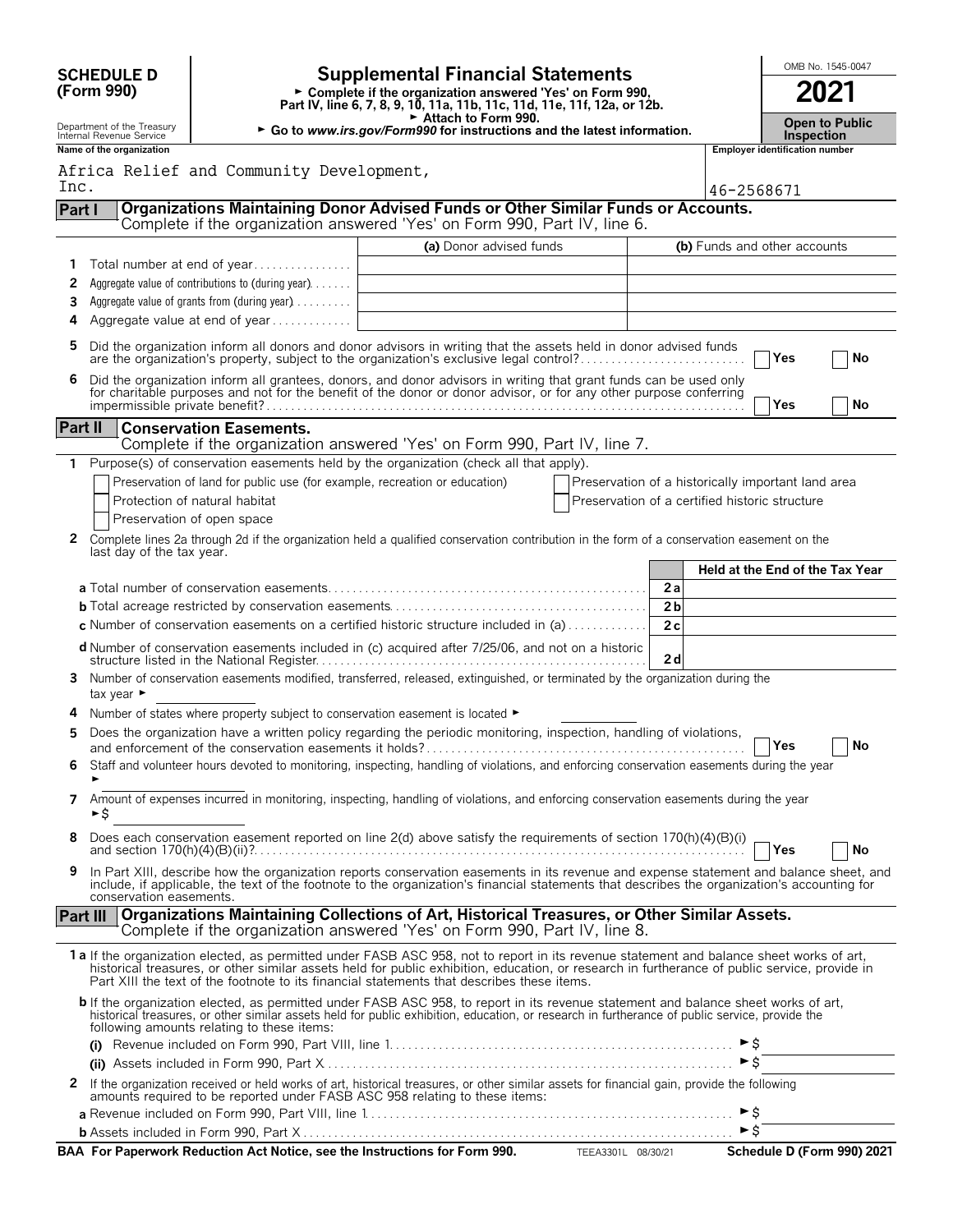| Schedule D (Form 990) 2021 Africa Relief and Community Development,                                                                                                                                                       |                  |                                         |                                    | 46-2568671                                                                                                  |                            | Page 2    |
|---------------------------------------------------------------------------------------------------------------------------------------------------------------------------------------------------------------------------|------------------|-----------------------------------------|------------------------------------|-------------------------------------------------------------------------------------------------------------|----------------------------|-----------|
| Part III                                                                                                                                                                                                                  |                  |                                         |                                    | Organizations Maintaining Collections of Art, Historical Treasures, or Other Similar Assets (continued)     |                            |           |
| Using the organization's acquisition, accession, and other records, check any of the following that make significant use of its collection<br>3<br>items (check all that apply):                                          |                  |                                         |                                    |                                                                                                             |                            |           |
| Public exhibition<br>a                                                                                                                                                                                                    |                  | d                                       | Loan or exchange program           |                                                                                                             |                            |           |
| Scholarly research<br>b                                                                                                                                                                                                   |                  | Other<br>е                              |                                    |                                                                                                             |                            |           |
| Preservation for future generations<br>С                                                                                                                                                                                  |                  |                                         |                                    |                                                                                                             |                            |           |
| Provide a description of the organization's collections and explain how they further the organization's exempt purpose in<br>4<br>Part XIII.                                                                              |                  |                                         |                                    |                                                                                                             |                            |           |
| During the year, did the organization solicit or receive donations of art, historical treasures, or other similar assets to be sold to raise funds rather than to be maintained as part of the organization's collection? |                  |                                         |                                    |                                                                                                             | Yes                        | <b>No</b> |
| Part IV                                                                                                                                                                                                                   |                  |                                         |                                    | <b>Escrow and Custodial Arrangements.</b> Complete if the organization answered 'Yes' on Form 990, Part IV, |                            |           |
| line 9, or reported an amount on Form 990, Part X, line 21.                                                                                                                                                               |                  |                                         |                                    |                                                                                                             |                            |           |
| 1a Is the organization an agent, trustee, custodian or other intermediary for contributions or other assets not included                                                                                                  |                  |                                         |                                    |                                                                                                             |                            |           |
|                                                                                                                                                                                                                           |                  |                                         |                                    |                                                                                                             | Yes                        | No        |
| <b>b</b> If 'Yes,' explain the arrangement in Part XIII and complete the following table:                                                                                                                                 |                  |                                         |                                    |                                                                                                             |                            |           |
|                                                                                                                                                                                                                           |                  |                                         |                                    |                                                                                                             | Amount                     |           |
|                                                                                                                                                                                                                           |                  |                                         |                                    | 1 с<br>1 d                                                                                                  |                            |           |
|                                                                                                                                                                                                                           |                  |                                         |                                    | 1е                                                                                                          |                            |           |
|                                                                                                                                                                                                                           |                  |                                         |                                    | 1f                                                                                                          |                            |           |
| 2a Did the organization include an amount on Form 990, Part X, line 21, for escrow or custodial account liability?                                                                                                        |                  |                                         |                                    |                                                                                                             | Yes                        | No        |
|                                                                                                                                                                                                                           |                  |                                         |                                    |                                                                                                             |                            |           |
|                                                                                                                                                                                                                           |                  |                                         |                                    |                                                                                                             |                            |           |
| <b>Part V</b>                                                                                                                                                                                                             |                  |                                         |                                    | <b>Endowment Funds.</b> Complete if the organization answered 'Yes' on Form 990, Part IV, line 10.          |                            |           |
|                                                                                                                                                                                                                           | (a) Current year | (b) Prior year                          | (c) Two years back                 | (d) Three years back                                                                                        | (e) Four years back        |           |
| <b>1 a</b> Beginning of year balance                                                                                                                                                                                      |                  |                                         |                                    |                                                                                                             |                            |           |
| <b>b</b> Contributions                                                                                                                                                                                                    |                  |                                         |                                    |                                                                                                             |                            |           |
| c Net investment earnings, gains,<br>and losses                                                                                                                                                                           |                  |                                         |                                    |                                                                                                             |                            |           |
| <b>d</b> Grants or scholarships $\ldots$                                                                                                                                                                                  |                  |                                         |                                    |                                                                                                             |                            |           |
| <b>e</b> Other expenditures for facilities                                                                                                                                                                                |                  |                                         |                                    |                                                                                                             |                            |           |
| and programs                                                                                                                                                                                                              |                  |                                         |                                    |                                                                                                             |                            |           |
| f Administrative expenses                                                                                                                                                                                                 |                  |                                         |                                    |                                                                                                             |                            |           |
| <b>g</b> End of year balance $\ldots \ldots \ldots$<br>2 Provide the estimated percentage of the current year end balance (line 1g, column (a)) held as:                                                                  |                  |                                         |                                    |                                                                                                             |                            |           |
| a Board designated or quasi-endowment $\blacktriangleright$                                                                                                                                                               |                  |                                         |                                    |                                                                                                             |                            |           |
| <b>b</b> Permanent endowment ►                                                                                                                                                                                            |                  |                                         |                                    |                                                                                                             |                            |           |
| $c$ Term endowment $\blacktriangleright$                                                                                                                                                                                  | ত্               |                                         |                                    |                                                                                                             |                            |           |
| The percentages on lines 2a, 2b, and 2c should equal 100%.                                                                                                                                                                |                  |                                         |                                    |                                                                                                             |                            |           |
|                                                                                                                                                                                                                           |                  |                                         |                                    |                                                                                                             |                            |           |
| 3a Are there endowment funds not in the possession of the organization that are held and administered for the<br>organization by:                                                                                         |                  |                                         |                                    |                                                                                                             | Yes                        | No        |
|                                                                                                                                                                                                                           |                  |                                         |                                    |                                                                                                             | 3a(i)                      |           |
|                                                                                                                                                                                                                           |                  |                                         |                                    |                                                                                                             | 3a(ii)                     |           |
|                                                                                                                                                                                                                           |                  |                                         |                                    |                                                                                                             | 3 <sub>b</sub>             |           |
| Describe in Part XIII the intended uses of the organization's endowment funds.<br>4                                                                                                                                       |                  |                                         |                                    |                                                                                                             |                            |           |
| <b>Part VI</b> Land, Buildings, and Equipment.                                                                                                                                                                            |                  |                                         |                                    |                                                                                                             |                            |           |
|                                                                                                                                                                                                                           |                  |                                         |                                    | Complete if the organization answered 'Yes' on Form 990, Part IV, line 11a. See Form 990, Part X, line 10.  |                            |           |
| Description of property                                                                                                                                                                                                   |                  | (a) Cost or other basis<br>(investment) | (b) Cost or other<br>basis (other) | (c) Accumulated<br>depreciation                                                                             | (d) Book value             |           |
|                                                                                                                                                                                                                           |                  |                                         |                                    |                                                                                                             |                            |           |
|                                                                                                                                                                                                                           |                  |                                         |                                    |                                                                                                             |                            |           |
| c Leasehold improvements                                                                                                                                                                                                  |                  |                                         | 6,755.                             | 1,689.                                                                                                      |                            | 5,066.    |
|                                                                                                                                                                                                                           |                  |                                         | 3,250.                             | 813.                                                                                                        |                            | 2,437.    |
|                                                                                                                                                                                                                           |                  |                                         | 8,308                              | 890.                                                                                                        |                            | 7,418.    |
|                                                                                                                                                                                                                           |                  |                                         |                                    |                                                                                                             |                            | 14,921.   |
| BAA                                                                                                                                                                                                                       |                  |                                         |                                    |                                                                                                             | Schedule D (Form 990) 2021 |           |

TEEA3302L 08/30/21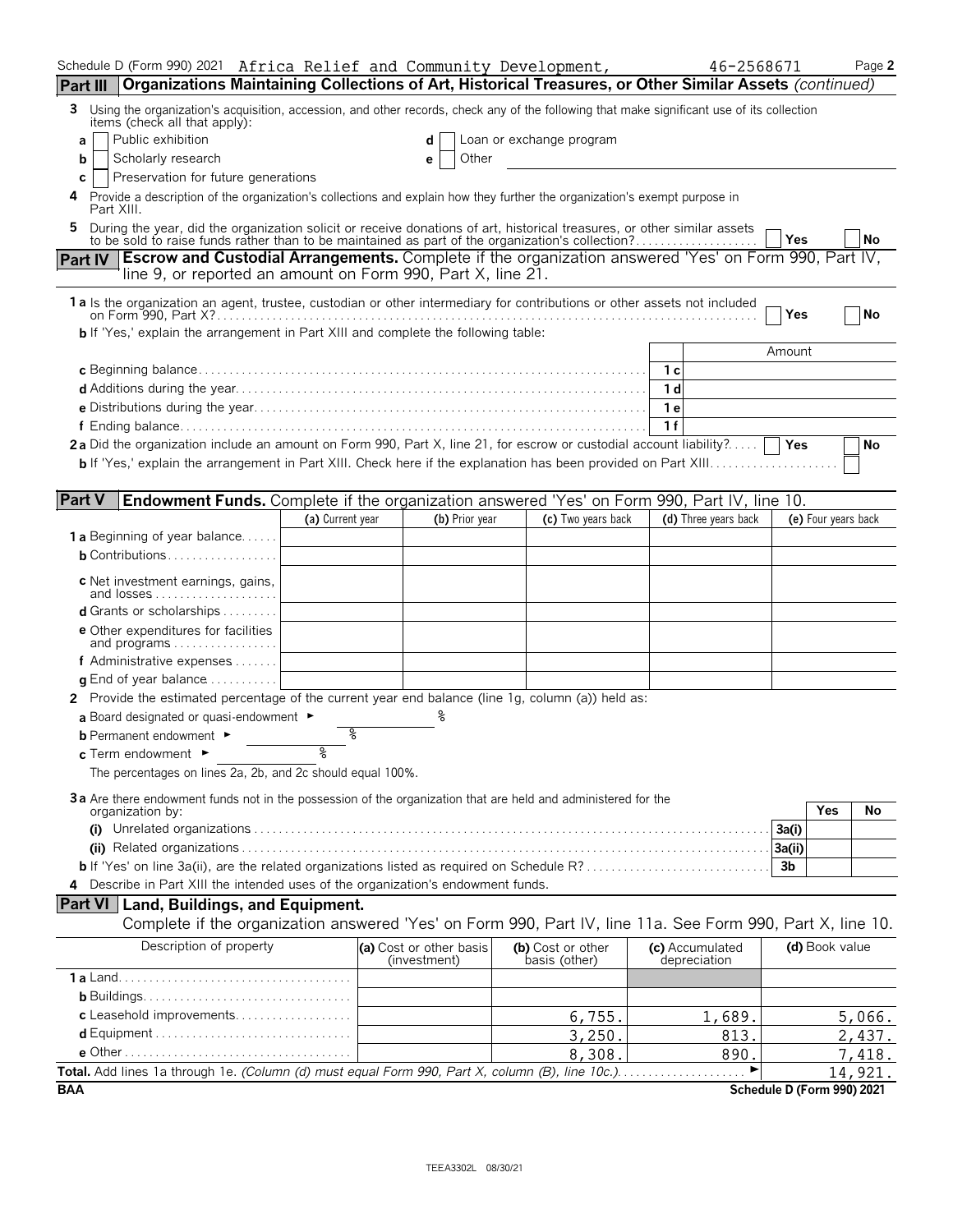| Schedule D (Form 990) 2021<br>Africa Relief and Community Development,                                                                                                                      |                              |     | 46-2568671                                                | Page 3   |
|---------------------------------------------------------------------------------------------------------------------------------------------------------------------------------------------|------------------------------|-----|-----------------------------------------------------------|----------|
| <b>Part VII Investments - Other Securities.</b><br>Complete if the organization answered 'Yes' on Form 990, Part IV, line 11b. See Form 990, Part X, line 12.                               |                              | N/A |                                                           |          |
| (a) Description of security or category (including name of security)                                                                                                                        | (b) Book value               |     | (c) Method of valuation: Cost or end-of-year market value |          |
|                                                                                                                                                                                             |                              |     |                                                           |          |
|                                                                                                                                                                                             |                              |     |                                                           |          |
| (3) Other<br>____________________                                                                                                                                                           |                              |     |                                                           |          |
| (A)                                                                                                                                                                                         |                              |     |                                                           |          |
| $\overline{(\mathsf{B})}$                                                                                                                                                                   |                              |     |                                                           |          |
| $\overline{C}$                                                                                                                                                                              |                              |     |                                                           |          |
| (D)                                                                                                                                                                                         |                              |     |                                                           |          |
| $\overline{E}$                                                                                                                                                                              |                              |     |                                                           |          |
| (F)<br>(G)                                                                                                                                                                                  |                              |     |                                                           |          |
| (H)                                                                                                                                                                                         |                              |     |                                                           |          |
| $($ l $)$                                                                                                                                                                                   |                              |     |                                                           |          |
| Total. (Column (b) must equal Form 990, Part X, column (B) line 12.). $\Box$                                                                                                                |                              |     |                                                           |          |
| Part VIII Investments - Program Related.<br>Complete if the organization answered 'Yes' on Form 990, Part IV, line 11c. See Form 990, Part X, line 13.                                      |                              | N/A |                                                           |          |
| (a) Description of investment                                                                                                                                                               | (b) Book value               |     | (c) Method of valuation: Cost or end-of-year market value |          |
| (1)                                                                                                                                                                                         |                              |     |                                                           |          |
| (2)                                                                                                                                                                                         |                              |     |                                                           |          |
| (3)                                                                                                                                                                                         |                              |     |                                                           |          |
| (4)                                                                                                                                                                                         |                              |     |                                                           |          |
| (5)                                                                                                                                                                                         |                              |     |                                                           |          |
| (6)                                                                                                                                                                                         |                              |     |                                                           |          |
| (7)                                                                                                                                                                                         |                              |     |                                                           |          |
| (8)<br>(9)                                                                                                                                                                                  |                              |     |                                                           |          |
| (10)                                                                                                                                                                                        |                              |     |                                                           |          |
| Total. (Column (b) must equal Form 990, Part X, column (B) line $13.$ )                                                                                                                     |                              |     |                                                           |          |
| Part IX<br><b>Other Assets.</b>                                                                                                                                                             |                              |     |                                                           |          |
| Complete if the organization answered 'Yes' on Form 990, Part IV, line 11d. See Form 990, Part X, line 15.                                                                                  |                              |     |                                                           |          |
| (1) Other Assets                                                                                                                                                                            | (a) Description              |     | (b) Book value                                            | 7,500.   |
| (2) Other Receivables                                                                                                                                                                       |                              |     |                                                           | 387,697. |
| (3)                                                                                                                                                                                         |                              |     |                                                           |          |
| (4)                                                                                                                                                                                         |                              |     |                                                           |          |
| (5)                                                                                                                                                                                         |                              |     |                                                           |          |
| (6)                                                                                                                                                                                         |                              |     |                                                           |          |
| (7)<br>(8)                                                                                                                                                                                  |                              |     |                                                           |          |
| (9)                                                                                                                                                                                         |                              |     |                                                           |          |
| (10)                                                                                                                                                                                        |                              |     |                                                           |          |
|                                                                                                                                                                                             |                              |     | ▶                                                         | 395,197. |
| <b>Other Liabilities.</b><br>Part X                                                                                                                                                         |                              |     |                                                           |          |
| Complete if the organization answered 'Yes' on Form 990, Part IV, line 11e or 11f. See Form 990, Part X, line 25.                                                                           |                              |     |                                                           |          |
| $\overline{1}$ .<br>Federal income taxes<br>(1)                                                                                                                                             | (a) Description of liability |     | (b) Book value                                            |          |
| (2)                                                                                                                                                                                         |                              |     |                                                           |          |
| (3)                                                                                                                                                                                         |                              |     |                                                           |          |
|                                                                                                                                                                                             |                              |     |                                                           |          |
| $\frac{(4)}{(5)}$                                                                                                                                                                           |                              |     |                                                           |          |
| (6)                                                                                                                                                                                         |                              |     |                                                           |          |
| (7)                                                                                                                                                                                         |                              |     |                                                           |          |
| (8)<br>(9)                                                                                                                                                                                  |                              |     |                                                           |          |
| (10)                                                                                                                                                                                        |                              |     |                                                           |          |
| (11)                                                                                                                                                                                        |                              |     |                                                           |          |
|                                                                                                                                                                                             |                              |     | ▶                                                         |          |
| 2. Liability for uncertain tax positions. In Part XIII, provide the text of the footnote to the organization's financial statements that reports the organization's liability for uncertain |                              |     |                                                           |          |
|                                                                                                                                                                                             |                              |     |                                                           |          |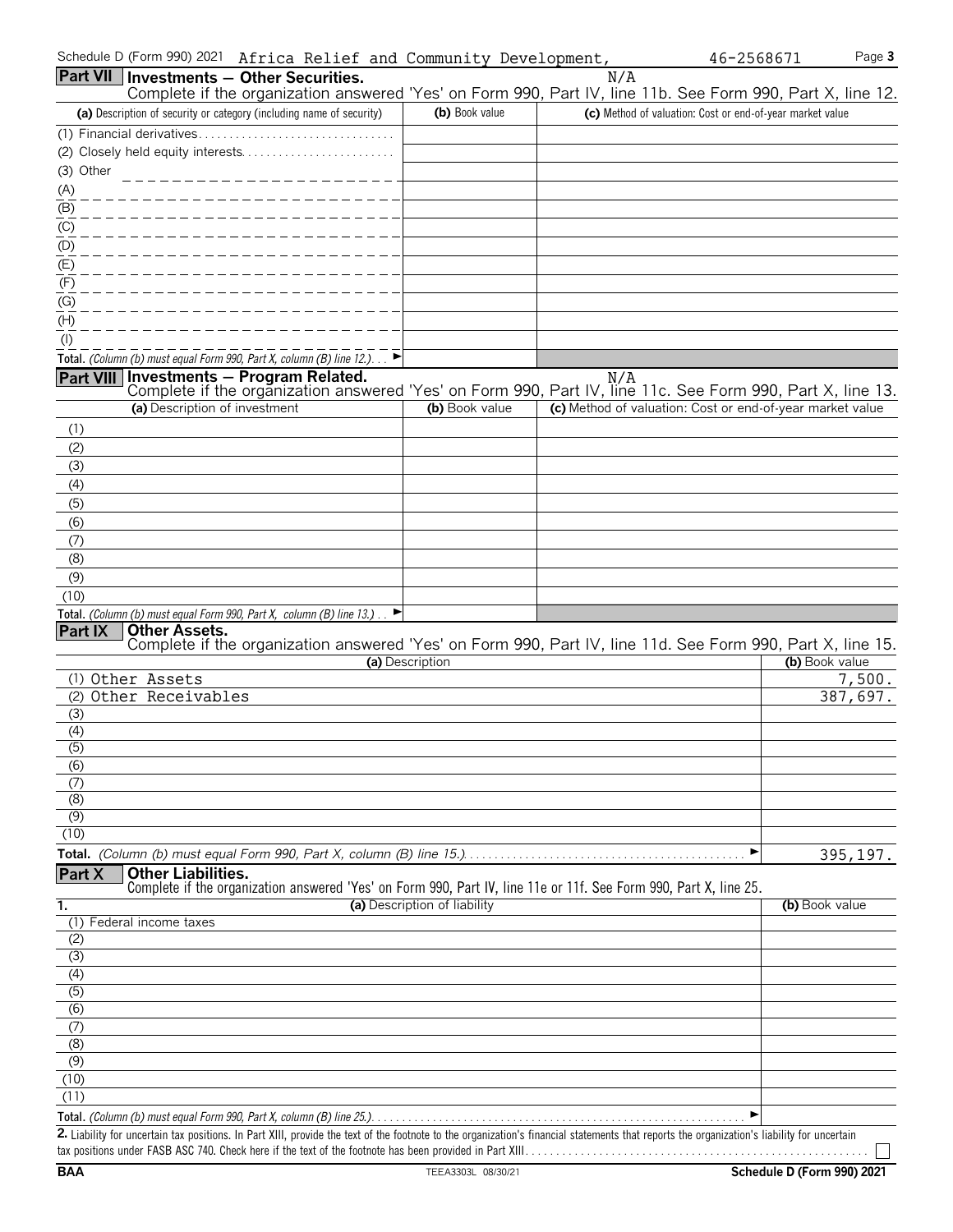| Schedule D (Form 990) 2021 Africa Relief and Community Development,                                  | 46-2568671<br>Page 4 |
|------------------------------------------------------------------------------------------------------|----------------------|
| Part XI   Reconciliation of Revenue per Audited Financial Statements With Revenue per Return. $ N/A$ |                      |
| Complete if the organization answered 'Yes' on Form 990, Part IV, line 12a.                          |                      |
|                                                                                                      | $\mathbf{1}$         |
| Amounts included on line 1 but not on Form 990, Part VIII, line 12:<br>2                             |                      |
| 2al                                                                                                  |                      |
| 2 <sub>b</sub>                                                                                       |                      |
| 2c                                                                                                   |                      |
|                                                                                                      |                      |
|                                                                                                      | 2e                   |
| 3.                                                                                                   | 3                    |
| Amounts included on Form 990, Part VIII, line 12, but not on line 1:<br>4                            |                      |
|                                                                                                      |                      |
|                                                                                                      |                      |
|                                                                                                      | 4 c                  |
|                                                                                                      | 5                    |
| Part XII   Reconciliation of Expenses per Audited Financial Statements With Expenses per Return. N/A |                      |
| Complete if the organization answered 'Yes' on Form 990, Part IV, line 12a.                          |                      |
|                                                                                                      | 1.                   |
| 2 Amounts included on line 1 but not on Form 990, Part IX, line 25:                                  |                      |
| 2a                                                                                                   |                      |
| 2 <sub>b</sub>                                                                                       |                      |
|                                                                                                      |                      |
|                                                                                                      |                      |
|                                                                                                      | <b>2e</b>            |
| 3                                                                                                    | 3                    |
| Amounts included on Form 990, Part IX, line 25, but not on line 1:<br>4                              |                      |
| <b>a</b> Investment expenses not included on Form 990, Part VIII, line 7b. 4a                        |                      |
|                                                                                                      |                      |
|                                                                                                      | 4 c                  |
| 5 Total expenses. Add lines 3 and 4c. (This must equal Form 990, Part I, line 18.)                   | 5.                   |
| Part XIII Supplemental Information.                                                                  |                      |

Provide the descriptions required for Part II, lines 3, 5, and 9; Part III, lines 1a and 4; Part IV, lines 1b and 2b; Part V,

line 4; Part X, line 2; Part XI, lines 2d and 4b; and Part XII, lines 2d and 4b. Also complete this part to provide any additional information.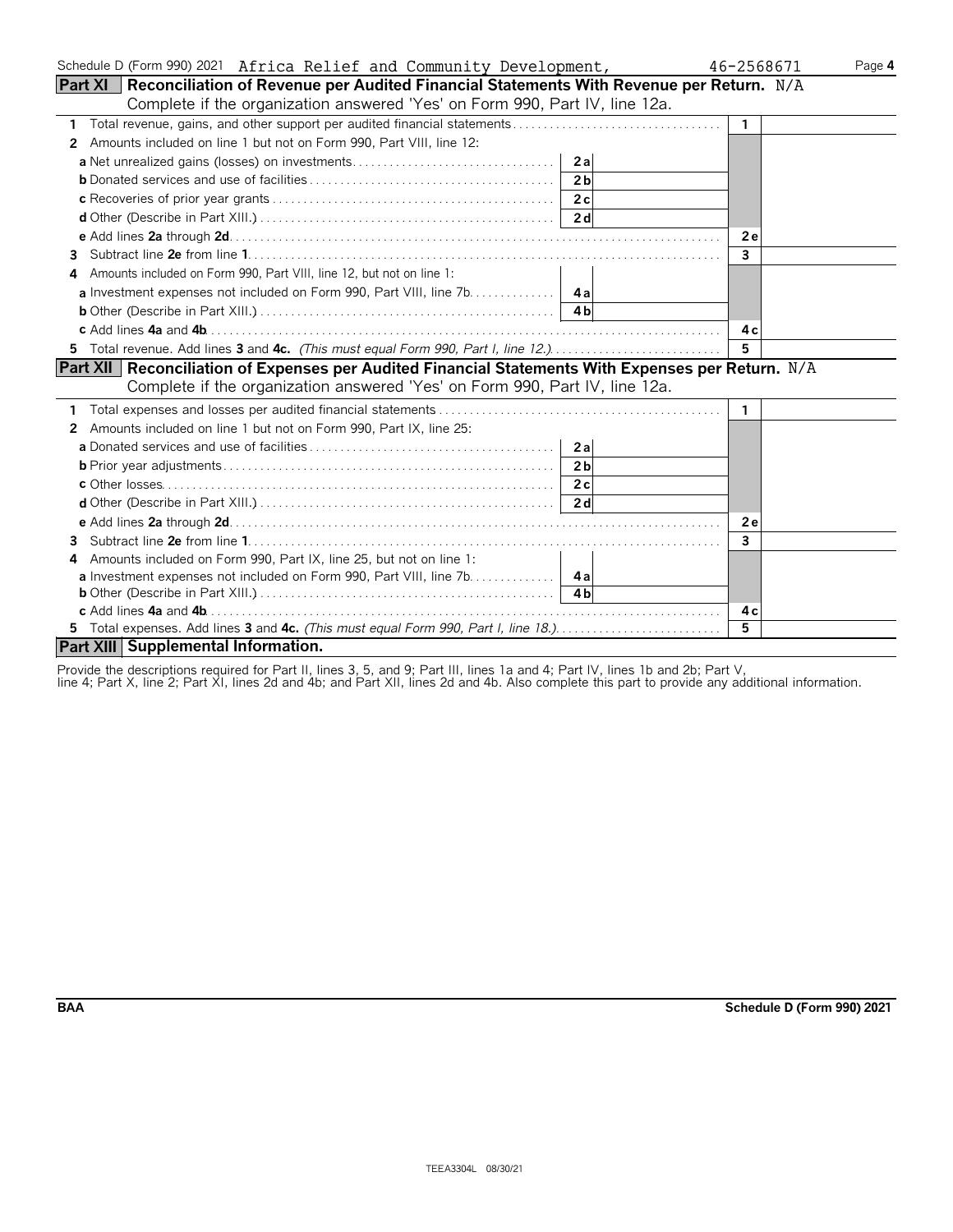| <b>SCHEDULE F</b>                                      | <b>Statement of Activities Outside the United States</b> | OMB No. 1545-0047                                                                         |                                                                                                                                                                                                                                                            |                                                                                                                       |                                                                             |  |  |
|--------------------------------------------------------|----------------------------------------------------------|-------------------------------------------------------------------------------------------|------------------------------------------------------------------------------------------------------------------------------------------------------------------------------------------------------------------------------------------------------------|-----------------------------------------------------------------------------------------------------------------------|-----------------------------------------------------------------------------|--|--|
| (Form 990)                                             |                                                          |                                                                                           | ► Complete if the organization answered 'Yes' on Form 990, Part IV, line 14b, 15, or 16.<br>Attach to Form 990.                                                                                                                                            |                                                                                                                       | 2021                                                                        |  |  |
| Department of the Treasury<br>Internal Revenue Service |                                                          |                                                                                           | ► Go to www.irs.gov/Form990 for instructions and the latest information.                                                                                                                                                                                   |                                                                                                                       | <b>Open to Public</b><br>Inspection                                         |  |  |
| Name of the organization                               | Africa Relief and Community Development,                 |                                                                                           |                                                                                                                                                                                                                                                            | 46-2568671                                                                                                            | <b>Employer identification number</b>                                       |  |  |
| Inc.<br>Part I                                         |                                                          |                                                                                           | General Information on Activities Outside the United States. Complete if the organization answered 'Yes'                                                                                                                                                   |                                                                                                                       |                                                                             |  |  |
|                                                        | on Form 990, Part IV, line 14b.                          |                                                                                           |                                                                                                                                                                                                                                                            |                                                                                                                       |                                                                             |  |  |
|                                                        |                                                          |                                                                                           | 1 For grantmakers. Does the organization maintain records to substantiate the amount of its grants and other assistance,<br>the grantees' eligibility for the grants or assistance, and the selection criteria used to award the grants or assistance? $X$ |                                                                                                                       | No                                                                          |  |  |
| United States.                                         |                                                          |                                                                                           | 2 For grantmakers. Describe in Part V the organization's procedures for monitoring the use of its grants and other assistance outside the                                                                                                                  |                                                                                                                       |                                                                             |  |  |
| 3.                                                     |                                                          |                                                                                           | Activities per Region. (The following Part I, line 3 table can be duplicated if additional space is needed.)                                                                                                                                               |                                                                                                                       |                                                                             |  |  |
| (a) Region                                             | (b) Number of<br>offices in the<br>region                | (c) Number of<br>employees,<br>agents, and<br>independent<br>contractors<br>in the region | (d) Activities conducted in<br>the region (by type) (such<br>as, fundraising, program<br>services, investments,<br>grants to recipients<br>located in the region)                                                                                          | (e) If activity listed in<br>(d) is a program<br>service, describe<br>specific type of<br>service(s) in<br>the region | $(f)$ Total<br>expenditures for<br>and investments<br>in the region<br>Pt V |  |  |
|                                                        |                                                          |                                                                                           |                                                                                                                                                                                                                                                            | Education, Water                                                                                                      |                                                                             |  |  |
| (1) SUB-SAHARAN AFRICA                                 | 1                                                        |                                                                                           | 5 Programs Services                                                                                                                                                                                                                                        | Wells, Food Aid                                                                                                       | 15,474.                                                                     |  |  |
| (2) SUB-SAHARAN AFRICA                                 |                                                          |                                                                                           | Grantmaking                                                                                                                                                                                                                                                |                                                                                                                       | 2,714,704.                                                                  |  |  |
| (3)                                                    |                                                          |                                                                                           |                                                                                                                                                                                                                                                            |                                                                                                                       |                                                                             |  |  |
| (4)                                                    |                                                          |                                                                                           |                                                                                                                                                                                                                                                            |                                                                                                                       |                                                                             |  |  |
| (5)                                                    |                                                          |                                                                                           |                                                                                                                                                                                                                                                            |                                                                                                                       |                                                                             |  |  |
| (6)                                                    |                                                          |                                                                                           |                                                                                                                                                                                                                                                            |                                                                                                                       |                                                                             |  |  |
| (7)                                                    |                                                          |                                                                                           |                                                                                                                                                                                                                                                            |                                                                                                                       |                                                                             |  |  |
| (8)                                                    |                                                          |                                                                                           |                                                                                                                                                                                                                                                            |                                                                                                                       |                                                                             |  |  |
| (9)                                                    |                                                          |                                                                                           |                                                                                                                                                                                                                                                            |                                                                                                                       |                                                                             |  |  |
| (10)                                                   |                                                          |                                                                                           |                                                                                                                                                                                                                                                            |                                                                                                                       |                                                                             |  |  |
| (11)                                                   |                                                          |                                                                                           |                                                                                                                                                                                                                                                            |                                                                                                                       |                                                                             |  |  |
| (12)                                                   |                                                          |                                                                                           |                                                                                                                                                                                                                                                            |                                                                                                                       |                                                                             |  |  |
| (13)                                                   |                                                          |                                                                                           |                                                                                                                                                                                                                                                            |                                                                                                                       |                                                                             |  |  |
| (14)                                                   |                                                          |                                                                                           |                                                                                                                                                                                                                                                            |                                                                                                                       |                                                                             |  |  |
| (15)                                                   |                                                          |                                                                                           |                                                                                                                                                                                                                                                            |                                                                                                                       |                                                                             |  |  |
| (16)                                                   |                                                          |                                                                                           |                                                                                                                                                                                                                                                            |                                                                                                                       |                                                                             |  |  |
| (17)                                                   |                                                          |                                                                                           |                                                                                                                                                                                                                                                            |                                                                                                                       |                                                                             |  |  |
| 3 a Subtotal                                           | 1                                                        | 5                                                                                         |                                                                                                                                                                                                                                                            |                                                                                                                       | 2,730,178.                                                                  |  |  |
| <b>b</b> Total from continuation<br>sheets to Part I.  |                                                          |                                                                                           |                                                                                                                                                                                                                                                            |                                                                                                                       |                                                                             |  |  |

**c Totals** (add lines 3a and 3b). . . **BAA For Paperwork Reduction Act Notice, see the Instructions for Form 990. Schedule F (Form 990) 2021** 1  $\vert$  2,730,178.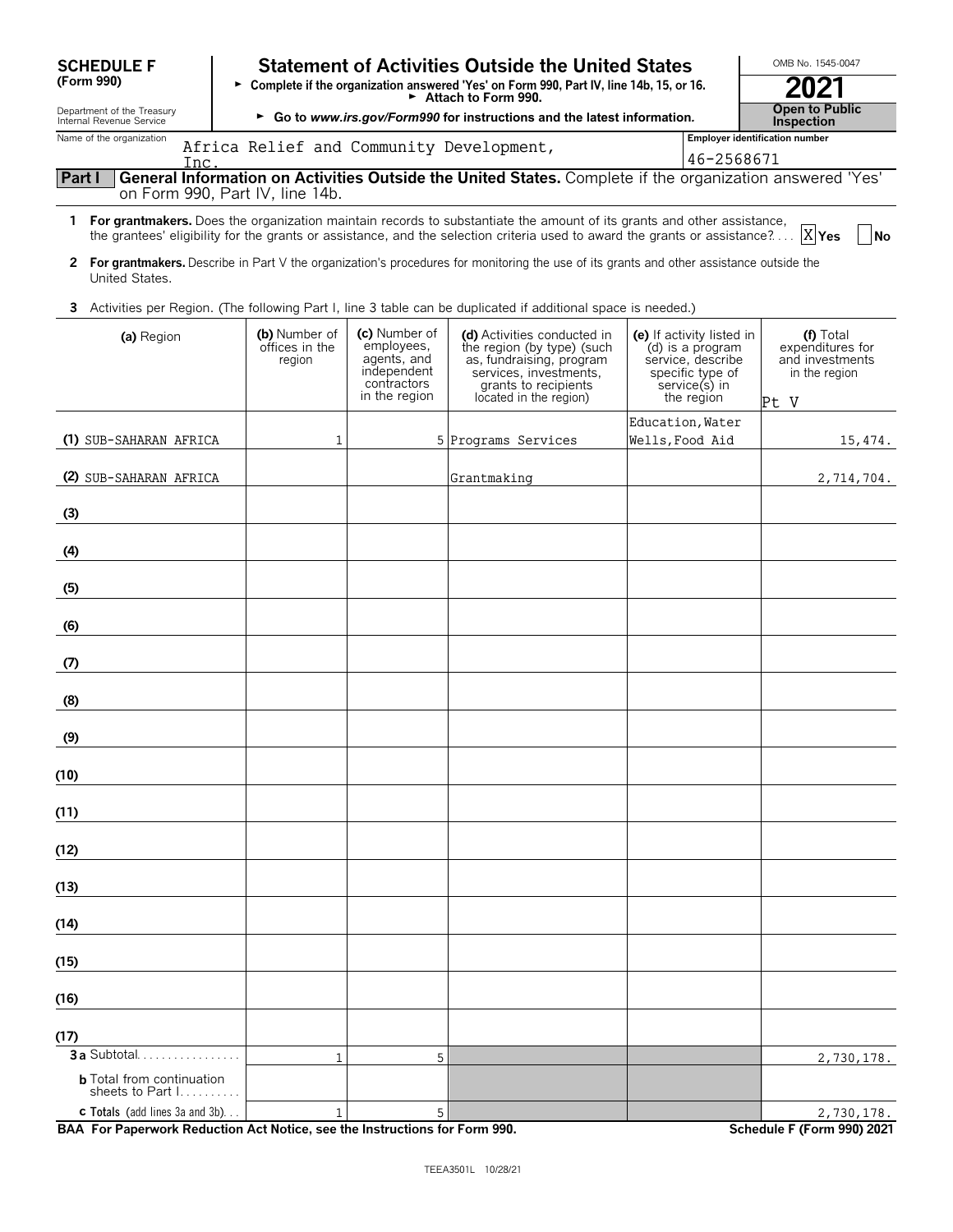**Part II Grants and Other Assistance to Organizations or Entities Outside the United States.** Complete if the organization answered 'Yes' on Form 990, Part IV, line 15, for any recipient who received more than \$5,000. Part II can be duplicated if additional space is needed.

| $\mathbf{1}$ | (a) Name of organization                                                                                                                                                                                                       | (b) IRS code<br>section and EIN<br>(if applicable) | (c) Region  | (d) Purpose<br>of grant | (e) Amount of<br>cash grant | (f) Manner of<br>cash<br>disbursement | (g) Amount of<br>noncash<br>assistance | (h) Description of<br>noncash<br>assistance | (i) Method of<br>valuation (book,<br>FMV, appraisal,<br>other) |
|--------------|--------------------------------------------------------------------------------------------------------------------------------------------------------------------------------------------------------------------------------|----------------------------------------------------|-------------|-------------------------|-----------------------------|---------------------------------------|----------------------------------------|---------------------------------------------|----------------------------------------------------------------|
|              |                                                                                                                                                                                                                                |                                                    | SUB-SAHARAN | Programs                |                             |                                       |                                        | MedicalSuppli                               |                                                                |
|              |                                                                                                                                                                                                                                |                                                    | AFR         | Services                | 2, 251, 344.                |                                       | 463,360. es                            |                                             | <b>FMV</b>                                                     |
|              |                                                                                                                                                                                                                                |                                                    |             |                         |                             |                                       |                                        |                                             |                                                                |
|              |                                                                                                                                                                                                                                |                                                    |             |                         |                             |                                       |                                        |                                             |                                                                |
|              |                                                                                                                                                                                                                                |                                                    |             |                         |                             |                                       |                                        |                                             |                                                                |
|              |                                                                                                                                                                                                                                |                                                    |             |                         |                             |                                       |                                        |                                             |                                                                |
|              |                                                                                                                                                                                                                                |                                                    |             |                         |                             |                                       |                                        |                                             |                                                                |
|              |                                                                                                                                                                                                                                |                                                    |             |                         |                             |                                       |                                        |                                             |                                                                |
|              |                                                                                                                                                                                                                                |                                                    |             |                         |                             |                                       |                                        |                                             |                                                                |
|              |                                                                                                                                                                                                                                |                                                    |             |                         |                             |                                       |                                        |                                             |                                                                |
|              |                                                                                                                                                                                                                                |                                                    |             |                         |                             |                                       |                                        |                                             |                                                                |
|              |                                                                                                                                                                                                                                |                                                    |             |                         |                             |                                       |                                        |                                             |                                                                |
|              |                                                                                                                                                                                                                                |                                                    |             |                         |                             |                                       |                                        |                                             |                                                                |
|              |                                                                                                                                                                                                                                |                                                    |             |                         |                             |                                       |                                        |                                             |                                                                |
|              |                                                                                                                                                                                                                                |                                                    |             |                         |                             |                                       |                                        |                                             |                                                                |
|              |                                                                                                                                                                                                                                |                                                    |             |                         |                             |                                       |                                        |                                             |                                                                |
|              |                                                                                                                                                                                                                                |                                                    |             |                         |                             |                                       |                                        |                                             |                                                                |
|              | 2 Enter total number of recipient organizations listed above that are recognized as charities by the foreign country, recognized as a tax exempt 501(c)(3) organization by the IRS, or for which the grantee or counsel has pr |                                                    |             |                         |                             |                                       |                                        | $\blacktriangleright$                       | 1                                                              |
|              |                                                                                                                                                                                                                                |                                                    |             |                         |                             |                                       |                                        |                                             | $\overline{0}$                                                 |
| <b>BAA</b>   | Schedule F (Form 990) 2021                                                                                                                                                                                                     |                                                    |             |                         |                             |                                       |                                        |                                             |                                                                |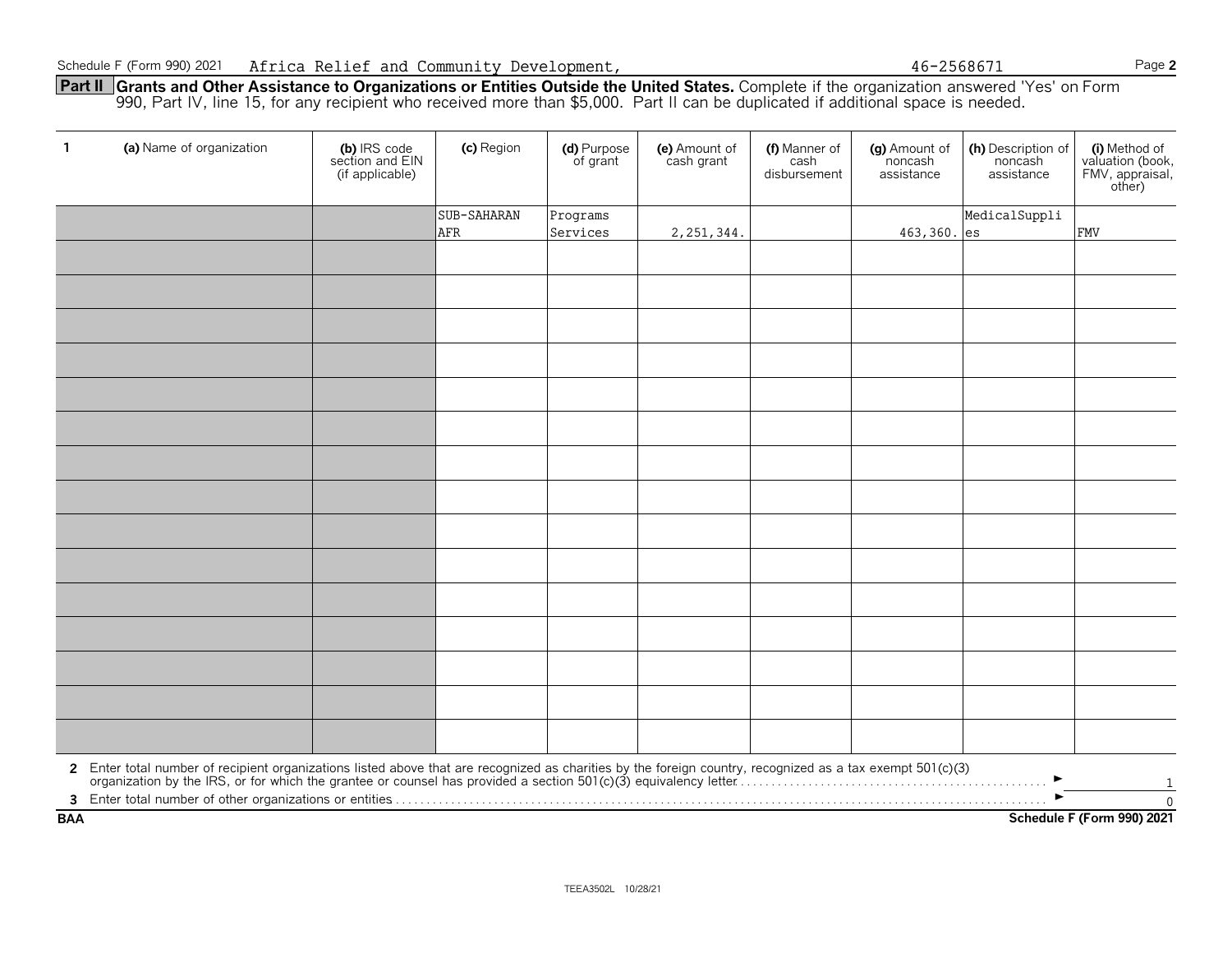#### Schedule F (Form 990) 2021 Page **3** Africa Relief and Community Development, 46-2568671

|                    |  |  |  | other)                     |
|--------------------|--|--|--|----------------------------|
| (1)                |  |  |  |                            |
| (2)                |  |  |  |                            |
| (3)                |  |  |  |                            |
| (4)                |  |  |  |                            |
| (5)                |  |  |  |                            |
| (6)                |  |  |  |                            |
| (7)                |  |  |  |                            |
| (8)                |  |  |  |                            |
| (9)                |  |  |  |                            |
| (10)               |  |  |  |                            |
| (11)               |  |  |  |                            |
| (12)               |  |  |  |                            |
| (13)               |  |  |  |                            |
| (14)               |  |  |  |                            |
| (15)               |  |  |  |                            |
| (16)               |  |  |  |                            |
| (17)               |  |  |  |                            |
| $\frac{(18)}{BAA}$ |  |  |  | Schedule F (Form 990) 2021 |
|                    |  |  |  |                            |

**(a)** Type of grant or assistance **(b)** Region **(c)** Number **(d)** Amount of **(e)** Manner of **(f)** Amount of **(g)** Description of **(h)** Method of

**Part III** Grants and Other Assistance to Individuals Outside the United States. Complete if the organization answered 'Yes' on Form 990, Part IV, line 16. Part III can be duplicated if additional space is needed.

disbursement | The Contract of Texas and Texas and Texas and Texas and Texas and Texas and Texas and Texas and

cash cash noncash assistance disbursement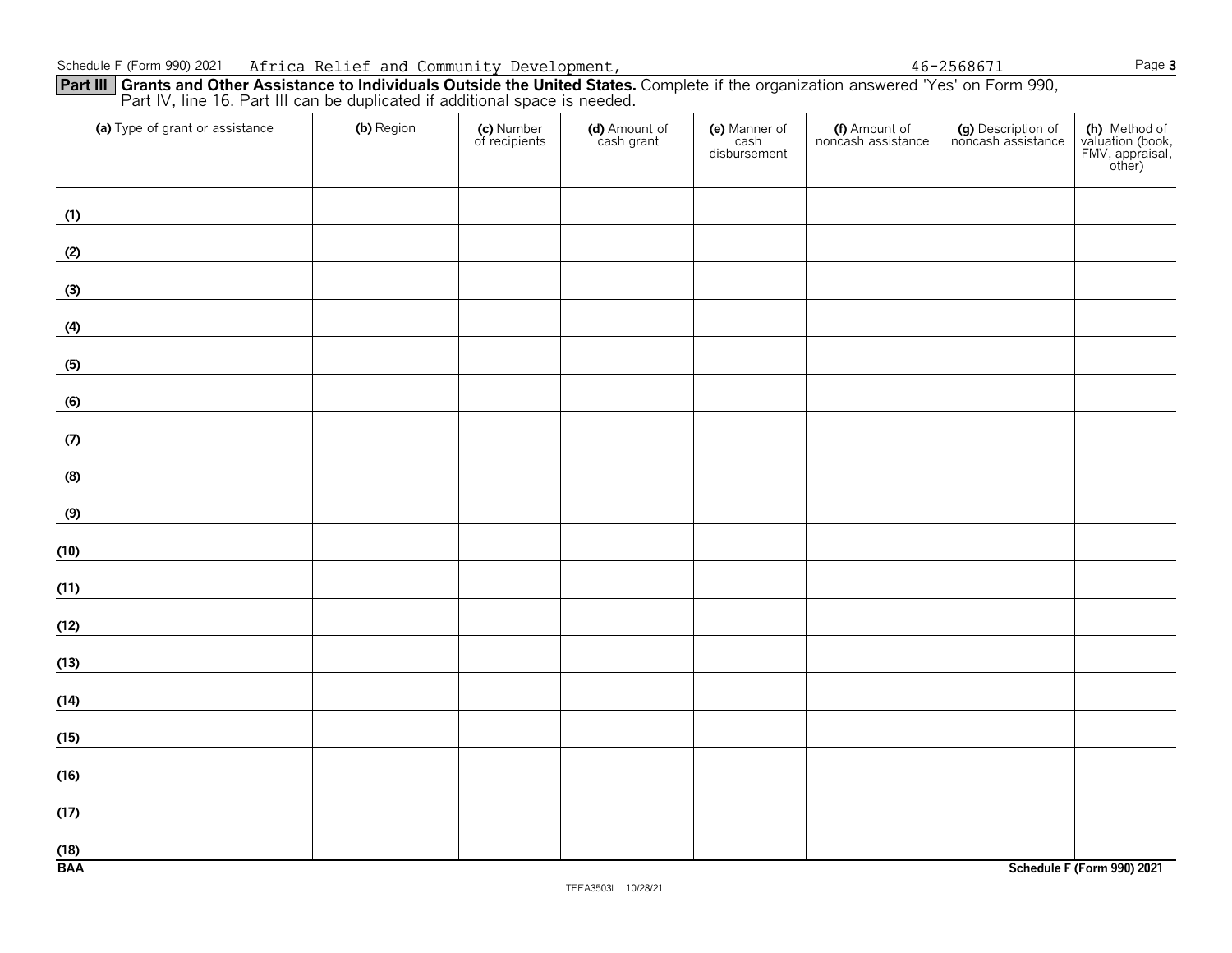|                                |  |  | Schedule F (Form 990) 2021 Africa Relief and Community Development, | 46-2568671 | Page <b>4</b> |
|--------------------------------|--|--|---------------------------------------------------------------------|------------|---------------|
| <b>Part IV   Foreign Forms</b> |  |  |                                                                     |            |               |

|    | Was the organization a U.S. transferor of property to a foreign corporation during the tax year? If 'Yes,' the<br>organization may be required to file Form 926, Return by a U.S. Transferor of Property to a Foreign                                                                                                                                                                                                  | Yes        | X No |
|----|------------------------------------------------------------------------------------------------------------------------------------------------------------------------------------------------------------------------------------------------------------------------------------------------------------------------------------------------------------------------------------------------------------------------|------------|------|
|    | Did the organization have an interest in a foreign trust during the tax year? If 'Yes,' the organization may be<br>required to separately file Form 3520, Annual Return To Report Transactions With Foreign Trusts and Receipt<br>of Certain Foreign Gifts, and/or Form 3520-A, Annual Information Return of Foreign Trust With a U.S.<br>Owner (see Instructions for Forms 3520 and 3520-A; don't file with Form 990) | <b>Yes</b> | X No |
| 3. | Did the organization have an ownership interest in a foreign corporation during the tax year? If 'Yes,' the<br>organization may be required to file Form 5471, Information Return of U.S. Persons With Respect to Certain                                                                                                                                                                                              | Yes        | X No |
|    | 4 Was the organization a direct or indirect shareholder of a passive foreign investment company or a qualified<br>electing fund during the tax year? If 'Yes,' the organization may be required to file Form 8621, Information<br>Return by a Shareholder of a Passive Foreign Investment Company or Qualified Electing Fund (see                                                                                      | Yes        | X No |
| 5. | Did the organization have an ownership interest in a foreign partnership during the tax year? If 'Yes,' the<br>organization may be required to file Form 8865, Return of U.S. Persons With Respect to Certain Foreign                                                                                                                                                                                                  | Yes        | X No |
| 6  | Did the organization have any operations in or related to any boycotting countries during the tax year?<br>If 'Yes,' the organization may be required to separately file Form 5713, International Boycott Report (see                                                                                                                                                                                                  | Yes        | X No |

**BAA** TEEA3505L 10/28/21 **Schedule F (Form 990) 2021**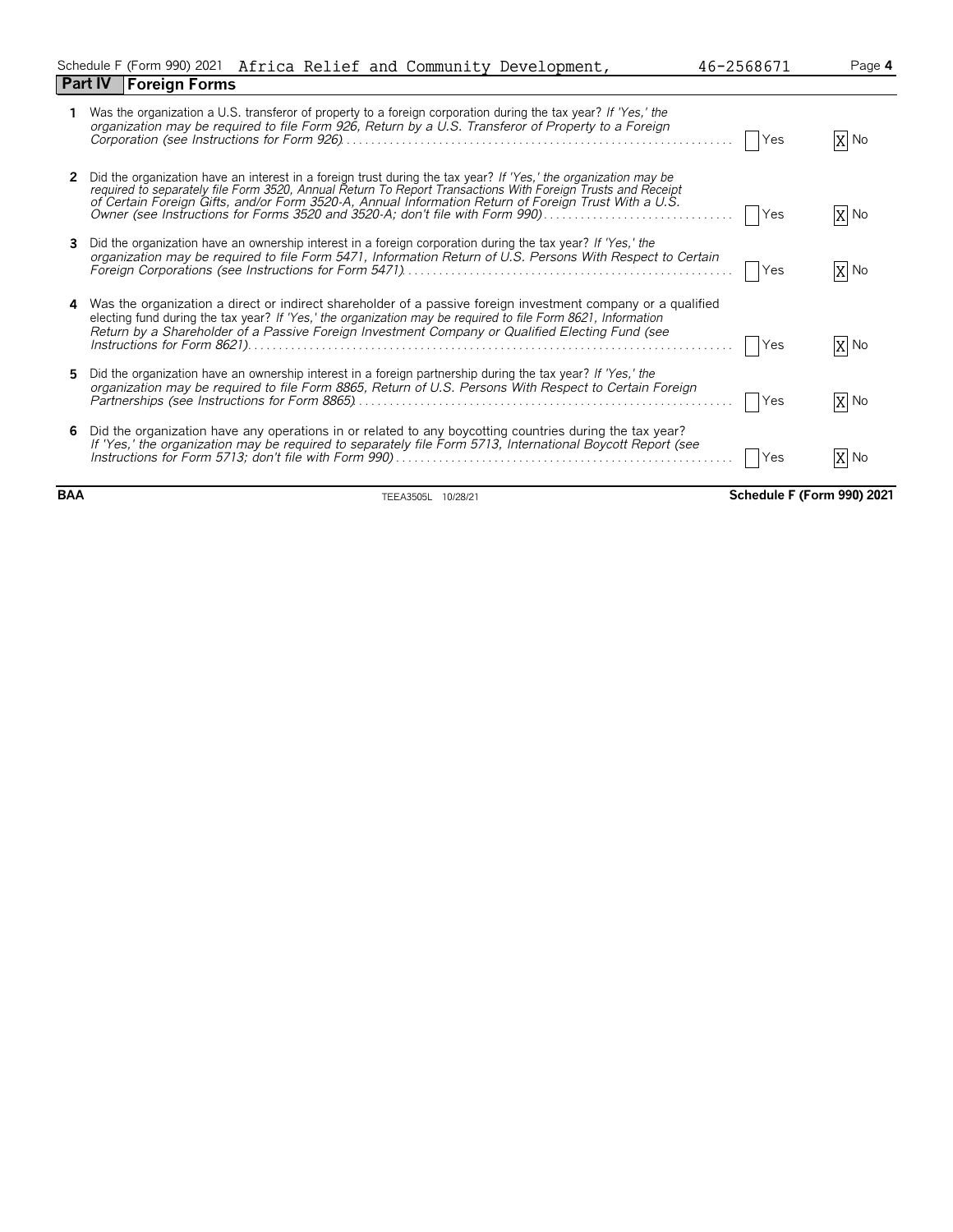#### **Part V Supplemental Information**

Provide the information required by Part I, line 2 (monitoring of funds); Part I, line 3, column (f) (accounting method; amounts of investments vs. expenditures per region); Part II, line 1 (accounting method); Part III (accounting method); and Part III, column (c) (estimated number of recipients), as applicable. Also complete this part to provide any additional information. See instructions.

#### **Part I, Line 3f - Method of Accounting**

Accrual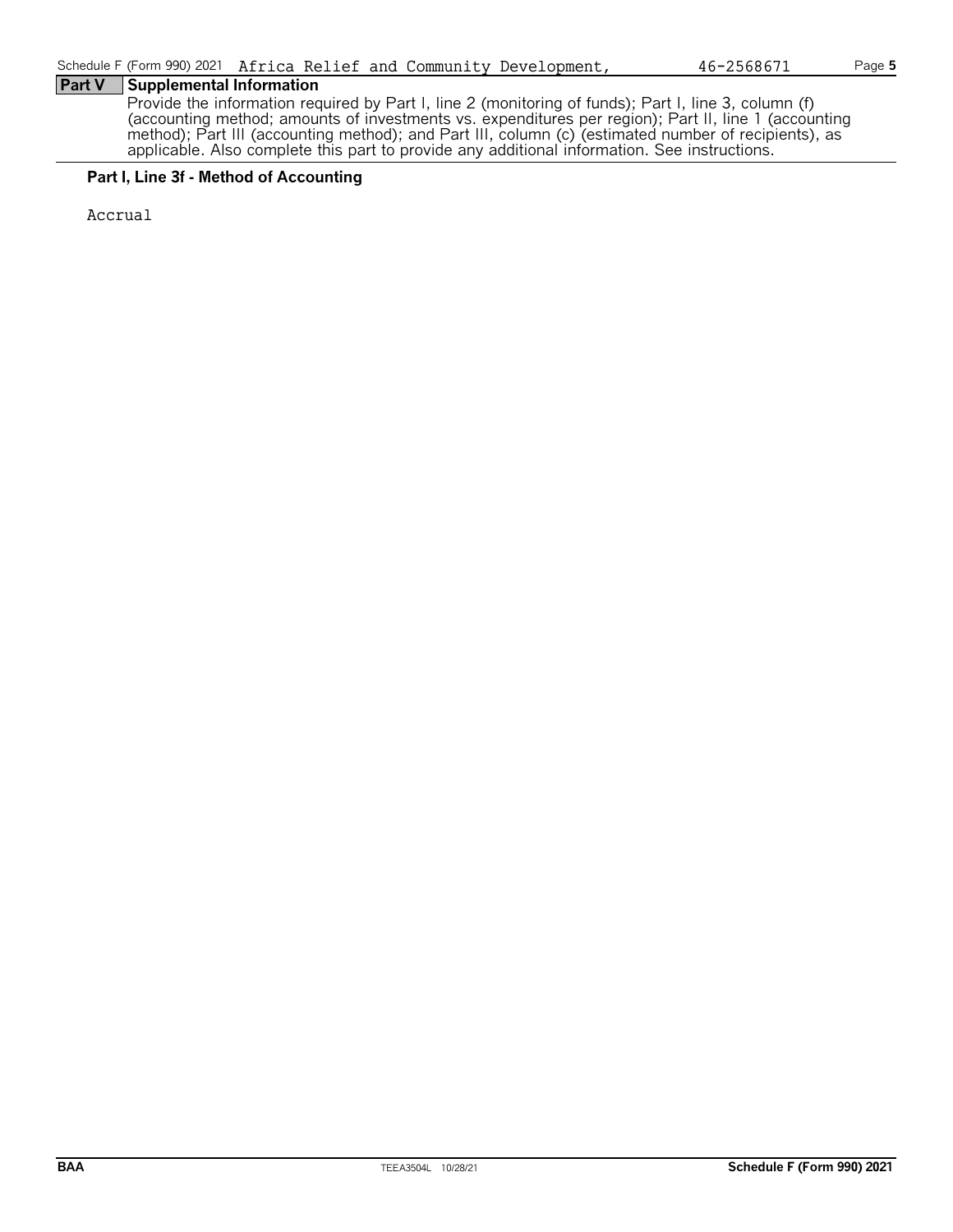|                                                                                                                                                                          |                                                            |               |     |                                                                      | Supplemental Information Regarding Fundraising or Gaming Activities                                                                                                                                                                                                                                                                                                                                                                                                                                                                                                                                            |                                                                              | OMB No. 1545-0047                                       |  |
|--------------------------------------------------------------------------------------------------------------------------------------------------------------------------|------------------------------------------------------------|---------------|-----|----------------------------------------------------------------------|----------------------------------------------------------------------------------------------------------------------------------------------------------------------------------------------------------------------------------------------------------------------------------------------------------------------------------------------------------------------------------------------------------------------------------------------------------------------------------------------------------------------------------------------------------------------------------------------------------------|------------------------------------------------------------------------------|---------------------------------------------------------|--|
| <b>SCHEDULE G</b><br>(Form 990)                                                                                                                                          |                                                            |               |     |                                                                      | Complete if the organization answered 'Yes' on Form 990, Part IV, line 17, 18, or 19, or if the<br>organization entered more than \$15,000 on Form 990-EZ, line 6a.                                                                                                                                                                                                                                                                                                                                                                                                                                            |                                                                              |                                                         |  |
| Department of the Treasury<br>Internal Revenue Service                                                                                                                   |                                                            |               |     |                                                                      | Attach to Form 990 or Form 990-EZ.<br>► Go to www.irs.gov/Form990 for instructions and the latest information.                                                                                                                                                                                                                                                                                                                                                                                                                                                                                                 |                                                                              | <b>Open to Public</b><br>Inspection                     |  |
| Name of the organization Africa Relief and Community Development,                                                                                                        |                                                            |               |     |                                                                      |                                                                                                                                                                                                                                                                                                                                                                                                                                                                                                                                                                                                                | Employer identification number                                               |                                                         |  |
| Inc.                                                                                                                                                                     |                                                            |               |     |                                                                      |                                                                                                                                                                                                                                                                                                                                                                                                                                                                                                                                                                                                                | 46-2568671                                                                   |                                                         |  |
| Part I                                                                                                                                                                   | Form 990-EZ filers are not required to complete this part. |               |     |                                                                      | Fundraising Activities. Complete if the organization answered 'Yes' on Form 990, Part IV, line 17.                                                                                                                                                                                                                                                                                                                                                                                                                                                                                                             |                                                                              |                                                         |  |
| $\mathbf{1}$<br>Mail solicitations<br>a<br>Χ<br>b<br>Phone solicitations<br>C<br>$d$ $X$<br>In-person solicitations<br>compensated at least \$5,000 by the organization. | Internet and email solicitations                           |               |     | e<br>f<br>q                                                          | Indicate whether the organization raised funds through any of the following activities. Check all that apply.<br>Solicitation of non-government grants<br>Solicitation of government grants<br>Special fundraising events<br>2a Did the organization have a written or oral agreement with any individual (including officers, directors, trustees, or key<br>employees listed in Form 990, Part VII) or entity in connection with professional fundraising services?<br>b If 'Yes,' list the 10 highest paid individuals or entities (fundraisers) pursuant to agreements under which the fundraiser is to be |                                                                              | X No<br>Yes                                             |  |
| (i) Name and address of individual<br>or entity (fundraiser)                                                                                                             |                                                            | (ii) Activity |     | (iii) Did fundraiser<br>have custody or control<br>of contributions? | (iv) Gross receipts<br>from activity                                                                                                                                                                                                                                                                                                                                                                                                                                                                                                                                                                           | (v) Amount paid to<br>(or retained by)<br>fundraiser listed in<br>column (i) | (vi) Amount paid to<br>(or retained by)<br>organization |  |
|                                                                                                                                                                          |                                                            |               | Yes | No                                                                   |                                                                                                                                                                                                                                                                                                                                                                                                                                                                                                                                                                                                                |                                                                              |                                                         |  |
| 1                                                                                                                                                                        |                                                            |               |     |                                                                      |                                                                                                                                                                                                                                                                                                                                                                                                                                                                                                                                                                                                                |                                                                              |                                                         |  |
| 2                                                                                                                                                                        |                                                            |               |     |                                                                      |                                                                                                                                                                                                                                                                                                                                                                                                                                                                                                                                                                                                                |                                                                              |                                                         |  |
| 3                                                                                                                                                                        |                                                            |               |     |                                                                      |                                                                                                                                                                                                                                                                                                                                                                                                                                                                                                                                                                                                                |                                                                              |                                                         |  |
| 4                                                                                                                                                                        |                                                            |               |     |                                                                      |                                                                                                                                                                                                                                                                                                                                                                                                                                                                                                                                                                                                                |                                                                              |                                                         |  |
| 5                                                                                                                                                                        |                                                            |               |     |                                                                      |                                                                                                                                                                                                                                                                                                                                                                                                                                                                                                                                                                                                                |                                                                              |                                                         |  |
| 6                                                                                                                                                                        |                                                            |               |     |                                                                      |                                                                                                                                                                                                                                                                                                                                                                                                                                                                                                                                                                                                                |                                                                              |                                                         |  |
| 7                                                                                                                                                                        |                                                            |               |     |                                                                      |                                                                                                                                                                                                                                                                                                                                                                                                                                                                                                                                                                                                                |                                                                              |                                                         |  |
| 8                                                                                                                                                                        |                                                            |               |     |                                                                      |                                                                                                                                                                                                                                                                                                                                                                                                                                                                                                                                                                                                                |                                                                              |                                                         |  |
| 9                                                                                                                                                                        |                                                            |               |     |                                                                      |                                                                                                                                                                                                                                                                                                                                                                                                                                                                                                                                                                                                                |                                                                              |                                                         |  |
| 10                                                                                                                                                                       |                                                            |               |     |                                                                      |                                                                                                                                                                                                                                                                                                                                                                                                                                                                                                                                                                                                                |                                                                              |                                                         |  |
| Total…<br>3<br>or licensing.                                                                                                                                             |                                                            |               |     |                                                                      | List all states in which the organization is registered or licensed to solicit contributions or has been notified it is exempt from registration                                                                                                                                                                                                                                                                                                                                                                                                                                                               |                                                                              | $0$ .                                                   |  |
|                                                                                                                                                                          |                                                            |               |     |                                                                      |                                                                                                                                                                                                                                                                                                                                                                                                                                                                                                                                                                                                                |                                                                              |                                                         |  |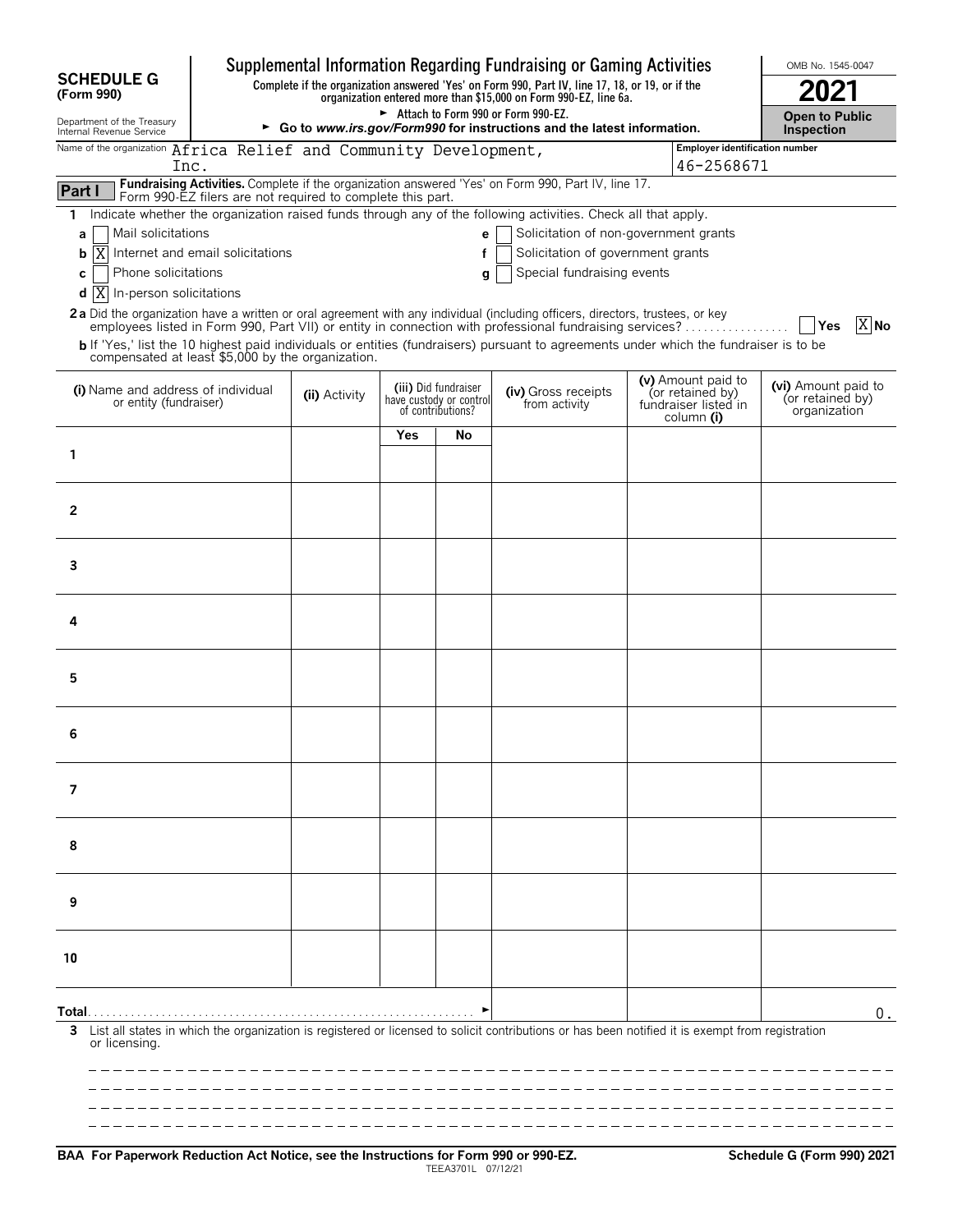| Schedule G (Form 990) 2021 |  |  |  |
|----------------------------|--|--|--|
|----------------------------|--|--|--|

|                      | Schedule G (Form 990) 2021                                                                                                                                                                                                                                                            | Africa Relief and Community Development, |                                | 46-2568671                                 | Page 2                                                     |
|----------------------|---------------------------------------------------------------------------------------------------------------------------------------------------------------------------------------------------------------------------------------------------------------------------------------|------------------------------------------|--------------------------------|--------------------------------------------|------------------------------------------------------------|
|                      | Part II Fundraising Events. Complete if the organization answered 'Yes' on Form 990, Part IV, line 18, or reported<br>more than \$15,000 of fundraising event contributions and gross income on Form 990-EZ, lines 1 and 6b.<br>List events with gross receipts greater than \$5,000. |                                          |                                |                                            |                                                            |
| $\underline{\omega}$ |                                                                                                                                                                                                                                                                                       | (a) Event $#1$<br>(event type)           | (b) Event $#2$<br>(event type) | (c) Other events<br>None<br>(total number) | (d) Total events<br>(add column (a)<br>through column (c)) |
|                      | Cross rossints                                                                                                                                                                                                                                                                        |                                          |                                |                                            |                                                            |

| Re              |             |                                      |  |  |
|-----------------|-------------|--------------------------------------|--|--|
|                 | $2^{\circ}$ | Less: Contributions                  |  |  |
|                 | 3           | Gross income (line 1 minus line $2)$ |  |  |
|                 | 4           | Cash prizes                          |  |  |
|                 | 5.          | Noncash prizes                       |  |  |
| Direct Expenses | 6           | Rent/facility costs                  |  |  |
|                 | 7           | Food and beverages                   |  |  |
|                 |             |                                      |  |  |
|                 | 9           | Other direct expenses                |  |  |
|                 | 10          |                                      |  |  |
|                 | 11          |                                      |  |  |

**Part III Gaming.** Complete if the organization answered 'Yes' on Form 990, Part IV, line 19, or reported more than \$15,000 on Form 990-EZ, line 6a.

| Revenue         |   |                                                                                                                                                                                                                                                                          | (a) Bingo                    | (b) Pull tabs/instant<br>bingo/progressive<br>bingo | (c) Other gaming             | (d) Total gaming<br>(add column (a)<br>through column $(c)$ |  |  |  |  |
|-----------------|---|--------------------------------------------------------------------------------------------------------------------------------------------------------------------------------------------------------------------------------------------------------------------------|------------------------------|-----------------------------------------------------|------------------------------|-------------------------------------------------------------|--|--|--|--|
|                 | 1 |                                                                                                                                                                                                                                                                          |                              |                                                     |                              |                                                             |  |  |  |  |
|                 |   | 2 Cash prizes                                                                                                                                                                                                                                                            |                              |                                                     |                              |                                                             |  |  |  |  |
| Direct Expenses | 3 | Noncash prizes                                                                                                                                                                                                                                                           |                              |                                                     |                              |                                                             |  |  |  |  |
|                 | 4 | Rent/facility costs                                                                                                                                                                                                                                                      |                              |                                                     |                              |                                                             |  |  |  |  |
|                 |   | 5 Other direct expenses                                                                                                                                                                                                                                                  |                              |                                                     |                              |                                                             |  |  |  |  |
|                 |   | Volunteer labor                                                                                                                                                                                                                                                          | ႜ<br><b>Yes</b><br><b>No</b> | ႜ<br><b>Yes</b><br><b>No</b>                        | ႜ<br><b>Yes</b><br><b>No</b> |                                                             |  |  |  |  |
|                 |   |                                                                                                                                                                                                                                                                          |                              |                                                     |                              |                                                             |  |  |  |  |
|                 | 8 |                                                                                                                                                                                                                                                                          |                              |                                                     |                              |                                                             |  |  |  |  |
| 9               |   | Enter the state(s) in which the organization conducts gaming activities:                                                                                                                                                                                                 |                              |                                                     |                              |                                                             |  |  |  |  |
|                 |   | <b>b</b> If 'No,' explain:                                                                                                                                                                                                                                               |                              |                                                     |                              | <b>No</b>                                                   |  |  |  |  |
|                 |   |                                                                                                                                                                                                                                                                          |                              |                                                     |                              |                                                             |  |  |  |  |
|                 |   | 10 a Were any of the organization's gaming licenses revoked, suspended, or terminated during the tax year?  TYes<br><b>b</b> If 'Yes,' explain:<br><u> 1990 - Jan Alexandri, martxa eta eta eta eta eta ezkonomia eta ezkonomia eta ezkonomia eta ezkonomia eta ezko</u> |                              |                                                     |                              |                                                             |  |  |  |  |
|                 |   |                                                                                                                                                                                                                                                                          |                              |                                                     |                              |                                                             |  |  |  |  |

**BAA** TEEA3702L 07/12/21 **Schedule G (Form 990) 2021**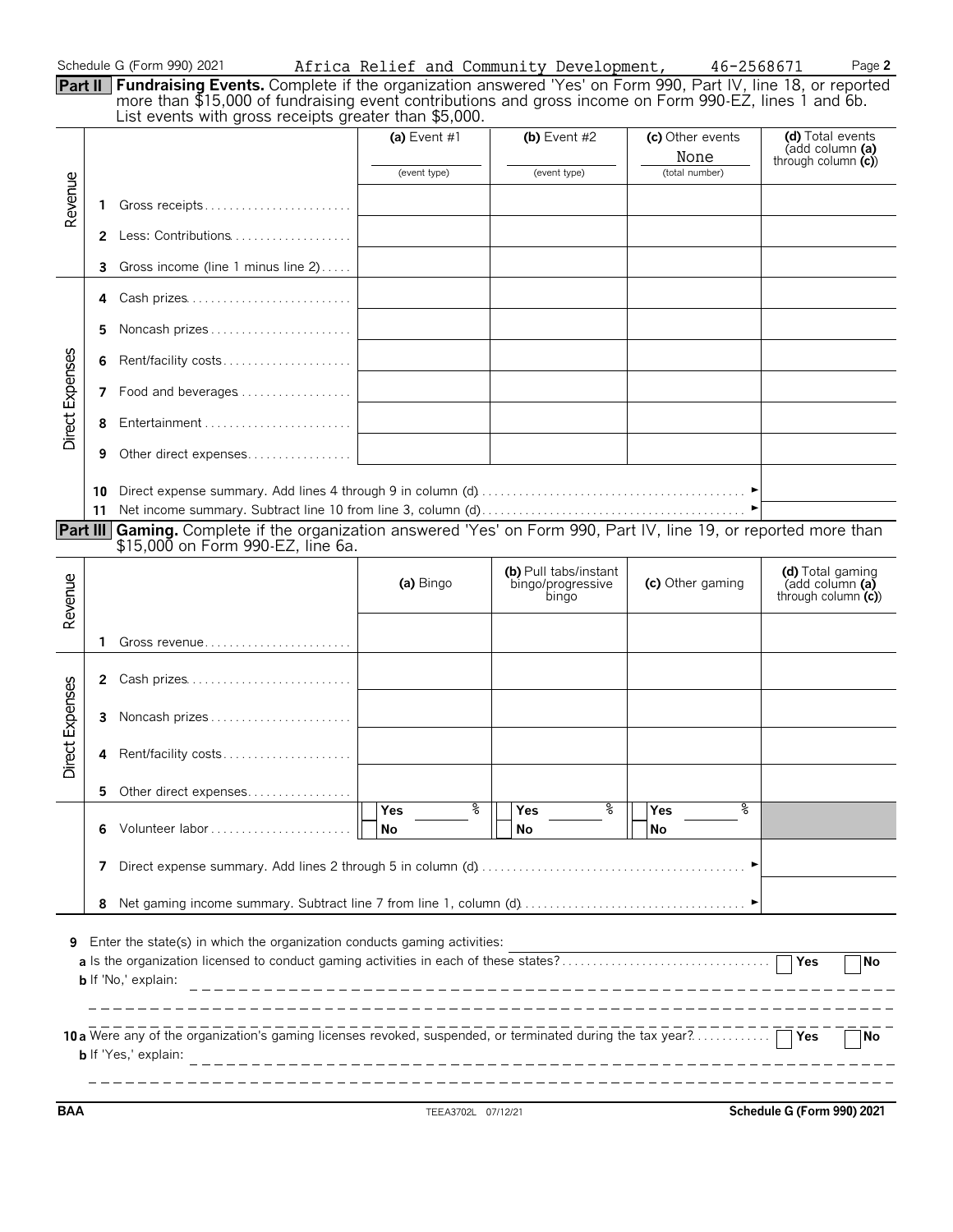|                | Schedule G (Form 990) 2021<br>Africa Relief and Community Development, 46-2568671                                                                                                                                                                                                                                                                               |                 |            | Page 3    |
|----------------|-----------------------------------------------------------------------------------------------------------------------------------------------------------------------------------------------------------------------------------------------------------------------------------------------------------------------------------------------------------------|-----------------|------------|-----------|
|                |                                                                                                                                                                                                                                                                                                                                                                 |                 | Yes        | No        |
|                | 12 Is the organization a grantor, beneficiary or trustee of a trust, or a member of a partnership or other entity formed to                                                                                                                                                                                                                                     |                 | Yes        | <b>No</b> |
|                | <b>13</b> Indicate the percentage of gaming activity conducted in:                                                                                                                                                                                                                                                                                              |                 |            |           |
|                |                                                                                                                                                                                                                                                                                                                                                                 | 13a             |            | ႜ         |
|                |                                                                                                                                                                                                                                                                                                                                                                 | 13 <sub>b</sub> |            | နွ        |
|                | 14 Enter the name and address of the person who prepares the organization's gaming/special events books and records:                                                                                                                                                                                                                                            |                 |            |           |
|                | Name $\blacktriangleright$                                                                                                                                                                                                                                                                                                                                      |                 |            |           |
|                | Address ►                                                                                                                                                                                                                                                                                                                                                       |                 |            |           |
|                | <b>15a</b> Does the organization have a contract with a third party from whom the organization receives gaming revenue?<br>of gaming revenue retained by the third party $\blacktriangleright$ $\blacktriangleright$<br>c If 'Yes,' enter name and address of the third party:                                                                                  | and the amount  |            | <b>No</b> |
|                | Name $\blacktriangleright$                                                                                                                                                                                                                                                                                                                                      |                 |            |           |
|                | Address ►                                                                                                                                                                                                                                                                                                                                                       |                 |            |           |
| 16             | Gaming manager information:                                                                                                                                                                                                                                                                                                                                     |                 |            |           |
|                | Name $\blacktriangleright$<br>______________________________                                                                                                                                                                                                                                                                                                    |                 |            |           |
|                | Gaming manager compensation $\blacktriangleright$ \$                                                                                                                                                                                                                                                                                                            |                 |            |           |
|                | Description of services provided ►<br>_________________________________                                                                                                                                                                                                                                                                                         |                 |            |           |
|                | Director/officer<br>Employee<br>Independent contractor                                                                                                                                                                                                                                                                                                          |                 |            |           |
|                | 17 Mandatory distributions:                                                                                                                                                                                                                                                                                                                                     |                 |            |           |
|                | a Is the organization required under state law to make charitable distributions from the gaming proceeds to retain the<br><b>b</b> Enter the amount of distributions required under state law to be distributed to other exempt organizations or spent in the<br>organization's own exempt activities during the tax year $\blacktriangleright$ $\blacklozenge$ | .               | <b>Yes</b> | No        |
| <b>Part IV</b> | <b>Supplemental Information.</b> Provide the explanations required by Part I, line 2b, columns (iii) and (v);<br>and Part III, lines 9, 9b, 10b, 15b, 15c, 16, and 17b, as applicable. Also provide any additional<br>information. See instructions.                                                                                                            |                 |            |           |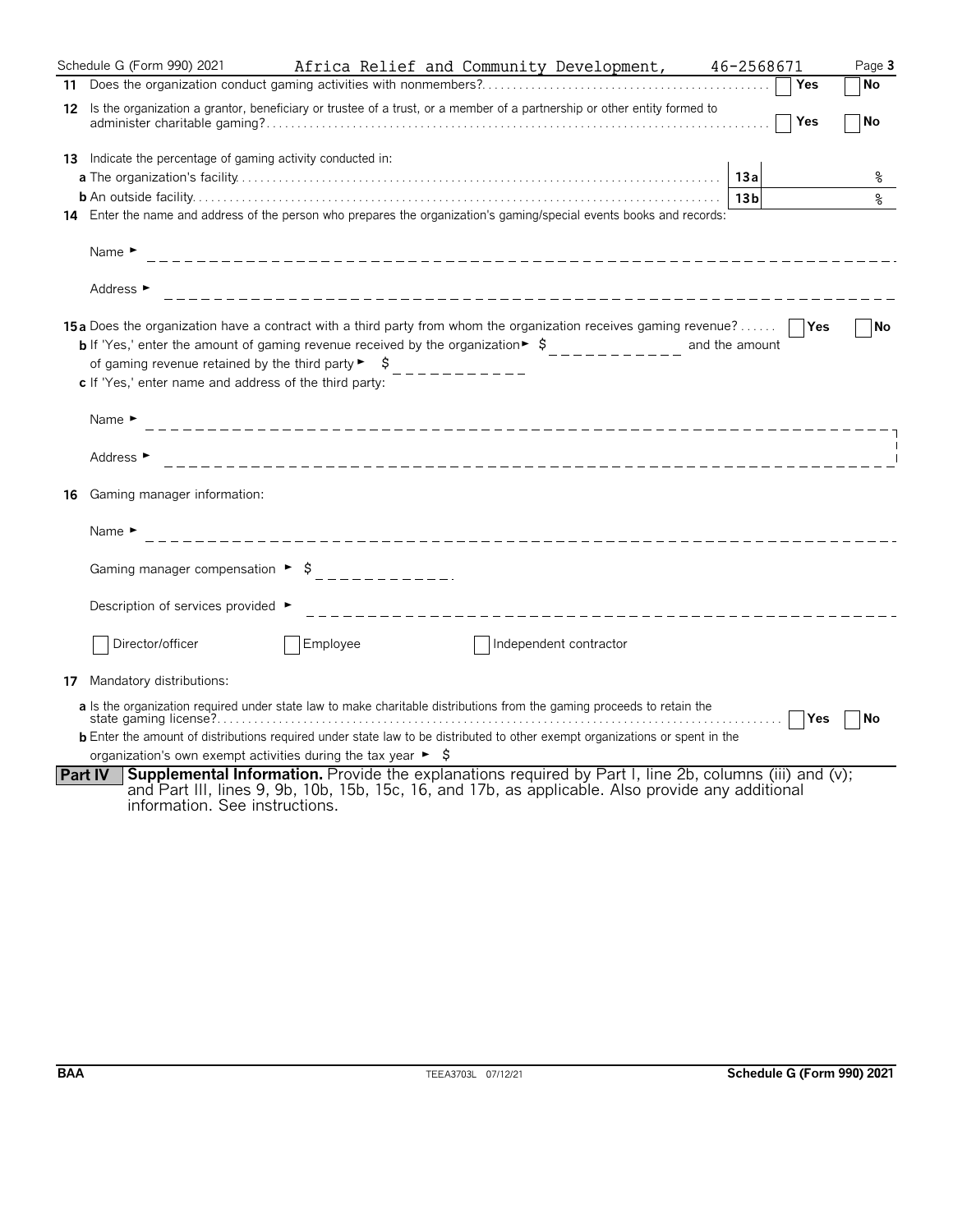| <b>SCHEDULE I</b>                                                                                                                      |                                                                                                                                       |                                                     |                                    | <b>Grants and Other Assistance to Organizations,</b>                                                                                                       |                                     |                                                             |                                          | OMB No. 1545-0047                          |  |  |
|----------------------------------------------------------------------------------------------------------------------------------------|---------------------------------------------------------------------------------------------------------------------------------------|-----------------------------------------------------|------------------------------------|------------------------------------------------------------------------------------------------------------------------------------------------------------|-------------------------------------|-------------------------------------------------------------|------------------------------------------|--------------------------------------------|--|--|
| (Form 990)                                                                                                                             | Governments, and Individuals in the United States<br>Complete if the organization answered 'Yes' on Form 990, Part IV, line 21 or 22. |                                                     |                                    |                                                                                                                                                            |                                     |                                                             |                                          |                                            |  |  |
| Department of the Treasury<br>Internal Revenue Service                                                                                 |                                                                                                                                       |                                                     |                                    | Attach to Form 990.<br>► Go to www.irs.gov/Form990 for the latest information.                                                                             |                                     |                                                             |                                          | <b>Open to Public</b><br><b>Inspection</b> |  |  |
| <b>Employer identification number</b><br>Name of the organization<br>Africa Relief and Community Development,<br>46-2568671<br>Inc.    |                                                                                                                                       |                                                     |                                    |                                                                                                                                                            |                                     |                                                             |                                          |                                            |  |  |
| l Part I                                                                                                                               |                                                                                                                                       | <b>General Information on Grants and Assistance</b> |                                    |                                                                                                                                                            |                                     |                                                             |                                          |                                            |  |  |
| 1                                                                                                                                      |                                                                                                                                       |                                                     |                                    | Does the organization maintain records to substantiate the amount of the grants or assistance, the grantees' eligibility for the grants or assistance, and |                                     |                                                             |                                          | X Yes<br><b>No</b>                         |  |  |
| 2 Describe in Part IV the organization's procedures for monitoring the use of grant funds in the United States.                        |                                                                                                                                       |                                                     |                                    |                                                                                                                                                            |                                     |                                                             |                                          |                                            |  |  |
| Part II Grants and Other Assistance to Domestic Organizations and Domestic Governments. Complete if the organization answered 'Yes' on |                                                                                                                                       |                                                     |                                    | Form 990, Part IV, line 21, for any recipient that received more than \$5,000. Part II can be duplicated if additional space is needed.                    |                                     |                                                             |                                          |                                            |  |  |
| 1 (a) Name and address of organization<br>or government                                                                                |                                                                                                                                       | $(b)$ $EIN$                                         | (c) IRC section<br>(if applicable) | (d) Amount of cash grant                                                                                                                                   | (e) Amount of noncash<br>assistance | (f) Method of valuation<br>(book, FMV, appraisal,<br>other) | (g) Description of<br>noncash assistance | (h) Purpose of grant<br>or assistance      |  |  |
| (1) Manara College __________                                                                                                          |                                                                                                                                       |                                                     |                                    |                                                                                                                                                            |                                     |                                                             |                                          |                                            |  |  |
| 445 Georges Rd                                                                                                                         |                                                                                                                                       |                                                     |                                    |                                                                                                                                                            |                                     | Fair Market                                                 | In-Kind Office                           |                                            |  |  |
| North Brunswick, NJ 08902                                                                                                              |                                                                                                                                       | $81 - 1796056$ 501 (c) (3)                          |                                    | 0.                                                                                                                                                         |                                     | 6,000. Value                                                | Rent Services                            | Education                                  |  |  |
| (2) North Hudson Islamic Edu. Cen<br>4613 Cottage Pl<br>Union City, NJ 07087                                                           |                                                                                                                                       | 22-3200130 501 (c) (3)                              |                                    | 6,000.                                                                                                                                                     | $\mathbf{0}$                        |                                                             |                                          | Supporting<br>Different<br>Programs        |  |  |
| (3)                                                                                                                                    |                                                                                                                                       |                                                     |                                    |                                                                                                                                                            |                                     |                                                             |                                          |                                            |  |  |
|                                                                                                                                        |                                                                                                                                       |                                                     |                                    |                                                                                                                                                            |                                     |                                                             |                                          |                                            |  |  |
| (4)                                                                                                                                    |                                                                                                                                       |                                                     |                                    |                                                                                                                                                            |                                     |                                                             |                                          |                                            |  |  |
| (5)                                                                                                                                    |                                                                                                                                       |                                                     |                                    |                                                                                                                                                            |                                     |                                                             |                                          |                                            |  |  |
|                                                                                                                                        |                                                                                                                                       |                                                     |                                    |                                                                                                                                                            |                                     |                                                             |                                          |                                            |  |  |
| (6)                                                                                                                                    |                                                                                                                                       |                                                     |                                    |                                                                                                                                                            |                                     |                                                             |                                          |                                            |  |  |
| (7)                                                                                                                                    |                                                                                                                                       |                                                     |                                    |                                                                                                                                                            |                                     |                                                             |                                          |                                            |  |  |
| (8)                                                                                                                                    |                                                                                                                                       |                                                     |                                    |                                                                                                                                                            |                                     |                                                             |                                          |                                            |  |  |
|                                                                                                                                        |                                                                                                                                       |                                                     |                                    |                                                                                                                                                            |                                     |                                                             |                                          | 7                                          |  |  |
|                                                                                                                                        |                                                                                                                                       |                                                     |                                    |                                                                                                                                                            |                                     |                                                             |                                          | $\Omega$                                   |  |  |
| BAA For Paperwork Reduction Act Notice, see the Instructions for Form 990.                                                             |                                                                                                                                       |                                                     |                                    |                                                                                                                                                            | TEEA3901L 07/12/21                  |                                                             |                                          | <b>Schedule I (Form 990) 2021</b>          |  |  |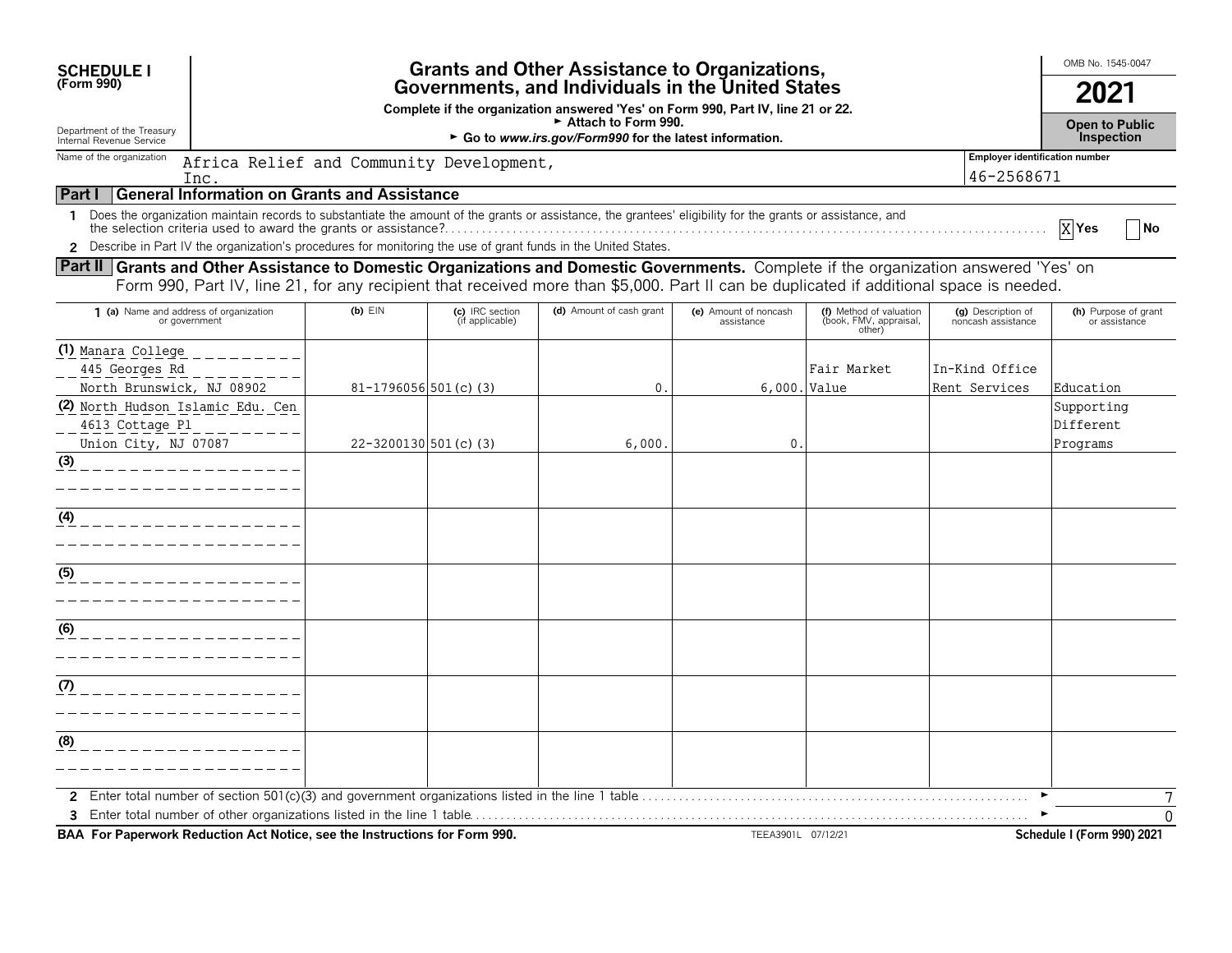**Part III Grants and Other Assistance to Domestic Individuals.** Complete if the organization answered 'Yes' on Form 990, Part IV, line 22. Part III can be duplicated if additional space is needed.

| (a) Type of grant or assistance                                                                                                                             | (b) Number of<br>recipients | (c) Amount of<br>cash grant | (d) Amount of<br>noncash assistance | (e) Method of valuation (book,<br>FMV, appraisal, other) | (f) Description of noncash assistance |  |  |  |
|-------------------------------------------------------------------------------------------------------------------------------------------------------------|-----------------------------|-----------------------------|-------------------------------------|----------------------------------------------------------|---------------------------------------|--|--|--|
|                                                                                                                                                             |                             |                             |                                     |                                                          |                                       |  |  |  |
|                                                                                                                                                             |                             |                             |                                     |                                                          |                                       |  |  |  |
|                                                                                                                                                             |                             |                             |                                     |                                                          |                                       |  |  |  |
|                                                                                                                                                             |                             |                             |                                     |                                                          |                                       |  |  |  |
|                                                                                                                                                             |                             |                             |                                     |                                                          |                                       |  |  |  |
|                                                                                                                                                             |                             |                             |                                     |                                                          |                                       |  |  |  |
|                                                                                                                                                             |                             |                             |                                     |                                                          |                                       |  |  |  |
| <b>Part IV</b><br>Supplemental Information. Provide the information required in Part I, line 2; Part III, column (b); and any other additional information. |                             |                             |                                     |                                                          |                                       |  |  |  |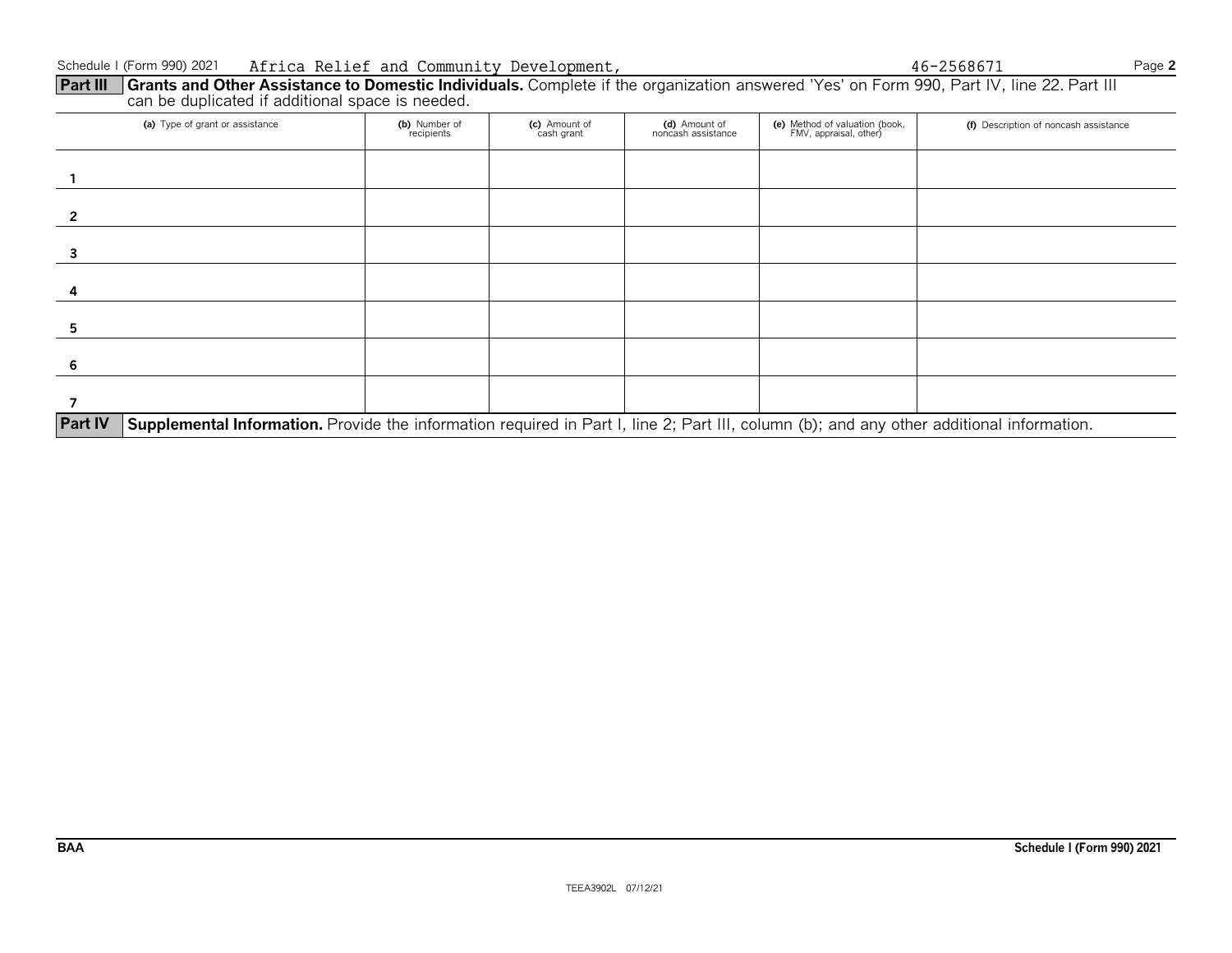| <b>SCHEDULE M</b> |  |
|-------------------|--|
| (Form 990)        |  |

# **SCHEDULE M Noncash Contributions**  $\begin{bmatrix} \text{OMB No. 1545-0047} \\ \text{OMB No. 1545-0047} \end{bmatrix}$

|                                                                                      | 2021 |
|--------------------------------------------------------------------------------------|------|
| ► Complete if the organizations answered 'Yes' on Form 990, Part IV, lines 29 or 30. |      |

|                                    | Attach to Form 990.<br>Department of the Treasury<br>Internal Revenue Service<br>► Go to www.irs.gov/Form990 for instructions and the latest information. |                               |                                                           |                                                                                       |  | <b>Open to Public</b><br>Inspection                          |  |
|------------------------------------|-----------------------------------------------------------------------------------------------------------------------------------------------------------|-------------------------------|-----------------------------------------------------------|---------------------------------------------------------------------------------------|--|--------------------------------------------------------------|--|
| Name of the organization           | <b>Employer identification number</b>                                                                                                                     |                               |                                                           |                                                                                       |  |                                                              |  |
|                                    | Africa Relief and Community Development,<br>46-2568671<br>Inc.                                                                                            |                               |                                                           |                                                                                       |  |                                                              |  |
| <b>Types of Property</b><br>Part I |                                                                                                                                                           |                               |                                                           |                                                                                       |  |                                                              |  |
|                                    |                                                                                                                                                           | (a)<br>Check if<br>applicable | (b)<br>Number of<br>contributions or<br>items contributed | (c)<br>Noncash contribution<br>amounts reported<br>on Form 990.<br>Part VIII, line 1q |  | (d)<br>Method of determining<br>noncash contribution amounts |  |
|                                    | Art - Works of art                                                                                                                                        |                               |                                                           |                                                                                       |  |                                                              |  |
| 2                                  |                                                                                                                                                           |                               |                                                           |                                                                                       |  |                                                              |  |
| 3                                  | Art - Fractional interests                                                                                                                                |                               |                                                           |                                                                                       |  |                                                              |  |
| 4                                  | Books and publications                                                                                                                                    |                               |                                                           |                                                                                       |  |                                                              |  |
| 5                                  | Clothing and household goods                                                                                                                              |                               |                                                           |                                                                                       |  |                                                              |  |
| 6                                  | Cars and other vehicles                                                                                                                                   |                               |                                                           |                                                                                       |  |                                                              |  |
|                                    | Boats and planes                                                                                                                                          |                               |                                                           |                                                                                       |  |                                                              |  |
| 8                                  | Intellectual property                                                                                                                                     |                               |                                                           |                                                                                       |  |                                                              |  |
| 9                                  | Securities - Publicly traded                                                                                                                              |                               |                                                           |                                                                                       |  |                                                              |  |
| 10                                 | Securities - Closely held stock                                                                                                                           |                               |                                                           |                                                                                       |  |                                                              |  |
| 11                                 | Securities - Partnership, LLC, or trust interests.                                                                                                        |                               |                                                           |                                                                                       |  |                                                              |  |
| 12                                 |                                                                                                                                                           |                               |                                                           |                                                                                       |  |                                                              |  |
| 13                                 | Qualified conservation contribution -                                                                                                                     |                               |                                                           |                                                                                       |  |                                                              |  |
| 14.                                | Qualified conservation contribution $-$ Other                                                                                                             |                               |                                                           |                                                                                       |  |                                                              |  |
| 15                                 |                                                                                                                                                           |                               |                                                           |                                                                                       |  |                                                              |  |
| 16                                 | Real estate - Commercial                                                                                                                                  |                               |                                                           |                                                                                       |  |                                                              |  |
| 17                                 |                                                                                                                                                           |                               |                                                           |                                                                                       |  |                                                              |  |
| 18                                 |                                                                                                                                                           |                               |                                                           |                                                                                       |  |                                                              |  |
|                                    | $10.$ Each inventory                                                                                                                                      |                               |                                                           |                                                                                       |  |                                                              |  |

|                                           |  | 463,360. Fair Marker Value |
|-------------------------------------------|--|----------------------------|
|                                           |  |                            |
|                                           |  |                            |
|                                           |  |                            |
|                                           |  |                            |
| 25 Other $\blacktriangleright$<br>,       |  |                            |
| 26 Other $\blacktriangleright$<br>, , , , |  |                            |
| 27 Other $\blacktriangleright$<br>,       |  |                            |
| 28 Other $\blacktriangleright$<br>,       |  |                            |
|                                           |  |                            |

**29** Number of Forms 8283 received by the organization during the tax year for contributions for which the organization completed Form 8283, Part V, Donee Acknowledgement . . . . . . . . . . . . . . . . . . . . . . . . . . . . . . . . . . . **29**

|                                                                                                                                                                                                                                                            |                            | Yes | No |
|------------------------------------------------------------------------------------------------------------------------------------------------------------------------------------------------------------------------------------------------------------|----------------------------|-----|----|
| <b>30a</b> During the year, did the organization receive by contribution any property reported in Part I, lines 1 through 28, that<br>it must hold for at least three years from the date of the initial contribution, and which isn't required to be used |                            |     |    |
|                                                                                                                                                                                                                                                            | 30a                        |     |    |
| <b>b</b> If 'Yes,' describe the arrangement in Part II.                                                                                                                                                                                                    |                            |     |    |
| Does the organization have a gift acceptance policy that requires the review of any nonstandard contributions?<br>31                                                                                                                                       | 31                         |     |    |
| 32a Does the organization hire or use third parties or related organizations to solicit, process, or sell noncash<br>contributions?                                                                                                                        | 32a                        |     |    |
| <b>b</b> If 'Yes,' describe in Part II.                                                                                                                                                                                                                    |                            |     |    |
| If the organization didn't report an amount in column (c) for a type of property for which column (a) is checked,<br>33.<br>describe in Part II.                                                                                                           |                            |     |    |
| BAA For Paperwork Reduction Act Notice, see the Instructions for Form 990.                                                                                                                                                                                 | Schedule M (Form 990) 2021 |     |    |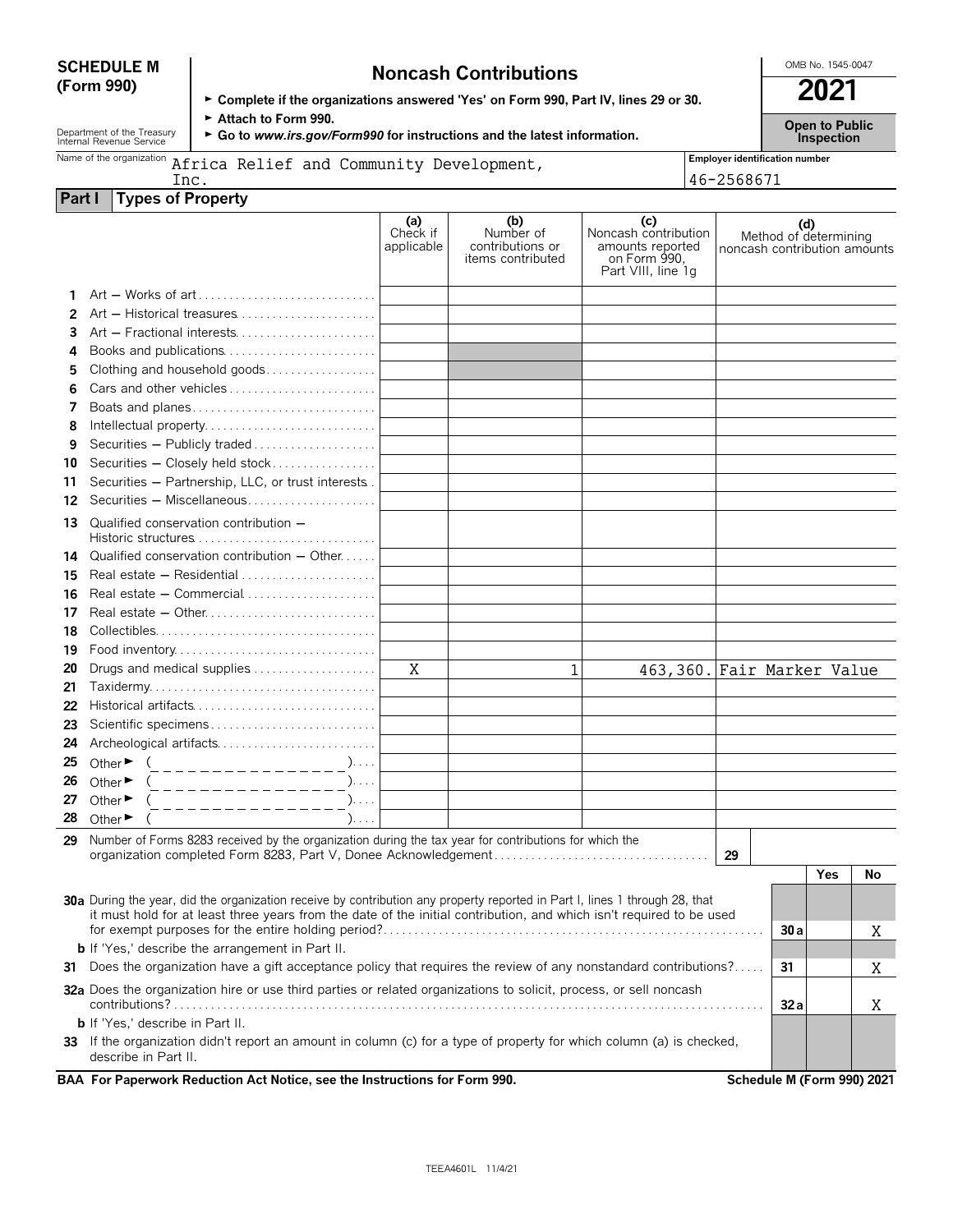**Part II Supplemental Information.** Provide the information required by Part I, lines 30b, 32b, and 33, and whether the organization is reporting in Part I, column (b), the number of contributions, the number of items received, or a combination of both. Also complete this part for any additional information.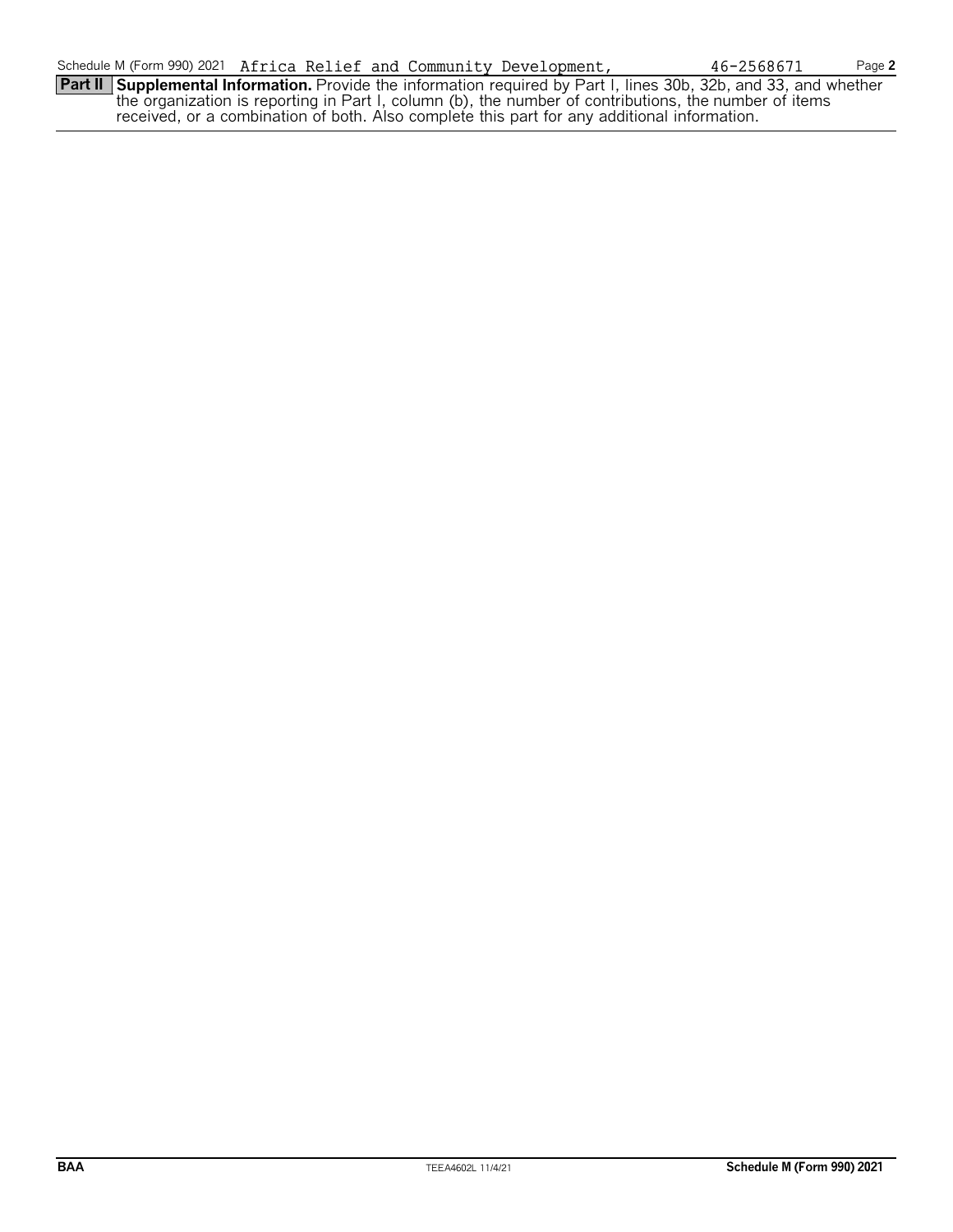# **CHEDULE O** Supplemental Information to Form 990 or 990-EZ<br>
(Form 990) Complete to provide information for responses to specific questions on

**(Form 990) Complete to provide information for responses to specific questions on Form 990 or 990-EZ or to provide any additional information. 2021** ► Attach to Form 990 or Form 990-EZ. Department of the Treasury **Constant Comment of the Collaboration Constant Constant Comment Constant Constant Constant Constant Constant Constant Constant Constant Constant Constant Constant Constant Constant Constant C** 

| $^{\sf Name\ of\ the\ organization}$ $\rm African\ Relief$ and $\rm Community\ Development$ , | <b>Employer identification number</b> |
|-----------------------------------------------------------------------------------------------|---------------------------------------|
| $\verb+nc+$                                                                                   | 2568671<br>$-46 - 7$                  |

#### **Form 990, Part VI, Line 11b - Form 990 Review Process**

No review was or will be conducted.

#### **Form 990, Part VI, Line 15a - Compensation Review & Approval Process - CEO & Top Management**

The Board of Trustees reviews and approved the President's compensation.

#### **Form 990 , Part VI, Line 17 - List of States which this Return is Filed**

AL AK CA CO KY ME MA NV NM ND OH OK OR SC UT VA WA DC

#### **Form 990, Part VI, Line 19 - Other Organization Documents Publicly Available**

No other documents available to the public.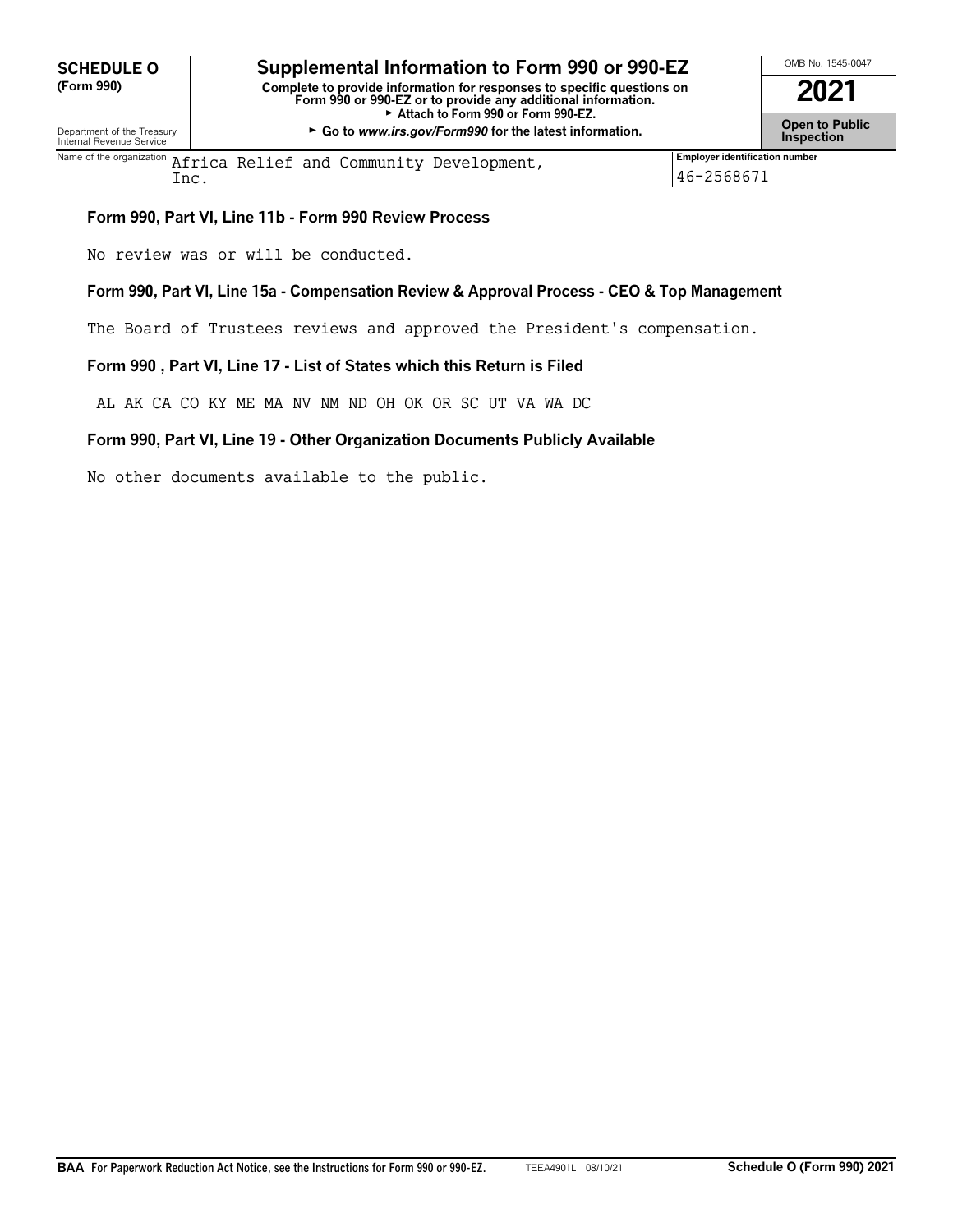## **SCHEDULE R Related Organizations and Unrelated Partnerships**<br>(Form 990) **Related Organization argument** Yes' on Form 990, Bort IV, line 32, 24, 254

**•** Complete if the organization answered 'Yes' on Form 990, Part IV, line 33, 34, 35b, 36, or 37. **2021**<br>**2021** ∴ **2021** Attach to Form 990.

Department of the Treasury **Company of the Treasury Co to** *www.irs.gov/Form990* **for instructions and the latest information. Company of the Treasury <b>Company of the Treasury Conduction Conduction Conduction Condu** Department of the Treasury **Inspection**<br>Internal Revenue Service **Inspection**<br>Internal Revenue Service **Inspection** 

OMB No. 1545-0047

Name of the organization **Africa Relief and Community Development,** and the state of the organization **and the state of the state of the state of the state of the state of the state of the state of the state of the state o** Inc.

46-2568671

### **Part I Identification of Disregarded Entities.** Complete if the organization answered 'Yes' on Form 990, Part IV, line 33.

| (a)<br>Name, address, and EIN (if applicable) of disregarded entity                                                                                     | (b)<br>Primary activity | (C)<br>Legal domicile (state<br>or foreign country) | (d)<br>Total income | <b>(e)</b><br>End-of-year assets | (f)<br>Direct controlling<br>entity |
|---------------------------------------------------------------------------------------------------------------------------------------------------------|-------------------------|-----------------------------------------------------|---------------------|----------------------------------|-------------------------------------|
| (1)                                                                                                                                                     |                         |                                                     |                     |                                  |                                     |
|                                                                                                                                                         |                         |                                                     |                     |                                  |                                     |
|                                                                                                                                                         |                         |                                                     |                     |                                  |                                     |
|                                                                                                                                                         |                         |                                                     |                     |                                  |                                     |
| (2)                                                                                                                                                     |                         |                                                     |                     |                                  |                                     |
|                                                                                                                                                         |                         |                                                     |                     |                                  |                                     |
|                                                                                                                                                         |                         |                                                     |                     |                                  |                                     |
|                                                                                                                                                         |                         |                                                     |                     |                                  |                                     |
| (3)                                                                                                                                                     |                         |                                                     |                     |                                  |                                     |
|                                                                                                                                                         |                         |                                                     |                     |                                  |                                     |
|                                                                                                                                                         |                         |                                                     |                     |                                  |                                     |
|                                                                                                                                                         |                         |                                                     |                     |                                  |                                     |
| <b>Part II Identification of Related Tax-Exempt Organizations</b> Complete if the organization answered 'Yes' on Form 990, Part IV, line 34, because it |                         |                                                     |                     |                                  |                                     |

**Part II Identification of Related Tax-Exempt Organizations.** Complete if the organization answered 'Yes' on Form 990, Part IV, line 34, because it had one or more related tax-exempt organizations during the tax year.

| (a)<br>Name, address, and EIN of related organization                                        | (b)<br>Primary activity   | (c)<br>Legal domicile (state<br>or foreign country) | (d)<br>Exempt Code<br>section | (e)<br>Public charity status<br>(if section 501(c)(3)) | (f)<br>Direct controlling<br>entity           | $(g)$<br>Sec 512(b)(13)<br>controlled entity? |     |
|----------------------------------------------------------------------------------------------|---------------------------|-----------------------------------------------------|-------------------------------|--------------------------------------------------------|-----------------------------------------------|-----------------------------------------------|-----|
|                                                                                              |                           |                                                     |                               |                                                        |                                               | Yes                                           | No. |
| (1) Africa Relief Waqf. Inc.<br>65 KINGSLAND AVE, SUITE 2<br>CLIFTON, NJ 07014<br>87-2189413 | To establish<br>endowment | NJ                                                  | 501 $(c)$ (3)                 | 501 $(c)$ (3)                                          | Africa Relief<br>and Community<br>Development |                                               | Χ   |
| (2)                                                                                          |                           |                                                     |                               |                                                        |                                               |                                               |     |
| (3)                                                                                          |                           |                                                     |                               |                                                        |                                               |                                               |     |
| (4)                                                                                          |                           |                                                     |                               |                                                        |                                               |                                               |     |

**BAA For Paperwork Reduction Act Notice, see the Instructions for Form 990.** TEEA5001L 09/21/21 Schedule **R** (Form 990) 2021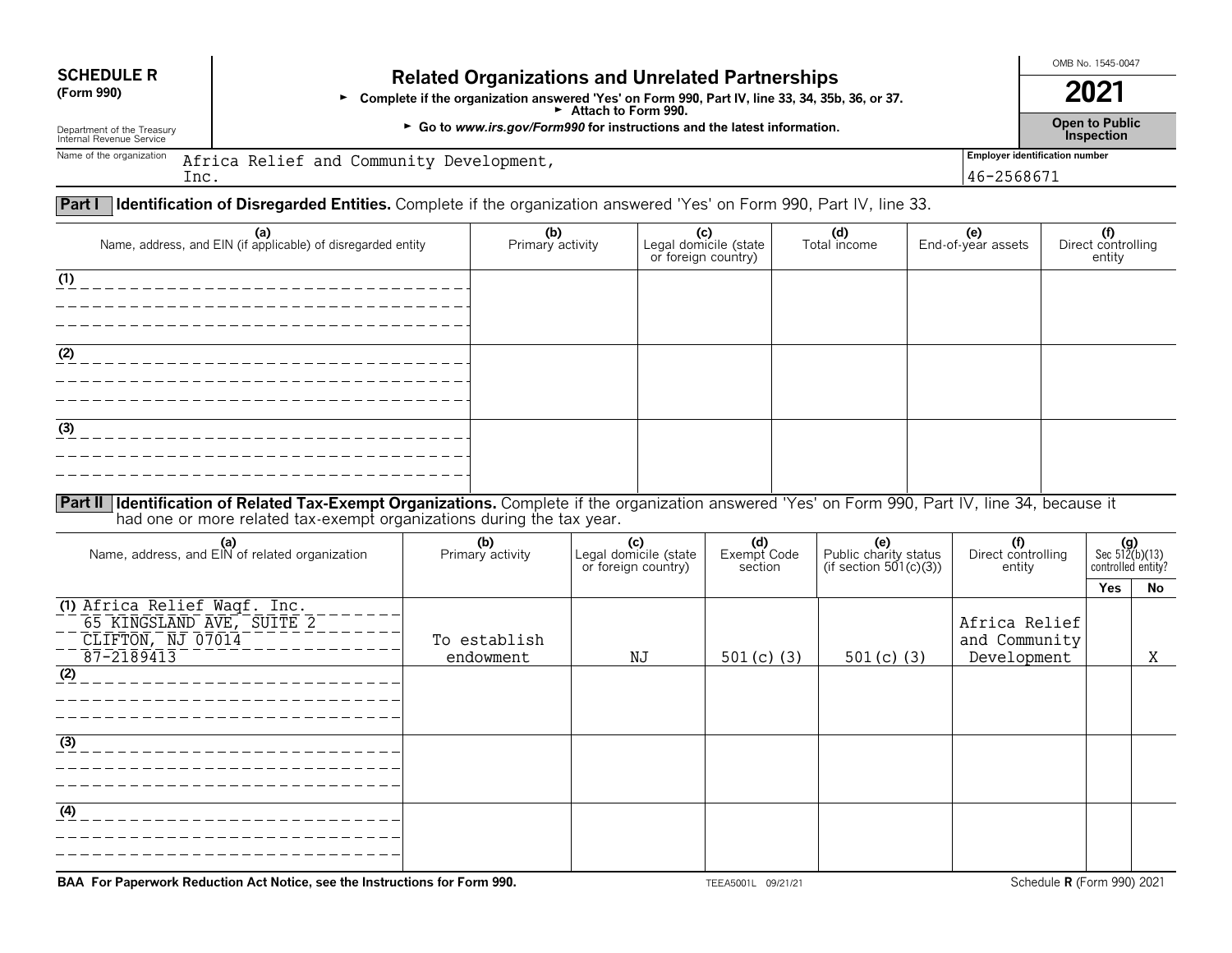#### Schedule **R** (Form 990) 2021 Africa Relief and Community Development,  $46-2568671$  Page **2**

Part III I **Identification of Related Organizations Taxable as a Partnership.** Complete if the organization answered 'Yes' on Form 990, Part IV, line 34,<br>because it had one or more related organizations treated as a partne

| (a)<br>Name, address, and EIN of<br>related organization | (b)<br>Primary activity                                                                                                                                                                                                        | (c)<br>Legal<br>domicile<br>(state or<br>foreign | (d)<br>Direct<br>controlling<br>entity | (e)<br>Predominant income<br>(related, unrelated,<br>excluded from tax<br>under sections | (f)<br>Share of total<br>income        |                                                        | (g)<br>Share of<br>end-of-year<br>assets |            | (h)<br>Dispropor-<br>tionate<br>allocations? | (i)<br>Code V-UBI<br>amount in box<br>20 of Schedule<br>K-1 (Form | partner?                       | (j)<br>General or<br>managing | $\overline{(k)}$<br>Percentage<br>ownership   |
|----------------------------------------------------------|--------------------------------------------------------------------------------------------------------------------------------------------------------------------------------------------------------------------------------|--------------------------------------------------|----------------------------------------|------------------------------------------------------------------------------------------|----------------------------------------|--------------------------------------------------------|------------------------------------------|------------|----------------------------------------------|-------------------------------------------------------------------|--------------------------------|-------------------------------|-----------------------------------------------|
|                                                          |                                                                                                                                                                                                                                | country)                                         |                                        | $512 - 514$                                                                              |                                        |                                                        |                                          | <b>Yes</b> | <b>No</b>                                    | 1065)                                                             | Yes                            | No                            |                                               |
| (1)<br>. _ _ _ _ _ _ _ _ _ .                             |                                                                                                                                                                                                                                |                                                  |                                        |                                                                                          |                                        |                                                        |                                          |            |                                              |                                                                   |                                |                               |                                               |
| (2)<br>__________                                        |                                                                                                                                                                                                                                |                                                  |                                        |                                                                                          |                                        |                                                        |                                          |            |                                              |                                                                   |                                |                               |                                               |
|                                                          |                                                                                                                                                                                                                                |                                                  |                                        |                                                                                          |                                        |                                                        |                                          |            |                                              |                                                                   |                                |                               |                                               |
| (3)                                                      |                                                                                                                                                                                                                                |                                                  |                                        |                                                                                          |                                        |                                                        |                                          |            |                                              |                                                                   |                                |                               |                                               |
|                                                          |                                                                                                                                                                                                                                |                                                  |                                        |                                                                                          |                                        |                                                        |                                          |            |                                              |                                                                   |                                |                               |                                               |
| <b>Part IV</b>                                           | Identification of Related Organizations Taxable as a Corporation or Trust. Complete if the organization answered 'Yes' on Form 990, Part IV, line 34, because it had one or more related organizations treated as a corporatio |                                                  |                                        |                                                                                          |                                        |                                                        |                                          |            |                                              |                                                                   |                                |                               |                                               |
| (a)<br>Name, address, and EIN of related organization    |                                                                                                                                                                                                                                |                                                  | (b)<br>Primary activity                | (c)<br>Legal domicile<br>(state or foreign<br>country)                                   | (d)<br>Direct<br>controlling<br>entity | (e)<br>Type of entity<br>(C corp, S corp,<br>or trust) | (f)<br>Share of<br>total income          |            |                                              | (g)<br>Share of end-of-<br>year assets                            | (h)<br>Percentage<br>ownership |                               | $(i)$<br>Sec 512(b)(13)<br>controlled entity? |
|                                                          |                                                                                                                                                                                                                                |                                                  |                                        |                                                                                          |                                        |                                                        |                                          |            |                                              |                                                                   |                                | Yes                           | No                                            |
| (1)                                                      |                                                                                                                                                                                                                                |                                                  |                                        |                                                                                          |                                        |                                                        |                                          |            |                                              |                                                                   |                                |                               |                                               |
|                                                          |                                                                                                                                                                                                                                |                                                  |                                        |                                                                                          |                                        |                                                        |                                          |            |                                              |                                                                   |                                |                               |                                               |
|                                                          |                                                                                                                                                                                                                                |                                                  |                                        |                                                                                          |                                        |                                                        |                                          |            |                                              |                                                                   |                                |                               |                                               |
| (2)                                                      |                                                                                                                                                                                                                                |                                                  |                                        |                                                                                          |                                        |                                                        |                                          |            |                                              |                                                                   |                                |                               |                                               |
|                                                          |                                                                                                                                                                                                                                |                                                  |                                        |                                                                                          |                                        |                                                        |                                          |            |                                              |                                                                   |                                |                               |                                               |
|                                                          |                                                                                                                                                                                                                                |                                                  |                                        |                                                                                          |                                        |                                                        |                                          |            |                                              |                                                                   |                                |                               |                                               |
|                                                          |                                                                                                                                                                                                                                |                                                  |                                        |                                                                                          |                                        |                                                        |                                          |            |                                              |                                                                   |                                |                               |                                               |
| (3)                                                      |                                                                                                                                                                                                                                |                                                  |                                        |                                                                                          |                                        |                                                        |                                          |            |                                              |                                                                   |                                |                               |                                               |
|                                                          |                                                                                                                                                                                                                                |                                                  |                                        |                                                                                          |                                        |                                                        |                                          |            |                                              |                                                                   |                                |                               |                                               |
|                                                          |                                                                                                                                                                                                                                |                                                  |                                        |                                                                                          |                                        |                                                        |                                          |            |                                              |                                                                   |                                |                               |                                               |
| <b>BAA</b>                                               |                                                                                                                                                                                                                                |                                                  |                                        |                                                                                          | TEEA5002L 09/21/21                     |                                                        |                                          |            |                                              |                                                                   |                                |                               | Schedule R (Form 990) 2021                    |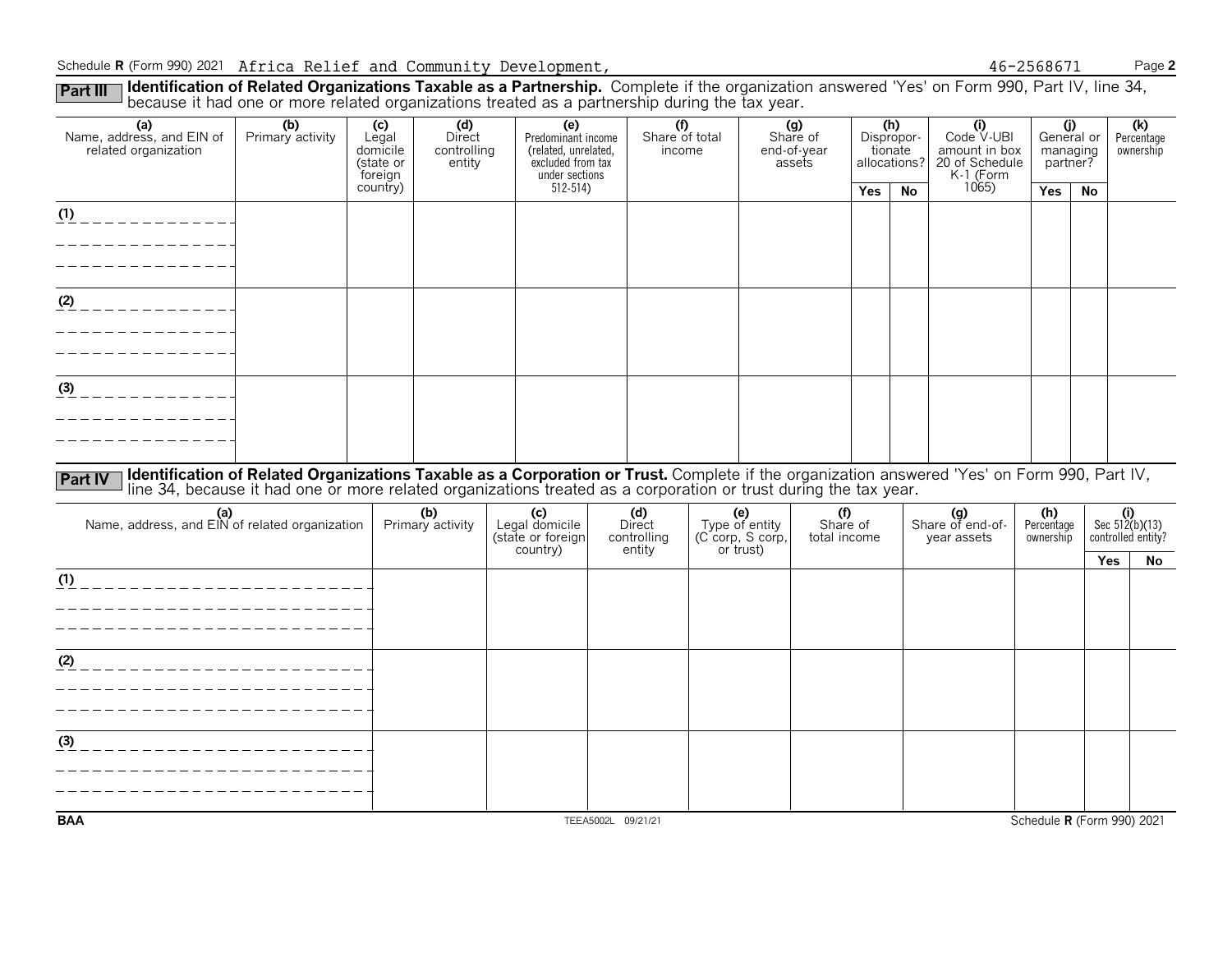### **Part V** Transactions With Related Organizations. Complete if the organization answered 'Yes' on Form 990, Part IV, line 34, 35b, or 36.

| Note: Complete line 1 if any entity is listed in Parts II, III, or IV of this schedule.                                                                                        |                                   |                        |                                                 | Yes | No             |  |  |
|--------------------------------------------------------------------------------------------------------------------------------------------------------------------------------|-----------------------------------|------------------------|-------------------------------------------------|-----|----------------|--|--|
| During the tax year, did the organization engage in any of the following transactions with one or more related organizations listed in Parts II-IV?<br>1.                      |                                   |                        |                                                 |     |                |  |  |
|                                                                                                                                                                                |                                   |                        | 1 a                                             |     | Χ              |  |  |
|                                                                                                                                                                                |                                   |                        | 1 b                                             |     | X              |  |  |
|                                                                                                                                                                                |                                   |                        | 1 <sup>c</sup>                                  |     | $\overline{X}$ |  |  |
|                                                                                                                                                                                |                                   |                        | 1 <sub>d</sub>                                  |     | $\overline{X}$ |  |  |
|                                                                                                                                                                                |                                   |                        | 1 е                                             |     | $\overline{X}$ |  |  |
|                                                                                                                                                                                |                                   |                        |                                                 |     |                |  |  |
|                                                                                                                                                                                |                                   |                        | 1f                                              |     | X              |  |  |
|                                                                                                                                                                                |                                   |                        | 1 <sub>q</sub>                                  |     | $\overline{X}$ |  |  |
|                                                                                                                                                                                |                                   |                        |                                                 |     |                |  |  |
|                                                                                                                                                                                |                                   |                        |                                                 |     |                |  |  |
|                                                                                                                                                                                |                                   |                        | 1j                                              |     | X              |  |  |
|                                                                                                                                                                                |                                   |                        |                                                 |     |                |  |  |
|                                                                                                                                                                                |                                   |                        | 1 k                                             |     | Χ              |  |  |
|                                                                                                                                                                                |                                   |                        | 11                                              |     | $\overline{X}$ |  |  |
|                                                                                                                                                                                |                                   |                        | 1 <sub>m</sub>                                  |     | $\overline{X}$ |  |  |
|                                                                                                                                                                                |                                   |                        | 1n                                              |     | $\overline{X}$ |  |  |
|                                                                                                                                                                                |                                   |                        | 1 <sub>o</sub>                                  |     | $\overline{X}$ |  |  |
|                                                                                                                                                                                |                                   |                        |                                                 |     |                |  |  |
|                                                                                                                                                                                |                                   |                        | 1 p                                             |     | X              |  |  |
|                                                                                                                                                                                |                                   |                        | 1 g                                             |     | X              |  |  |
|                                                                                                                                                                                |                                   |                        |                                                 |     |                |  |  |
|                                                                                                                                                                                |                                   |                        | 1r                                              |     | X              |  |  |
|                                                                                                                                                                                |                                   |                        | 1 <sub>s</sub>                                  |     | X              |  |  |
| 2 If the answer to any of the above is 'Yes,' see the instructions for information on who must complete this line, including covered relationships and transaction thresholds. |                                   |                        |                                                 |     |                |  |  |
| (a)<br>Name of related organization                                                                                                                                            | (b)<br>Transaction<br>$type(a-s)$ | (c)<br>Amount involved | (d)<br>Method of determining<br>amount involved |     |                |  |  |
|                                                                                                                                                                                |                                   |                        |                                                 |     |                |  |  |
| (1)                                                                                                                                                                            |                                   |                        |                                                 |     |                |  |  |
|                                                                                                                                                                                |                                   |                        |                                                 |     |                |  |  |
| (2)                                                                                                                                                                            |                                   |                        |                                                 |     |                |  |  |
|                                                                                                                                                                                |                                   |                        |                                                 |     |                |  |  |
| (3)                                                                                                                                                                            |                                   |                        |                                                 |     |                |  |  |
|                                                                                                                                                                                |                                   |                        |                                                 |     |                |  |  |
| (4)                                                                                                                                                                            |                                   |                        |                                                 |     |                |  |  |
|                                                                                                                                                                                |                                   |                        |                                                 |     |                |  |  |

**(5)**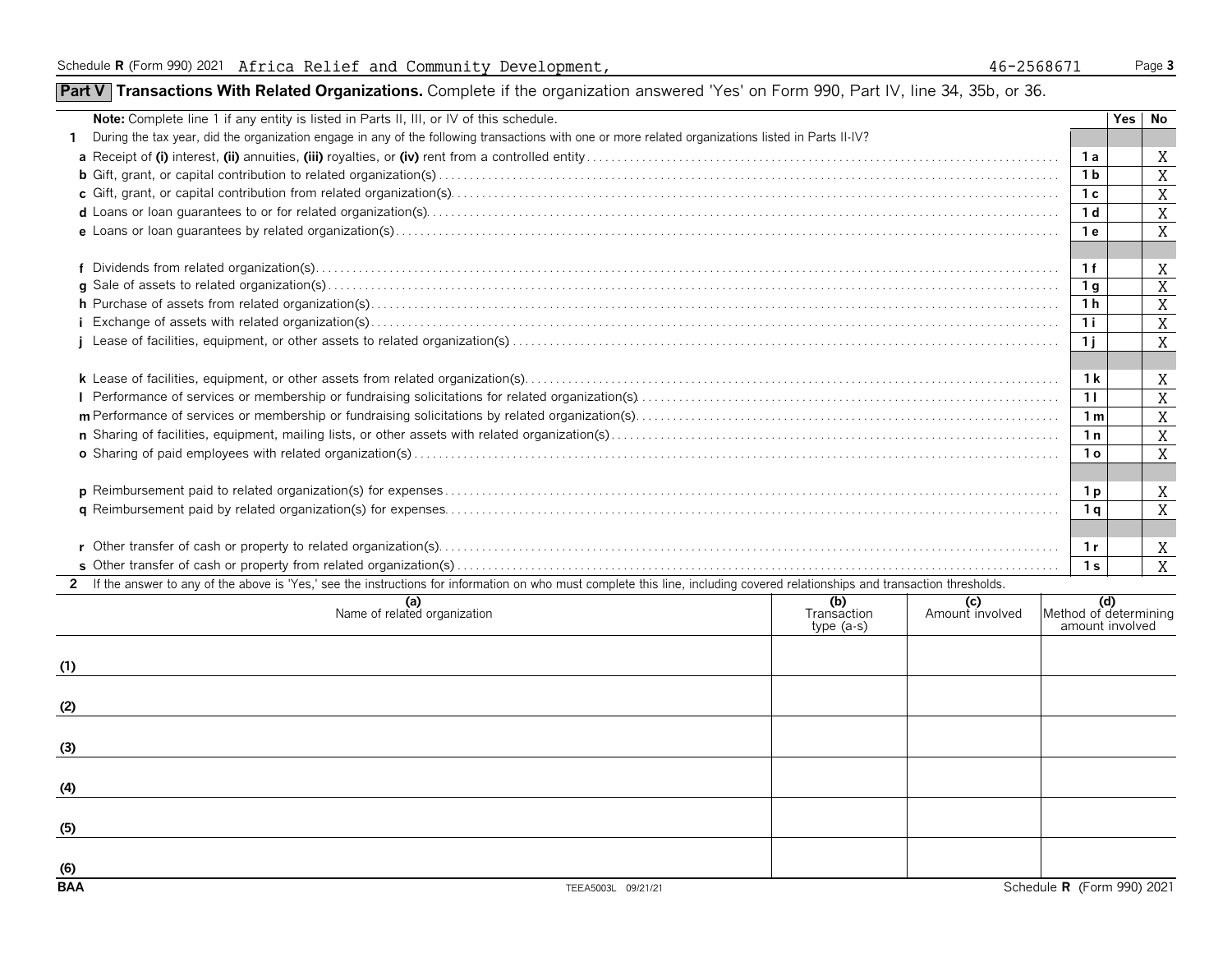#### **Part VI** Unrelated Organizations Taxable as a Partnership. Complete if the organization answered 'Yes' on Form 990, Part IV, line 37.

Provide the following information for each entity taxed as a partnership through which the organization conducted more than five percent of its activities (measured by total assets or gross revenue) that was not a related organization. See instructions regarding exclusion for certain investment partnerships.

| (a) (b)<br>Name, address, and EIN of entity Primary activity | (c)<br>Legal domicile<br>(state or foreign<br>country) | (d)<br>Predominant<br>income<br>(related, unre-<br>lated, excluded<br>from tax under | Are all partners   | (e)<br>section<br>501(c)(3)<br>organizations? | (f)<br>Share of<br>total income | (g)<br>Share of<br>end-of-year<br>assets | tionate | (h)<br>Dispropor-<br>allocations? | $\begin{bmatrix}\n\textbf{(i)}\n\text{Code V-UBI}\n\text{amount in box} \\ 20 \text{ of Schedule} \\ \text{K-1.005}\n\end{bmatrix}$<br>(Form 1065) | managing<br>partner? |    | (i) (k)<br>General or Percentage<br>ownership |
|--------------------------------------------------------------|--------------------------------------------------------|--------------------------------------------------------------------------------------|--------------------|-----------------------------------------------|---------------------------------|------------------------------------------|---------|-----------------------------------|----------------------------------------------------------------------------------------------------------------------------------------------------|----------------------|----|-----------------------------------------------|
|                                                              |                                                        | sections $512-514$ )                                                                 | Yes                | No                                            |                                 |                                          | Yes     | No                                |                                                                                                                                                    | Yes                  | No |                                               |
| (1)<br>______________                                        |                                                        |                                                                                      |                    |                                               |                                 |                                          |         |                                   |                                                                                                                                                    |                      |    |                                               |
| $\overline{ (2)$ _ _ _ _ _ _ _ _ _ _ _ _ _ _ _ _ _           |                                                        |                                                                                      |                    |                                               |                                 |                                          |         |                                   |                                                                                                                                                    |                      |    |                                               |
| $\frac{3}{(3)}$ _ _ _ _ _ _ _ _ _ _ _ _ _ _ _ _ _            |                                                        |                                                                                      |                    |                                               |                                 |                                          |         |                                   |                                                                                                                                                    |                      |    |                                               |
| $(4)$ _ _ _ _ _ _ _ _ _ _ _ _ _ _ _ _                        |                                                        |                                                                                      |                    |                                               |                                 |                                          |         |                                   |                                                                                                                                                    |                      |    |                                               |
| (5)                                                          |                                                        |                                                                                      |                    |                                               |                                 |                                          |         |                                   |                                                                                                                                                    |                      |    |                                               |
| (6)<br>______________<br>________________                    |                                                        |                                                                                      |                    |                                               |                                 |                                          |         |                                   |                                                                                                                                                    |                      |    |                                               |
| _________________<br>-----------------                       |                                                        |                                                                                      |                    |                                               |                                 |                                          |         |                                   |                                                                                                                                                    |                      |    |                                               |
| (8)<br>_____________                                         |                                                        |                                                                                      |                    |                                               |                                 |                                          |         |                                   |                                                                                                                                                    |                      |    |                                               |
| <b>BAA</b>                                                   |                                                        |                                                                                      | TEEA5004L 09/21/21 |                                               |                                 |                                          |         |                                   |                                                                                                                                                    |                      |    | Schedule R (Form 990) 2021                    |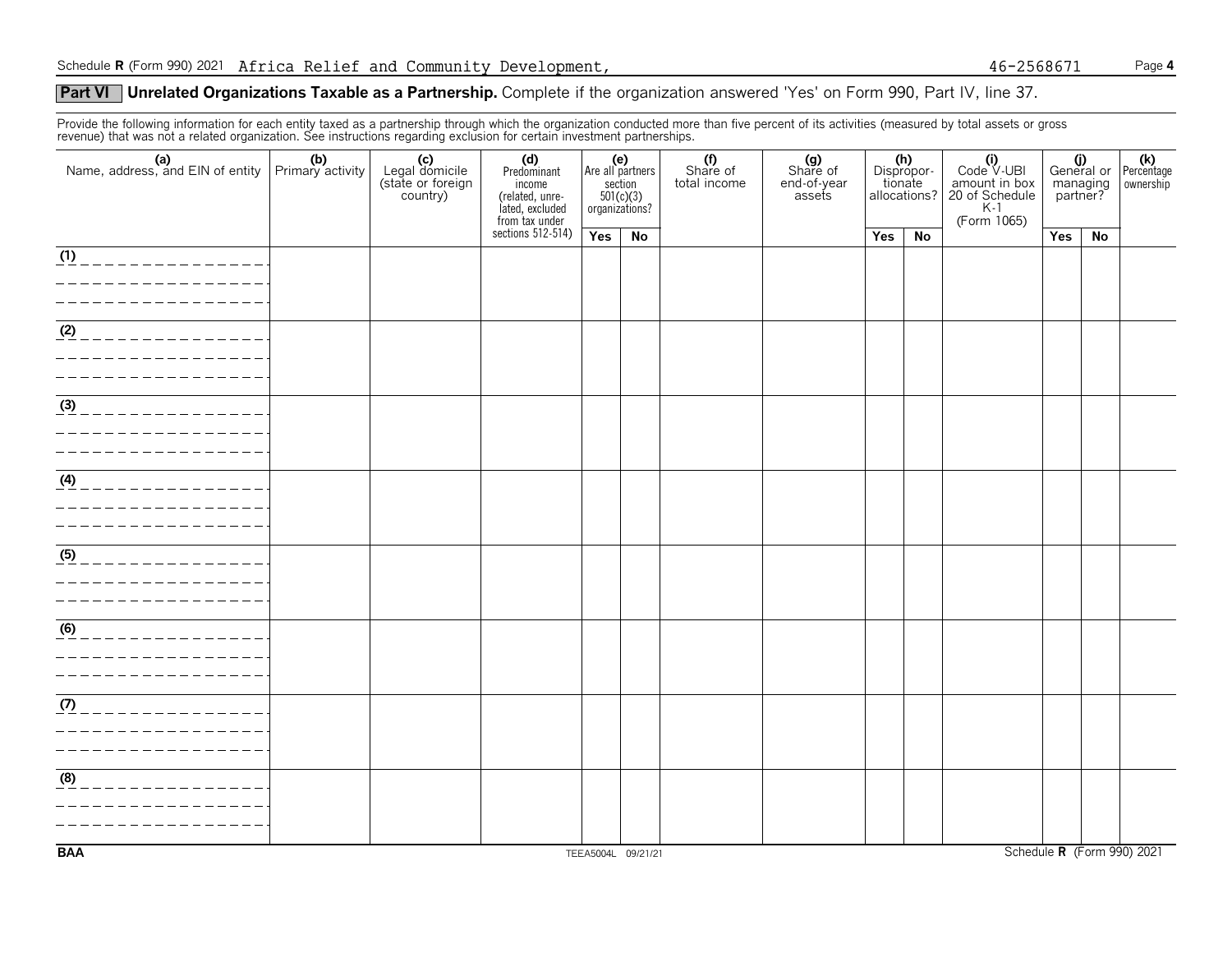### **Part VII Supplemental Information**

Provide additional information for responses to questions on Schedule R. See instructions.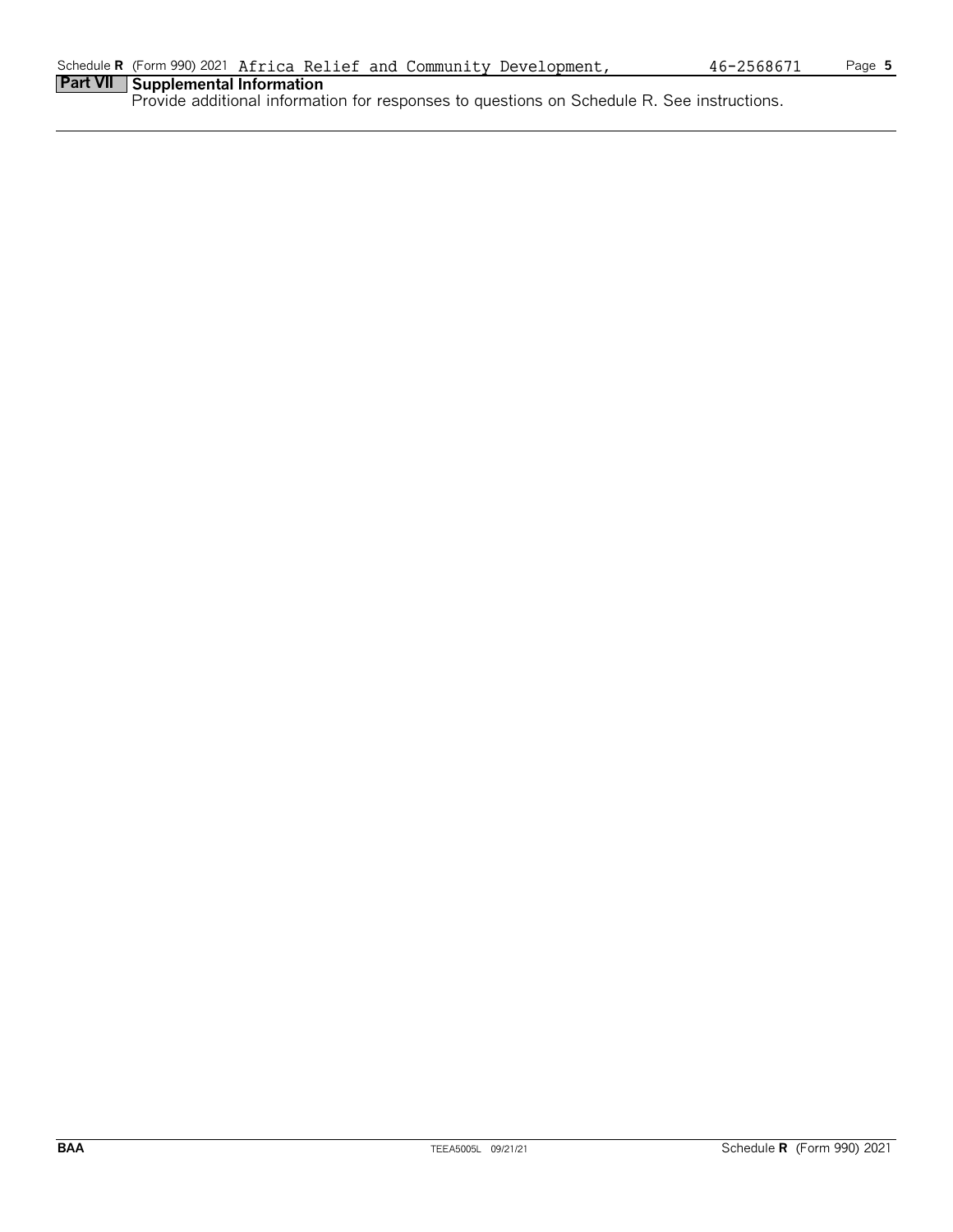| Form<br>(Rev. September 2021)                                                                                            | Information Return of U.S. Persons With Respect to Foreign<br><b>Disregarded Entities (FDEs) and Foreign Branches (FBs)</b><br>► Go to www.irs.gov/Form8858 for instructions and the latest information.                                                                                                                                       |                          |                                               |                                                              |      |                                                                   | OMB No. 1545-1910                                                                                                                                            |
|--------------------------------------------------------------------------------------------------------------------------|------------------------------------------------------------------------------------------------------------------------------------------------------------------------------------------------------------------------------------------------------------------------------------------------------------------------------------------------|--------------------------|-----------------------------------------------|--------------------------------------------------------------|------|-------------------------------------------------------------------|--------------------------------------------------------------------------------------------------------------------------------------------------------------|
| Department of the Treasury<br>Internal Revenue Service                                                                   | Information furnished for the FDE's or FB's annual accounting period (see instructions)<br>beginning                                                                                                                                                                                                                                           | 1/01                     |                                               | , $2021$ , and ending $12/31$                                |      | , 2021                                                            | Attachment<br>140<br>Sequence No.                                                                                                                            |
| Name of person filing this return                                                                                        |                                                                                                                                                                                                                                                                                                                                                |                          |                                               |                                                              |      |                                                                   | Filer's identifying number                                                                                                                                   |
|                                                                                                                          | Africa Relief and Community Development,<br>Number, street, and room or suite no. (or P.O. box number if mail is not delivered to street address)                                                                                                                                                                                              |                          |                                               |                                                              |      |                                                                   | 46-2568671                                                                                                                                                   |
| 65 Kingsland Ave., Suite 2                                                                                               |                                                                                                                                                                                                                                                                                                                                                |                          |                                               |                                                              |      |                                                                   |                                                                                                                                                              |
| City or town, state, and ZIP code                                                                                        |                                                                                                                                                                                                                                                                                                                                                |                          |                                               |                                                              |      |                                                                   |                                                                                                                                                              |
| Clifton, NJ 07014                                                                                                        |                                                                                                                                                                                                                                                                                                                                                |                          |                                               |                                                              |      |                                                                   |                                                                                                                                                              |
| Filer's tax year beginning                                                                                               | 1/01                                                                                                                                                                                                                                                                                                                                           | , 2021, and ending 12/31 |                                               |                                                              | 2021 |                                                                   |                                                                                                                                                              |
| Important: Fill in all applicable lines and schedules. All information must be in English. All amounts must be stated    | in U.S. dollars unless otherwise indicated.                                                                                                                                                                                                                                                                                                    |                          |                                               |                                                              |      |                                                                   |                                                                                                                                                              |
| Check here                                                                                                               | FDE of a U.S. person                                                                                                                                                                                                                                                                                                                           |                          | FDE of a controlled foreign corporation (CFC) |                                                              |      |                                                                   | FDE of a controlled foreign partnership                                                                                                                      |
|                                                                                                                          | FB of a U.S. person                                                                                                                                                                                                                                                                                                                            |                          | FB of a CFC                                   |                                                              |      |                                                                   | FB of a controlled foreign partnership                                                                                                                       |
| Check here                                                                                                               |                                                                                                                                                                                                                                                                                                                                                |                          |                                               |                                                              |      |                                                                   |                                                                                                                                                              |
| 1a Name and address of FDE or FB                                                                                         | Initial Form 8858                                                                                                                                                                                                                                                                                                                              | Final Form 8858          |                                               |                                                              |      |                                                                   | $b(1)$ U.S. identifying number, if any                                                                                                                       |
|                                                                                                                          | Africa Relief and Community Development                                                                                                                                                                                                                                                                                                        |                          |                                               |                                                              |      |                                                                   |                                                                                                                                                              |
| Bertil Harding Highway<br>Gambia, The Gambia                                                                             |                                                                                                                                                                                                                                                                                                                                                |                          |                                               |                                                              |      |                                                                   | <b>b</b> (2) Reference ID number (see instructions)                                                                                                          |
|                                                                                                                          | C For FDE, country(ies) under whose laws organized and entity type under local tax law                                                                                                                                                                                                                                                         |                          |                                               |                                                              |      | <b>d</b> Date(s) of organization                                  | <b>e</b> Effective date as FDE                                                                                                                               |
|                                                                                                                          |                                                                                                                                                                                                                                                                                                                                                |                          |                                               |                                                              |      |                                                                   |                                                                                                                                                              |
| The Gambia                                                                                                               | Branch                                                                                                                                                                                                                                                                                                                                         |                          |                                               |                                                              |      | 12/01/2021                                                        |                                                                                                                                                              |
|                                                                                                                          | If benefits under a U.S. tax treaty were claimed with respect to income of the FDE or FB, enter the treaty and article number                                                                                                                                                                                                                  |                          | g                                             | Country in which principal<br>business activity is conducted |      | <b>h</b> Principal business<br>activity                           | <b>i</b> Functional currency                                                                                                                                 |
|                                                                                                                          | 2 Provide the following information for the FDE's or FB's accounting period stated above.                                                                                                                                                                                                                                                      |                          |                                               |                                                              |      |                                                                   |                                                                                                                                                              |
| the United States                                                                                                        | <b>a</b> Name, address, and identifying number of branch office or agent (if any) in                                                                                                                                                                                                                                                           |                          |                                               | b                                                            |      | such books and records, if different                              | Name and address (including corporate department, if applicable) of person(s)<br>with custody of the books and records of the FDE or FB, and the location of |
|                                                                                                                          | 3 For the tax owner of the FDE or FB (if different from the filer), provide the following (see instructions):                                                                                                                                                                                                                                  |                          |                                               |                                                              |      |                                                                   |                                                                                                                                                              |
| a Name and address                                                                                                       |                                                                                                                                                                                                                                                                                                                                                |                          |                                               | b                                                            |      | Annual accounting period covered by the return (see instructions) |                                                                                                                                                              |
|                                                                                                                          |                                                                                                                                                                                                                                                                                                                                                |                          |                                               |                                                              |      | C(1) U.S. identifying number, if any                              |                                                                                                                                                              |
|                                                                                                                          |                                                                                                                                                                                                                                                                                                                                                |                          |                                               |                                                              |      | C(2) Reference ID number (see instructions)                       |                                                                                                                                                              |
|                                                                                                                          |                                                                                                                                                                                                                                                                                                                                                |                          |                                               | d                                                            |      | Country under whose laws organized                                | <b>e</b> Functional currency                                                                                                                                 |
|                                                                                                                          | 4 For the direct owner of the FDE or FB (if different from the tax owner), provide the following (see instructions):                                                                                                                                                                                                                           |                          |                                               |                                                              |      |                                                                   |                                                                                                                                                              |
| <b>a</b> Name and address                                                                                                |                                                                                                                                                                                                                                                                                                                                                |                          |                                               | b                                                            |      | Country under whose laws organized                                |                                                                                                                                                              |
|                                                                                                                          |                                                                                                                                                                                                                                                                                                                                                |                          |                                               | c                                                            |      | U.S. identifying number, if any                                   | <b>d</b> Functional currency                                                                                                                                 |
| direct or indirect interest. See instructions.<br>BAA For Paperwork Reduction Act Notice, see the separate instructions. | 5 Attach an organizational chart that identifies the name, placement, percentage of ownership, tax classification, and country of organization of all entities in the chain of<br>ownership between the tax owner and the FDE or FB, and the chain of ownership between the FDE or FB and each entity in which the FDE or FB has a 10% or more |                          |                                               |                                                              |      | CPCZ2912L 08/26/21                                                | Form 8858 (Rev. 9-2021)                                                                                                                                      |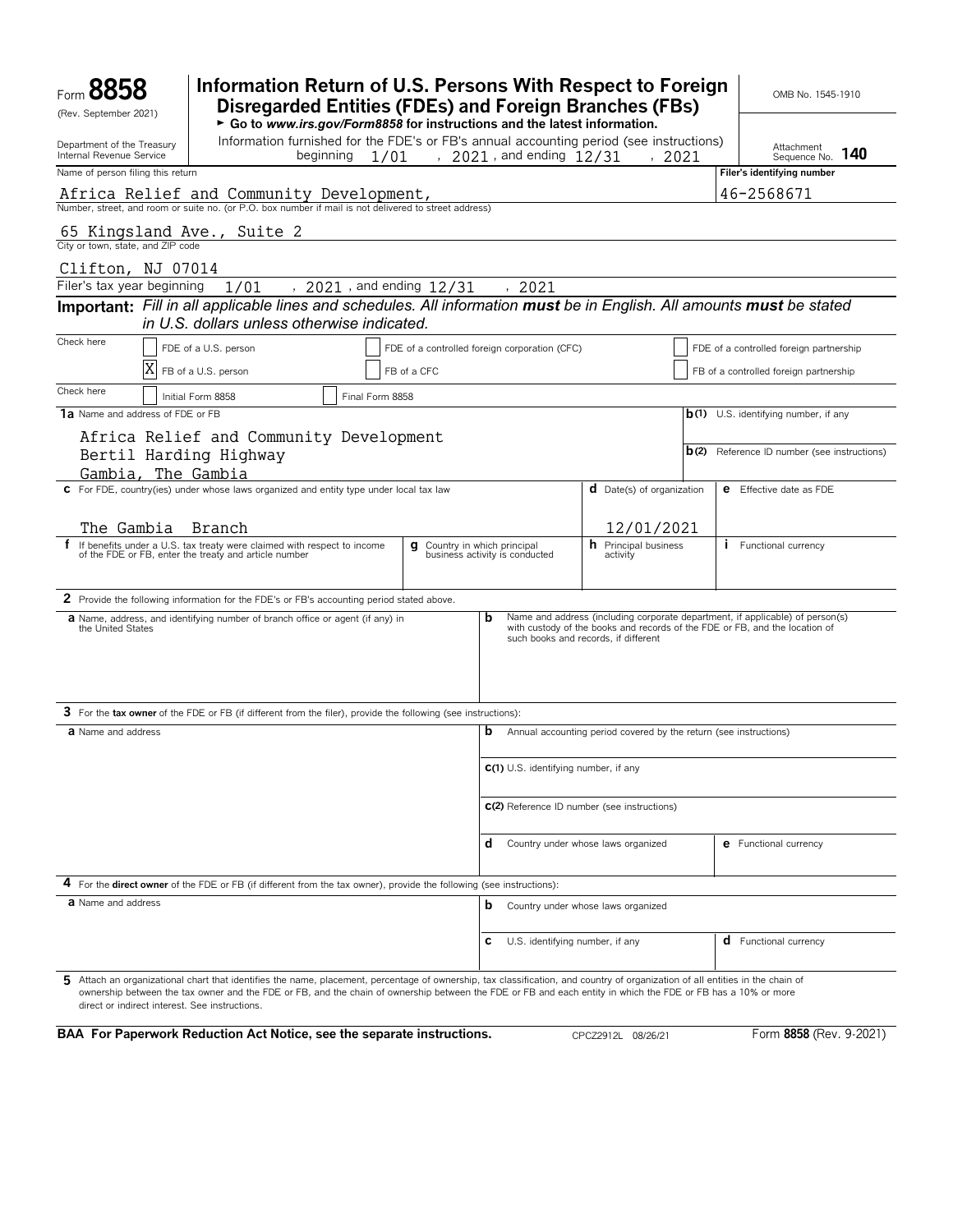#### **Schedule C** | Income Statement (see instructions)

**Important:** *Report all information in functional currency in accordance with U.S. GAAP. Also, report each amount in U.S. dollars translated from functional currency (using GAAP translation rules or the average exchange rate determined under section 989(b)). If the functional currency is the U.S. dollar, complete only the U.S. Dollars column. See instructions for special rules for FDEs or FBs that use U.S. dollar approximate separate transactions method of accounting (DASTM). If you are using the average exchange rate (determined under section 989(b)), check the following box*. . . . . . . . . . . . . . . . . . . . . . . . **Functional Currency U.S. Dollars 1** Gross receipts or sales (net of returns and allowances). . . . . . . . . . . . . . . . . . . . . . . . . . . . . **1 2** Cost of goods sold. . . . . . . . . . . . . . . . . . . . . . . . . . . . . . . . . . . . . . . . . . . . . . . . . . . . . . . . . . . . . . . . **2 3** Gross profit (subtract line 2 from line 1). . . . . . . . . . . . . . . . . . . . . . . . . . . . . . . . . . . . . . . . . . . . **3 4** Dividends. . . . . . . . . . . . . . . . . . . . . . . . . . . . . . . . . . . . . . . . . . . . . . . . . . . . . . . . . . . . . . . . . . . . . . . . **4 5** Interest. . . . . . . . . . . . . . . . . . . . . . . . . . . . . . . . . . . . . . . . . . . . . . . . . . . . . . . . . . . . . . . . . . . . . . . . . . **5 6** Gross rents, royalties, and license fees . . . . . . . . . . . . . . . . . . . . . . . . . . . . . . . . . . . . . . . . . . . . **6 7** Gross income from performance of services. . . . . . . . . . . . . . . . . . . . . . . . . . . . . . . . . . . . . . . . **7 8** Foreign currency gain (loss). . . . . . . . . . . . . . . . . . . . . . . . . . . . . . . . . . . . . . . . . . . . . . . . . . . . . . . **8 9** Other income . . . . . . . . . . . . . . . . . . . . . . . . . . . . . . . . . . . . . . . . . . . . . . . . . . . . . . . . . . . . . . . . . . . . **9 10** Total income (add lines 3 through 9). . . . . . . . . . . . . . . . . . . . . . . . . . . . . . . . . . . . . . . . . . . . . . . **10 11** Total deductions (exclude income tax expense). . . . . . . . . . . . . . . . . . . . . . . . . . . . . . . . . . . . . **11 12** Income tax expense. . . . . . . . . . . . . . . . . . . . . . . . . . . . . . . . . . . . . . . . . . . . . . . . . . . . . . . . . . . . . . **12 13** Other adjustments. . . . . . . . . . . . . . . . . . . . . . . . . . . . . . . . . . . . . . . . . . . . . . . . . . . . . . . . . . . . . . . . **13 14** Net income (loss) per books. . . . . . . . . . . . . . . . . . . . . . . . . . . . . . . . . . . . . . . . . . . . . . . . . . . . . . . **14 Schedule C-1 Section 987 Gain or Loss Information Note:** See the instructions if there are multiple recipients of remittances from **(a) (a) (a) (a) (a) (a) (a) (a) (a) (a) (a) (a) (a) (a) (a) (a) (a) (a) (a) (a) (a) (a) (a) (** Amount stated in Amount stated in Amount stated in Amount stated in Amount stated in Amount stated in Amount stated in the FDE or FB.<br>FDE or FB of recipient of recipient **1** Remittances from the FDE or FB. . . . . . . . . . . . . . . . . . . . . . . . . . . . . . . . . . . . . . . . . . . . . . . . . . **1 2** Section 987 gain (loss) recognized by recipient . . . . . . . . . . . . . . . . . . . . . . . . . . . . . . . . . . . . **2 3** Section 987 gain (loss) deferred under Regulations section 1.987-12 (attach statement). . . . . . . . . . . . . . . . . . . . . . . . . . . . . . . . . . . . . . . . . . . . . . . . . . . . . . . . . . . . . . . . . . . . . . . **3 Yes No 4** Were all remittances from the FDE or FB treated as made to the direct owner?. . . . . . . . . . . **5** Did the tax owner change its method of accounting for section 987 gain or loss with respect to remittances from the FDE or FB during the tax year? If "Yes," attach a statement describing the method used prior to the change and new method of accounting . . . . . . . . . . . . . . . . . . . . . . . . . . . . . . . . . . . . . . . . . . . . . . . . . . . . . . . . . . . . . . . . . . .  $-3.947.$   $-31.$ 4,726,448. 89,799. 4,722,501. 89,768. 810,756. 15,443. 3,911,745. 74,325.

#### **Schedule F Balance Sheet**

**Important:** *Report all amounts in U.S. dollars computed in functional currency and translated into U.S. dollars in accordance with U.S. GAAP. See instructions for an exception for FDEs or FBs that use DASTM.*

| <b>Assets</b>                         |   | (a)<br>Beginning of annual<br>accounting period | (b)<br>End of annual<br>accounting period |
|---------------------------------------|---|-------------------------------------------------|-------------------------------------------|
|                                       |   |                                                 | 70,344.                                   |
|                                       |   |                                                 | 8,531.                                    |
|                                       |   |                                                 | 78,875.                                   |
| <b>Liabilities and Owner's Equity</b> |   |                                                 |                                           |
|                                       |   |                                                 |                                           |
|                                       | 5 |                                                 | $\frac{4,550}{74,325}$ .                  |
|                                       | 6 |                                                 | 78,875.                                   |
| Schedule G   Other Information        |   |                                                 |                                           |

|                                                                                                                                                                                                                     | Nc |
|---------------------------------------------------------------------------------------------------------------------------------------------------------------------------------------------------------------------|----|
|                                                                                                                                                                                                                     |    |
| 2 During the tax year, did the FDE or FB own at least a 10% interest, directly or indirectly, in any foreign partnership?                                                                                           |    |
| 3 Answer only if the FDE made its election to be treated as disregarded from its owner during the tax year:<br>Did the tax owner claim a loss with respect to stock or debt of the FDE as a result of the election? |    |
| 4 During the tax year, did the FDE or FB pay or accrue any foreign tax that was disqualified for credit under                                                                                                       |    |
| 5 During the tax year, did the FDE or FB pay or accrue foreign taxes to which section 909 applies, or treat foreign taxes                                                                                           |    |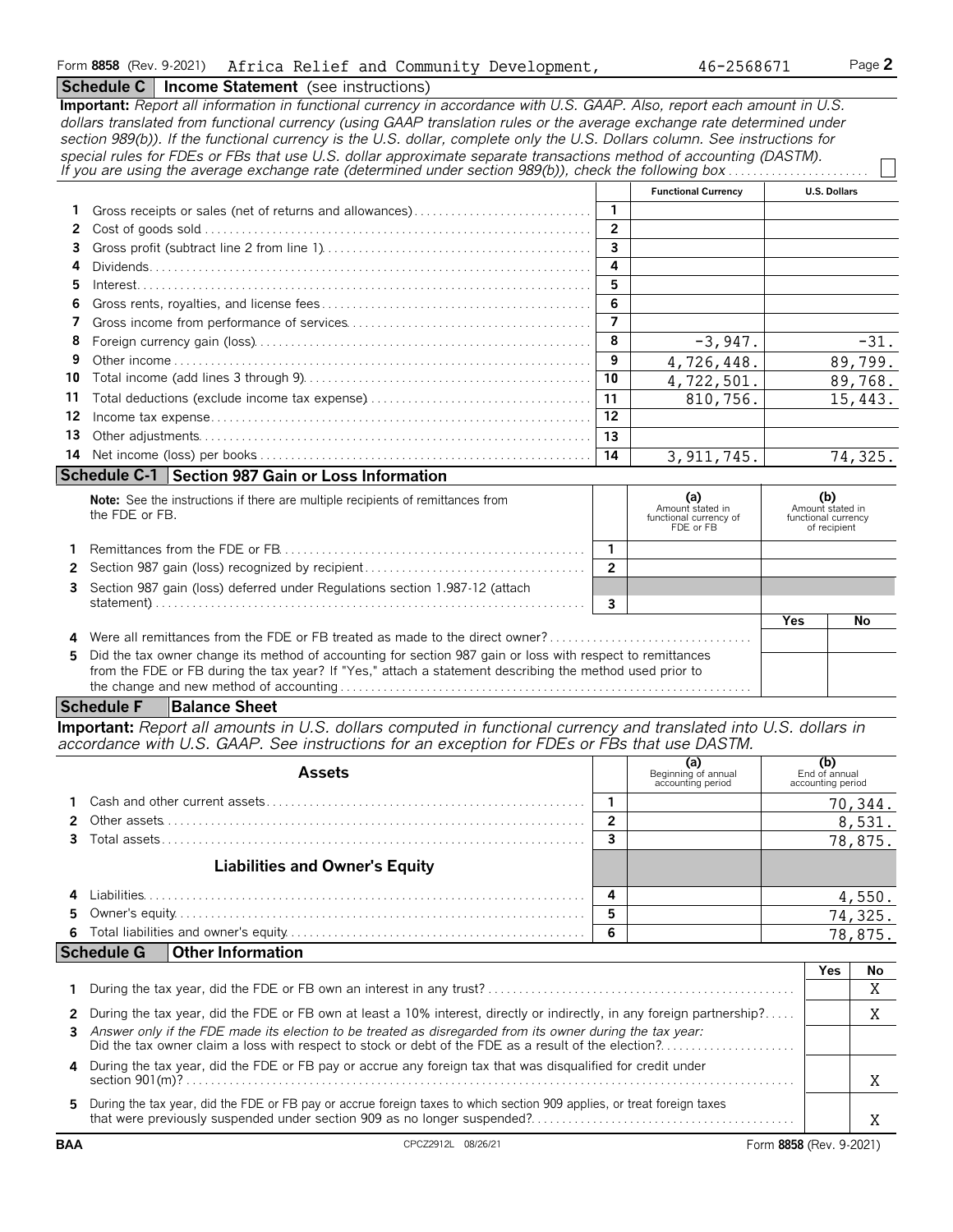Form **8858** (Rev. 9-2021) Page **3** Africa Relief and Community Development, 46-2568671

|            | <b>Schedule G</b>                                                                                                       | Other Information (continued)                                                                                                                                                                                                                                                                                                                                                                                                         |                     |                         |            |    |
|------------|-------------------------------------------------------------------------------------------------------------------------|---------------------------------------------------------------------------------------------------------------------------------------------------------------------------------------------------------------------------------------------------------------------------------------------------------------------------------------------------------------------------------------------------------------------------------------|---------------------|-------------------------|------------|----|
|            |                                                                                                                         |                                                                                                                                                                                                                                                                                                                                                                                                                                       |                     |                         | <b>Yes</b> | No |
| 6          |                                                                                                                         |                                                                                                                                                                                                                                                                                                                                                                                                                                       |                     |                         | X          |    |
|            |                                                                                                                         | Do not complete lines 7 and 8 if you are an individual who owns an FB or FDE directly or through tiers of FBs and FDEs.                                                                                                                                                                                                                                                                                                               |                     |                         |            |    |
|            |                                                                                                                         | 7a During the tax year, did the FDE or FB receive, or accrue the receipt of, any amounts defined as a base erosion payment                                                                                                                                                                                                                                                                                                            |                     |                         |            |    |
|            |                                                                                                                         | under section 59A(d) or have a base erosion tax benefit under section 59A(c)(2) from a foreign person, which is a related                                                                                                                                                                                                                                                                                                             |                     |                         |            |    |
|            |                                                                                                                         |                                                                                                                                                                                                                                                                                                                                                                                                                                       |                     |                         |            | X  |
|            |                                                                                                                         | <b>b</b> Enter the total amount of the base erosion payments<br>c Enter the total amount of the base erosion tax benefit                                                                                                                                                                                                                                                                                                              |                     |                         |            |    |
|            |                                                                                                                         | \$                                                                                                                                                                                                                                                                                                                                                                                                                                    |                     |                         |            |    |
|            |                                                                                                                         | 8 a During the tax year, did the FDE or FB pay, or accrue the payment of, any amounts defined as a base erosion payment<br>under section 59A(d) or have a base erosion tax benefit under section 59A(c)(2) to a foreign person, which is a related                                                                                                                                                                                    |                     |                         |            | X  |
|            |                                                                                                                         | <b>b</b> Enter the total amount of the base erosion payments                                                                                                                                                                                                                                                                                                                                                                          |                     |                         |            |    |
|            |                                                                                                                         | c Enter the total amount of the base erosion tax benefit<br>\$                                                                                                                                                                                                                                                                                                                                                                        |                     |                         |            |    |
| 9          |                                                                                                                         | Answer only if the tax owner of the FDE or FB is a CFC: Were there any intracompany transactions between the FDE or FB                                                                                                                                                                                                                                                                                                                |                     |                         |            |    |
|            |                                                                                                                         | and the CFC or any other branch of the CFC during the tax year, in which the FDE or FB acted as a manufacturing, selling,                                                                                                                                                                                                                                                                                                             |                     |                         |            |    |
|            |                                                                                                                         | Answer the remaining questions in Schedule G only if the tax owner of the FB or the interest in the FDE is a<br>U.S. corporation. Answer questions 10a through 11c if the tax owner of the FB or the interest in the FDE is treated as<br>a U.S. corporation solely for purposes of these questions.<br>10a If the FB or the interest in the FDE is a separate unit under Regulations section 1.1503(d)-1(b)(4), and is not part of a |                     |                         |            |    |
|            |                                                                                                                         | combined separate unit under Regulations section 1.1503(d)-1(b)(4)(ii), does the separate unit have a dual consolidated                                                                                                                                                                                                                                                                                                               |                     |                         |            | X  |
|            |                                                                                                                         |                                                                                                                                                                                                                                                                                                                                                                                                                                       |                     |                         |            |    |
|            |                                                                                                                         | 11a If the FB or the interest in the FDE is a separate unit and part of a combined separate unit under Regulations section<br>1.1503(d)-1(b)(4)(ii), does the combined separate unit have a dual consolidated loss as defined in Regulations section                                                                                                                                                                                  |                     |                         |            | Χ  |
|            |                                                                                                                         |                                                                                                                                                                                                                                                                                                                                                                                                                                       |                     |                         |            |    |
|            | c Enter the net income (loss) attributed to the individual FB or the individual interest in the FDE as determined under |                                                                                                                                                                                                                                                                                                                                                                                                                                       |                     |                         |            |    |
|            |                                                                                                                         | 12a Was any portion of the dual consolidated loss on line 10b or 11b taken into account in computing U.S. taxable income for                                                                                                                                                                                                                                                                                                          |                     |                         |            |    |
|            |                                                                                                                         | <b>b</b> Was this a permitted domestic use of the dual consolidated loss under Regulations section 1.1503(d)-6? If "Yes," see the                                                                                                                                                                                                                                                                                                     |                     |                         |            |    |
|            |                                                                                                                         | c If "Yes," is the documentation that is required for the permitted domestic use under Regulations section 1.1503(d)-6                                                                                                                                                                                                                                                                                                                |                     |                         |            |    |
|            |                                                                                                                         | d If this was not a permitted domestic use, was the dual consolidated loss used to compute consolidated taxable income                                                                                                                                                                                                                                                                                                                |                     |                         |            |    |
|            |                                                                                                                         | e Enter the separate unit's contribution to the cumulative consolidated taxable income ("cumulative register") as of the                                                                                                                                                                                                                                                                                                              | See instructions.   |                         |            |    |
|            |                                                                                                                         | 13a During the tax year, did any triggering event(s) occur under Regulations section 1.1503(d)-6(e) requiring recapture of any                                                                                                                                                                                                                                                                                                        |                     |                         |            |    |
|            |                                                                                                                         | dual consolidated loss(es) attributable to the FB or interest in the FDE, individually or as part of a combined separate unit,                                                                                                                                                                                                                                                                                                        |                     |                         |            | Χ  |
|            |                                                                                                                         |                                                                                                                                                                                                                                                                                                                                                                                                                                       | See instructions.   |                         |            |    |
|            | <b>Schedule H</b>                                                                                                       | <b>Current Earnings and Profits or Taxable Income</b> (see instructions)                                                                                                                                                                                                                                                                                                                                                              |                     |                         |            |    |
|            |                                                                                                                         | Important: Enter the amounts on lines 1 through 6 in functional currency.                                                                                                                                                                                                                                                                                                                                                             |                     |                         |            |    |
| 1          |                                                                                                                         |                                                                                                                                                                                                                                                                                                                                                                                                                                       | $\mathbf{1}$        |                         |            |    |
| 2<br>3     |                                                                                                                         |                                                                                                                                                                                                                                                                                                                                                                                                                                       | $\overline{2}$<br>3 |                         |            |    |
| 4          |                                                                                                                         | Current earnings and profits (or taxable income – see instructions) (line 1 plus line 2 minus line 3)                                                                                                                                                                                                                                                                                                                                 | 4                   |                         |            |    |
| 5          |                                                                                                                         |                                                                                                                                                                                                                                                                                                                                                                                                                                       | 5                   |                         |            |    |
| 6          |                                                                                                                         |                                                                                                                                                                                                                                                                                                                                                                                                                                       | 6                   |                         |            |    |
| 7          |                                                                                                                         | Current earnings and profits (or taxable income) in U.S. dollars (line 6 translated at the average exchange<br>rate determined under section 989(b) and the related regulations (see instructions))                                                                                                                                                                                                                                   | 7                   |                         |            |    |
| 8          |                                                                                                                         |                                                                                                                                                                                                                                                                                                                                                                                                                                       |                     |                         |            |    |
| <b>BAA</b> |                                                                                                                         | CPCZ2912L 08/26/21                                                                                                                                                                                                                                                                                                                                                                                                                    |                     | Form 8858 (Rev. 9-2021) |            |    |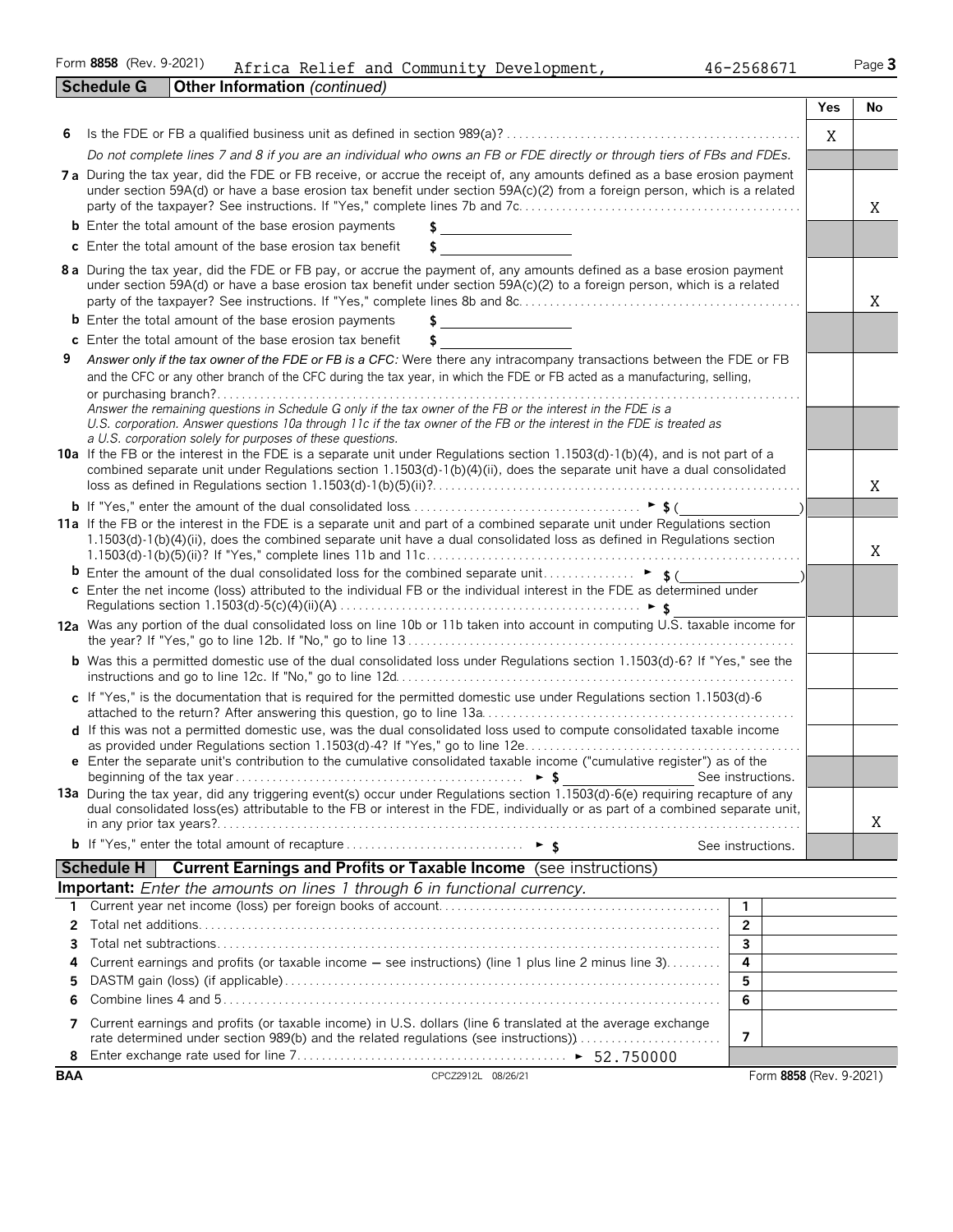| Form 8858 (Rev. 9-2021)                                                                                                                                                                                                            |   |     | Page 4 |
|------------------------------------------------------------------------------------------------------------------------------------------------------------------------------------------------------------------------------------|---|-----|--------|
| <b>Transferred Loss Amount (see instructions)</b><br>Schedule I                                                                                                                                                                    |   |     |        |
| Important: See instructions for who has to complete this section.                                                                                                                                                                  |   |     |        |
|                                                                                                                                                                                                                                    |   | Yes | No.    |
| 1 Were any assets of an FB (including an FB that is an FDE) transferred to a foreign corporation? If "No," stop                                                                                                                    |   |     |        |
| 2 Was the transferor a domestic corporation that transferred substantially all of the assets of an FB (including an FB<br>that is an FDE) to a specified 10%-owned foreign corporation? If "No," stop here. If "Yes," go to line 3 |   |     |        |
| 3 Immediately after the transfer, was the domestic corporation a U.S. shareholder with respect to the transferee                                                                                                                   |   |     |        |
| 4 Enter the transferred loss amount included in gross income as required under section 91. See instructions                                                                                                                        | 4 |     |        |

**Schedule J Income Taxes Paid or Accrued** (see instructions)

|                                 | ---------                               |                             |                        |                     |                       |                                               |                |                         |  |  |  |  |  |  |
|---------------------------------|-----------------------------------------|-----------------------------|------------------------|---------------------|-----------------------|-----------------------------------------------|----------------|-------------------------|--|--|--|--|--|--|
|                                 |                                         | <b>Foreign Income Taxes</b> |                        |                     |                       | <b>Foreign Tax Credit Separate Categories</b> |                |                         |  |  |  |  |  |  |
| (a)<br>Country or<br>Possession | (b)<br>Foreign Tax Year<br>(YYYY-MM-DD) | (c)<br>Foreign Currency     | (d)<br>Conversion Rate | (e)<br>U.S. Dollars | (f)<br>Foreign Branch | (g)<br>Passive                                | (h)<br>General | (i)<br>Other            |  |  |  |  |  |  |
|                                 |                                         |                             |                        |                     |                       |                                               |                |                         |  |  |  |  |  |  |
|                                 |                                         |                             |                        |                     |                       |                                               |                |                         |  |  |  |  |  |  |
|                                 |                                         |                             |                        |                     |                       |                                               |                |                         |  |  |  |  |  |  |
| <b>Totals</b>                   |                                         |                             |                        |                     |                       |                                               |                |                         |  |  |  |  |  |  |
| <b>BAA</b>                      |                                         |                             |                        | CPCZ2912L 08/26/21  |                       |                                               |                | Form 8858 (Rev. 9-2021) |  |  |  |  |  |  |